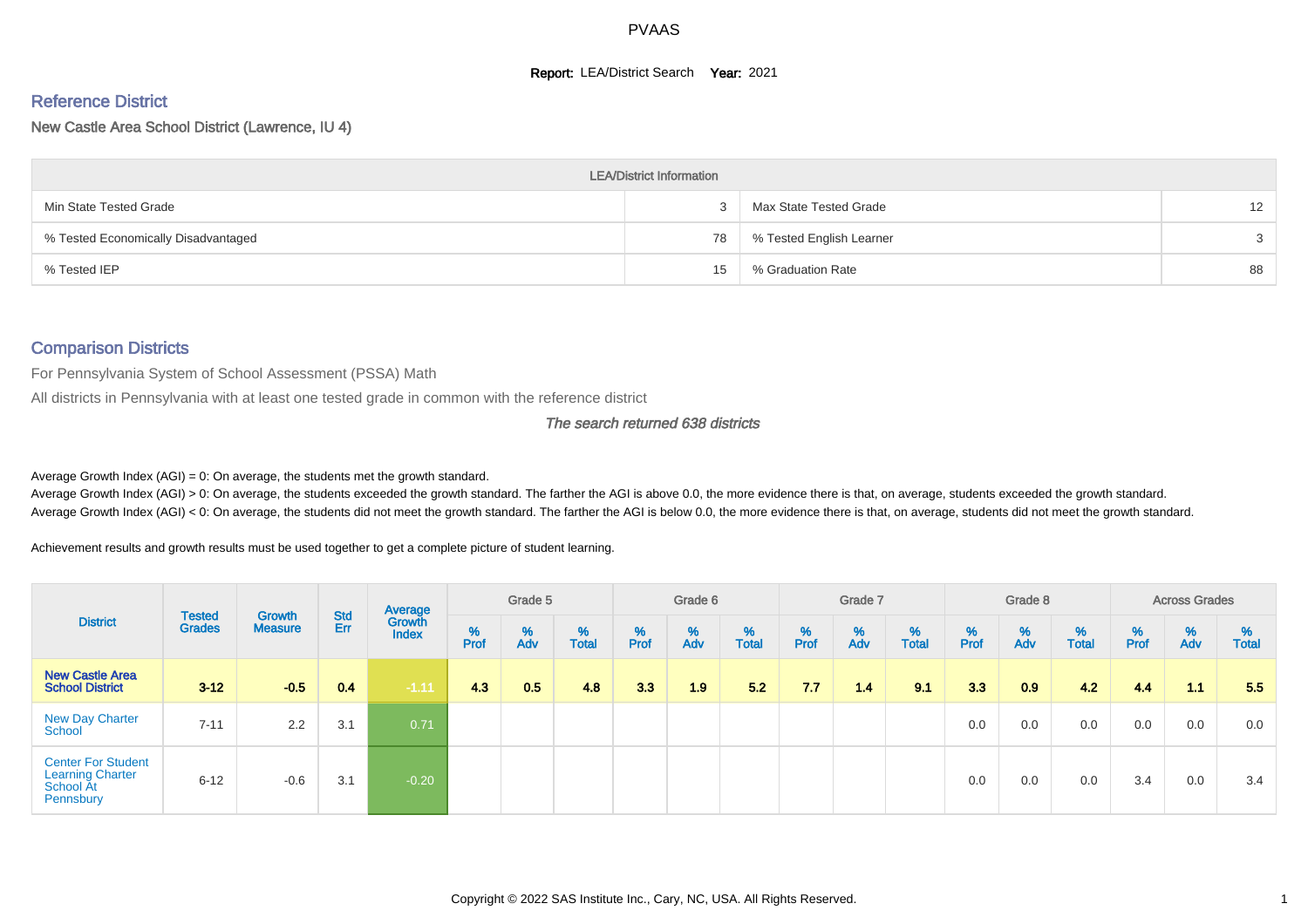|                                                                                       | <b>Tested</b> | <b>Growth</b>  | <b>Std</b> | Average                |              | Grade 5  |                   |              | Grade 6  |                   |              | Grade 7  |                   |              | Grade 8  |                   |           | <b>Across Grades</b> |                   |
|---------------------------------------------------------------------------------------|---------------|----------------|------------|------------------------|--------------|----------|-------------------|--------------|----------|-------------------|--------------|----------|-------------------|--------------|----------|-------------------|-----------|----------------------|-------------------|
| <b>District</b>                                                                       | <b>Grades</b> | <b>Measure</b> | Err        | Growth<br><b>Index</b> | $\%$<br>Prof | %<br>Adv | %<br><b>Total</b> | $\%$<br>Prof | %<br>Adv | %<br><b>Total</b> | $\%$<br>Prof | %<br>Adv | %<br><b>Total</b> | $\%$<br>Prof | %<br>Adv | %<br><b>Total</b> | %<br>Prof | %<br>Adv             | %<br><b>Total</b> |
| <b>New Castle Area</b><br><b>School District</b>                                      | $3-12$        | $-0.5$         | 0.4        | $-1.11$                | 4.3          | 0.5      | 4.8               | 3.3          | 1.9      | 5.2               | 7.7          | 1.4      | 9.1               | 3.3          | 0.9      | 4.2               | 4.4       | 1.1                  | 5.5               |
| <b>Easton Arts</b><br>Academy<br>Elementary<br><b>Charter School</b>                  | $3-5$         | 4.8            | 2.4        | 1.94                   | 4.2          | 16.7     | 20.8              |              |          |                   |              |          |                   |              |          |                   | 12.6      | 3.9                  | 16.5              |
| <b>Urban Academy Of</b><br><b>Greater Pittsburgh</b><br><b>Charter School</b>         | $3-5$         | $-7.6$         | 1.9        | $-4.05$                | 2.7          | 0.0      | 2.7               |              |          |                   |              |          |                   |              |          |                   | 7.3       | 0.0                  | 7.3               |
| <b>Lincoln Park</b><br><b>Performing Arts</b><br><b>Charter School</b>                | $7 - 11$      | $-4.4$         | 1.0        | $-4.17$                |              |          |                   |              |          |                   | 33.9         | 5.4      | 39.3              | 11.5         | 3.4      | 14.9              | 20.3      | 4.2                  | 24.5              |
| <b>West Philadelphia</b><br>Achievement<br><b>Charter</b><br><b>Elementary School</b> | $3-5$         | 4.2            | 1.6        | 2.63                   | 6.7          | 0.0      | 6.7               |              |          |                   |              |          |                   |              |          |                   | 2.8       | 0.5                  | 3.2               |
| Keystone<br><b>Education Center</b><br><b>Charter School</b>                          | $3 - 12$      | $-4.8$         | 3.2        | $-1.50$                |              |          |                   |              |          |                   |              |          |                   | 0.0          | 0.0      | 0.0               | 0.0       | 0.0                  | 0.0               |
| Achievement<br><b>House Charter</b><br><b>School</b>                                  | $7 - 11$      | $-0.3$         | 1.5        | $-1.19$                |              |          |                   |              |          |                   | 20.0         | 0.0      | 20.0              | 7.1          | 2.4      | 9.5               | 11.9      | 1.5                  | 13.4              |
| <b>Premier Arts And</b><br><b>Science Charter</b><br><b>School</b>                    | $3-5$         | $-0.1$         | 2.0        | $-0.05$                | 0.0          | 0.0      | 0.0               |              |          |                   |              |          |                   |              |          |                   | 3.8       | 1.0                  | 4.8               |
| <b>Lincoln Charter</b><br><b>School</b>                                               | $3-5$         | $-2.5$         | 1.4        | $-1.78$                | 1.3          | 1.3      | 2.6               |              |          |                   |              |          |                   |              |          |                   | 3.6       | 0.8                  | 4.4               |
| <b>Inquiry Charter</b><br>School                                                      | $3-5$         | $-6.8$         | 2.1        | $-3.27$                | 8.8          | 2.9      | 11.8              |              |          |                   |              |          |                   |              |          |                   | 11.1      | 2.8                  | 13.9              |
| <b>Centre Learning</b><br>Community<br><b>Charter School</b>                          | $5-8$         | 4.9            | 2.0        | 2.45                   |              |          |                   |              |          |                   | 25.0         | 12.5     | 37.5              | 0.0          | 17.6     | 17.6              | 24.1      | 18.5                 | 42.6              |
| <b>Executive</b><br><b>Education</b><br><b>Academy Charter</b><br><b>School</b>       | $3 - 10$      | $-2.5$         | 1.7        | 1.63                   | 0.0          | 0.0      | 0.0               |              |          |                   | 18.2         | 0.0      | 18.2              | 4.8          | 0.0      | 4.8               | 9.1       | 1.7                  | 10.9              |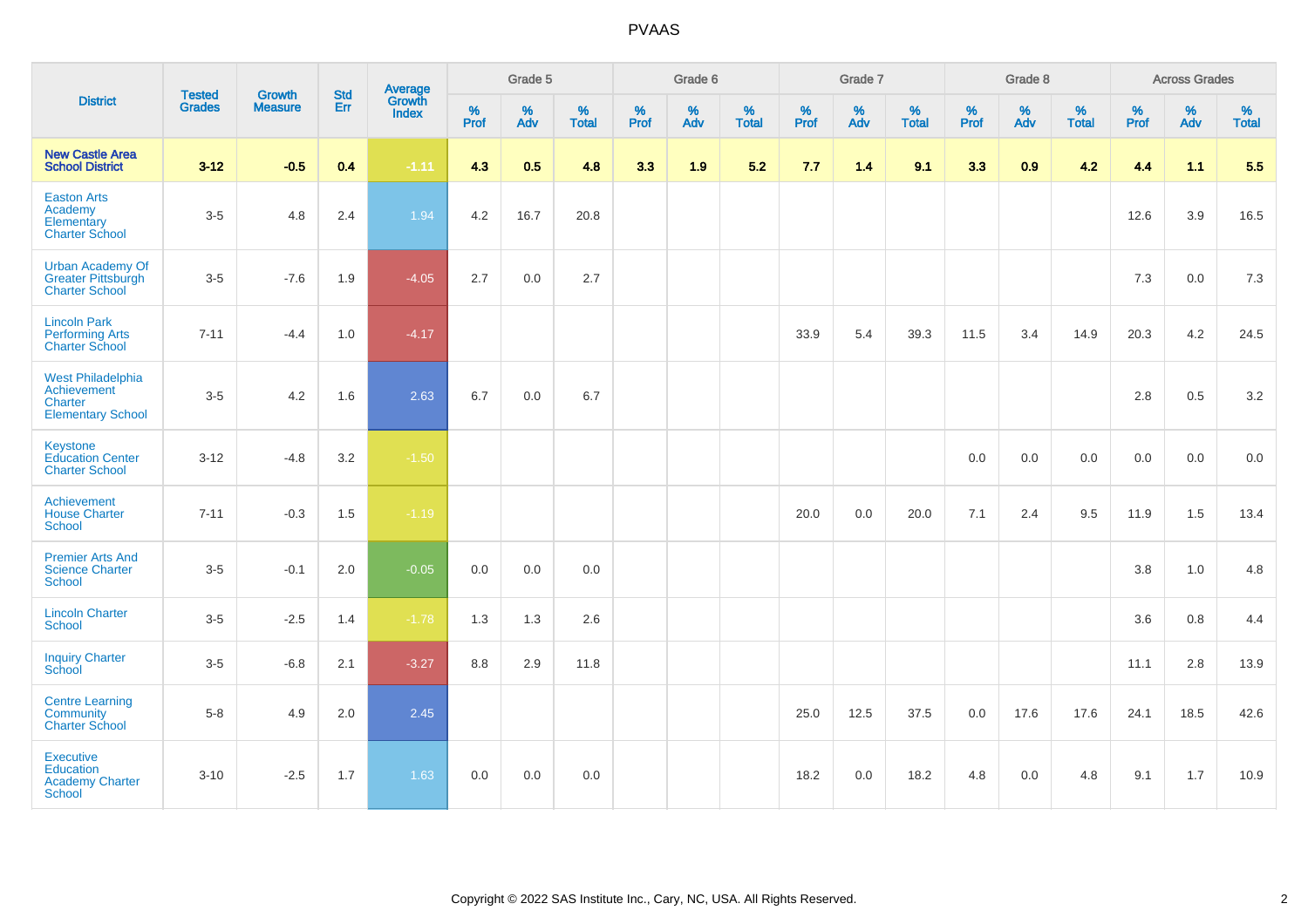|                                                                       |                                |                                 | <b>Std</b> | Average                |              | Grade 5  |                   |           | Grade 6  |                   |           | Grade 7  |                   |           | Grade 8  |                   |              | <b>Across Grades</b> |                   |
|-----------------------------------------------------------------------|--------------------------------|---------------------------------|------------|------------------------|--------------|----------|-------------------|-----------|----------|-------------------|-----------|----------|-------------------|-----------|----------|-------------------|--------------|----------------------|-------------------|
| <b>District</b>                                                       | <b>Tested</b><br><b>Grades</b> | <b>Growth</b><br><b>Measure</b> | Err        | Growth<br><b>Index</b> | $\%$<br>Prof | %<br>Adv | %<br><b>Total</b> | %<br>Prof | %<br>Adv | %<br><b>Total</b> | %<br>Prof | %<br>Adv | %<br><b>Total</b> | %<br>Prof | %<br>Adv | %<br><b>Total</b> | $\%$<br>Prof | %<br>Adv             | %<br><b>Total</b> |
| <b>New Castle Area</b><br><b>School District</b>                      | $3-12$                         | $-0.5$                          | 0.4        | $-1.11$                | 4.3          | 0.5      | 4.8               | 3.3       | 1.9      | 5.2               | 7.7       | 1.4      | 9.1               | 3.3       | 0.9      | 4.2               | 4.4          | 1.1                  | 5.5               |
| <b>Arts Academy</b><br>Elementary<br><b>Charter School</b>            | $3-5$                          | 1.7                             | 1.9        | 0.91                   | 5.3          | 0.0      | 5.3               |           |          |                   |           |          |                   |           |          |                   | 5.1          | 0.0                  | 5.1               |
| <b>Mastery Charter</b><br>School John Wister<br>Elementary            | $3-5$                          | 3.9                             | 2.6        | 1.52                   | 5.0          | 0.0      | 5.0               |           |          |                   |           |          |                   |           |          |                   | 2.9          | 0.0                  | 2.9               |
| <b>Seven Generations</b><br><b>Charter School</b>                     | $3-5$                          | 2.5                             | 2.0        | 1.26                   | 24.3         | 5.4      | 29.7              |           |          |                   |           |          |                   |           |          |                   | 25.6         | 5.6                  | 31.2              |
| <b>Global Leadership</b><br><b>Academy Charter</b><br>School          | $3-8$                          | $-3.1$                          | 1.9        | $-0.82$                | 0.0          | 0.0      | 0.0               |           |          |                   | 0.0       | 0.0      | 0.0               | 9.1       | 0.0      | 9.1               | 2.5          | 0.0                  | 2.5               |
| <b>Mastery Charter</b><br>School-<br>Shoemaker<br>Campus              | $7 - 10$                       | 1.9                             | 1.6        | 1.23                   |              |          |                   |           |          |                   | 9.4       | 0.0      | 9.4               | 4.2       | 0.0      | 4.2               | 7.1          | 0.0                  | 7.1               |
| <b>Mastery Charter</b><br>School - Gratz<br>Campus                    | $7 - 10$                       | 1.0                             | 1.4        | 0.73                   |              |          |                   |           |          |                   | 6.2       | 0.0      | 6.2               | 2.4       | 0.0      | 2.4               | 4.1          | 0.0                  | 4.1               |
| <b>Bethlehem-Center</b><br><b>School District</b>                     | $3 - 10$                       | $-6.4$                          | 0.7        | $-8.62$                | 5.6          | 1.4      | 6.9               | 0.0       | 0.0      | 0.0               | 4.0       | 0.0      | 4.0               | 3.2       | 1.6      | 4.8               | 9.6          | 3.9                  | 13.6              |
| <b>Roberto Clemente</b><br><b>Charter School</b>                      | $3 - 12$                       | $-4.0$                          | 0.9        | $-4.42$                | 5.6          | 0.0      | 5.6               | 0.0       | 0.0      | 0.0               | 0.0       | 0.0      | 0.0               | 0.0       | 0.0      | 0.0               | 3.0          | 0.0                  | 3.0               |
| <b>Alliance For</b><br><b>Progress Charter</b><br>School              | $3-8$                          | $-5.0$                          | 1.1        | $-4.56$                | 0.0          | 0.0      | 0.0               | 0.0       | 0.0      | 0.0               | 0.0       | 0.0      | 0.0               | 0.0       | 0.0      | 0.0               | 0.6          | 0.0                  | 0.6               |
| Community<br>Academy Of<br>Philadelphia<br><b>Charter School</b>      | $3 - 11$                       | $-5.7$                          | 0.9        | $-4.40$                | 4.9          | 2.4      | 7.3               | 0.0       | 0.0      | 0.0               | 0.0       | 0.0      | 0.0               | 0.0       | 0.0      | 0.0               | 2.4          | 1.0                  | 3.5               |
| <b>Perseus House</b><br><b>Charter School Of</b><br><b>Excellence</b> | $6 - 11$                       | $-4.8$                          | 1.1        | $-4.24$                |              |          |                   | 0.0       | 0.0      | 0.0               | 1.8       | 0.0      | 1.8               | 1.5       | 0.0      | 1.5               | 1.4          | 0.0                  | 1.4               |
| Antonia Pantoja<br>Community<br><b>Charter School</b>                 | $3 - 8$                        | $-3.9$                          | 0.8        | $-4.62$                | 1.5          | 0.0      | 1.5               | 0.0       | 0.0      | 0.0               | 4.6       | 2.3      | 7.0               | 5.6       | 0.0      | 5.6               | 1.8          | 0.9                  | $2.8\,$           |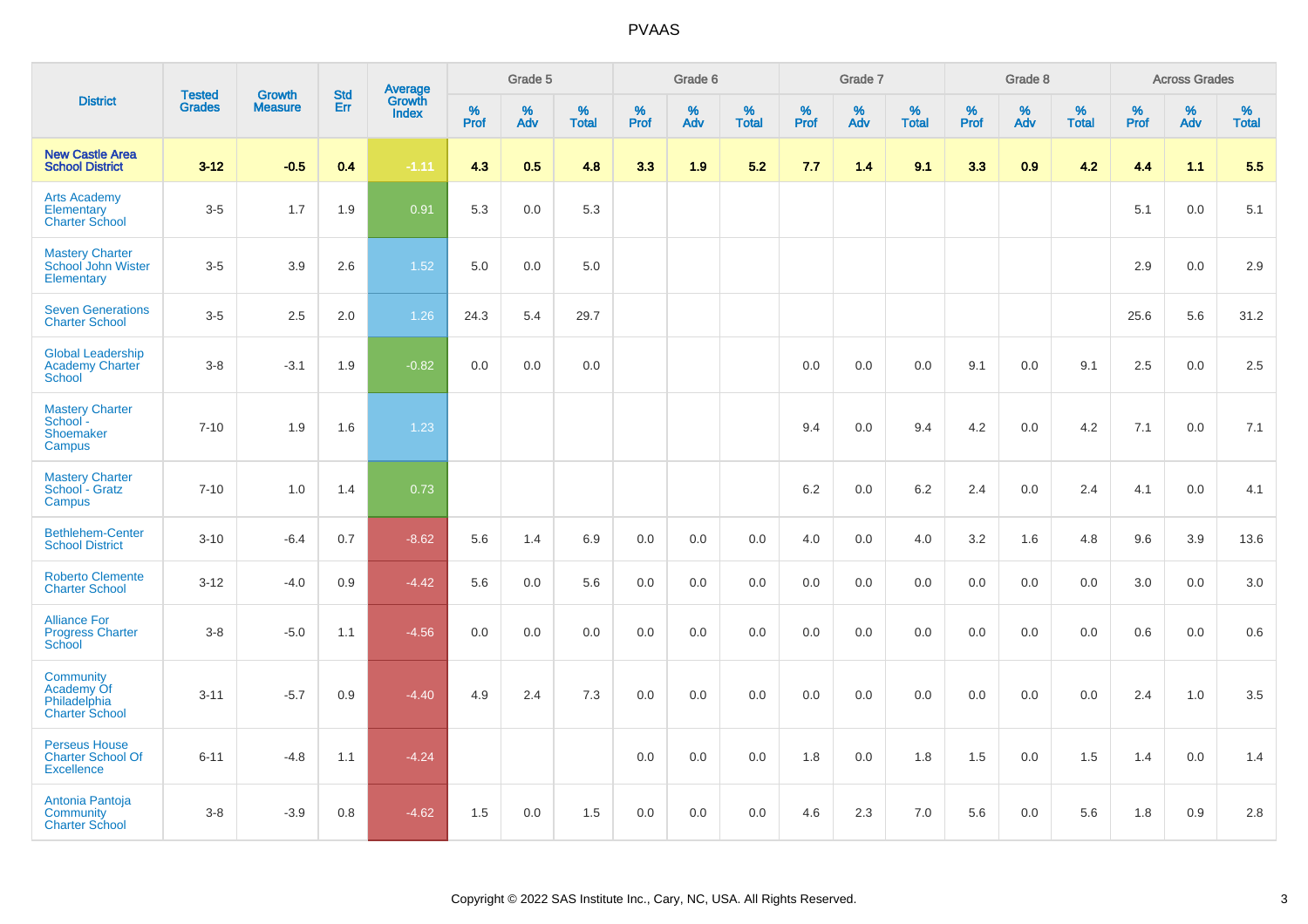|                                                                                |                                | <b>Growth</b>  |                   | Average                |                     | Grade 5     |                   |                  | Grade 6     |                   |                  | Grade 7  |                   |           | Grade 8  |                   |                     | <b>Across Grades</b> |                   |
|--------------------------------------------------------------------------------|--------------------------------|----------------|-------------------|------------------------|---------------------|-------------|-------------------|------------------|-------------|-------------------|------------------|----------|-------------------|-----------|----------|-------------------|---------------------|----------------------|-------------------|
| <b>District</b>                                                                | <b>Tested</b><br><b>Grades</b> | <b>Measure</b> | <b>Std</b><br>Err | Growth<br><b>Index</b> | $\%$<br><b>Prof</b> | $\%$<br>Adv | %<br><b>Total</b> | %<br><b>Prof</b> | $\%$<br>Adv | %<br><b>Total</b> | %<br><b>Prof</b> | %<br>Adv | %<br><b>Total</b> | %<br>Prof | %<br>Adv | %<br><b>Total</b> | $\%$<br><b>Prof</b> | $\%$<br>Adv          | %<br><b>Total</b> |
| <b>New Castle Area</b><br><b>School District</b>                               | $3 - 12$                       | $-0.5$         | 0.4               | $-1.11$                | 4.3                 | 0.5         | 4.8               | 3.3              | 1.9         | 5.2               | 7.7              | 1.4      | 9.1               | 3.3       | 0.9      | 4.2               | 4.4                 | 1.1                  | 5.5               |
| <b>Mastery Charter</b><br>School - Pickett<br>Campus                           | $6 - 10$                       | 1.2            | 1.1               | 2.33                   |                     |             |                   | 0.0              | 0.0         | 0.0               | 0.0              | 0.0      | 0.0               | 2.8       | 0.0      | 2.8               | $0.9\,$             | 0.0                  | $0.9\,$           |
| <b>Innovative Arts</b><br><b>Academy Charter</b><br><b>School</b>              | $6 - 11$                       | $-1.5$         | 0.8               | 5.73                   |                     |             |                   | 0.0              | 0.0         | 0.0               | 0.0              | 0.0      | 0.0               | 3.4       | 0.0      | 3.4               | 1.4                 | 0.0                  | 1.4               |
| <b>Vision Academy</b><br><b>Charter School</b>                                 | $3-8$                          | 1.7            | 1.1               | $-2.66$                | 11.1                | 0.0         | 11.1              | 0.0              | 0.0         | 0.0               | 2.9              | 2.9      | 5.9               | 9.5       | 4.8      | 14.3              | 6.4                 | 1.6                  | 8.0               |
| <b>Russell Byers</b><br><b>Charter School</b>                                  | $3-8$                          | 1.5            | 0.8               | 1.85                   | 3.6                 | 0.0         | 3.6               | 0.0              | 0.0         | 0.0               | 0.0              | 0.0      | 0.0               | 0.0       | 0.0      | 0.0               | 3.2                 | 1.9                  | 5.2               |
| <b>Insight PA Cyber</b><br><b>Charter School</b>                               | $3 - 11$                       | $-6.7$         | 1.5               | $-2.45$                | 5.6                 | 11.1        | 16.7              | 0.0              | 0.0         | 0.0               | 3.7              | 3.7      | 7.4               | 11.1      | 3.7      | 14.8              | 9.0                 | 3.7                  | 12.7              |
| <b>KIPP Philadelphia</b><br><b>Charter School</b>                              | $3-8$                          | 0.0            | 0.9               | $-1.89$                | 2.0                 | 0.0         | 2.0               | 0.0              | 0.0         | 0.0               | 2.6              | 0.0      | 2.6               | 6.8       | 0.0      | 6.8               | 3.6                 | 0.0                  | 3.6               |
| La Academia<br>Partnership<br><b>Charter School</b>                            | $6 - 11$                       | $-5.6$         | 1.8               | $-3.97$                |                     |             |                   | 0.0              | 0.0         | 0.0               | 0.0              | 0.0      | 0.0               | 0.0       | 0.0      | 0.0               | 0.0                 | 0.0                  | 0.0               |
| <b>Gillingham Charter</b><br>School                                            | $3 - 11$                       | $-5.9$         | 2.0               | $-3.00$                | 9.1                 | 0.0         | 9.1               | 0.0              | 0.0         | 0.0               |                  |          |                   | 0.0       | 0.0      | 0.0               | 4.4                 | 1.4                  | 5.8               |
| <b>Frederick Douglass</b><br><b>Mastery Charter</b><br><b>School</b>           | $3-8$                          | $-1.0$         | 1.2               | $-1.57$                | 4.8                 | 0.0         | 4.8               | 0.0              | 0.0         | 0.0               | 0.0              | 0.0      | 0.0               | 3.4       | 3.4      | 6.9               | 1.5                 | 0.8                  | 2.3               |
| <b>KIPP West</b><br>Philadelphia<br><b>Charter School</b>                      | $3-8$                          | $-2.0$         | 1.2               | $-1.14$                | 3.2                 | 0.0         | 3.2               | 0.0              | 0.0         | 0.0               | 0.0              | 0.0      | 0.0               | 0.0       | 0.0      | 0.0               | 2.6                 | 0.0                  | 2.6               |
| <b>Memphis Street</b><br><b>Academy Charter</b><br>School @ JP<br><b>Jones</b> | $5 - 8$                        | 0.7            | 0.7               | 0.92                   | 0.0                 | 3.2         | 3.2               | 0.0              | 0.0         | 0.0               | 0.0              | 0.0      | 0.0               | 0.0       | 0.0      | 0.0               | 0.0                 | 0.6                  | 0.6               |
| <b>Boys Latin Of</b><br>Philadelphia<br><b>Charter School</b>                  | $6 - 12$                       | 0.1            | 0.8               | $-1.69$                |                     |             |                   | 0.0              | 0.0         | 0.0               | 3.3              | 0.0      | 3.3               | 1.0       | 0.0      | 1.0               | 1.5                 | 0.0                  | 1.5               |
| <b>Urban Pathways 6-</b><br>12 Charter School                                  | $6 - 11$                       | $-1.8$         | 1.6               | $-1.10$                |                     |             |                   | 0.0              | 0.0         | 0.0               | 0.0              | 0.0      | 0.0               | 0.0       | 0.0      | 0.0               | 0.0                 | 0.0                  | 0.0               |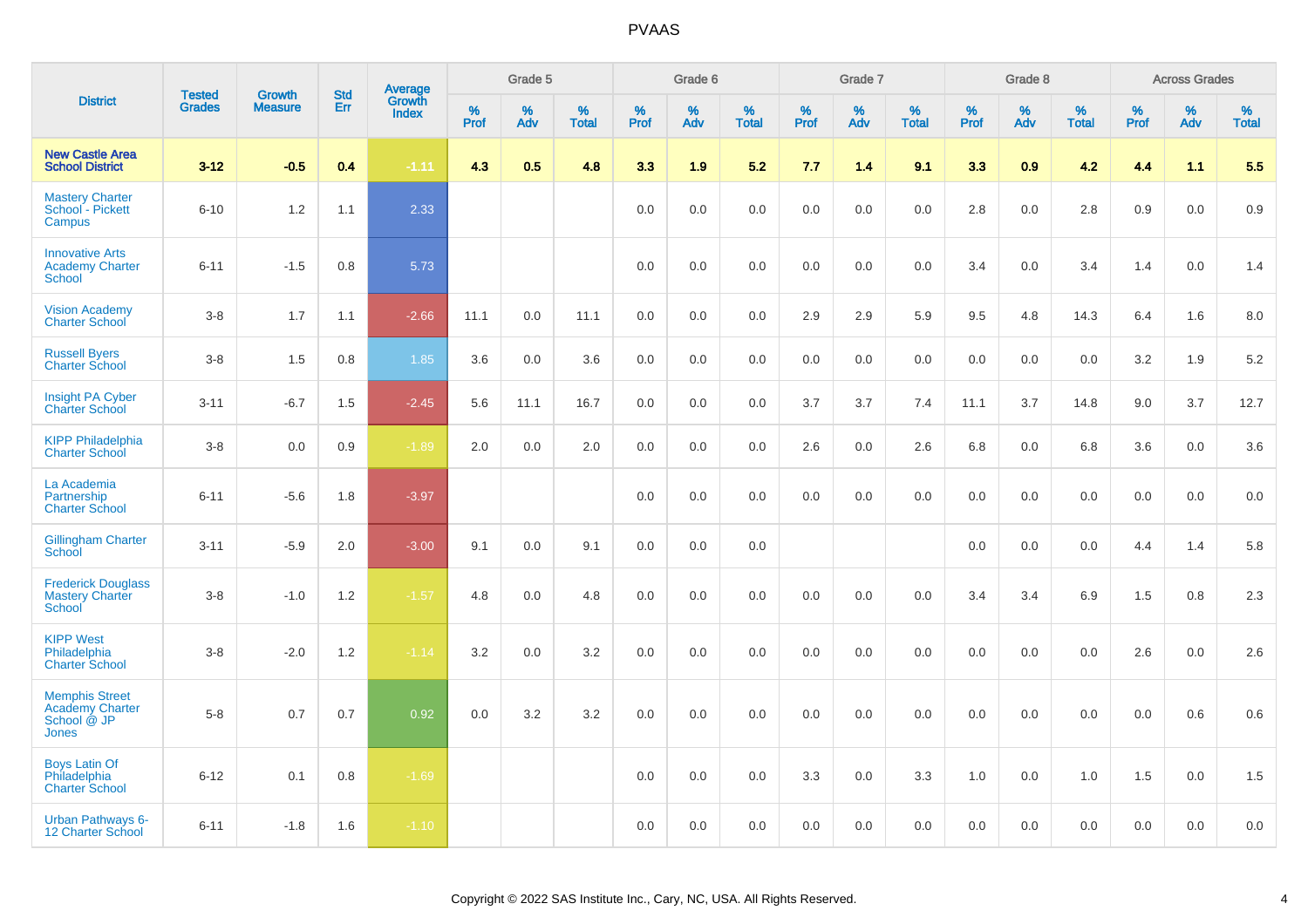|                                                                                            | <b>Tested</b> | <b>Growth</b>  | <b>Std</b> |                                          |              | Grade 5  |                      |              | Grade 6  |                   |              | Grade 7  |                      |              | Grade 8  |                   |              | <b>Across Grades</b> |                      |
|--------------------------------------------------------------------------------------------|---------------|----------------|------------|------------------------------------------|--------------|----------|----------------------|--------------|----------|-------------------|--------------|----------|----------------------|--------------|----------|-------------------|--------------|----------------------|----------------------|
| <b>District</b>                                                                            | <b>Grades</b> | <b>Measure</b> | Err        | <b>Average</b><br>Growth<br><b>Index</b> | $\%$<br>Prof | %<br>Adv | $\%$<br><b>Total</b> | $\%$<br>Prof | %<br>Adv | %<br><b>Total</b> | $\%$<br>Prof | %<br>Adv | $\%$<br><b>Total</b> | $\%$<br>Prof | %<br>Adv | %<br><b>Total</b> | $\%$<br>Prof | %<br>Adv             | $\%$<br><b>Total</b> |
| <b>New Castle Area</b><br><b>School District</b>                                           | $3 - 12$      | $-0.5$         | 0.4        | $-1.11$                                  | 4.3          | 0.5      | 4.8                  | 3.3          | 1.9      | 5.2               | 7.7          | 1.4      | 9.1                  | 3.3          | 0.9      | 4.2               | 4.4          | 1.1                  | 5.5                  |
| <b>Erie Rise</b><br>Leadership<br><b>Academy Charter</b><br>School                         | $3 - 8$       | $-0.6$         | 1.1        | 0.06                                     | 6.9          | 0.0      | 6.9                  | 0.0          | 0.0      | 0.0               | 0.0          | 0.0      | 0.0                  | 0.0          | 0.0      | 0.0               | 1.6          | 1.0                  | 2.6                  |
| <b>People For People</b><br><b>Charter School</b>                                          | $3 - 12$      | $-1.1$         | 1.0        | $-1.12$                                  | 0.0          | 0.0      | 0.0                  | 0.0          | 0.0      | 0.0               | 2.4          | 0.0      | 2.4                  | 0.0          | 0.0      | 0.0               | 1.3          | 0.0                  | 1.3                  |
| <b>Propel Charter</b><br>School-Hazelwood                                                  | $3 - 8$       | $-1.6$         | 1.2        | $-1.32$                                  | 3.4          | 0.0      | 3.4                  | 0.0          | 0.0      | 0.0               | 0.0          | 4.8      | 4.8                  | 0.0          | 0.0      | 0.0               | 0.6          | 0.6                  | 1.3                  |
| The Philadelphia<br><b>Charter School for</b><br><b>Arts and Sciences</b><br>at HR Edmunds | $3 - 8$       | 1.7            | 0.6        | $-3.09$                                  | 6.4          | 0.0      | 6.4                  | 0.0          | 0.0      | 0.0               | 2.1          | 0.0      | 2.1                  | 2.2          | 0.0      | 2.2               | 2.1          | $0.2\,$              | 2.3                  |
| <b>Aspira Bilingual</b><br><b>Cyber Charter</b><br>School                                  | $3 - 11$      | 4.2            | 1.5        | 0.16                                     |              |          |                      | 0.0          | 0.0      | 0.0               | 0.0          | 0.0      | 0.0                  | 0.0          | 0.0      | 0.0               | 1.6          | 0.0                  | 1.6                  |
| <b>Esperanza Cyber</b><br><b>Charter School</b>                                            | $3 - 11$      | 0.4            | 1.3        | 0.78                                     | 0.0          | 0.0      | 0.0                  | 0.0          | 0.0      | 0.0               | 2.6          | 0.0      | 2.6                  | 0.0          | 0.0      | 0.0               | 1.6          | 0.0                  | 1.6                  |
| <b>Robert Benjamin</b><br><b>Wiley Community</b><br><b>Charter School</b>                  | $3 - 8$       | 2.8            | 0.8        | 3.35                                     | 7.0          | 2.3      | 9.3                  | 0.0          | 0.0      | 0.0               | 7.3          | 0.0      | 7.3                  | 4.4          | 0.0      | 4.4               | 5.7          | 1.7                  | 7.4                  |
| <b>Global Leadership</b><br><b>Academy Charter</b><br><b>School Southwest</b><br>at Huey   | $3 - 8$       | 1.0            | 1.7        | 1.39                                     | 0.0          | 0.0      | 0.0                  | 0.0          | 0.0      | 0.0               |              |          |                      | 0.0          | 0.0      | 0.0               | 0.0          | 0.0                  | 0.0                  |
| Steelton-Highspire<br><b>School District</b>                                               | $3 - 11$      | 2.5            | 0.7        | 2.16                                     | 2.9          | 0.0      | 2.9                  | 0.0          | 0.0      | 0.0               | 0.0          | 0.0      | 0.0                  | 0.0          | 0.0      | 0.0               | 0.8          | 0.4                  | 1.3                  |
| <b>Deep Roots</b><br><b>Charter School</b>                                                 | $3-6$         | $-0.9$         | 1.3        | $-0.67$                                  | 0.0          | 0.0      | 0.0                  | 0.0          | 0.0      | 0.0               |              |          |                      |              |          |                   | 1.3          | 0.0                  | 1.3                  |
| <b>Discovery Charter</b><br>School                                                         | $3 - 8$       | 2.6            | 0.9        | 2.54                                     | 8.5          | 2.1      | 10.6                 | 0.0          | 0.0      | 0.0               | 6.6          | 1.6      | 8.2                  | 5.4          | 0.0      | 5.4               | 5.2          | 1.1                  | 6.2                  |
| <b>Universal Daroff</b><br><b>Charter School</b>                                           | $3-8$         | 6.1            | 0.8        | 7.55                                     | 1.6          | 1.6      | 3.2                  | 0.0          | 0.0      | 0.0               | $2.2\,$      | 0.0      | 2.2                  | 3.6          | 0.0      | 3.6               | $2.2\,$      | 0.3                  | 2.5                  |
| John B. Stetson<br><b>Charter School</b>                                                   | $5 - 8$       | 0.5            | 0.6        | 4.84                                     | 1.6          | 0.0      | 1.6                  | 0.8          | 0.0      | 0.8               | 0.0          | 0.0      | 0.0                  | 0.0          | 0.0      | 0.0               | 0.4          | 0.0                  | 0.4                  |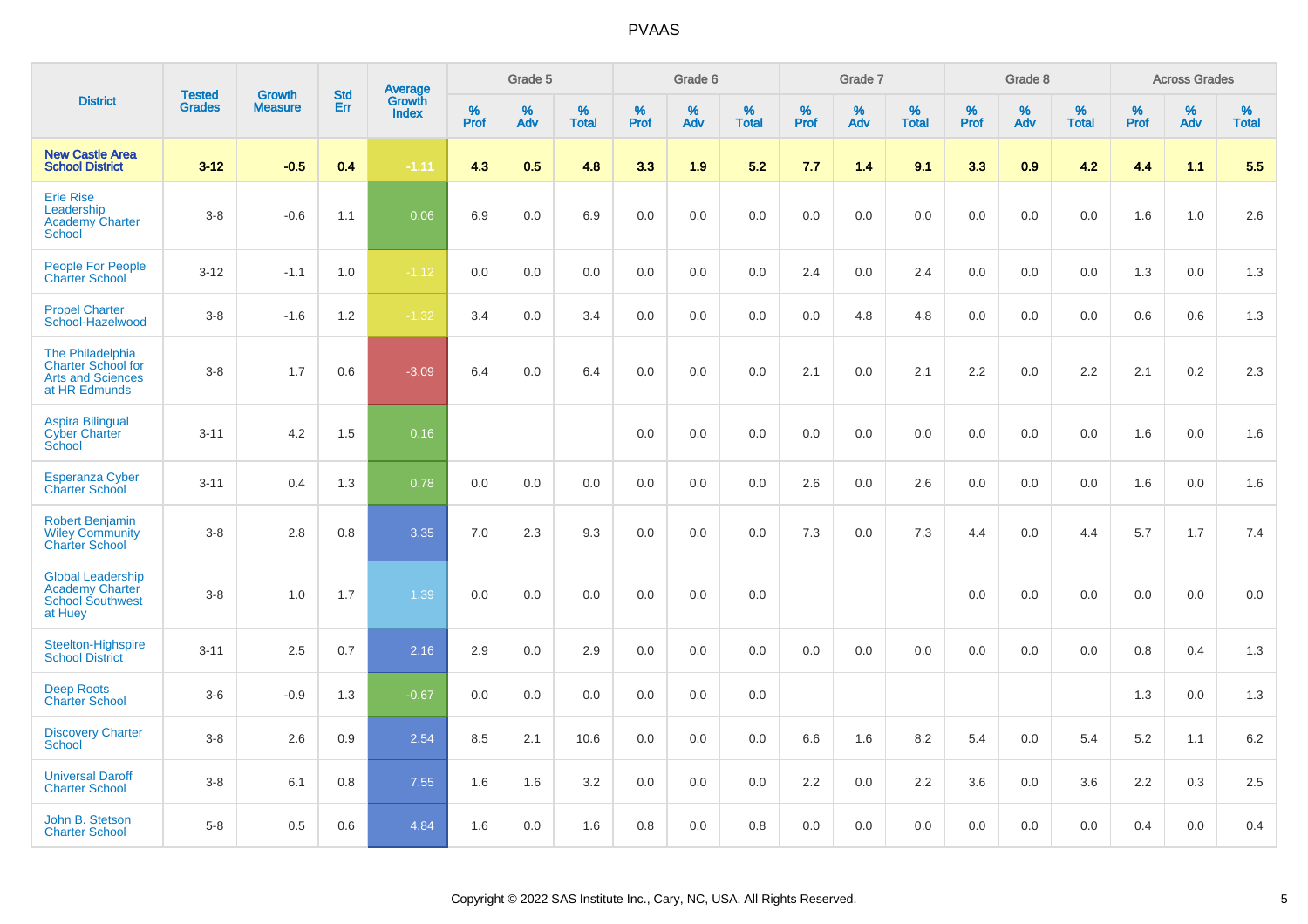|                                                                   | <b>Tested</b> | <b>Growth</b>  | <b>Std</b> |                                          |              | Grade 5  |                   |           | Grade 6  |                   |                  | Grade 7  |                   |                  | Grade 8  |                   |              | <b>Across Grades</b> |                   |
|-------------------------------------------------------------------|---------------|----------------|------------|------------------------------------------|--------------|----------|-------------------|-----------|----------|-------------------|------------------|----------|-------------------|------------------|----------|-------------------|--------------|----------------------|-------------------|
| <b>District</b>                                                   | <b>Grades</b> | <b>Measure</b> | Err        | <b>Average</b><br>Growth<br><b>Index</b> | $\%$<br>Prof | %<br>Adv | %<br><b>Total</b> | %<br>Prof | %<br>Adv | %<br><b>Total</b> | %<br><b>Prof</b> | %<br>Adv | %<br><b>Total</b> | %<br><b>Prof</b> | %<br>Adv | %<br><b>Total</b> | $\%$<br>Prof | %<br>Adv             | %<br><b>Total</b> |
| <b>New Castle Area</b><br><b>School District</b>                  | $3 - 12$      | $-0.5$         | 0.4        | $-1.11$                                  | 4.3          | 0.5      | 4.8               | 3.3       | 1.9      | 5.2               | 7.7              | 1.4      | 9.1               | 3.3              | 0.9      | 4.2               | 4.4          | 1.1                  | 5.5               |
| <b>Richard Allen</b><br>Preparatory<br><b>Charter School</b>      | $5-8$         | 0.8            | 0.7        | 3.33                                     | 0.0          | 0.0      | 0.0               | 1.0       | 0.0      | 1.0               | 1.8              | 0.9      | 2.7               | 0.9              | 0.0      | 0.9               | 1.1          | 0.3                  | 1.4               |
| <b>First Philadelphia</b><br>Preparatory<br><b>Charter School</b> | $3-8$         | $-2.3$         | 0.6        | $-3.62$                                  | 1.2          | 0.0      | 1.2               | 1.1       | 0.0      | 1.1               | 1.3              | 0.0      | 1.3               | 4.0              | 0.0      | 4.0               | 2.4          | 0.0                  | 2.4               |
| <b>Sto-Rox School</b><br><b>District</b>                          | $3 - 10$      | $-0.5$         | 0.9        | $-0.51$                                  | 4.4          | 1.1      | 5.4               | 1.2       | 0.0      | 1.2               | 0.0              | 0.0      | 0.0               | 0.0              | 0.0      | 0.0               | 2.8          | 0.5                  | 3.3               |
| <b>Universal Institute</b><br><b>Charter School</b>               | $3-8$         | $-2.3$         | 0.7        | $-3.43$                                  | 1.5          | 0.0      | 1.5               | 1.3       | 0.0      | 1.3               | 0.0              | 0.0      | 0.0               | $2.3\,$          | 0.0      | 2.3               | 1.7          | 0.2                  | $2.0\,$           |
| Pennsylvania<br><b>Distance Learning</b><br><b>Charter School</b> | $3 - 12$      | $-1.7$         | 0.7        | $-2.55$                                  | 6.5          | 0.0      | 6.5               | 1.3       | 0.0      | 1.3               | 4.6              | 1.2      | 5.8               | 2.3              | 0.0      | 2.3               | 5.4          | 0.4                  | 5.8               |
| <b>Columbia Borough</b><br><b>School District</b>                 | $3 - 12$      | $-4.8$         | 0.7        | $-6.40$                                  | 15.1         | 1.4      | 16.4              | 1.4       | 0.0      | 1.4               | 6.2              | 1.5      | 7.7               | 0.0              | 0.0      | 0.0               | 8.7          | 1.4                  | 10.0              |
| <b>Carmichaels Area</b><br><b>School District</b>                 | $3 - 10$      | $-5.5$         | 0.7        | $-7.62$                                  | 13.8         | 1.2      | 15.0              | 1.5       | 0.0      | 1.5               | 3.0              | 3.0      | 6.0               | 6.8              | 0.0      | 6.8               | 11.3         | 2.2                  | 13.4              |
| <b>Clairton City</b><br><b>School District</b>                    | $3 - 11$      | 0.5            | 0.8        | 0.57                                     | 6.1          | 2.0      | 8.2               | 1.5       | 0.0      | 1.5               | 1.6              | 0.0      | 1.6               | 0.0              | 0.0      | 0.0               | 3.5          | 0.3                  | 3.8               |
| <b>Freire Charter</b><br><b>School</b>                            | $5 - 11$      | 1.2            | 0.6        | 1.99                                     | 0.0          | 0.0      | 0.0               | 1.5       | 0.0      | 1.5               | 3.0              | 0.0      | 3.0               | 7.6              | 0.0      | 7.6               | 3.3          | 0.0                  | 3.3               |
| Esperanza<br><b>Academy Charter</b><br><b>School</b>              | $4 - 11$      | 2.8            | 0.5        | 4.02                                     |              |          |                   | 1.5       | 0.0      | 1.5               | 4.2              | 0.0      | 4.2               | 0.5              | 0.0      | 0.5               | 1.8          | 0.0                  | 1.8               |
| <b>Aliquippa School</b><br><b>District</b>                        | $3 - 11$      | 0.1            | 0.8        | 0.06                                     | 1.5          | 0.0      | 1.5               | 0.0       | 1.6      | 1.6               | 6.9              | 0.0      | 6.9               | 0.0              | 0.0      | 0.0               | 2.0          | 0.5                  | 2.6               |
| <b>Propel Charter</b><br>School - Braddock<br><b>Hills</b>        | $3 - 11$      | $-2.4$         | 0.8        | $-3.09$                                  | 1.8          | 1.8      | 3.5               | 1.7       | 0.0      | 1.7               | 0.0              | 0.0      | 0.0               | 2.9              | 0.0      | 2.9               | 1.9          | 0.6                  | $2.5\,$           |
| <b>Southeast Delco</b><br><b>School District</b>                  | $3 - 10$      | $-0.4$         | 0.6        | $-0.73$                                  | 3.3          | 1.7      | 5.0               | 1.8       | 0.0      | 1.8               | 3.0              | 0.8      | 3.8               | 6.9              | 0.8      | 7.7               | 5.7          | 0.7                  | $6.3\,$           |
| <b>Reading School</b><br><b>District</b>                          | $3 - 11$      | 0.0            | 0.4        | 0.03                                     | 3.8          | 1.2      | 5.0               | 1.5       | 0.2      | 1.8               | 1.9              | 0.0      | 1.9               | 1.5              | 0.4      | 1.9               | 3.6          | 1.1                  | 4.7               |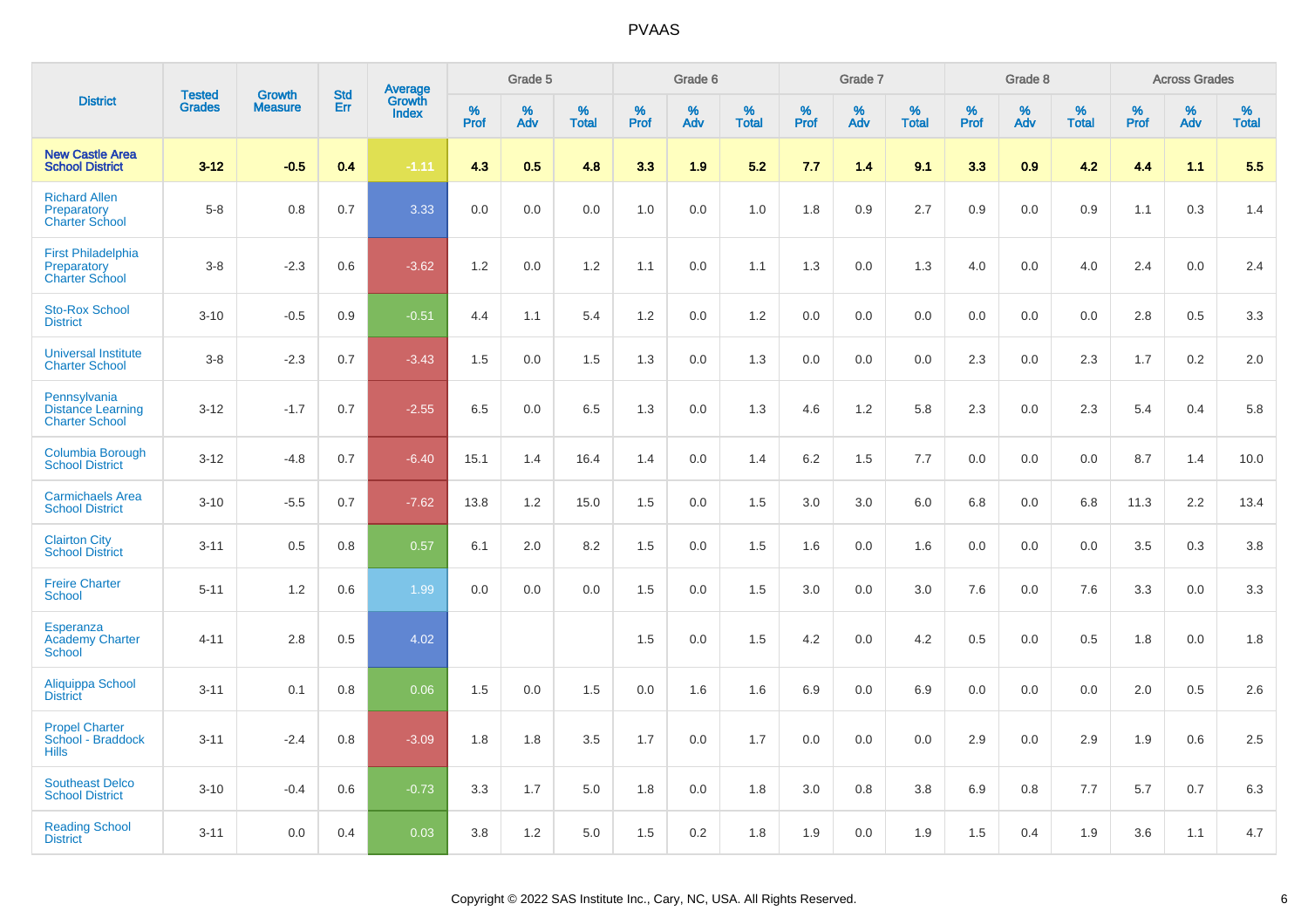|                                                                            |                                |                                 | <b>Std</b> | Average                |                     | Grade 5  |                   |              | Grade 6  |                   |                     | Grade 7  |                   |                     | Grade 8  |                   |              | <b>Across Grades</b> |                   |
|----------------------------------------------------------------------------|--------------------------------|---------------------------------|------------|------------------------|---------------------|----------|-------------------|--------------|----------|-------------------|---------------------|----------|-------------------|---------------------|----------|-------------------|--------------|----------------------|-------------------|
| <b>District</b>                                                            | <b>Tested</b><br><b>Grades</b> | <b>Growth</b><br><b>Measure</b> | Err        | Growth<br><b>Index</b> | $\%$<br><b>Prof</b> | %<br>Adv | %<br><b>Total</b> | $\%$<br>Prof | %<br>Adv | %<br><b>Total</b> | $\%$<br><b>Prof</b> | %<br>Adv | %<br><b>Total</b> | $\%$<br><b>Prof</b> | %<br>Adv | %<br><b>Total</b> | $\%$<br>Prof | %<br>Adv             | %<br><b>Total</b> |
| <b>New Castle Area</b><br><b>School District</b>                           | $3 - 12$                       | $-0.5$                          | 0.4        | $-1.11$                | 4.3                 | 0.5      | 4.8               | 3.3          | 1.9      | 5.2               | 7.7                 | 1.4      | 9.1               | 3.3                 | 0.9      | 4.2               | 4.4          | 1.1                  | 5.5               |
| <b>Young Scholars</b><br><b>Charter School</b>                             | $6 - 8$                        | 2.6                             | 0.8        | 3.60                   |                     |          |                   | 1.8          | 0.0      | 1.8               | 4.6                 | 0.0      | 4.6               | 0.0                 | 0.0      | 0.0               | 2.0          | 0.0                  | 2.0               |
| Morrisville Borough<br><b>School District</b>                              | $3 - 11$                       | $-6.7$                          | 0.9        | $-7.61$                | 9.8                 | 0.0      | 9.8               | 1.9          | 0.0      | 1.9               | 3.9                 | 0.0      | 3.9               | 0.0                 | 0.0      | 0.0               | 5.1          | 0.6                  | 5.7               |
| <b>Lincoln Leadership</b><br><b>Academy Charter</b><br><b>School</b>       | $3 - 12$                       | $-1.2$                          | 0.9        | $-1.72$                | 0.0                 | 0.0      | 0.0               | 2.0          | 0.0      | 2.0               | 4.0                 | 2.0      | 6.0               | 0.0                 | 0.0      | 0.0               | 3.8          | 0.7                  | 4.4               |
| <b>Pottstown School</b><br><b>District</b>                                 | $3 - 12$                       | $-5.0$                          | 0.5        | $-9.86$                | 6.0                 | 3.6      | 9.5               | 2.1          | 0.0      | 2.1               | 5.3                 | 0.7      | 5.9               | 5.6                 | 0.0      | 5.6               | 6.5          | 1.2                  | 7.7               |
| <b>Chester Charter</b><br><b>Scholars Academy</b><br><b>Charter School</b> | $3 - 12$                       | $-3.3$                          | 0.8        | $-1.62$                | 0.0                 | 0.0      | 0.0               | 2.1          | 0.0      | 2.1               | 6.2                 | 0.0      | 6.2               | 0.0                 | 0.0      | 0.0               | 1.8          | 0.4                  | 2.2               |
| <b>Mariana Bracetti</b><br><b>Academy Charter</b><br><b>School</b>         | $3 - 10$                       | $-3.1$                          | 0.9        | $-3.58$                | 8.6                 | 0.0      | 8.6               | 2.2          | 0.0      | 2.2               | 7.3                 | 0.0      | 7.3               | 0.0                 | 0.0      | 0.0               | 4.4          | 0.0                  | 4.4               |
| <b>William Penn</b><br><b>School District</b>                              | $3 - 12$                       | 1.5                             | 0.5        | 3.33                   | 7.8                 | 1.9      | 9.7               | 2.2          | 0.0      | 2.2               | 3.0                 | 0.6      | 3.6               | 5.6                 | 1.2      | 6.9               | 6.3          | 1.6                  | 7.9               |
| <b>York City School</b><br><b>District</b>                                 | $3 - 12$                       | 1.6                             | 0.3        | 5.37                   | 2.5                 | 1.0      | 3.5               | 2.0          | 0.2      | 2.2               | 2.6                 | 0.5      | 3.1               | 1.4                 | 0.2      | 1.6               | 2.8          | 0.6                  | 3.4               |
| <b>Mastery Charter</b><br>School - Harrity<br>Campus                       | $3 - 8$                        | $-0.7$                          | 1.1        | $-1.30$                | 4.6                 | 4.6      | 9.1               | 2.3          | 0.0      | 2.3               | 0.0                 | 0.0      | 0.0               | 3.1                 | 0.0      | 3.1               | 5.5          | 1.0                  | 6.5               |
| <b>Laboratory Charter</b><br><b>School</b>                                 | $3 - 8$                        | $-0.7$                          | 1.1        | $-0.61$                | 3.2                 | 0.0      | 3.2               | 2.3          | 0.0      | 2.3               | 6.4                 | 0.0      | 6.4               | 5.0                 | 0.0      | 5.0               | 5.3          | 0.0                  | 5.3               |
| <b>Pan American</b><br><b>Academy Charter</b><br><b>School</b>             | $3-8$                          | 0.3                             | 0.8        | 0.43                   | 1.7                 | $0.0\,$  | 1.7               | 2.3          | 0.0      | 2.3               | 3.4                 | 0.0      | 3.4               | 0.0                 | 0.0      | 0.0               | 2.4          | 0.3                  | 2.7               |
| Wissahickon<br><b>Charter School</b>                                       | $3 - 8$                        | $-0.8$                          | 0.7        | 3.84                   | 0.0                 | 0.0      | 0.0               | 2.4          | 0.0      | 2.4               | 3.7                 | 0.0      | 3.7               | 1.5                 | 0.0      | 1.5               | 4.0          | 0.2                  | 4.2               |
| <b>Arts Academy</b><br><b>Charter School</b>                               | $5-8$                          | $-7.7$                          | 1.1        | $-6.85$                | 7.7                 | 0.0      | 7.7               | 2.4          | 0.0      | 2.4               | 8.3                 | 0.0      | 8.3               | 0.0                 | 0.0      | 0.0               | 4.4          | 0.0                  | 4.4               |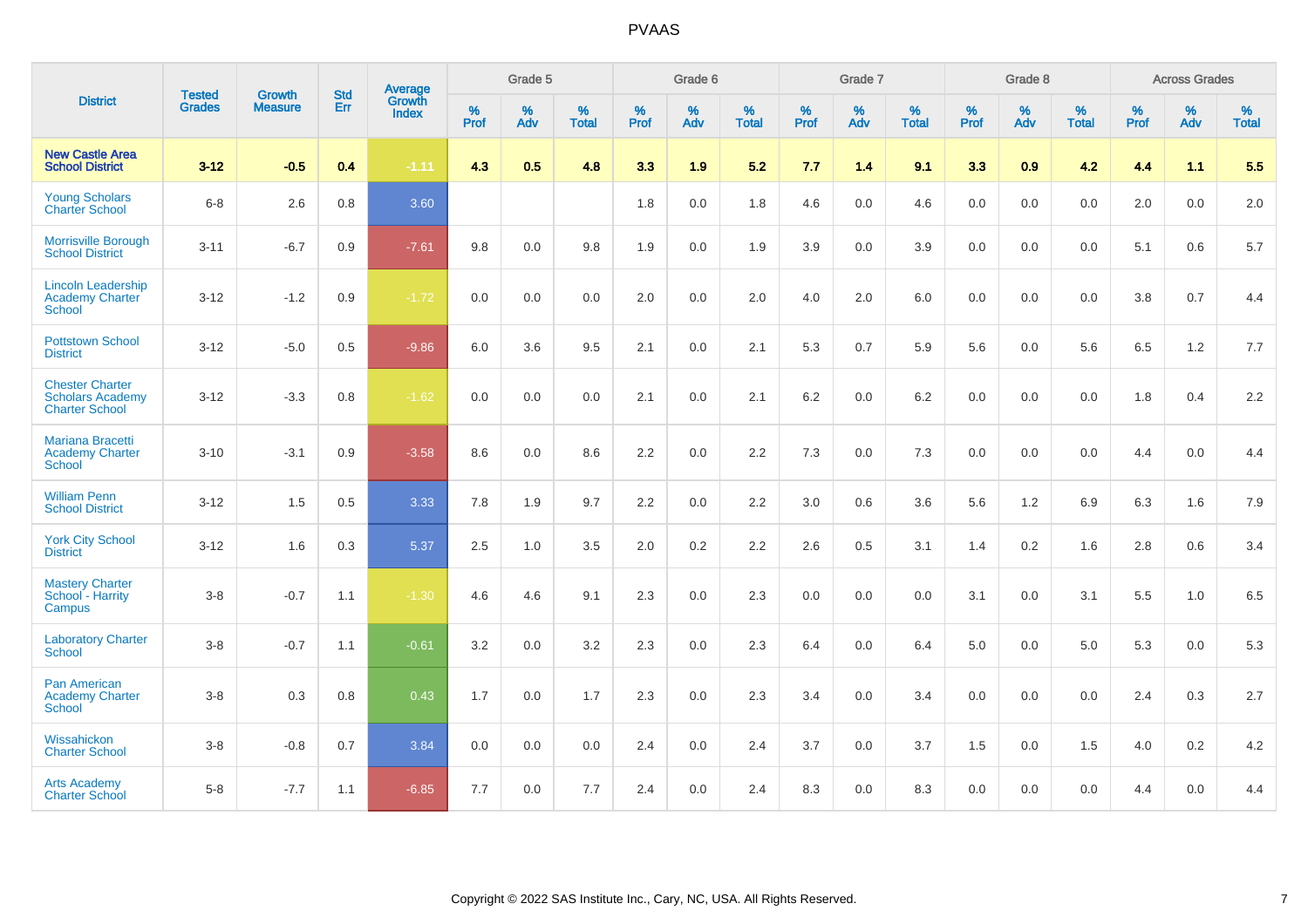|                                                                    | <b>Tested</b> | <b>Growth</b>  | <b>Std</b> | Average                |                     | Grade 5  |                   |                     | Grade 6  |                   |              | Grade 7  |                   |                     | Grade 8  |                   |                  | <b>Across Grades</b> |                   |
|--------------------------------------------------------------------|---------------|----------------|------------|------------------------|---------------------|----------|-------------------|---------------------|----------|-------------------|--------------|----------|-------------------|---------------------|----------|-------------------|------------------|----------------------|-------------------|
| <b>District</b>                                                    | <b>Grades</b> | <b>Measure</b> | Err        | Growth<br><b>Index</b> | $\%$<br><b>Prof</b> | %<br>Adv | %<br><b>Total</b> | $\%$<br><b>Prof</b> | %<br>Adv | %<br><b>Total</b> | $\%$<br>Prof | %<br>Adv | %<br><b>Total</b> | $\%$<br><b>Prof</b> | %<br>Adv | %<br><b>Total</b> | %<br><b>Prof</b> | %<br>Adv             | %<br><b>Total</b> |
| <b>New Castle Area</b><br><b>School District</b>                   | $3 - 12$      | $-0.5$         | 0.4        | $-1.11$                | 4.3                 | 0.5      | 4.8               | 3.3                 | 1.9      | 5.2               | 7.7          | 1.4      | 9.1               | 3.3                 | 0.9      | 4.2               | 4.4              | 1.1                  | 5.5               |
| Wilkinsburg<br><b>Borough School</b><br><b>District</b>            | $3-6$         | 3.5            | 1.4        | 2.53                   | 22.5                | 0.0      | 22.5              | 0.0                 | 2.4      | 2.4               |              |          |                   |                     |          |                   | 12.1             | 2.0                  | 14.1              |
| <b>Propel Charter</b><br>School-Northside                          | $3 - 8$       | $-1.6$         | 0.9        | 0.88                   | 0.0                 | 0.0      | 0.0               | 2.4                 | 0.0      | 2.4               | 0.0          | 0.0      | 0.0               | 0.0                 | 0.0      | 0.0               | 0.4              | 0.0                  | 0.4               |
| Widener<br>Partnership<br><b>Charter School</b>                    | $3 - 7$       | 2.8            | 1.0        | 2.65                   | 0.0                 | 0.0      | 0.0               | 2.5                 | $0.0\,$  | 2.5               | 0.0          | 2.3      | 2.3               |                     |          |                   | 1.4              | 0.5                  | 1.9               |
| <b>Greater Nanticoke</b><br><b>Area School</b><br><b>District</b>  | $3 - 12$      | $-0.5$         | 0.6        | $-3.08$                | 13.6                | 2.7      | 16.4              | 2.6                 | 0.0      | 2.6               | 3.6          | 0.0      | 3.6               | 4.2                 | 1.7      | 5.9               | 7.6              | 2.0                  | 9.6               |
| <b>Monessen City</b><br><b>School District</b>                     | $3 - 10$      | $-1.5$         | 1.1        | $-1.40$                | 5.3                 | 0.0      | 5.3               | 2.6                 | 0.0      | 2.6               | 0.0          | 0.0      | 0.0               | 0.0                 | 0.0      | 0.0               | 3.9              | 0.6                  | 4.4               |
| <b>Lindley Academy</b><br>Charter School At<br><b>Birney</b>       | $3 - 8$       | $-3.0$         | 0.7        | $-2.99$                | 1.3                 | 0.0      | 1.3               | 2.6                 | 0.0      | 2.6               | 0.0          | 0.0      | 0.0               | 0.0                 | 1.6      | 1.6               | 1.0              | 0.3                  | 1.3               |
| <b>Propel Charter</b><br>School-Mckeesport                         | $3-8$         | $-3.2$         | 1.0        | $-3.30$                | 5.6                 | 0.0      | 5.6               | 2.7                 | 0.0      | 2.7               | 5.3          | 7.9      | 13.2              | 2.7                 | 2.7      | 5.4               | 5.4              | 2.3                  | 7.7               |
| <b>Universal Bluford</b><br><b>Charter School</b>                  | $3-6$         | 4.8            | 1.4        | 3.52                   | 4.4                 | 0.0      | 4.4               | 2.7                 | 0.0      | 2.7               |              |          |                   |                     |          |                   | 4.3              | 0.0                  | 4.3               |
| <b>Allentown City</b><br><b>School District</b>                    | $3 - 12$      | $-4.5$         | 0.3        | $-13.48$               |                     |          |                   | 2.0                 | 0.7      | 2.8               | 2.2          | 0.3      | 2.5               |                     |          |                   | 4.3              | 1.1                  | 5.4               |
| <b>Tacony Academy</b><br><b>Charter School</b>                     | $3 - 11$      | $-3.3$         | 0.8        | 3.79                   | 4.1                 | 1.4      | 5.5               | 2.9                 | 0.0      | 2.9               | 6.8          | 0.0      | 6.8               | 5.7                 | 2.9      | 8.6               | 5.0              | 1.0                  | 6.0               |
| <b>Southwest</b><br>Leadership<br><b>Academy Charter</b><br>School | $3 - 8$       | 0.7            | 1.0        | 0.69                   | 2.2                 | 0.0      | 2.2               | 2.9                 | 0.0      | 2.9               | 5.1          | 0.0      | 5.1               | 0.0                 | 0.0      | 0.0               | 5.7              | 1.5                  | 7.2               |
| <b>Harrisburg City</b><br><b>School District</b>                   | $3 - 11$      | 1.3            | 0.3        | 0.25                   | 2.0                 | 0.8      | 2.8               | 2.0                 | 1.0      | 3.0               | 2.9          | 0.8      | 3.7               | 2.7                 | 0.3      | 3.0               | 2.7              | 0.7                  | 3.4               |
| <b>Scranton School</b><br><b>District</b>                          | $3 - 12$      | $-3.3$         | 0.5        | $-7.11$                | 10.4                | 0.8      | 11.2              | 2.1                 | 1.3      | 3.4               | 3.7          | 1.1      | 4.8               | 3.4                 | 2.3      | 5.7               | 7.0              | 1.7                  | 8.6               |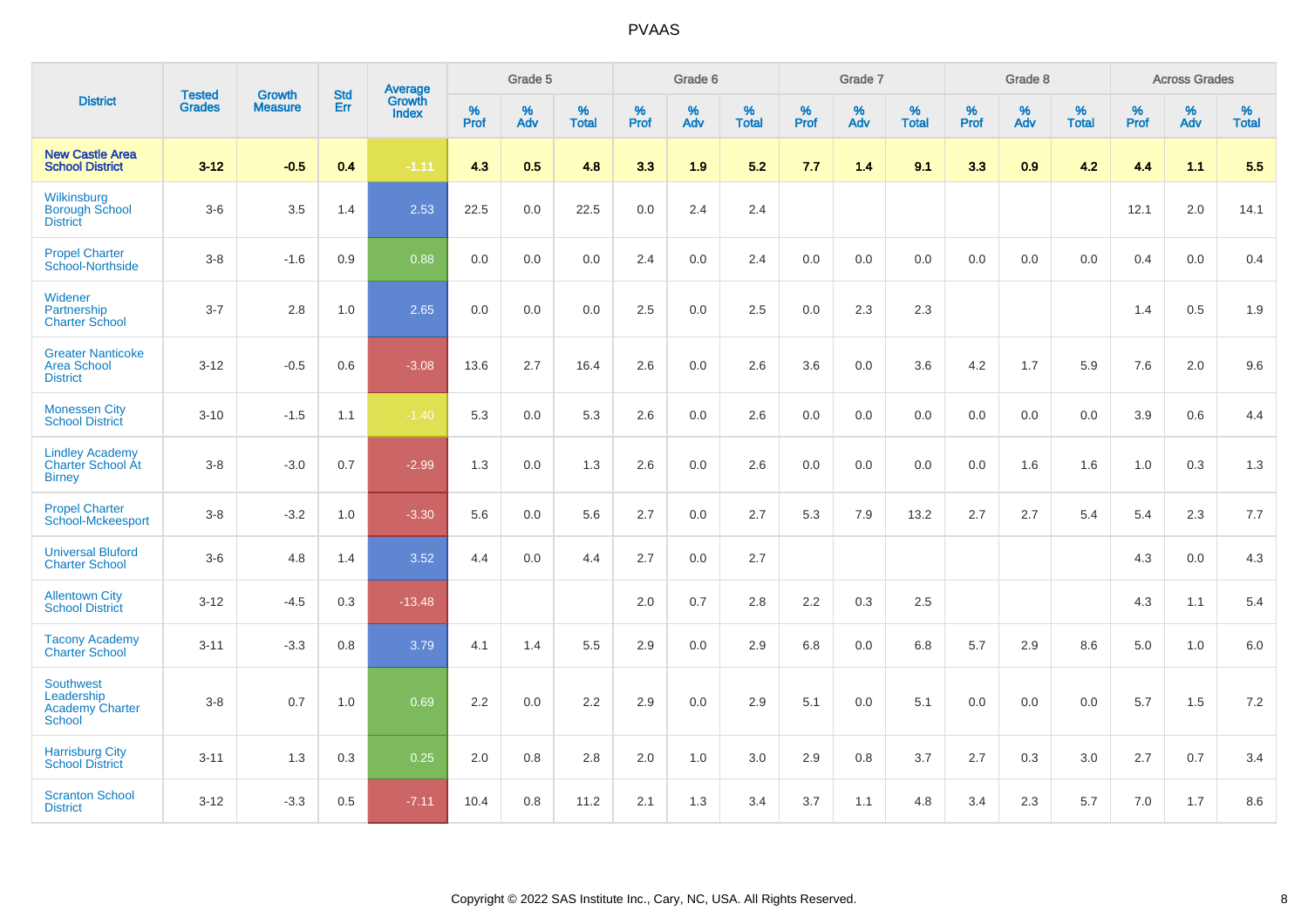|                                                                               |                                |                                 | <b>Std</b> |                                          |           | Grade 5  |                      |           | Grade 6  |                   |           | Grade 7  |                   |           | Grade 8  |                   |           | <b>Across Grades</b> |                   |
|-------------------------------------------------------------------------------|--------------------------------|---------------------------------|------------|------------------------------------------|-----------|----------|----------------------|-----------|----------|-------------------|-----------|----------|-------------------|-----------|----------|-------------------|-----------|----------------------|-------------------|
| <b>District</b>                                                               | <b>Tested</b><br><b>Grades</b> | <b>Growth</b><br><b>Measure</b> | Err        | <b>Average</b><br>Growth<br><b>Index</b> | %<br>Prof | %<br>Adv | $\%$<br><b>Total</b> | %<br>Prof | %<br>Adv | %<br><b>Total</b> | %<br>Prof | %<br>Adv | %<br><b>Total</b> | %<br>Prof | %<br>Adv | %<br><b>Total</b> | %<br>Prof | %<br>Adv             | %<br><b>Total</b> |
| <b>New Castle Area</b><br><b>School District</b>                              | $3 - 12$                       | $-0.5$                          | 0.4        | $-1.11$                                  | 4.3       | 0.5      | 4.8                  | 3.3       | 1.9      | 5.2               | 7.7       | 1.4      | 9.1               | 3.3       | 0.9      | 4.2               | 4.4       | 1.1                  | 5.5               |
| <b>Penn Hills School</b><br><b>District</b>                                   | $3 - 11$                       | $-4.0$                          | 0.5        | $-8.42$                                  | 4.7       | 1.8      | 6.4                  | 2.7       | 0.7      | 3.4               | 2.1       | 1.6      | 3.7               | 3.4       | 0.0      | 3.4               | 6.8       | 2.1                  | 8.9               |
| <b>Erie City School</b><br><b>District</b>                                    | $3 - 12$                       | $-1.7$                          | 0.3        | $-6.47$                                  | 7.6       | 2.4      | 10.0                 | 2.9       | 0.5      | 3.4               | 5.9       | 1.6      | 7.4               | 5.2       | 0.3      | 5.5               | 6.4       | 1.4                  | 7.8               |
| <b>Muhlenberg</b><br><b>School District</b>                                   | $3 - 10$                       | $-7.3$                          | 0.4        | $-19.08$                                 | 8.1       | 0.5      | 8.5                  | 2.5       | 0.8      | 3.4               | 6.9       | 1.2      | 8.0               | 7.5       | 0.7      | 8.2               | 7.0       | 1.0                  | 8.0               |
| <b>Bristol Township</b><br><b>School District</b>                             | $3 - 11$                       | $-4.1$                          | 0.4        | $-11.39$                                 | 12.4      | 2.9      | 15.3                 | 2.7       | 0.7      | 3.4               | 7.5       | 1.1      | 8.6               | 3.8       | 0.4      | 4.2               | 10.6      | 2.1                  | 12.7              |
| Manchester<br><b>Academic Charter</b><br><b>School</b>                        | $3-8$                          | 0.6                             | 1.1        | 0.58                                     | 3.6       | 0.0      | 3.6                  | 3.4       | 0.0      | 3.4               | 3.6       | 0.0      | 3.6               | 0.0       | 0.0      | 0.0               | 4.9       | 0.5                  | 5.4               |
| <b>Mastery Charter</b><br>School - Smedley<br>Campus                          | $3-6$                          | $-0.6$                          | 1.2        | $-0.37$                                  | 1.9       | 0.0      | 1.9                  | 3.5       | 0.0      | 3.5               |           |          |                   |           |          |                   | 3.5       | 0.0                  | 3.5               |
| Susquehanna<br><b>Township School</b><br><b>District</b>                      | $3 - 12$                       | $-3.4$                          | 0.5        | $-7.32$                                  | 13.7      | 3.7      | 17.4                 | 3.0       | 0.5      | 3.5               | 6.2       | 2.3      | 8.5               | 9.8       | 0.5      | 10.3              | 11.5      | 3.0                  | 14.4              |
| <b>Chester</b><br>Community<br><b>Charter School</b>                          | $3-8$                          | 3.5                             | 0.6        | 2.79                                     | 0.7       | 0.7      | 1.5                  | 3.6       | 0.0      | 3.6               | 3.2       | 1.1      | 4.3               | 2.6       | 0.0      | 2.6               | 2.1       | 0.4                  | 2.5               |
| <b>Mastery Charter</b><br>School-Francis D.<br><b>Pastorius</b><br>Elementary | $3-8$                          | 0.3                             | 1.3        | 0.24                                     | 3.8       | 0.0      | 3.8                  | 3.7       | 0.0      | 3.7               | 0.0       | 0.0      | 0.0               | 0.0       | 0.0      | 0.0               | 3.1       | 0.0                  | 3.1               |
| <b>Northern Cambria</b><br><b>School District</b>                             | $3 - 11$                       | $-0.4$                          | 0.8        | $-0.51$                                  | 16.4      | 3.6      | 20.0                 | 3.8       | 0.0      | 3.8               | 19.6      | 1.8      | 21.4              | 18.2      | 1.5      | 19.7              | 17.9      | 3.6                  | 21.4              |
| <b>Mastery Charter</b><br>School - Clymer<br>Elementary                       | $3-6$                          | 1.9                             | 1.5        | 1.23                                     | 0.0       | 0.0      | 0.0                  | 3.8       | 0.0      | 3.8               |           |          |                   |           |          |                   | 2.6       | 0.8                  | 3.4               |
| <b>Mckeesport Area</b><br><b>School District</b>                              | $3 - 12$                       | $-0.2$                          | 0.5        | $-0.34$                                  | 8.9       | 3.0      | 11.9                 | 3.9       | 0.0      | 3.9               | 1.0       | 0.0      | 1.0               | 1.0       | 0.0      | 1.0               | 7.7       | 2.1                  | 9.7               |
| <b>Chester-Upland</b><br><b>School District</b>                               | $3 - 11$                       | 0.1                             | 0.7        | 0.23                                     | 3.7       | 0.0      | 3.7                  | 2.6       | 1.3      | 3.9               | 0.0       | 0.0      | 0.0               | 0.0       | 0.0      | 0.0               | 3.1       | 0.4                  | 3.4               |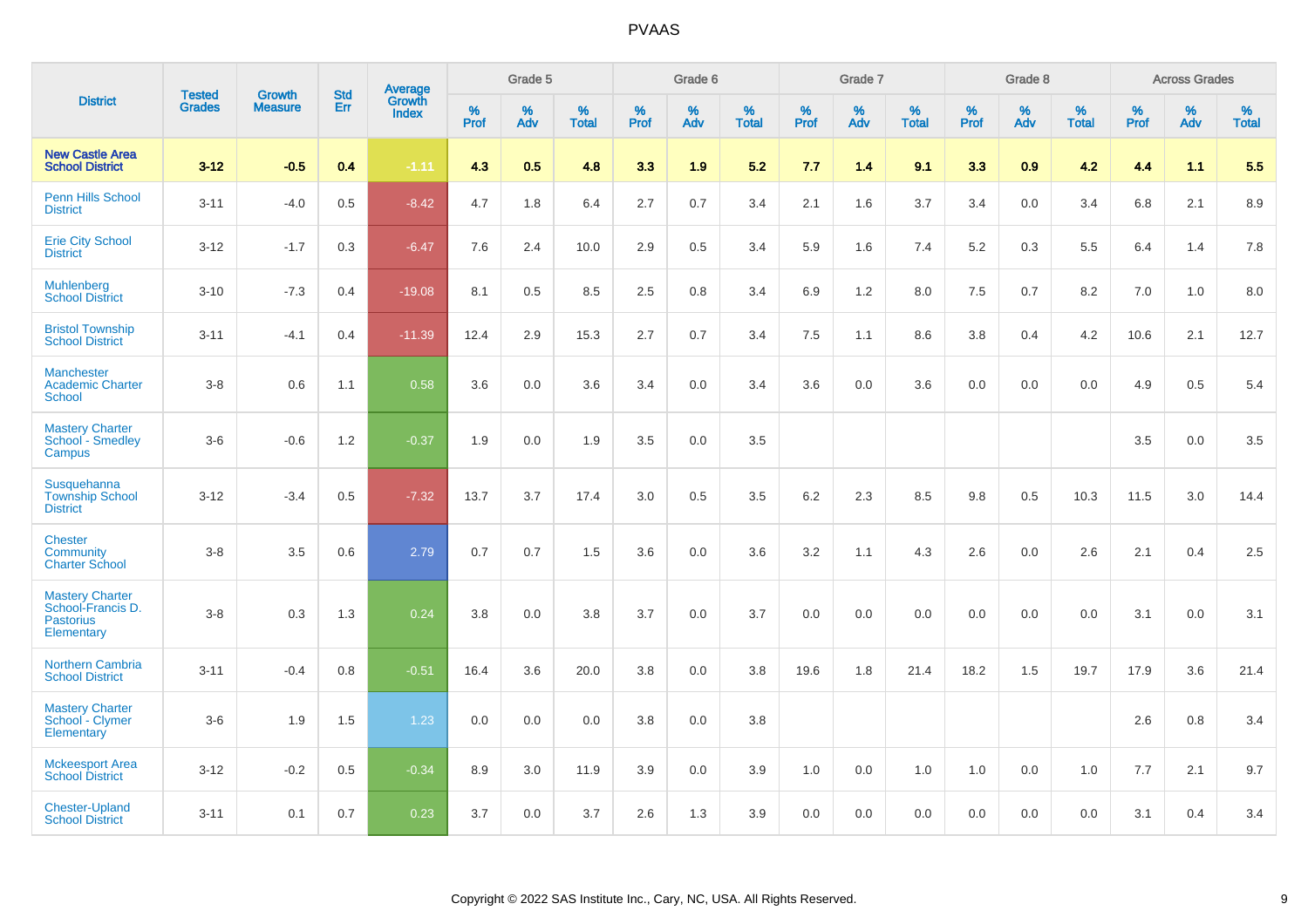|                                                        | <b>Tested</b> | <b>Growth</b>  | <b>Std</b> | Average                |              | Grade 5  |                   |              | Grade 6  |                   |              | Grade 7  |                   |              | Grade 8  |                   |              | <b>Across Grades</b> |                   |
|--------------------------------------------------------|---------------|----------------|------------|------------------------|--------------|----------|-------------------|--------------|----------|-------------------|--------------|----------|-------------------|--------------|----------|-------------------|--------------|----------------------|-------------------|
| <b>District</b>                                        | <b>Grades</b> | <b>Measure</b> | Err        | Growth<br><b>Index</b> | $\%$<br>Prof | %<br>Adv | %<br><b>Total</b> | $\%$<br>Prof | %<br>Adv | %<br><b>Total</b> | $\%$<br>Prof | %<br>Adv | %<br><b>Total</b> | $\%$<br>Prof | %<br>Adv | %<br><b>Total</b> | $\%$<br>Prof | %<br>Adv             | %<br><b>Total</b> |
| <b>New Castle Area</b><br><b>School District</b>       | $3 - 12$      | $-0.5$         | 0.4        | $-1.11$                | 4.3          | 0.5      | 4.8               | 3.3          | 1.9      | 5.2               | 7.7          | 1.4      | 9.1               | 3.3          | 0.9      | 4.2               | 4.4          | 1.1                  | 5.5               |
| <b>Universal Alcorn</b><br><b>Charter School</b>       | $3 - 8$       | $-0.7$         | 0.8        | $-2.71$                | 7.7          | 1.9      | 9.6               | 3.9          | 0.0      | 3.9               | 8.8          | 0.0      | 8.8               | 5.1          | 0.0      | 5.1               | 6.4          | 1.7                  | 8.1               |
| <b>Belmont Charter</b><br><b>School</b>                | $3 - 10$      | $-0.8$         | 0.8        | $-0.98$                | 1.6          | 0.0      | 1.6               | 4.0          | 0.0      | 4.0               | 0.0          | 0.0      | 0.0               | 5.6          | 0.0      | 5.6               | 2.8          | 0.6                  | 3.4               |
| <b>Mahanoy Area</b><br><b>School District</b>          | $3 - 10$      | $-0.3$         | 0.8        | 3.34                   | 7.3          | 0.0      | 7.3               | 4.0          | 0.0      | 4.0               | 7.7          | 0.0      | 7.7               | 4.6          | 0.0      | 4.6               | 10.4         | 0.8                  | 11.1              |
| <b>South Allegheny</b><br><b>School District</b>       | $3 - 11$      | $-5.4$         | 0.9        | $-5.93$                | 25.9         | 1.7      | 27.6              | 2.0          | 2.0      | 4.1               | 7.9          | 2.6      | 10.5              | 12.5         | 2.5      | 15.0              | 16.9         | 2.7                  | 19.6              |
| <b>Pittston Area</b><br><b>School District</b>         | $3 - 11$      | $-8.4$         | 0.8        | $-11.15$               | 5.7          | 0.0      | 5.7               | 4.2          | 0.0      | 4.2               | 4.8          | 3.2      | 7.9               | 7.1          | 1.8      | 8.9               | 10.7         | 3.8                  | 14.4              |
| <b>Carbondale Area</b><br><b>School District</b>       | $3 - 10$      | 1.1            | 0.6        | 3.33                   | 10.3         | 1.2      | 11.5              | 4.2          | 0.0      | 4.2               | 4.8          | 3.6      | 8.4               | 13.9         | 0.0      | 13.9              | 9.4          | 0.8                  | 10.1              |
| <b>Propel Charter</b><br>School-Montour                | $3 - 10$      | $-2.8$         | 0.7        | $-1.45$                | 4.9          | 1.6      | 6.6               | 4.6          | 0.0      | 4.6               | 3.1          | 0.0      | 3.1               | 3.2          | 0.0      | 3.2               | 4.8          | 1.6                  | 6.4               |
| <b>Universal</b><br><b>Creighton Charter</b><br>School | $3 - 8$       | 1.1            | 0.7        | 1.65                   | 11.9         | 1.2      | 13.1              | 3.5          | $1.2$    | 4.7               | 7.7          | $6.2\,$  | 13.8              | 4.7          | 4.7      | 9.4               | 8.6          | 4.4                  | 13.1              |
| <b>Lancaster School</b><br><b>District</b>             | $3 - 12$      | $-3.2$         | 0.3        | $-11.85$               | 8.8          | 3.0      | 11.8              | 3.9          | 0.8      | 4.7               | 4.4          | 0.9      | 5.3               | 2.3          | 0.6      | 3.0               | 7.4          | 1.9                  | 9.3               |
| <b>Greater Johnstown</b><br><b>School District</b>     | $3 - 11$      | $-1.7$         | 0.5        | $-3.51$                | 5.9          | 0.7      | 6.6               | 4.8          | 0.0      | 4.8               | 7.4          | 0.0      | 7.4               | 0.6          | 0.6      | 1.3               | 6.8          | 1.2                  | 8.0               |
| <b>Maritime Academy</b><br><b>Charter School</b>       | $3 - 10$      | $-3.7$         | 0.6        | $-1.84$                | 3.5          | 1.2      | 4.7               | 1.2          | 3.6      | 4.8               | 7.9          | 5.6      | 13.5              | 3.3          | 0.0      | 3.3               | 4.6          | 2.1                  | 6.7               |
| <b>New Castle Area</b><br><b>School District</b>       | $3 - 12$      | $-0.5$         | 0.4        | $-1.11$                | 4.3          | 0.5      | 4.8               | 3.3          | 1.9      | 5.2               | 7.7          | 14       | 9.1               | 3.3          | 0.9      | 4.2               | 4.4          | 1.1                  | 5.5               |
| <b>Williams Valley</b><br><b>School District</b>       | $3 - 11$      | 0.1            | 0.8        | 0.08                   | 31.8         | 6.8      | 38.6              | 5.2          | 0.0      | 5.2               | 8.0          | 1.3      | 9.3               | 9.4          | 1.6      | 10.9              | 12.8         | 1.6                  | 14.4              |
| Northwood<br><b>Academy Charter</b><br><b>School</b>   | $3 - 8$       | $-3.7$         | 0.7        | $-5.33$                | 6.6          | 1.3      | 7.9               | 5.2          | 0.0      | 5.2               | 8.7          | 1.4      | 10.1              | 10.7         | 1.8      | 12.5              | 6.3          | 0.9                  | 7.2               |
| <b>Propel Charter</b><br>School-Homestead              | $3 - 11$      | $-2.7$         | 1.0        | $-2.78$                | 2.7          | 0.0      | 2.7               | 0.0          | 5.4      | 5.4               | 2.9          | 0.0      | 2.9               | 0.0          | 0.0      | 0.0               | 2.7          | 1.4                  | 4.1               |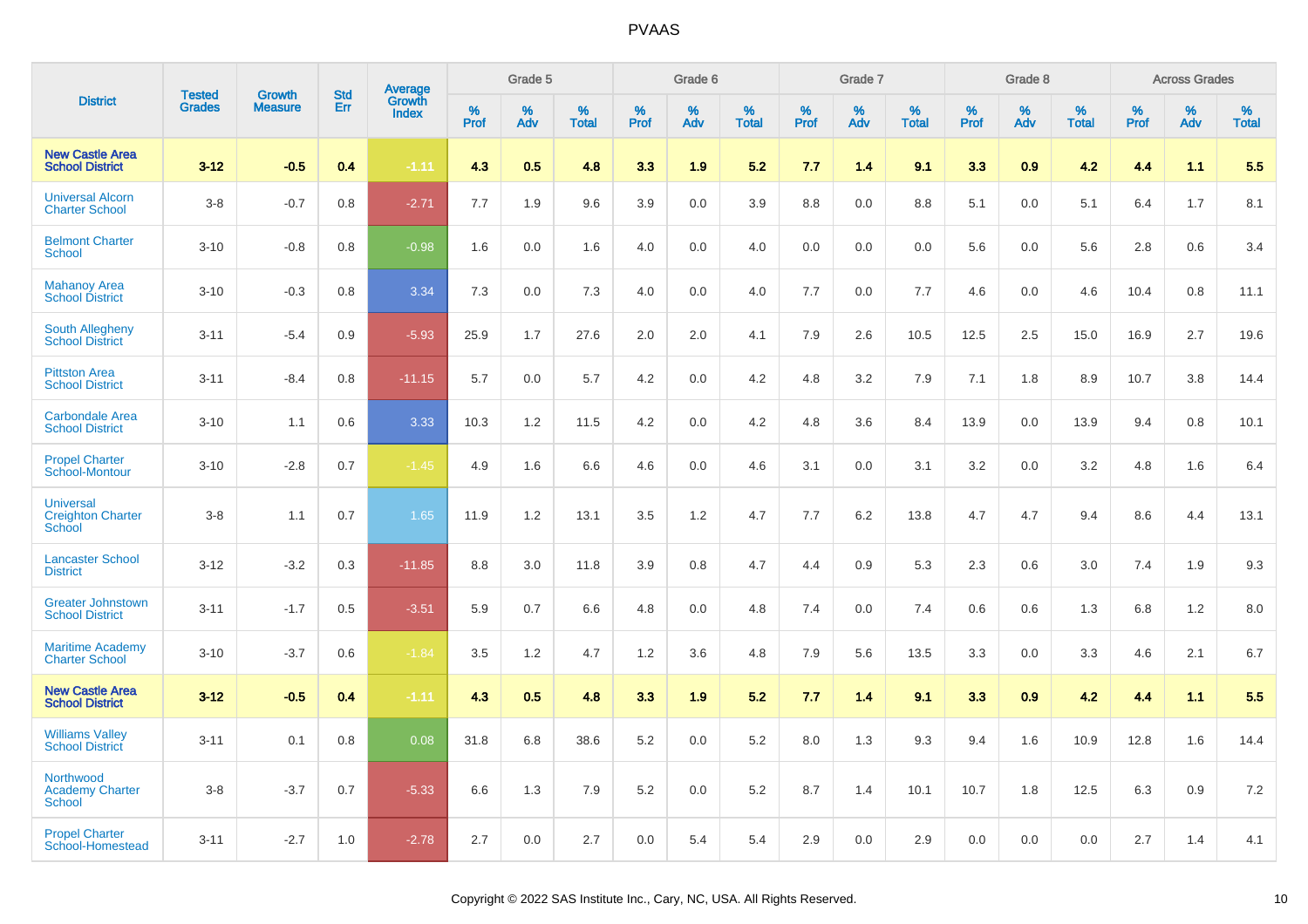|                                                                               |                                | <b>Growth</b>  | <b>Std</b> | <b>Average</b><br>Growth |              | Grade 5  |                      |                     | Grade 6  |                   |              | Grade 7  |                   |              | Grade 8  |                   |              | <b>Across Grades</b> |                      |
|-------------------------------------------------------------------------------|--------------------------------|----------------|------------|--------------------------|--------------|----------|----------------------|---------------------|----------|-------------------|--------------|----------|-------------------|--------------|----------|-------------------|--------------|----------------------|----------------------|
| <b>District</b>                                                               | <b>Tested</b><br><b>Grades</b> | <b>Measure</b> | <b>Err</b> | <b>Index</b>             | $\%$<br>Prof | %<br>Adv | $\%$<br><b>Total</b> | $\%$<br><b>Prof</b> | %<br>Adv | %<br><b>Total</b> | $\%$<br>Prof | %<br>Adv | %<br><b>Total</b> | $\%$<br>Prof | %<br>Adv | %<br><b>Total</b> | $\%$<br>Prof | %<br>Adv             | $\%$<br><b>Total</b> |
| <b>New Castle Area</b><br><b>School District</b>                              | $3 - 12$                       | $-0.5$         | 0.4        | $-1.11$                  | 4.3          | 0.5      | 4.8                  | 3.3                 | 1.9      | 5.2               | 7.7          | 1.4      | 9.1               | 3.3          | 0.9      | 4.2               | 4.4          | 1.1                  | 5.5                  |
| <b>Duquesne City</b><br><b>School District</b>                                | $3-8$                          | 1.2            | 1.3        | 0.92                     | 6.0          | 2.0      | 8.0                  | 5.6                 | 0.0      | 5.6               |              |          |                   |              |          |                   | 3.4          | 1.7                  | 5.0                  |
| <b>North Schuylkill</b><br><b>School District</b>                             | $3 - 11$                       | 0.5            | 0.5        | $-2.13$                  | 8.2          | 3.0      | 11.2                 | 4.8                 | 0.8      | 5.6               | 5.8          | 3.9      | 9.7               | 11.8         | 6.7      | 18.5              | 12.1         | 4.1                  | 16.1                 |
| <b>Ringgold School</b><br><b>District</b>                                     | $3 - 11$                       | $-4.9$         | 0.5        | $-10.49$                 | 13.5         | 1.8      | 15.3                 | 5.7                 | 0.0      | 5.7               | 8.3          | 1.2      | 9.5               | 6.4          | 0.5      | 6.9               | 12.7         | 1.7                  | 14.4                 |
| <b>Wyoming Area</b><br><b>School District</b>                                 | $3 - 10$                       | $-7.7$         | 0.6        | $-5.77$                  | 22.1         | 8.8      | 31.0                 | 4.8                 | 1.0      | 5.8               | 9.3          | 3.1      | 12.4              | 7.4          | 1.8      | 9.3               | 14.1         | 4.3                  | 18.4                 |
| <b>Mastery Charter</b><br>School-Cleveland<br>Elementary                      | $3-8$                          | $-1.3$         | 1.2        | 0.18                     | 3.8          | 7.7      | 11.5                 | 5.9                 | 0.0      | 5.9               | 3.6          | 0.0      | 3.6               | 3.8          | 3.8      | 7.7               | 2.4          | 1.8                  | 4.3                  |
| <b>West Oak Lane</b><br><b>Charter School</b>                                 | $3-8$                          | 0.7            | 0.7        | 0.93                     | 2.6          | 1.3      | 3.8                  | 6.1                 | 0.0      | 6.1               | 6.9          | 1.4      | 8.3               | 0.0          | 1.9      | 1.9               | 6.1          | 0.7                  | $6.8\,$              |
| <b>Schuylkill Haven</b><br>Area School<br><b>District</b>                     | $3 - 11$                       | $-3.0$         | 0.7        | $-1.45$                  | 11.9         | 1.2      | 13.1                 | 4.9                 | 1.2      | 6.2               | 20.0         | 4.2      | 24.2              | 5.8          | 0.0      | 5.8               | 17.6         | 5.5                  | 23.1                 |
| <b>Woodland Hills</b><br><b>School District</b>                               | $3 - 12$                       | $-6.1$         | 0.5        | $-11.93$                 | 5.7          | 5.1      | 10.8                 | 4.8                 | 1.4      | 6.2               | 8.7          | 2.9      | 11.6              | 2.3          | 3.0      | 5.3               | 7.9          | 2.7                  | 10.6                 |
| <b>Universal Vare</b><br><b>Charter School</b>                                | $6 - 8$                        | 1.8            | 1.3        | 1.37                     |              |          |                      | 0.0                 | $6.2\,$  | 6.2               | 3.6          | 0.0      | 3.6               | 6.4          | 0.0      | 6.4               | 4.7          | 0.9                  | 5.7                  |
| <b>Hope For</b><br><b>Hyndman Charter</b><br>School                           | $3 - 11$                       | 4.1            | 1.8        | 2.31                     |              |          |                      | 6.2                 | 0.0      | 6.2               | 8.3          | 8.3      | 16.7              | 0.0          | 0.0      | 0.0               | 9.9          | 1.2                  | 11.1                 |
| <b>Young Scholars of</b><br><b>Greater Allegheny</b><br><b>Charter School</b> | $3-8$                          | $-1.4$         | 1.6        | 1.32                     | 10.0         | 0.0      | 10.0                 | 6.2                 | 0.0      | 6.2               | 10.0         | 0.0      | 10.0              |              |          |                   | 6.6          | 0.0                  | 6.6                  |
| <b>Clearfield Area</b><br><b>School District</b>                              | $3 - 10$                       | $-3.9$         | 0.5        | $-7.29$                  | 16.5         | 3.3      | 19.8                 | 4.7                 | 1.6      | 6.3               | 9.3          | 0.8      | 10.1              | 6.3          | 3.5      | 9.8               | 12.1         | 2.5                  | 14.6                 |
| <b>Hazleton Area</b><br><b>School District</b>                                | $3 - 11$                       | $-0.5$         | 0.4        | $-1.13$                  | 5.8          | 1.7      | 7.5                  | 5.2                 | 1.1      | 6.3               | 2.8          | 0.5      | 3.3               | 6.6          | 0.6      | 7.1               | 6.4          | 1.2                  | 7.7                  |
| <b>New Foundations</b><br><b>Charter School</b>                               | $3 - 11$                       | $-1.5$         | 0.7        | $-2.10$                  | 18.5         | 5.6      | 24.1                 | 6.4                 | 0.0      | 6.4               | 21.3         | 3.3      | 24.6              | 13.1         | 2.4      | 15.5              | 17.1         | 2.9                  | 20.0                 |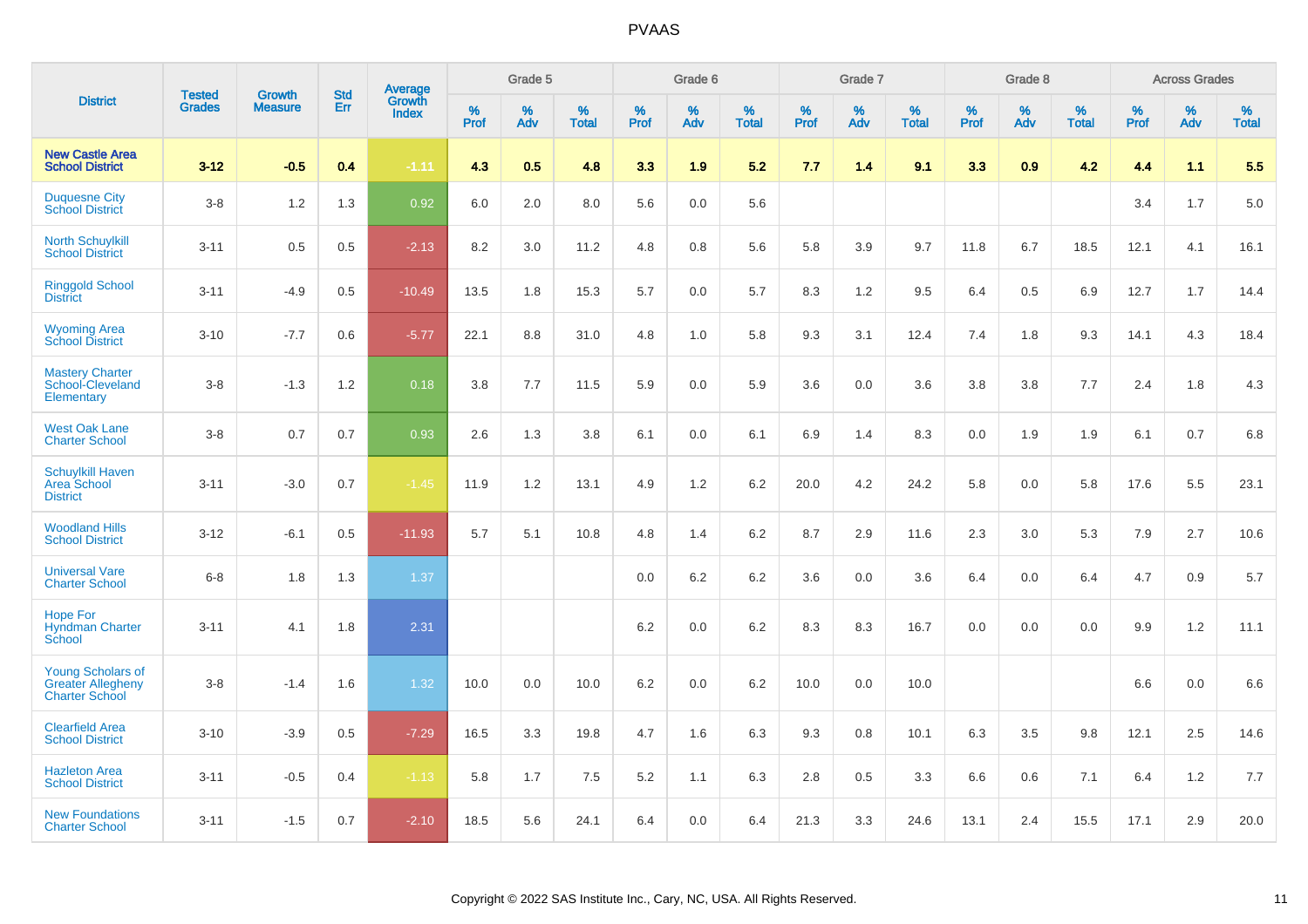|                                                               |                         |                          | <b>Std</b> | Average                |           | Grade 5  |                   |           | Grade 6  |                   |           | Grade 7  |                   |           | Grade 8  |                   |           | <b>Across Grades</b> |                   |
|---------------------------------------------------------------|-------------------------|--------------------------|------------|------------------------|-----------|----------|-------------------|-----------|----------|-------------------|-----------|----------|-------------------|-----------|----------|-------------------|-----------|----------------------|-------------------|
| <b>District</b>                                               | <b>Tested</b><br>Grades | Growth<br><b>Measure</b> | Err        | Growth<br><b>Index</b> | %<br>Prof | %<br>Adv | %<br><b>Total</b> | %<br>Prof | %<br>Adv | %<br><b>Total</b> | %<br>Prof | %<br>Adv | %<br><b>Total</b> | %<br>Prof | %<br>Adv | %<br><b>Total</b> | %<br>Prof | %<br>Adv             | %<br><b>Total</b> |
| <b>New Castle Area</b><br><b>School District</b>              | $3 - 12$                | $-0.5$                   | 0.4        | $-1.11$                | 4.3       | 0.5      | 4.8               | 3.3       | 1.9      | 5.2               | 7.7       | 1.4      | 9.1               | 3.3       | 0.9      | 4.2               | 4.4       | 1.1                  | 5.5               |
| <b>Big Beaver Falls</b><br>Area School<br><b>District</b>     | $3 - 11$                | $-1.7$                   | 0.6        | $-2.82$                | 19.6      | 2.0      | 21.6              | 5.4       | 0.9      | 6.4               | 8.3       | 1.0      | 9.4               | 1.0       | 1.0      | 2.1               | 12.5      | 1.1                  | 13.6              |
| <b>Fell Charter School</b>                                    | $3 - 8$                 | 1.1                      | 2.2        | 0.51                   | 25.0      | 0.0      | 25.0              | 6.7       | 0.0      | 6.7               |           |          |                   |           |          |                   | 17.1      | 4.0                  | 21.0              |
| <b>Montessori</b><br><b>Regional Charter</b><br><b>School</b> | $3-6$                   | $-2.6$                   | 1.1        | $-2.40$                | 15.0      | 5.0      | 20.0              | 5.1       | 1.7      | 6.8               |           |          |                   |           |          |                   | 11.1      | 6.3                  | 17.3              |
| <b>Middletown Area</b><br><b>School District</b>              | $3 - 11$                | $-1.6$                   | 0.5        | $-3.19$                | 19.5      | 5.0      | 24.5              | 6.1       | $0.8\,$  | 6.9               | 16.1      | 9.8      | 25.9              | 11.8      | 2.0      | 13.7              | 18.4      | 7.5                  | 25.9              |
| <b>Valley View School</b><br><b>District</b>                  | $3 - 11$                | $-2.3$                   | 0.8        | $-2.13$                | 26.2      | 0.9      | 27.1              | 5.8       | 1.2      | 6.9               | 9.8       | 2.4      | 12.2              | 7.9       | 0.0      | 7.9               | 18.2      | 2.7                  | 20.9              |
| <b>Lebanon School</b><br><b>District</b>                      | $3 - 11$                | 0.1                      | 0.3        | 0.17                   | 10.8      | 2.5      | 13.2              | 5.4       | 1.6      | 7.0               | 3.4       | 0.6      | 4.1               | 4.5       | 0.8      | 5.4               | 7.2       | 1.6                  | 8.8               |
| Washington<br><b>School District</b>                          | $3 - 11$                | $-2.6$                   | 0.7        | $-3.78$                | 13.5      | 2.9      | 16.4              | 5.2       | 2.1      | 7.2               | 15.0      | 1.2      | 16.2              | 0.0       | 1.5      | 1.5               | 11.8      | 3.4                  | 15.2              |
| <b>Propel Charter</b><br>School-Pitcairn                      | $3-8$                   | $-5.7$                   | 1.1        | $-2.07$                | 0.0       | 0.0      | 0.0               | 7.4       | 0.0      | 7.4               | $0.0\,$   | 0.0      | 0.0               | 0.0       | 0.0      | 0.0               | 5.5       | 0.0                  | 5.5               |
| <b>West Mifflin Area</b><br><b>School District</b>            | $3 - 12$                | $-8.5$                   | 0.5        | $-17.73$               | 18.4      | 5.7      | 24.1              | 6.8       | 0.7      | 7.4               | 6.7       | 0.0      | 6.7               | 5.5       | 0.0      | 5.5               | 11.1      | 2.8                  | 13.9              |
| <b>Upper Darby</b><br><b>School District</b>                  | $3 - 12$                | $-0.4$                   | 0.3        | $-1.42$                | 12.6      | 3.0      | 15.6              | 6.9       | 0.7      | 7.6               | 5.4       | 2.9      | 8.3               | 7.5       | 1.4      | 8.8               | 10.5      | 2.2                  | 12.8              |
| <b>Lehigh Valley Dual</b><br>Language Charter<br>School       | $3-8$                   | 3.1                      | 2.3        | 1.31                   | 0.0       | 0.0      | 0.0               | 7.7       | 0.0      | 7.7               |           |          |                   |           |          |                   | 4.2       | 0.0                  | 4.2               |
| <b>New Brighton Area</b><br><b>School District</b>            | $3 - 11$                | $-2.4$                   | 0.6        | $-3.88$                | 18.0      | 1.1      | 19.1              | 7.9       | 0.0      | 7.9               | 8.9       | 3.0      | 11.9              | 4.8       | 1.0      | 5.8               | 11.1      | 1.9                  | 13.0              |
| <b>Troy Area School</b><br><b>District</b>                    | $3 - 10$                | $-1.8$                   | 0.6        | $-3.02$                | 11.1      | 4.0      | 15.2              | 4.0       | 4.0      | 8.0               | 14.1      | 0.0      | 14.1              | 6.8       | 0.8      | 7.7               | 11.9      | 2.1                  | 14.0              |
| <b>Mastery Charter</b><br>School-Mann<br>Campus               | $3-6$                   | 1.8                      | 1.6        | 1.13                   | 4.0       | 4.0      | 8.0               | 5.4       | 2.7      | 8.1               |           |          |                   |           |          |                   | 2.2       | 1.4                  | 3.6               |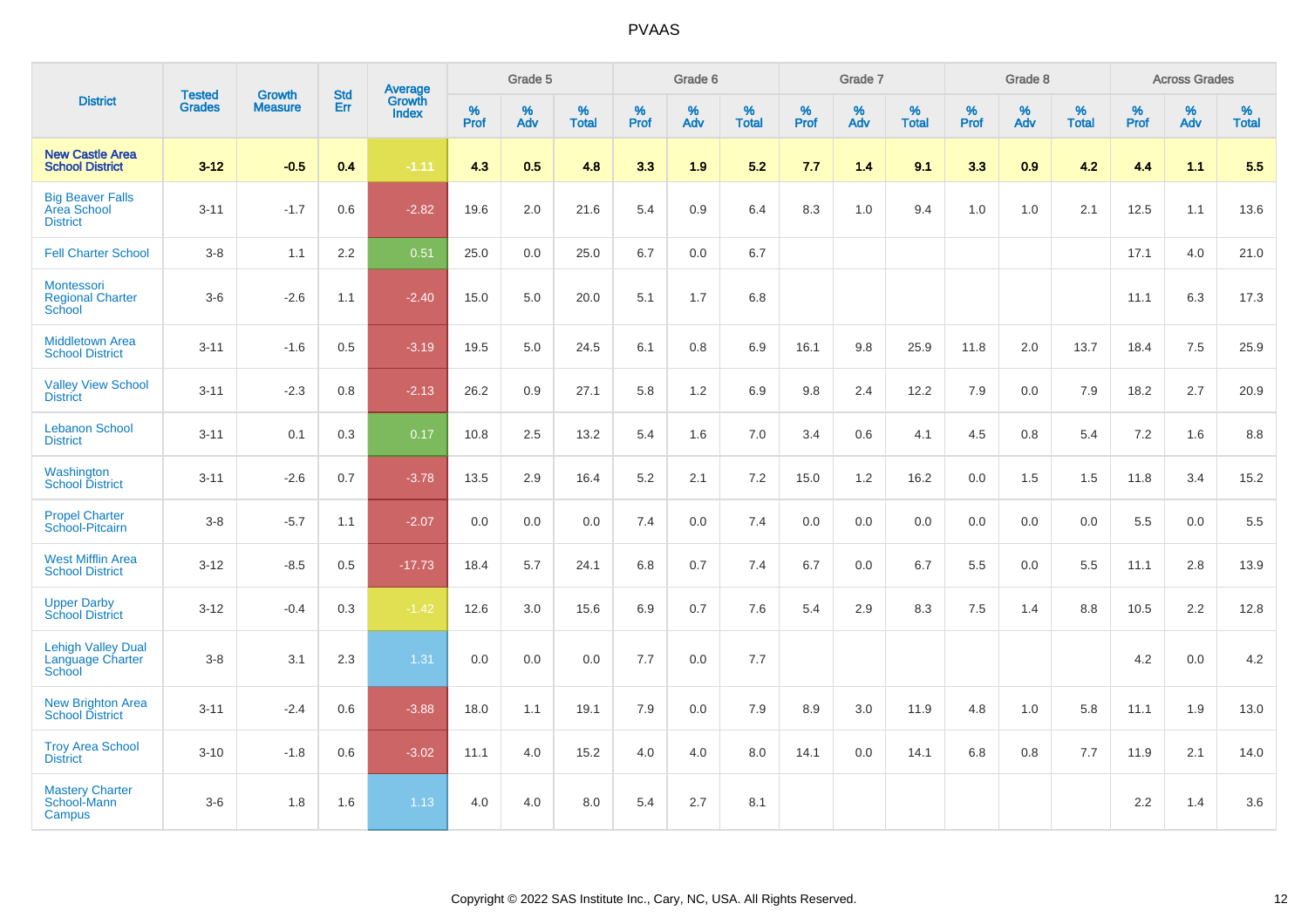|                                                                                   | <b>Tested</b> | <b>Growth</b>  | <b>Std</b> | Average                |           | Grade 5  |                   |           | Grade 6  |                   |           | Grade 7  |                   |           | Grade 8  |                   |           | <b>Across Grades</b> |                   |
|-----------------------------------------------------------------------------------|---------------|----------------|------------|------------------------|-----------|----------|-------------------|-----------|----------|-------------------|-----------|----------|-------------------|-----------|----------|-------------------|-----------|----------------------|-------------------|
| <b>District</b>                                                                   | <b>Grades</b> | <b>Measure</b> | Err        | Growth<br><b>Index</b> | %<br>Prof | %<br>Adv | %<br><b>Total</b> | %<br>Prof | %<br>Adv | %<br><b>Total</b> | %<br>Prof | %<br>Adv | %<br><b>Total</b> | %<br>Prof | %<br>Adv | %<br><b>Total</b> | %<br>Prof | %<br>Adv             | %<br><b>Total</b> |
| <b>New Castle Area</b><br><b>School District</b>                                  | $3 - 12$      | $-0.5$         | 0.4        | $-1.11$                | 4.3       | 0.5      | 4.8               | 3.3       | 1.9      | 5.2               | 7.7       | 1.4      | 9.1               | 3.3       | 0.9      | 4.2               | 4.4       | 1.1                  | 5.5               |
| <b>MaST Community</b><br>Charter School II                                        | $3 - 10$      | $-8.4$         | 0.7        | $-4.62$                | 5.0       | 2.0      | 6.9               | 7.2       | 1.0      | 8.2               | 8.9       | 2.0      | 10.9              |           |          |                   | 12.6      | 3.2                  | 15.8              |
| <b>MaST Community</b><br><b>Charter School III</b>                                | $3-6$         | $-3.6$         | 0.8        | $-4.68$                | 3.8       | 0.0      | 3.8               | 6.8       | 1.5      | 8.3               |           |          |                   |           |          |                   | 8.3       | 2.2                  | 10.5              |
| <b>Sugar Valley Rural</b><br><b>Charter School</b>                                | $3 - 11$      | $-0.5$         | 1.0        | $-2.23$                | 26.3      | 5.3      | 31.6              | 8.3       | 0.0      | 8.3               | 5.1       | 2.6      | 7.7               | 2.8       | $0.0\,$  | 2.8               | 16.0      | $2.8\,$              | 18.9              |
| <b>Brownsville Area</b><br><b>School District</b>                                 | $3 - 12$      | $-0.6$         | 0.7        | $-0.90$                | 17.3      | 4.0      | 21.3              | 7.2       | 1.2      | 8.4               | 6.4       | 1.3      | 7.7               | 4.2       | 1.4      | 5.6               | 10.2      | 1.5                  | 11.7              |
| <b>Coatesville Area</b><br><b>School District</b>                                 | $3 - 11$      | $-0.5$         | 0.4        | $-1.37$                | 14.8      | 4.8      | 19.6              | 8.5       | 0.0      | 8.5               | 8.9       | 1.3      | 10.1              | 6.9       | 0.5      | 7.4               | 10.9      | 3.9                  | 14.8              |
| Agora Cyber<br>Charter School                                                     | $3 - 11$      | $-0.3$         | 0.6        | 2.57                   | 9.8       | 2.0      | 11.8              | 7.8       | 0.7      | 8.5               | 6.2       | 2.1      | 8.3               | 3.3       | 1.3      | 4.6               | 9.7       | 2.4                  | 12.1              |
| <b>Oil City Area</b><br><b>School District</b>                                    | $3 - 11$      | $-3.7$         | 0.5        | $-6.90$                | 15.5      | 2.8      | 18.3              | 7.9       | 0.8      | 8.7               | 10.2      | 2.4      | 12.6              | 3.8       | 0.0      | 3.8               | 13.2      | 2.5                  | 15.8              |
| <b>Port Allegany</b><br><b>School District</b>                                    | $3 - 11$      | 1.7            | 0.7        | 0.92                   | 20.0      | 5.7      | 25.7              | 7.4       | 1.5      | 8.8               | 17.4      | 2.9      | 20.3              | 13.1      | 9.8      | 23.0              | 16.8      | 5.7                  | 22.5              |
| <b>Juniata Valley</b><br><b>School District</b>                                   | $3 - 11$      | 2.4            | 0.9        | 2.82                   | 23.3      | 4.6      | 27.9              | 5.4       | 3.6      | 8.9               | 21.0      | 5.3      | 26.3              | 12.5      | 2.1      | 14.6              | 18.7      | 5.0                  | 23.8              |
| <b>Reach Cyber</b><br><b>Charter School</b>                                       | $3 - 11$      | $-2.4$         | 0.9        | $-2.71$                | 19.4      | 9.7      | 29.0              | 9.1       | 0.0      | 9.1               | 17.0      | 3.8      | 20.8              | 17.5      | 5.3      | 22.8              | 21.3      | 4.7                  | 26.0              |
| <b>Purchase Line</b><br><b>School District</b>                                    | $3 - 12$      | 1.0            | 0.8        | $-3.26$                | 28.8      | 7.7      | 36.5              | 6.1       | 3.0      | 9.1               | 7.5       | 3.0      | 10.4              | 5.3       | 0.0      | 5.3               | 16.1      | 3.3                  | 19.4              |
| <b>Howard Gardner</b><br><b>Multiple</b><br>Intelligence<br><b>Charter School</b> | $3 - 8$       | $-3.7$         | 1.1        | $-1.27$                | 16.7      | 6.7      | 23.3              | 9.4       | $0.0\,$  | 9.4               | 9.1       | 0.0      | 9.1               | 7.4       | 11.1     | 18.5              | 14.7      | 3.5                  | 18.2              |
| <b>Chichester School</b><br><b>District</b>                                       | $3 - 11$      | $-3.7$         | 0.7        | $-5.34$                | 6.7       | 1.1      | 7.9               | 6.8       | 2.7      | 9.5               | 5.0       | $6.2\,$  | 11.2              | 4.2       | 0.0      | 4.2               | 9.0       | 3.2                  | 12.2              |
| <b>Mastery Charter</b><br>School - Thomas<br>Campus                               | $3 - 10$      | 1.5            | 0.9        | 1.70                   | 10.8      | 0.0      | 10.8              | 7.1       | 2.4      | 9.5               | 7.0       | 0.0      | 7.0               | 2.2       | 0.0      | 2.2               | 8.6       | 0.8                  | 9.4               |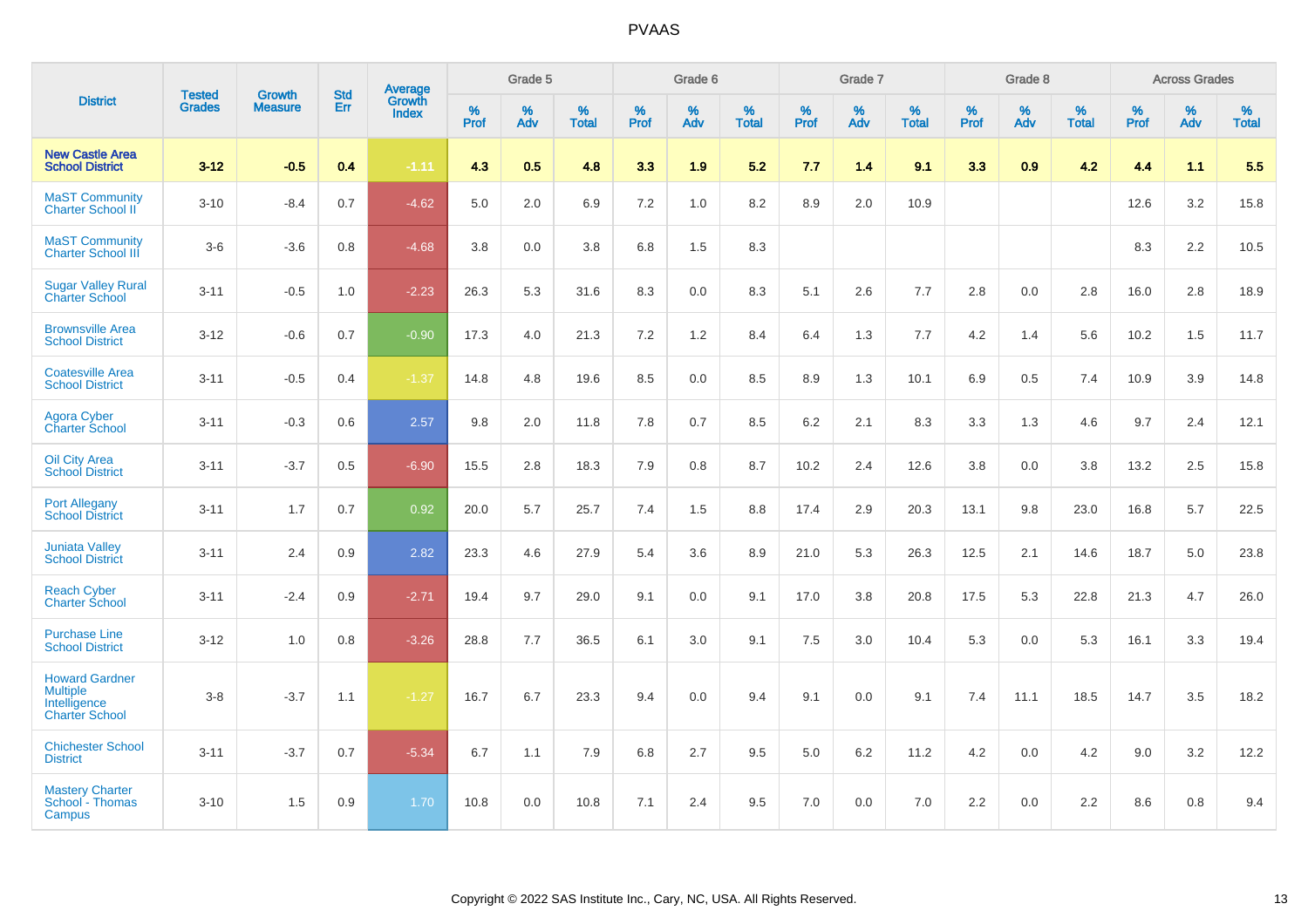|                                                                       |                                |                                 | <b>Std</b> | Average         |           | Grade 5  |                   |           | Grade 6  |                   |           | Grade 7  |                   |           | Grade 8  |                   |              | <b>Across Grades</b> |                   |
|-----------------------------------------------------------------------|--------------------------------|---------------------------------|------------|-----------------|-----------|----------|-------------------|-----------|----------|-------------------|-----------|----------|-------------------|-----------|----------|-------------------|--------------|----------------------|-------------------|
| <b>District</b>                                                       | <b>Tested</b><br><b>Grades</b> | <b>Growth</b><br><b>Measure</b> | Err        | Growth<br>Index | %<br>Prof | %<br>Adv | %<br><b>Total</b> | %<br>Prof | %<br>Adv | %<br><b>Total</b> | %<br>Prof | %<br>Adv | %<br><b>Total</b> | %<br>Prof | %<br>Adv | %<br><b>Total</b> | $\%$<br>Prof | %<br>Adv             | %<br><b>Total</b> |
| <b>New Castle Area</b><br><b>School District</b>                      | $3 - 12$                       | $-0.5$                          | 0.4        | $-1.11$         | 4.3       | 0.5      | 4.8               | 3.3       | 1.9      | 5.2               | 7.7       | 1.4      | 9.1               | 3.3       | 0.9      | 4.2               | 4.4          | 1.1                  | 5.5               |
| <b>Bentworth School</b><br><b>District</b>                            | $3 - 11$                       | $-1.7$                          | 0.7        | $-2.39$         | 29.9      | 7.8      | 37.7              | 9.6       | 0.0      | 9.6               | 16.9      | 7.8      | 24.7              | 21.2      | 1.5      | 22.7              | 22.6         | 9.6                  | 32.3              |
| <b>Commodore Perry</b><br><b>School District</b>                      | $3 - 11$                       | $-5.2$                          | 1.1        | $-4.77$         | 38.7      | 9.7      | 48.4              | 9.7       | 0.0      | 9.7               | 8.1       | 2.7      | 10.8              | 20.0      | 8.0      | 28.0              | 20.6         | 7.2                  | 27.8              |
| <b>Eastern Lebanon</b><br><b>County School</b><br><b>District</b>     | $3 - 11$                       | $-3.3$                          | 0.5        | $-6.92$         | 19.8      | 7.9      | 27.7              | 9.1       | 0.6      | 9.7               | 13.1      | 3.1      | 16.2              | 8.9       | 1.8      | 10.6              | 17.0         | 5.0                  | 22.0              |
| <b>Norristown Area</b><br><b>School District</b>                      | $3 - 12$                       | $-2.3$                          | 0.4        | $-6.00$         | 10.2      | 0.6      | 10.8              | 9.0       | 1.1      | 10.0              | 9.3       | 1.3      | 10.7              | 7.4       | 3.0      | 10.4              | 11.0         | 1.9                  | 13.0              |
| <b>Southern</b><br><b>Huntingdon County</b><br><b>School District</b> | $3 - 11$                       | $-2.5$                          | 0.7        | $-3.63$         | 18.8      | 10.1     | 29.0              | 9.0       | 1.3      | 10.3              | 10.1      | 1.1      | 11.2              | 6.1       | 0.0      | 6.1               | 15.5         | 3.9                  | 19.4              |
| <b>Fannett-Metal</b><br><b>School District</b>                        | $3 - 11$                       | $-2.4$                          | 1.0        | 2.68            | 17.2      | 6.9      | 24.1              | 10.3      | 0.0      | 10.3              | 9.4       | 0.0      | 9.4               | 8.9       | 2.2      | 11.1              | 15.5         | 5.8                  | 21.3              |
| <b>East Stroudsburg</b><br><b>Area School</b><br><b>District</b>      | $3 - 11$                       | $-4.6$                          | 0.5        | $-9.94$         | 19.0      | 5.3      | 24.3              | 8.8       | 1.6      | 10.4              | 9.7       | 3.0      | 12.7              | 7.7       | 1.9      | 9.7               | 16.0         | 4.5                  | 20.5              |
| <b>Provident Charter</b><br><b>School</b>                             | $3 - 8$                        | 3.6                             | 1.0        | 1.08            | 4.4       | 2.2      | 6.5               | 10.5      | 0.0      | 10.5              | 9.1       | 0.0      | 9.1               | 0.0       | 3.3      | 3.3               | 9.2          | 2.5                  | 11.7              |
| <b>Brentwood</b><br><b>Borough School</b><br><b>District</b>          | $3 - 11$                       | $-2.3$                          | 0.7        | $-3.25$         | 25.6      | 4.6      | 30.2              | 8.5       | 2.4      | 11.0              | 9.2       | 0.0      | 9.2               | 19.4      | 1.4      | 20.8              | 19.6         | 5.3                  | 24.9              |
| <b>East Allegheny</b><br><b>School District</b>                       | $3 - 11$                       | $-3.9$                          | 0.7        | $-5.90$         | 9.1       | 3.4      | 12.5              | 8.5       | 2.4      | 11.0              | 13.8      | 0.0      | 13.8              | 5.8       | 0.0      | 5.8               | 9.0          | 2.1                  | 11.1              |
| Eugenio Maria De<br><b>Hostos Charter</b><br><b>School</b>            | $3 - 8$                        | $-1.0$                          | 1.4        | $-0.70$         | 13.0      | 0.0      | 13.0              | 5.6       | 5.6      | 11.1              | 4.4       | 8.7      | 13.0              | 28.6      | 7.1      | 35.7              | 9.3          | 3.4                  | 12.7              |
| Gettysburg<br><b>Montessori Charter</b><br>School                     | $3-6$                          | 5.4                             | 1.9        | 2.75            | 19.0      | 19.0     | 38.1              | 11.1      | 0.0      | 11.1              |           |          |                   |           |          |                   | 19.2         | 9.6                  | 28.7              |
| <b>Old Forge School</b><br><b>District</b>                            | $3 - 12$                       | $-2.1$                          | 0.8        | $-2.75$         | 11.8      | 2.9      | 14.7              | 11.3      | 0.0      | 11.3              | 19.0      | 4.8      | 23.8              | 5.9       | 0.0      | 5.9               | 14.0         | 2.9                  | 16.9              |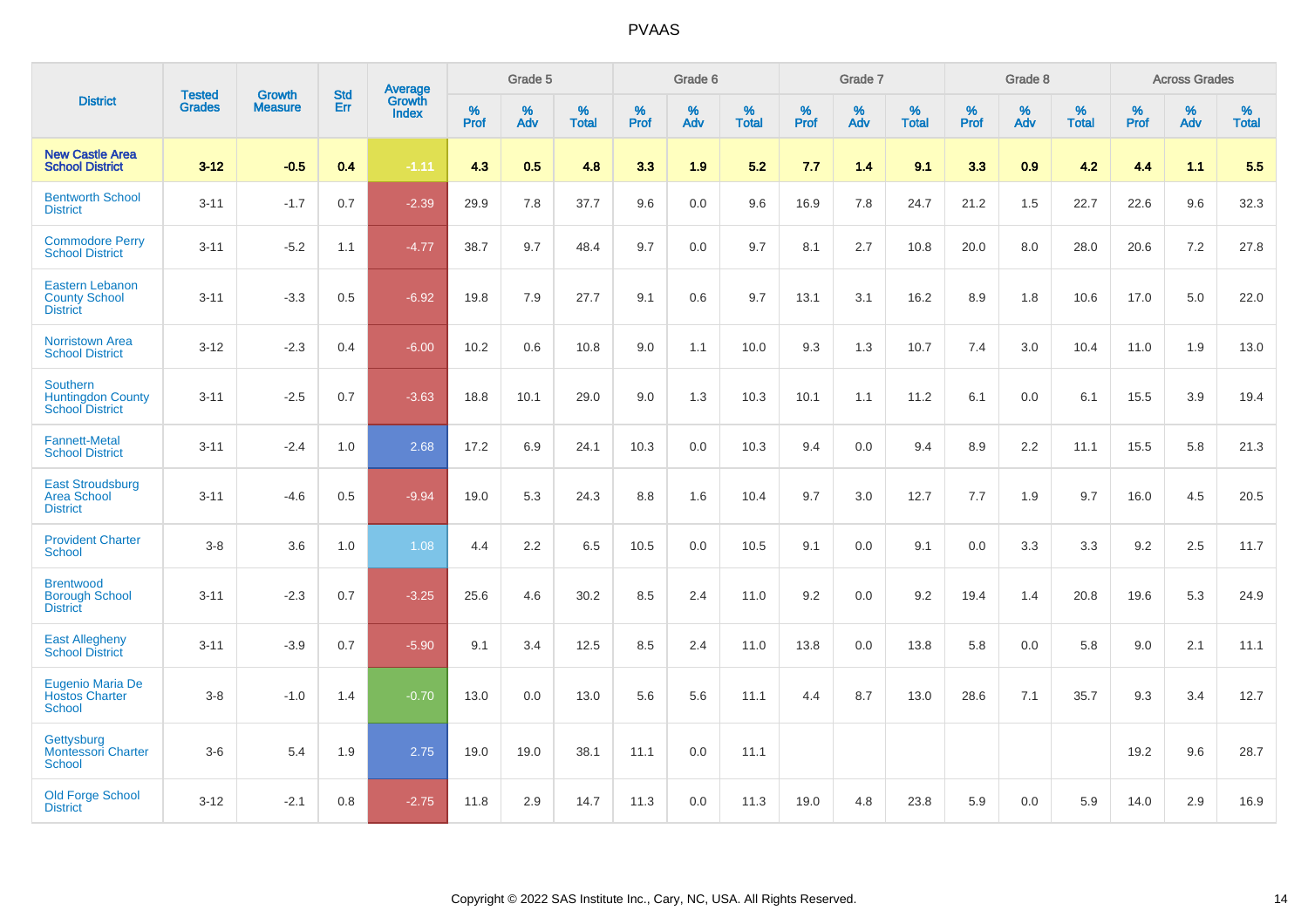|                                                                              | <b>Tested</b> | <b>Growth</b>  | <b>Std</b> | Average                |              | Grade 5  |                   |           | Grade 6  |                   |           | Grade 7  |                   |           | Grade 8  |                   |           | <b>Across Grades</b> |                   |
|------------------------------------------------------------------------------|---------------|----------------|------------|------------------------|--------------|----------|-------------------|-----------|----------|-------------------|-----------|----------|-------------------|-----------|----------|-------------------|-----------|----------------------|-------------------|
| <b>District</b>                                                              | <b>Grades</b> | <b>Measure</b> | Err        | Growth<br><b>Index</b> | $\%$<br>Prof | %<br>Adv | %<br><b>Total</b> | %<br>Prof | %<br>Adv | %<br><b>Total</b> | %<br>Prof | %<br>Adv | %<br><b>Total</b> | %<br>Prof | %<br>Adv | %<br><b>Total</b> | %<br>Prof | %<br>Adv             | %<br><b>Total</b> |
| <b>New Castle Area</b><br><b>School District</b>                             | $3 - 12$      | $-0.5$         | 0.4        | $-1.11$                | 4.3          | 0.5      | 4.8               | 3.3       | 1.9      | 5.2               | 7.7       | 1.4      | 9.1               | 3.3       | 0.9      | 4.2               | 4.4       | 1.1                  | 5.5               |
| <b>Propel Charter</b><br><b>School - East</b>                                | $3 - 8$       | $-4.2$         | 1.0        | $-4.26$                | 2.5          | 0.0      | 2.5               | 11.4      | 0.0      | 11.4              | 9.4       | 3.1      | 12.5              | 0.0       | 0.0      | 0.0               | 9.4       | 0.5                  | 9.9               |
| <b>Pittsburgh School</b><br><b>District</b>                                  | $3 - 11$      | $-4.7$         | 0.2        | $-25.88$               | 9.1          | 3.8      | 13.0              | 9.4       | 2.2      | 11.5              | 9.3       | 3.4      | 12.7              | 6.4       | 2.4      | 8.8               | 10.0      | 3.5                  | 13.5              |
| <b>Northern Potter</b><br><b>School District</b>                             | $3 - 12$      | 2.0            | 1.1        | 1.81                   | 26.7         | 3.3      | 30.0              | 9.3       | 2.3      | 11.6              | 29.0      | 12.9     | 41.9              | 11.1      | 0.0      | 11.1              | 18.7      | 7.4                  | 26.1              |
| <b>Collegium Charter</b><br>School                                           | $3 - 10$      | $-1.0$         | 0.4        | $-2.20$                | 15.6         | 3.0      | 18.6              | 10.6      | 1.1      | 11.6              | 8.0       | 2.3      | 10.3              | 7.6       | 2.8      | 10.3              | 14.4      | 3.4                  | 17.8              |
| <b>Shamokin Area</b><br><b>School District</b>                               | $3 - 11$      | $-2.1$         | 0.5        | $-3.88$                | 17.1         | 4.3      | 21.4              | 8.8       | 2.9      | 11.8              | 10.3      | 0.7      | 11.0              | 8.4       | 3.9      | 12.3              | 12.1      | 4.8                  | 16.9              |
| <b>Young Scholars Of</b><br>Western<br>Pennsylvania<br><b>Charter School</b> | $3-8$         | $-0.4$         | 1.1        | $-0.24$                | 6.7          | 6.7      | 13.3              | 5.9       | 5.9      | 11.8              | 20.7      | 3.4      | 24.1              | 8.7       | 0.0      | 8.7               | 12.3      | 4.8                  | 17.1              |
| <b>Panther Valley</b><br><b>School District</b>                              | $3 - 12$      | 0.8            | 0.6        | 1.32                   | 11.5         | 1.9      | 13.5              | 10.2      | 1.7      | 11.9              | 11.1      | 1.8      | 13.0              | 4.7       | 0.0      | 4.7               | 12.1      | 1.6                  | 13.6              |
| <b>Young Scholars Of</b><br><b>Central PA Charter</b><br><b>School</b>       | $3 - 8$       | 1.7            | 1.2        | 2.40                   | 31.8         | 9.1      | 40.9              | 8.0       | 4.0      | 12.0              | 28.6      | 14.3     | 42.9              | 0.0       | 0.0      | 0.0               | 21.7      | 11.1                 | 32.8              |
| <b>Weatherly Area</b><br><b>School District</b>                              | $3 - 11$      | $-6.9$         | 1.1        | $-1.89$                | 26.9         | 7.7      | 34.6              | 12.1      | 0.0      | 12.1              | 6.9       | 0.0      | 6.9               | 5.6       | 0.0      | 5.6               | 15.1      | 4.0                  | 19.1              |
| <b>Tussey Mountain</b><br><b>School District</b>                             | $3 - 12$      | 0.2            | 0.7        | 0.24                   | 20.7         | 1.7      | 22.4              | 12.4      | 0.0      | 12.4              | 11.3      | 3.2      | 14.5              | 12.5      | 1.4      | 13.9              | 16.3      | 5.5                  | 21.8              |
| <b>Mount Union Area</b><br><b>School District</b>                            | $3 - 10$      | 3.0            | 0.7        | 4.49                   | 11.7         | 4.3      | 16.0              | 12.4      | 0.0      | 12.4              | 13.4      | 2.4      | 15.8              | 0.0       | 1.2      | 1.2               | 12.2      | 3.3                  | 15.5              |
| <b>West Branch Area</b><br><b>School District</b>                            | $3 - 11$      | 0.5            | 0.8        | 0.61                   | 16.1         | 3.2      | 19.4              | 7.8       | 4.7      | 12.5              | 19.7      | 14.5     | 34.2              | 18.8      | 6.2      | 25.0              | 18.7      | 7.8                  | 26.5              |
| <b>Redbank Valley</b><br><b>School District</b>                              | $3 - 11$      | $-2.5$         | 0.7        | $-3.53$                | 34.3         | 20.0     | 54.3              | 12.7      | 0.0      | 12.7              | 19.5      | 9.2      | 28.7              | 9.5       | 0.0      | 9.5               | 21.8      | 10.1                 | 31.9              |
| <b>Philadelphia City</b><br><b>School District</b>                           | $3 - 12$      | $-0.5$         | 0.2        | $-2.89$                | 8.4          | 4.9      | 13.3              | 9.6       | 3.1      | 12.7              | 10.6      | 4.5      | 15.1              | 5.0       | 4.4      | 9.4               | 9.8       | 5.2                  | 15.0              |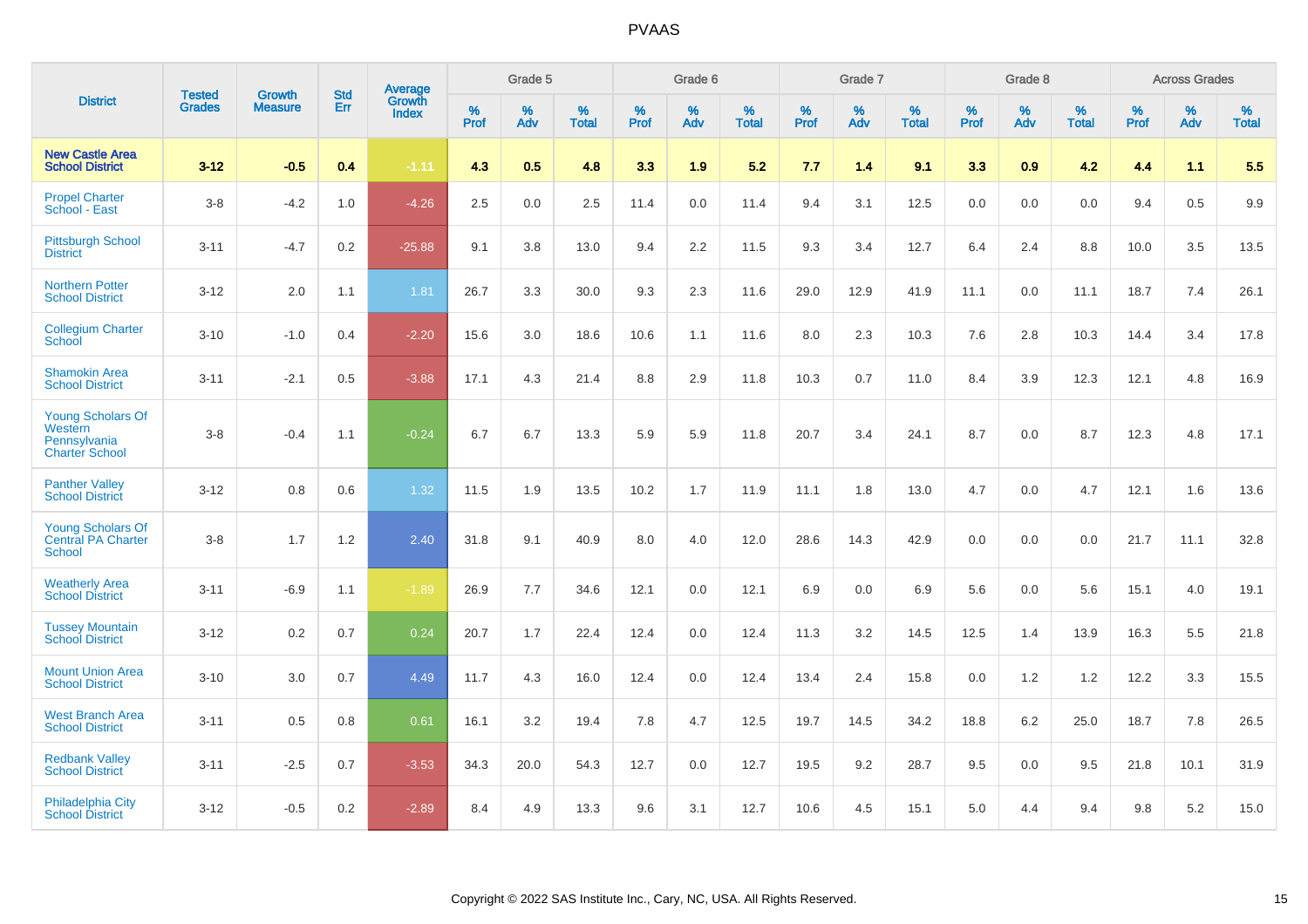|                                                                |                                |                          | <b>Std</b> | Average                |                     | Grade 5  |                      |              | Grade 6     |                      |                     | Grade 7  |                      |                     | Grade 8     |                      |              | <b>Across Grades</b> |                      |
|----------------------------------------------------------------|--------------------------------|--------------------------|------------|------------------------|---------------------|----------|----------------------|--------------|-------------|----------------------|---------------------|----------|----------------------|---------------------|-------------|----------------------|--------------|----------------------|----------------------|
| <b>District</b>                                                | <b>Tested</b><br><b>Grades</b> | Growth<br><b>Measure</b> | Err        | Growth<br><b>Index</b> | $\%$<br><b>Prof</b> | %<br>Adv | $\%$<br><b>Total</b> | $\%$<br>Prof | $\%$<br>Adv | $\%$<br><b>Total</b> | $\%$<br><b>Prof</b> | %<br>Adv | $\%$<br><b>Total</b> | $\%$<br><b>Prof</b> | $\%$<br>Adv | $\%$<br><b>Total</b> | $\%$<br>Prof | $\%$<br>Adv          | $\%$<br><b>Total</b> |
| <b>New Castle Area</b><br><b>School District</b>               | $3 - 12$                       | $-0.5$                   | 0.4        | $-1.11$                | 4.3                 | 0.5      | 4.8                  | 3.3          | 1.9         | 5.2                  | 7.7                 | 1.4      | 9.1                  | 3.3                 | 0.9         | 4.2                  | 4.4          | 1.1                  | 5.5                  |
| <b>Kiski Area School</b><br><b>District</b>                    | $3 - 11$                       | $-4.9$                   | 0.4        | $-11.28$               | 15.4                | 5.6      | 21.0                 | 11.1         | 1.8         | 13.0                 | 22.9                | 5.0      | 27.9                 | 9.6                 | 2.8         | 12.4                 | 20.2         | 7.5                  | 27.7                 |
| <b>Charleroi School</b><br><b>District</b>                     | $3 - 11$                       | $-4.8$                   | 0.6        | $-7.70$                | 10.8                | 1.0      | 11.8                 | 13.1         | 0.0         | 13.1                 | 8.5                 | 3.8      | 12.3                 | 11.6                | 1.0         | 12.6                 | 12.5         | 2.4                  | 14.9                 |
| <b>Jim Thorpe Area</b><br><b>School District</b>               | $3 - 11$                       | $-2.3$                   | 0.6        | 0.76                   | 14.1                | 1.0      | 15.2                 | 12.3         | 0.9         | 13.2                 | 9.2                 | 8.5      | 17.7                 | 10.0                | 1.5         | 11.5                 | 14.9         | 4.3                  | 19.2                 |
| <b>Tri-Valley School</b><br><b>District</b>                    | $3 - 10$                       | $-6.5$                   | 0.8        | $-4.50$                | 13.2                | 2.4      | 15.7                 | 13.2         | 0.0         | 13.2                 | 7.3                 | 0.0      | 7.3                  | 2.4                 | 7.3         | 9.8                  | 15.8         | 3.7                  | 19.4                 |
| <b>Greensburg Salem</b><br><b>School District</b>              | $3 - 11$                       | $-3.8$                   | 0.5        | $-8.11$                | 31.1                | 7.9      | 39.0                 | 12.0         | 1.2         | 13.2                 | 16.5                | 3.8      | 20.3                 | 17.6                | 4.6         | 22.2                 | 20.7         | 7.4                  | 28.2                 |
| Apollo-Ridge<br><b>School District</b>                         | $3 - 12$                       | $-2.9$                   | 0.7        | $-4.18$                | 18.8                | 0.0      | 18.8                 | 12.0         | 1.2         | 13.2                 | 8.5                 | 1.2      | 9.8                  | 10.4                | 2.6         | 13.0                 | 14.8         | 3.0                  | 17.7                 |
| <b>Antietam School</b><br><b>District</b>                      | $3 - 10$                       | $-2.5$                   | 0.8        | $-3.00$                | 9.4                 | 1.6      | 10.9                 | 10.0         | 3.3         | 13.3                 | 5.6                 | 0.0      | 5.6                  | 5.8                 | 0.0         | 5.8                  | 8.3          | 1.2                  | 9.5                  |
| <b>School Lane</b><br><b>Charter School</b>                    | $3 - 11$                       | $-4.8$                   | 0.7        | $-1.03$                | 26.9                | 7.5      | 34.3                 | 11.9         | 1.7         | 13.6                 | 7.0                 | 2.8      | 9.9                  | 18.8                | 3.1         | 21.9                 | 21.0         | 6.5                  | 27.5                 |
| Northern Lebanon<br><b>School District</b>                     | $3 - 11$                       | $-3.8$                   | 0.5        | $-7.72$                | 30.5                | 8.6      | 39.1                 | 12.8         | 0.8         | 13.6                 | 8.1                 | 2.7      | 10.8                 | 7.2                 | 0.6         | 7.8                  | 19.9         | 7.9                  | 27.9                 |
| <b>Midland Borough</b><br><b>School District</b>               | $3 - 8$                        | 2.3                      | 1.3        | 1.81                   | 10.3                | 6.9      | 17.2                 | 13.6         | 0.0         | 13.6                 | 14.3                | 0.0      | 14.3                 | 9.5                 | 4.8         | 14.3                 | 15.7         | 2.9                  | 18.6                 |
| <b>East Pennsboro</b><br><b>Area School</b><br><b>District</b> | $3 - 11$                       | $-2.6$                   | 0.5        | $-6.44$                | 24.8                | 3.0      | 27.8                 | 9.9          | 3.7         | 13.7                 | 11.8                | 2.4      | 14.1                 | 10.3                | 4.2         | 14.6                 | 18.3         | 6.2                  | 24.5                 |
| Northern Lehigh<br><b>School District</b>                      | $3 - 12$                       | $-2.6$                   | 0.7        | 0.19                   | 22.7                | 6.2      | 28.9                 | 13.8         | 0.0         | 13.8                 | 15.0                | 1.7      | 16.7                 | 12.5                | 0.0         | 12.5                 | 18.6         | 3.9                  | 22.5                 |
| <b>California Area</b><br><b>School District</b>               | $3 - 10$                       | $-1.0$                   | 0.8        | $-1.19$                | 27.3                | 5.4      | 32.7                 | 13.8         | 0.0         | 13.8                 | 24.6                | 1.8      | 26.3                 | 20.4                | 5.6         | 25.9                 | 22.4         | 4.3                  | 26.6                 |
| <b>Cornell School</b><br><b>District</b>                       | $3 - 11$                       | $-3.1$                   | 1.1        | $-2.94$                | 10.0                | 6.7      | 16.7                 | 14.0         | 0.0         | 14.0                 | 7.7                 | 0.0      | 7.7                  | 0.0                 | 0.0         | 0.0                  | 12.2         | 2.8                  | 15.0                 |
| <b>Tuscarora School</b><br><b>District</b>                     | $3 - 11$                       | $-2.4$                   | 0.5        | $-5.11$                | 16.5                | 7.4      | 23.9                 | 11.3         | 2.7         | 14.0                 | 13.4                | 4.5      | 17.9                 | 11.0                | 2.1         | 13.1                 | 17.7         | 6.0                  | 23.6                 |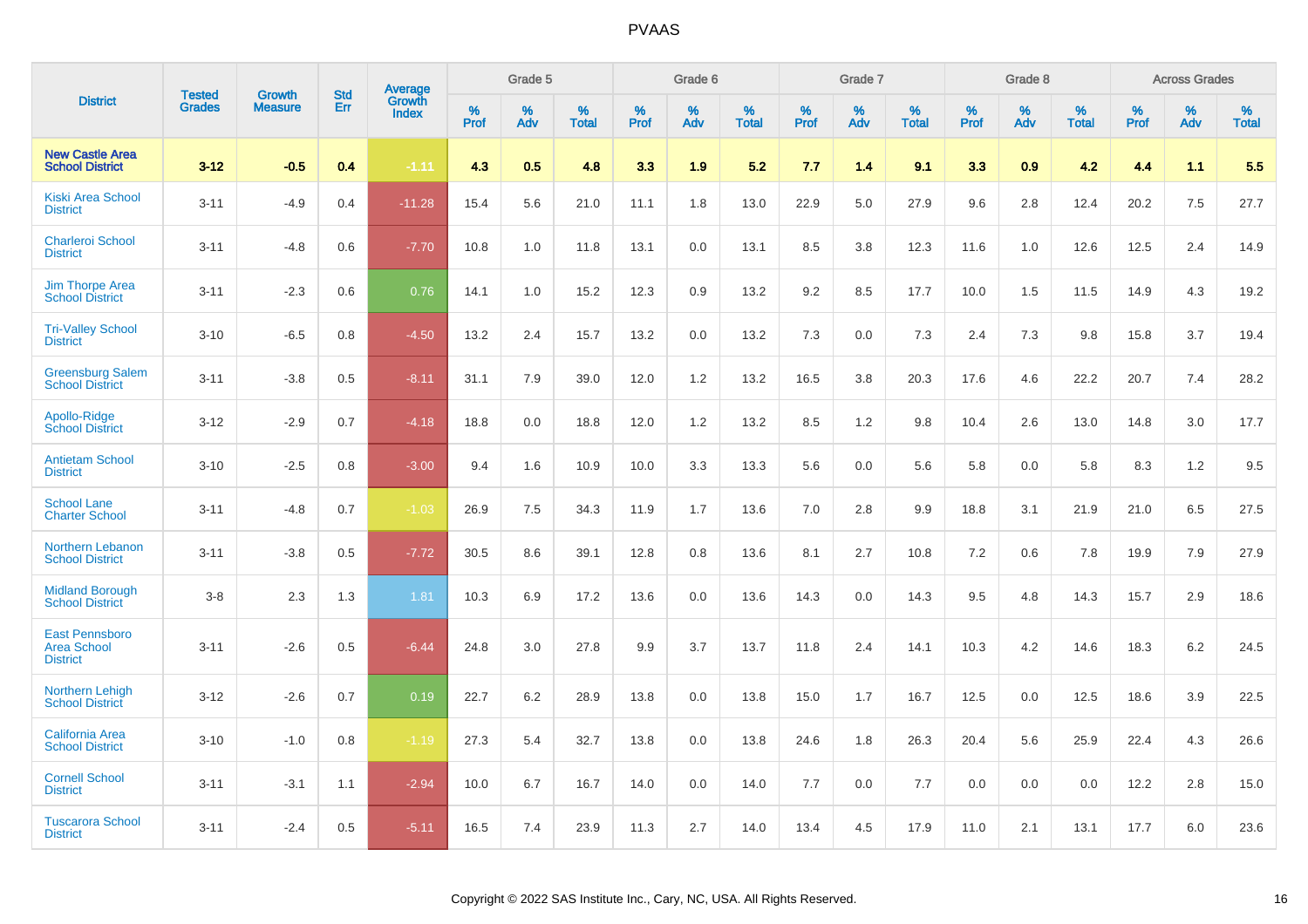|                                                             | <b>Tested</b> | <b>Growth</b>  | <b>Std</b> | <b>Average</b><br>Growth |              | Grade 5  |                      |              | Grade 6  |                   |              | Grade 7  |                   |              | Grade 8  |                   |              | <b>Across Grades</b> |                   |
|-------------------------------------------------------------|---------------|----------------|------------|--------------------------|--------------|----------|----------------------|--------------|----------|-------------------|--------------|----------|-------------------|--------------|----------|-------------------|--------------|----------------------|-------------------|
| <b>District</b>                                             | <b>Grades</b> | <b>Measure</b> | <b>Err</b> | <b>Index</b>             | $\%$<br>Prof | %<br>Adv | $\%$<br><b>Total</b> | $\%$<br>Prof | %<br>Adv | %<br><b>Total</b> | $\%$<br>Prof | %<br>Adv | %<br><b>Total</b> | $\%$<br>Prof | %<br>Adv | %<br><b>Total</b> | $\%$<br>Prof | %<br>Adv             | %<br><b>Total</b> |
| <b>New Castle Area</b><br><b>School District</b>            | $3 - 12$      | $-0.5$         | 0.4        | $-1.11$                  | 4.3          | 0.5      | 4.8                  | 3.3          | 1.9      | 5.2               | 7.7          | 1.4      | 9.1               | 3.3          | 0.9      | 4.2               | 4.4          | 1.1                  | 5.5               |
| <b>Hanover Area</b><br><b>School District</b>               | $3 - 11$      | $-2.5$         | 0.9        | $-0.79$                  | 3.4          | 3.4      | 6.8                  | 10.0         | 4.0      | 14.0              | 5.3          | 1.8      | 7.0               | 0.0          | 0.0      | 0.0               | 7.4          | 1.9                  | 9.3               |
| <b>Ambridge Area</b><br><b>School District</b>              | $3 - 12$      | $-3.4$         | 0.6        | $-6.08$                  | 17.8         | 5.1      | 22.9                 | 13.2         | 0.9      | 14.2              | 11.9         | 0.8      | 12.7              | 10.7         | 0.8      | 11.6              | 15.7         | 5.2                  | 20.8              |
| <b>Interboro School</b><br><b>District</b>                  | $3 - 12$      | $-3.0$         | 0.4        | $-1.90$                  | 13.5         | 2.2      | 15.8                 | 11.8         | 2.4      | 14.2              | 14.4         | 3.4      | 17.8              | 10.7         | 2.1      | 12.8              | 16.4         | 3.1                  | 19.6              |
| Pennsylvania<br><b>Cyber Charter</b><br>School              | $3 - 11$      | 1.9            | 0.5        | 3.93                     | 14.1         | 4.9      | 19.0                 | 10.8         | 3.4      | 14.2              | 11.7         | 3.5      | 15.2              | 6.5          | 1.6      | 8.1               | 12.6         | 4.4                  | 17.1              |
| <b>Turkeyfoot Valley</b><br>Area School<br><b>District</b>  | $3 - 12$      | $-0.8$         | 1.3        | $-0.61$                  | 18.2         | 0.0      | 18.2                 | 14.3         | 0.0      | 14.3              | 30.0         | 0.0      | 30.0              | 12.5         | 4.2      | 16.7              | 20.0         | 2.6                  | 22.6              |
| <b>Wilmington Area</b><br><b>School District</b>            | $3 - 11$      | $-0.8$         | 0.8        | $-0.96$                  | 36.8         | 10.5     | 47.4                 | 12.7         | 1.6      | 14.3              | 29.4         | 3.9      | 33.3              | 13.6         | 3.4      | 17.0              | 26.8         | 7.9                  | 34.7              |
| <b>Mastery Charter</b><br>School - Hardy<br><b>Williams</b> | $3 - 11$      | $-0.1$         | 1.2        | 1.21                     | 4.9          | 0.0      | 4.9                  | 11.4         | 2.9      | 14.3              | 5.6          | 0.0      | 5.6               |              |          |                   | 6.9          | 0.6                  | 7.5               |
| <b>Connellsville Area</b><br><b>School District</b>         | $3 - 11$      | $-3.8$         | 0.4        | $-10.18$                 | 19.0         | 7.5      | 26.5                 | 10.8         | 3.6      | 14.3              | 9.5          | 2.4      | 11.9              | 9.4          | 2.2      | 11.6              | 15.5         | 4.5                  | 20.0              |
| <b>Wilkes-Barre Area</b><br><b>School District</b>          | $3 - 11$      | $-0.9$         | 0.5        | 0.31                     | 8.1          | 1.7      | 9.8                  | 10.1         | 4.4      | 14.5              | 6.0          | 1.8      | 7.8               | 3.1          | 1.3      | 4.4               | 9.8          | 3.0                  | 12.7              |
| <b>Shaler Area</b><br><b>School District</b>                | $3 - 11$      | $-6.1$         | 0.4        | $-13.04$                 | 26.2         | 5.8      | 32.0                 | 12.6         | 1.9      | 14.5              | 22.1         | 5.5      | 27.7              | 19.6         | 5.2      | 24.8              | 23.3         | 7.8                  | 31.2              |
| Keystone<br><b>Academy Charter</b><br><b>School</b>         | $3 - 8$       | 0.8            | 0.8        | $-0.44$                  | 12.3         | 5.3      | 17.5                 | 9.7          | 4.8      | 14.5              | 12.3         | 1.8      | 14.0              | 6.8          | 1.7      | 8.5               | 12.4         | 2.8                  | 15.1              |
| Penns Manor Area<br><b>School District</b>                  | $3 - 12$      | 1.5            | 0.8        | 1.88                     | 12.7         | 4.8      | 17.5                 | 14.6         | 0.0      | 14.6              | 18.5         | 1.8      | 20.4              | 16.7         | 8.3      | 25.0              | 19.0         | 3.6                  | 22.6              |
| <b>Whitehall-Coplay</b><br><b>School District</b>           | $3 - 11$      | $-3.3$         | 0.4        | $-8.97$                  | 23.4         | 6.6      | 30.0                 | 12.7         | 1.9      | 14.7              | 11.1         | 2.5      | 13.6              | 10.5         | 3.2      | 13.7              | 18.5         | 4.9                  | 23.5              |
| <b>North Pocono</b><br><b>School District</b>               | $3 - 11$      | $-3.6$         | 0.6        | $-6.40$                  | 34.1         | 6.2      | 40.3                 | 12.8         | 1.8      | 14.7              | 24.2         | 8.3      | 32.5              | 19.3         | 7.9      | 27.2              | 27.9         | 10.4                 | 38.3              |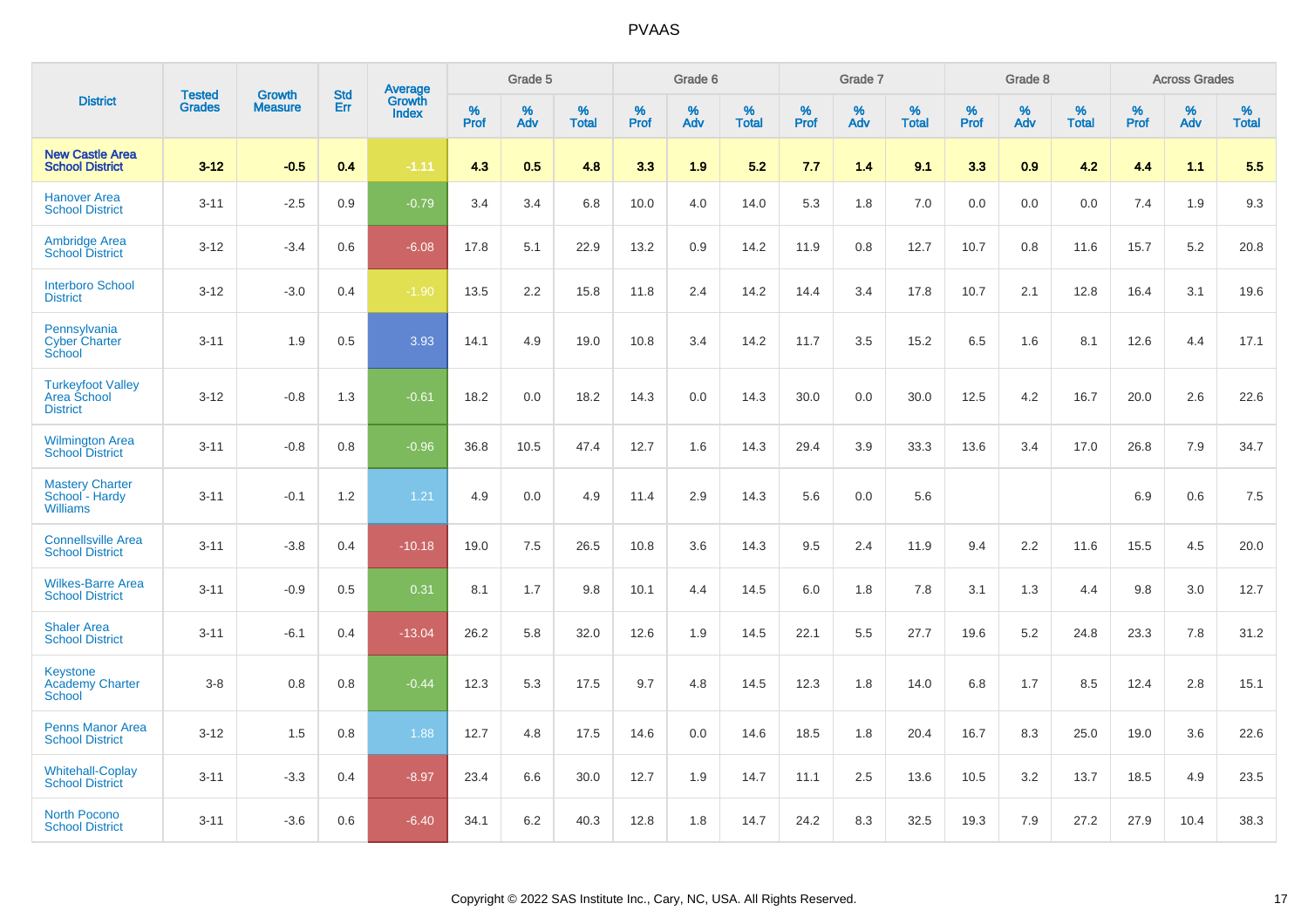|                                                                 |                                |                                 | <b>Std</b> |                                   |                     | Grade 5     |                   |                     | Grade 6  |                   |                  | Grade 7  |                   |           | Grade 8  |                   |              | <b>Across Grades</b> |                   |
|-----------------------------------------------------------------|--------------------------------|---------------------------------|------------|-----------------------------------|---------------------|-------------|-------------------|---------------------|----------|-------------------|------------------|----------|-------------------|-----------|----------|-------------------|--------------|----------------------|-------------------|
| <b>District</b>                                                 | <b>Tested</b><br><b>Grades</b> | <b>Growth</b><br><b>Measure</b> | Err        | Average<br>Growth<br><b>Index</b> | $\%$<br><b>Prof</b> | $\%$<br>Adv | %<br><b>Total</b> | $\%$<br><b>Prof</b> | %<br>Adv | %<br><b>Total</b> | %<br><b>Prof</b> | %<br>Adv | %<br><b>Total</b> | %<br>Prof | %<br>Adv | %<br><b>Total</b> | $\%$<br>Prof | $\%$<br>Adv          | %<br><b>Total</b> |
| <b>New Castle Area</b><br><b>School District</b>                | $3 - 12$                       | $-0.5$                          | 0.4        | $-1.11$                           | 4.3                 | 0.5         | 4.8               | 3.3                 | 1.9      | 5.2               | 7.7              | 1.4      | 9.1               | 3.3       | 0.9      | 4.2               | 4.4          | 1.1                  | 5.5               |
| Wallenpaupack<br>Area School<br><b>District</b>                 | $3 - 11$                       | 0.7                             | 0.5        | 7.55                              | 27.0                | 6.1         | 33.1              | 11.1                | 3.7      | 14.8              | 30.6             | 8.2      | 38.8              | 13.2      | 3.5      | 16.7              | 24.0         | 7.0                  | 31.1              |
| <b>Juniata County</b><br><b>School District</b>                 | $3 - 12$                       | $-0.1$                          | 0.5        | 1.50                              | 19.4                | 5.3         | 24.7              | 11.1                | 3.7      | 14.8              | 13.1             | 2.2      | 15.3              | 11.9      | 1.8      | 13.7              | 16.9         | 4.3                  | 21.2              |
| <b>Blue Ridge School</b><br><b>District</b>                     | $3 - 11$                       | $-1.1$                          | 0.7        | $-3.34$                           | 23.3                | 5.5         | 28.8              | 14.9                | 0.0      | 14.9              | 25.8             | 3.2      | 29.0              | 12.9      | 4.3      | 17.1              | 23.5         | 4.1                  | 27.7              |
| <b>Mount Pleasant</b><br><b>Area School</b><br><b>District</b>  | $3 - 11$                       | $-5.7$                          | 0.5        | $-10.59$                          | 18.0                | 1.6         | 19.7              | 12.8                | 2.4      | 15.2              | 12.7             | 2.8      | 15.5              | 7.4       | 0.8      | 8.3               | 18.3         | 4.3                  | 22.6              |
| <b>Bensalem</b><br><b>Township School</b><br><b>District</b>    | $3 - 11$                       | $-2.0$                          | 0.3        | $-1.45$                           | 9.4                 | 4.3         | 13.7              | 13.0                | 2.3      | 15.3              | 9.8              | 4.6      | 14.3              | 8.2       | 1.9      | 10.1              | 12.0         | 3.5                  | 15.5              |
| <b>Burgettstown Area</b><br><b>School District</b>              | $3 - 11$                       | $-6.3$                          | 0.7        | $-8.88$                           | 16.9                | 2.6         | 19.5              | 15.4                | 0.0      | 15.4              | 3.6              | 2.4      | 6.0               | 9.3       | 4.0      | 13.3              | 15.1         | 3.7                  | 18.9              |
| <b>West Greene</b><br><b>School District</b>                    | $3 - 11$                       | $-1.6$                          | 0.9        | $-1.63$                           | 20.5                | 7.7         | 28.2              | 7.7                 | 7.7      | 15.4              | 9.3              | 11.1     | 20.4              | 11.8      | 0.0      | 11.8              | 19.6         | 10.7                 | 30.2              |
| <b>Pottsgrove School</b><br><b>District</b>                     | $3 - 11$                       | $-3.5$                          | 0.4        | $-4.34$                           | 27.2                | 6.5         | 33.7              | 10.2                | 5.4      | 15.6              | 21.6             | 4.1      | 25.7              | 9.8       | 1.6      | 11.4              | 19.2         | 4.4                  | 23.5              |
| <b>Mcguffey School</b><br><b>District</b>                       | $3 - 11$                       | $-2.0$                          | 0.6        | $-3.48$                           | 25.9                | 2.8         | 28.7              | 13.7                | 2.0      | 15.7              | 4.7              | 0.0      | 4.7               | 5.6       | 3.2      | 8.9               | 17.6         | 5.0                  | 22.6              |
| <b>Ad Prima Charter</b><br>School                               | $3-8$                          | 1.5                             | 0.8        | 2.24                              | 8.3                 | 0.0         | 8.3               | 15.7                | 0.0      | 15.7              | 8.2              | 1.6      | 9.8               | 9.8       | 1.6      | 11.5              | 10.9         | 0.7                  | 11.6              |
| <b>Wyoming Valley</b><br>West School<br><b>District</b>         | $3 - 11$                       | $-0.6$                          | 0.5        | $-1.38$                           | 9.2                 | 2.7         | 11.9              | 13.8                | 2.1      | 15.9              | 10.8             | 0.0      | 10.8              | 10.5      | 2.9      | 13.4              | 11.8         | 2.4                  | 14.3              |
| <b>Bethlehem Area</b><br><b>School District</b>                 | $3 - 11$                       | 0.4                             | 0.4        | 1.18                              | 16.6                | 11.7        | 28.3              | 13.0                | 2.9      | 15.9              | 14.3             | 5.3      | 19.6              | 9.9       | 3.9      | 13.8              | 18.1         | 8.8                  | 26.8              |
| <b>Pequea Valley</b><br><b>School District</b>                  | $3 - 11$                       | 2.4                             | 0.6        | 4.09                              | 15.6                | 6.4         | 22.0              | 14.0                | 2.2      | 16.1              | 11.7             | 2.3      | 14.1              | 13.1      | 2.0      | 15.2              | 16.9         | 3.8                  | 20.7              |
| <b>Forest City</b><br><b>Regional School</b><br><b>District</b> | $3 - 12$                       | 1.5                             | 0.9        | 1.68                              | 22.2                | 11.1        | 33.3              | 14.3                | 2.0      | 16.3              | 18.9             | 10.8     | 29.7              | 31.9      | 10.6     | 42.6              | 22.1         | 10.7                 | 32.8              |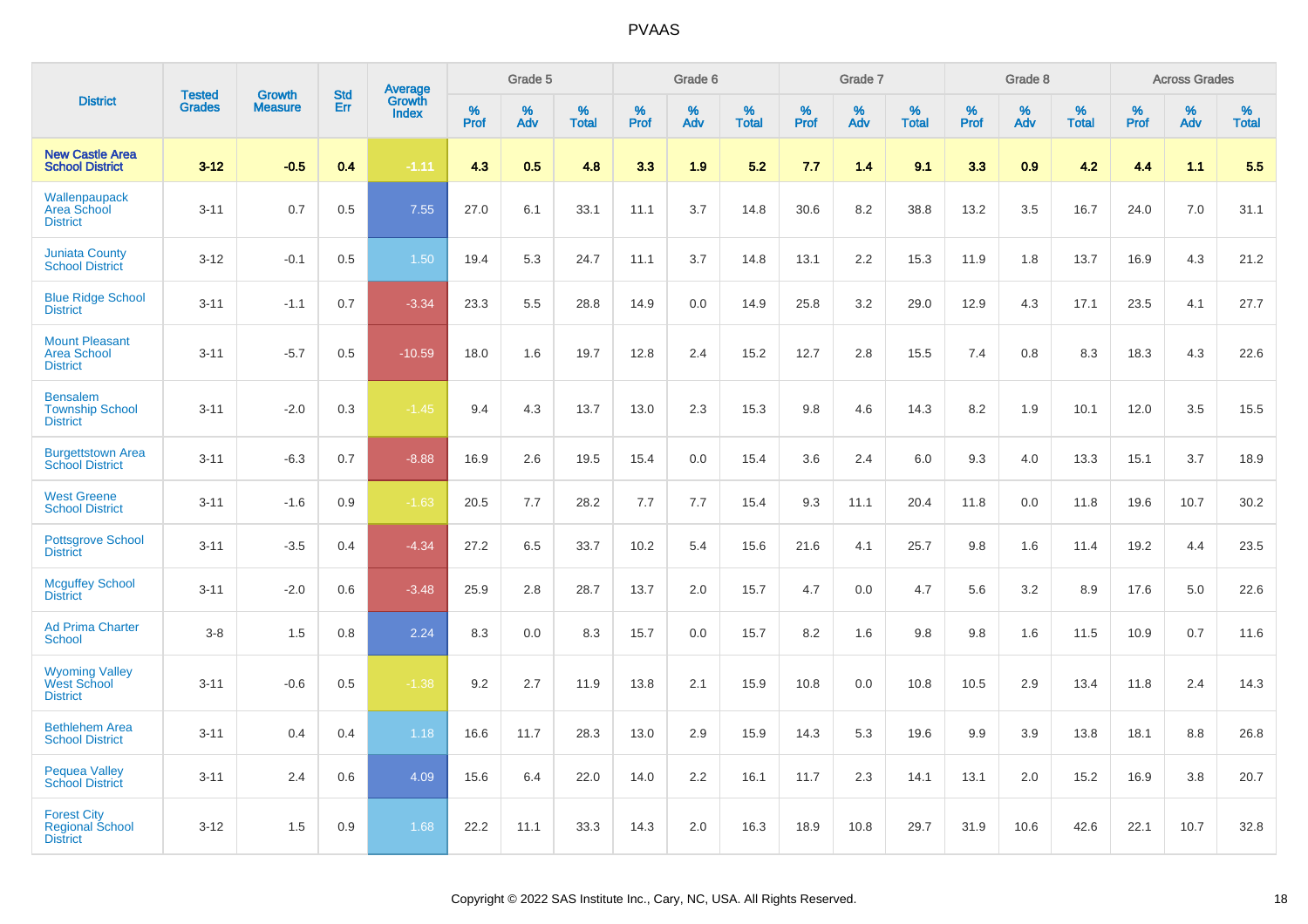|                                                                     | <b>Tested</b> | <b>Growth</b>  | <b>Std</b> | Average                       |              | Grade 5  |                   |           | Grade 6  |                   |           | Grade 7  |                   |           | Grade 8  |                   |           | <b>Across Grades</b> |                   |
|---------------------------------------------------------------------|---------------|----------------|------------|-------------------------------|--------------|----------|-------------------|-----------|----------|-------------------|-----------|----------|-------------------|-----------|----------|-------------------|-----------|----------------------|-------------------|
| <b>District</b>                                                     | <b>Grades</b> | <b>Measure</b> | Err        | <b>Growth</b><br><b>Index</b> | $\%$<br>Prof | %<br>Adv | %<br><b>Total</b> | %<br>Prof | %<br>Adv | %<br><b>Total</b> | %<br>Prof | %<br>Adv | %<br><b>Total</b> | %<br>Prof | %<br>Adv | %<br><b>Total</b> | %<br>Prof | %<br>Adv             | %<br><b>Total</b> |
| <b>New Castle Area</b><br><b>School District</b>                    | $3 - 12$      | $-0.5$         | 0.4        | $-1.11$                       | 4.3          | 0.5      | 4.8               | 3.3       | 1.9      | 5.2               | 7.7       | 1.4      | 9.1               | 3.3       | 0.9      | 4.2               | 4.4       | 1.1                  | 5.5               |
| <b>Allegheny-Clarion</b><br><b>Valley School</b><br><b>District</b> | $3 - 10$      | 0.1            | 0.9        | 0.15                          | 19.5         | 7.3      | 26.8              | 14.6      | 1.8      | 16.4              | 4.8       | 0.0      | 4.8               | 8.6       | 0.0      | 8.6               | 14.2      | 8.1                  | 22.3              |
| <b>Salisbury</b><br><b>Township School</b><br><b>District</b>       | $3 - 11$      | $-2.3$         | 0.6        | $-3.53$                       | 14.9         | 8.5      | 23.4              | 14.3      | 2.2      | 16.5              | 13.0      | 1.1      | 14.1              | 17.2      | 3.4      | 20.7              | 18.4      | 6.3                  | 24.7              |
| <b>Ligonier Valley</b><br><b>School District</b>                    | $3 - 11$      | $-3.6$         | 0.7        | $-5.49$                       | 14.6         | 3.7      | 18.3              | 16.5      | 0.0      | 16.5              | 12.3      | 0.0      | 12.3              | 6.9       | 0.0      | 6.9               | 17.2      | 2.9                  | 20.0              |
| Independence<br><b>Charter School</b><br>West                       | $3 - 7$       | $-1.0$         | 1.7        | $-0.13$                       | 0.0          | 0.0      | 0.0               | 16.7      | 0.0      | 16.7              | 5.6       | 0.0      | 5.6               |           |          |                   | 6.2       | 1.8                  | 8.0               |
| Pocono Mountain<br><b>School District</b>                           | $3 - 12$      | $-3.0$         | 0.6        | $-2.94$                       | 23.9         | 8.1      | 32.0              | 12.4      | 4.3      | 16.7              | 10.6      | 3.5      | 14.2              | 7.8       | 2.9      | 10.8              | 18.3      | 6.6                  | 24.9              |
| <b>Jamestown Area</b><br><b>School District</b>                     | $3 - 11$      | 0.7            | 1.2        | 0.63                          | 18.4         | 10.5     | 29.0              | 16.7      | 0.0      | 16.7              | 24.1      | 3.4      | 27.6              | 19.0      | 0.0      | 19.0              | 18.3      | 6.1                  | 24.4              |
| <b>Allegheny Valley</b><br><b>School District</b>                   | $3 - 11$      | $-1.2$         | 0.8        | $-1.50$                       | 26.3         | 12.3     | 38.6              | 11.1      | 5.6      | 16.7              | 16.2      | 7.4      | 23.5              | 13.1      | 8.2      | 21.3              | 18.0      | 6.9                  | 24.9              |
| <b>Laurel Highlands</b><br><b>School District</b>                   | $3 - 11$      | $-4.3$         | 0.5        | $-8.68$                       | 13.3         | 5.7      | 19.0              | 9.7       | 7.1      | 16.8              | 11.0      | 3.9      | 15.0              | 12.6      | 4.8      | 17.5              | 17.1      | 7.0                  | 24.1              |
| <b>Cambria Heights</b><br><b>School District</b>                    | $3 - 10$      | $-2.3$         | 0.6        | $-1.53$                       | 23.3         | 4.4      | 27.8              | 16.8      | 0.0      | 16.8              | 13.5      | 1.0      | 14.6              | 4.4       | 0.9      | 5.3               | 18.3      | 2.8                  | 21.2              |
| Northgate School<br><b>District</b>                                 | $3 - 11$      | $-1.8$         | 0.8        | $-2.25$                       | 19.6         | 7.8      | 27.4              | 15.2      | 1.7      | 17.0              | 10.2      | 0.0      | 10.2              | 12.5      | 4.2      | 16.7              | 15.8      | 4.3                  | 20.1              |
| <b>Shippensburg Area</b><br><b>School District</b>                  | $3 - 11$      | $-3.6$         | 0.4        | $-8.90$                       | 18.3         | 13.7     | 32.0              | 12.9      | 4.2      | 17.0              | 13.4      | 2.4      | 15.8              | 13.6      | 4.0      | 17.7              | 17.3      | 7.6                  | 24.9              |
| <b>Tyrone Area</b><br><b>School District</b>                        | $3 - 12$      | $-0.7$         | 0.5        | $-1.07$                       | 18.0         | 3.8      | 21.8              | 12.4      | 4.6      | 17.0              | 18.0      | 2.5      | 20.5              | 12.4      | 5.3      | 17.7              | 20.5      | 8.1                  | 28.6              |
| <b>Farrell Area School</b><br><b>District</b>                       | $3 - 11$      | 5.3            | 1.0        | 5.51                          | 15.6         | 0.0      | 15.6              | 17.1      | 0.0      | 17.1              | 2.3       | 0.0      | 2.3               | 5.1       | 0.0      | 5.1               | 12.3      | 1.5                  | 13.8              |
| <b>Central Greene</b><br><b>School District</b>                     | $3 - 11$      | $-1.8$         | 0.6        | $-3.06$                       | 16.5         | 2.9      | 19.4              | 17.1      | 0.0      | 17.1              | 11.7      | 5.8      | 17.5              | 9.3       | 0.9      | 10.2              | 14.7      | 3.7                  | 18.4              |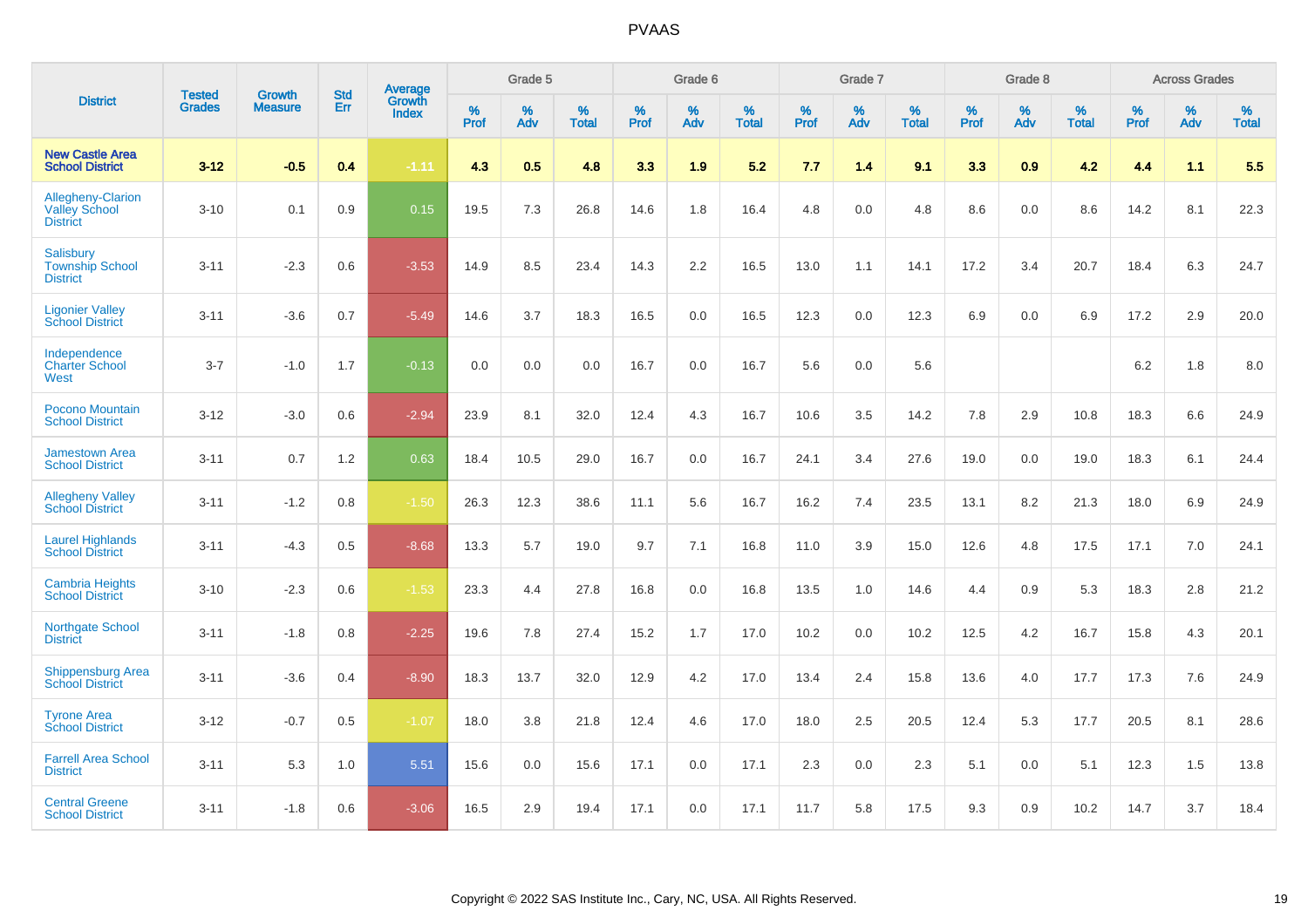|                                                                     |                                |                                 | <b>Std</b> | Average                       |              | Grade 5  |                   |           | Grade 6  |                   |           | Grade 7  |                   |           | Grade 8  |                   |           | <b>Across Grades</b> |                   |
|---------------------------------------------------------------------|--------------------------------|---------------------------------|------------|-------------------------------|--------------|----------|-------------------|-----------|----------|-------------------|-----------|----------|-------------------|-----------|----------|-------------------|-----------|----------------------|-------------------|
| <b>District</b>                                                     | <b>Tested</b><br><b>Grades</b> | <b>Growth</b><br><b>Measure</b> | Err        | <b>Growth</b><br><b>Index</b> | $\%$<br>Prof | %<br>Adv | %<br><b>Total</b> | %<br>Prof | %<br>Adv | %<br><b>Total</b> | %<br>Prof | %<br>Adv | %<br><b>Total</b> | %<br>Prof | %<br>Adv | %<br><b>Total</b> | %<br>Prof | %<br>Adv             | %<br><b>Total</b> |
| <b>New Castle Area</b><br><b>School District</b>                    | $3 - 12$                       | $-0.5$                          | 0.4        | $-1.11$                       | 4.3          | 0.5      | 4.8               | 3.3       | 1.9      | 5.2               | 7.7       | 1.4      | 9.1               | 3.3       | 0.9      | 4.2               | 4.4       | 1.1                  | 5.5               |
| <b>Kane Area School</b><br><b>District</b>                          | $3 - 10$                       | 3.7                             | 0.7        | 5.17                          | 21.1         | 19.7     | 40.8              | 14.1      | 3.1      | 17.2              | 29.8      | 17.9     | 47.8              | 6.1       | 1.2      | 7.3               | 21.5      | 9.0                  | 30.4              |
| Susquehanna<br><b>Community School</b><br><b>District</b>           | $3 - 11$                       | $-2.8$                          | 0.9        | $-1.20$                       | 19.6         | 9.8      | 29.4              | 15.5      | 1.7      | 17.2              | 13.3      | 11.1     | 24.4              | 2.0       | 2.0      | 4.1               | 19.6      | 6.3                  | 25.9              |
| <b>Mid Valley School</b><br><b>District</b>                         | $3 - 10$                       | 1.5                             | 0.6        | 2.76                          | 22.9         | 10.4     | 33.3              | 15.0      | 2.4      | 17.3              | 15.3      | 0.0      | 15.3              | 6.7       | 0.7      | 7.4               | 17.5      | 4.6                  | 22.0              |
| <b>Central Fulton</b><br><b>School District</b>                     | $3 - 11$                       | $-0.7$                          | 0.8        | $-0.86$                       | 30.3         | 6.6      | 36.8              | 15.9      | 1.4      | 17.4              | 13.0      | 14.5     | 27.5              | 12.7      | 14.6     | 27.3              | 24.6      | 8.3                  | 32.8              |
| <b>Central Dauphin</b><br><b>School District</b>                    | $3 - 11$                       | $-0.5$                          | 0.2        | $-2.35$                       | 22.0         | 11.6     | 33.6              | 14.9      | 2.6      | 17.4              | 14.8      | 7.0      | 21.8              | 12.5      | 4.2      | 16.7              | 19.3      | 7.8                  | 27.1              |
| <b>Steel Valley</b><br><b>School District</b>                       | $3 - 11$                       | $-2.8$                          | 0.7        | $-3.99$                       | 12.0         | 2.4      | 14.5              | 11.3      | 6.4      | 17.7              | 18.1      | 4.8      | 22.9              | 9.5       | 4.0      | 13.5              | 18.3      | 7.3                  | 25.6              |
| <b>South Side Area</b><br><b>School District</b>                    | $3 - 11$                       | 1.2                             | 0.8        | 1.62                          | 23.3         | 18.3     | 41.7              | 17.7      | 0.0      | 17.7              | 26.6      | 7.8      | 34.4              | 12.7      | 2.8      | 15.5              | 21.2      | 6.3                  | 27.6              |
| <b>Eastern Lancaster</b><br><b>County School</b><br><b>District</b> | $3 - 12$                       | 1.1                             | 0.4        | 2.40                          | 23.8         | 8.3      | 32.0              | 14.7      | 3.1      | 17.8              | 15.7      | 3.6      | 19.3              | 16.7      | 5.9      | 22.6              | 21.1      | 6.7                  | 27.8              |
| Chambersburg<br><b>Area School</b><br><b>District</b>               | $3 - 11$                       | $-1.4$                          | 0.3        | $-5.59$                       | 20.2         | 6.3      | 26.5              | 14.1      | 3.8      | 17.9              | 15.1      | 4.9      | 20.0              | 11.2      | 4.5      | 15.7              | 16.9      | 5.3                  | 22.3              |
| <b>Easton Area</b><br><b>School District</b>                        | $3 - 12$                       | $-1.1$                          | 0.3        | $-3.25$                       | 22.4         | 5.9      | 28.3              | 14.6      | 3.3      | 17.9              | 11.0      | 6.9      | 18.0              | 10.3      | 2.2      | 12.4              | 18.5      | 8.4                  | 26.9              |
| <b>Littlestown Area</b><br><b>School District</b>                   | $3 - 11$                       | 1.5                             | 0.6        | 2.76                          | 18.6         | 2.6      | 21.2              | 16.3      | 1.6      | 17.9              | 14.0      | 4.7      | 18.7              | 21.0      | 4.0      | 25.0              | 23.5      | 4.6                  | 28.1              |
| <b>Sharpsville Area</b><br><b>School District</b>                   | $3 - 11$                       | $-2.3$                          | 0.8        | $-3.04$                       | 29.0         | 9.7      | 38.7              | 16.4      | 1.5      | 17.9              | 21.9      | 3.1      | 25.0              | 20.0      | 7.1      | 27.1              | 27.3      | 8.8                  | 36.1              |
| <b>Highlands School</b><br><b>District</b>                          | $3 - 11$                       | 0.4                             | 0.5        | 0.78                          | 20.4         | 4.6      | 25.0              | 16.6      | 1.4      | 17.9              | 28.5      | 4.9      | 33.3              | 13.2      | 8.6      | 21.8              | 20.4      | 5.9                  | 26.3              |
| <b>Sharon City School</b><br><b>District</b>                        | $3 - 11$                       | $-0.3$                          | 0.5        | $-0.53$                       | 14.1         | 2.1      | 16.2              | 13.9      | 4.1      | 18.0              | 6.0       | 1.7      | 7.8               | 5.9       | 1.5      | 7.4               | 12.0      | 2.8                  | 14.8              |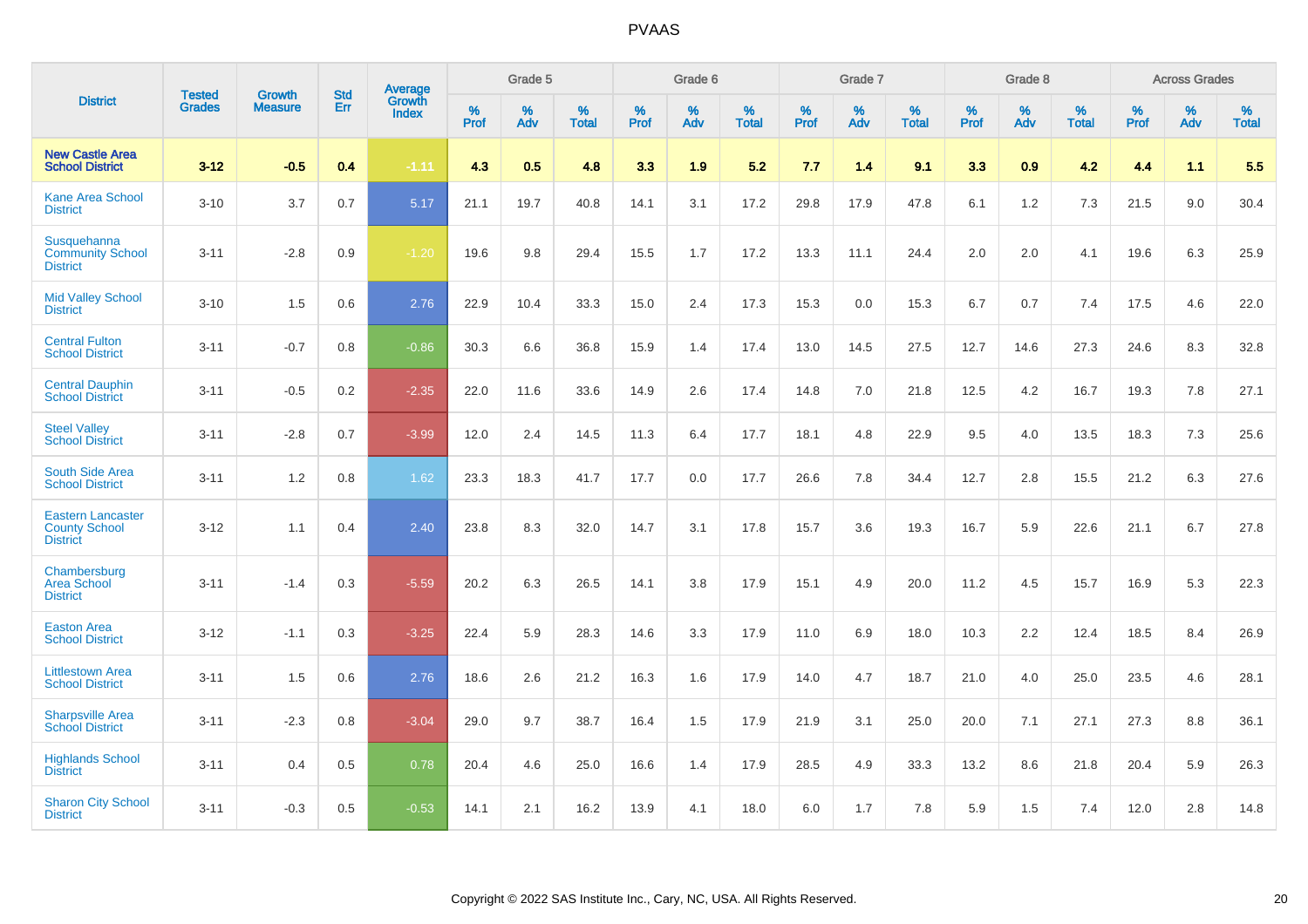|                                                            | <b>Tested</b> | <b>Growth</b>  | <b>Std</b> | Average                |           | Grade 5  |                   |           | Grade 6  |                   |           | Grade 7  |                   |           | Grade 8  |                   |           | <b>Across Grades</b> |                   |
|------------------------------------------------------------|---------------|----------------|------------|------------------------|-----------|----------|-------------------|-----------|----------|-------------------|-----------|----------|-------------------|-----------|----------|-------------------|-----------|----------------------|-------------------|
| <b>District</b>                                            | <b>Grades</b> | <b>Measure</b> | <b>Err</b> | Growth<br><b>Index</b> | %<br>Prof | %<br>Adv | %<br><b>Total</b> | %<br>Prof | %<br>Adv | %<br><b>Total</b> | %<br>Prof | %<br>Adv | %<br><b>Total</b> | %<br>Prof | %<br>Adv | %<br><b>Total</b> | %<br>Prof | %<br>Adv             | %<br><b>Total</b> |
| <b>New Castle Area</b><br><b>School District</b>           | $3 - 12$      | $-0.5$         | 0.4        | $-1.11$                | 4.3       | 0.5      | 4.8               | 3.3       | 1.9      | 5.2               | 7.7       | 1.4      | 9.1               | 3.3       | 0.9      | 4.2               | 4.4       | 1.1                  | 5.5               |
| <b>Line Mountain</b><br><b>School District</b>             | $3 - 11$      | $-0.5$         | 0.7        | $-0.63$                | 19.7      | 12.1     | 31.8              | 15.3      | 2.8      | 18.1              | 13.3      | 6.1      | 19.4              | 9.9       | 2.8      | 12.7              | 17.8      | 7.7                  | 25.5              |
| <b>Solanco School</b><br><b>District</b>                   | $3 - 11$      | 0.3            | 0.4        | 0.81                   | 21.5      | 5.0      | 26.5              | 12.6      | 5.6      | 18.1              | 17.0      | 7.4      | 24.4              | 11.9      | 2.9      | 14.8              | 20.0      | 7.2                  | 27.1              |
| New Kensington-<br><b>Arnold School</b><br><b>District</b> | $3 - 11$      | $-1.9$         | 0.6        | $-3.06$                | 9.1       | 0.9      | 10.0              | 12.5      | 5.8      | 18.3              | 4.4       | 0.0      | 4.4               | 1.2       | 0.0      | 1.2               | 11.4      | 2.6                  | 14.0              |
| <b>Mountain View</b><br><b>School District</b>             | $3 - 11$      | 5.6            | 0.8        | 6.82                   | 28.3      | 1.7      | 30.0              | 16.3      | 2.0      | 18.4              | 25.9      | 7.4      | 33.3              | 27.1      | 8.5      | 35.6              | 21.4      | 4.2                  | 25.6              |
| <b>Mifflin County</b><br><b>School District</b>            | $3 - 11$      | 1.8            | 0.3        | 0.89                   | 26.6      | 10.4     | 37.0              | 13.8      | 4.6      | 18.4              | 10.3      | 3.8      | 14.1              | 10.7      | 1.5      | 12.2              | 17.7      | 5.5                  | 23.2              |
| <b>Annville-Cleona</b><br><b>School District</b>           | $3 - 12$      | 0.4            | 0.6        | 0.68                   | 33.8      | 12.5     | 46.2              | 16.7      | 2.1      | 18.8              | 29.1      | 11.8     | 40.9              | 27.8      | 9.3      | 37.0              | 27.5      | 9.4                  | 36.9              |
| <b>Ridley School</b><br><b>District</b>                    | $3 - 12$      | $-1.6$         | 0.3        | $-8.13$                | 24.4      | 10.9     | 35.3              | 16.6      | 2.2      | 18.8              | 11.2      | 6.6      | 17.8              | 12.6      | 6.5      | 19.1              | 19.6      | 9.1                  | 28.7              |
| <b>Millersburg Area</b><br><b>School District</b>          | $3 - 11$      | $-2.3$         | 0.8        | $-6.01$                | 37.2      | 19.6     | 56.9              | 15.1      | 3.8      | 18.9              | 18.8      | 1.6      | 20.3              | 8.1       | 1.6      | 9.7               | 23.6      | 9.2                  | 32.8              |
| <b>Forest Area School</b><br><b>District</b>               | $3 - 11$      | $-0.4$         | 1.2        | $-0.32$                | 43.5      | 4.4      | 47.8              | 19.0      | 0.0      | 19.0              | 13.8      | 0.0      | 13.8              | 3.1       | 0.0      | 3.1               | 23.4      | 5.5                  | 29.0              |
| Mechanicsburg<br><b>Area School</b><br><b>District</b>     | $3 - 11$      | $-1.3$         | 0.4        | $-6.37$                | 27.0      | 14.7     | 41.8              | 16.3      | 2.8      | 19.1              | 20.3      | 5.4      | 25.8              | 14.5      | 4.6      | 19.1              | 24.3      | 10.0                 | 34.2              |
| <b>Burrell School</b><br><b>District</b>                   | $3 - 11$      | $-3.1$         | 0.7        | $-4.49$                | 22.5      | 1.8      | 24.3              | 15.4      | 3.8      | 19.2              | 21.5      | 7.6      | 29.1              | 17.2      | 0.0      | 17.2              | 25.3      | 6.1                  | 31.4              |
| Southmoreland<br><b>School District</b>                    | $3 - 11$      | $-3.6$         | 0.6        | $-6.11$                | 12.6      | 4.2      | 16.8              | 15.6      | 3.7      | 19.3              | 11.1      | 2.8      | 13.9              | 10.5      | 1.0      | 11.4              | 17.8      | 4.1                  | 21.9              |
| <b>Warren County</b><br><b>School District</b>             | $3 - 11$      | 2.7            | 0.4        | 3.73                   | 21.0      | 7.4      | 28.4              | 15.7      | 3.7      | 19.3              | 12.0      | 0.7      | 12.6              | 13.8      | 2.9      | 16.7              | 17.7      | 4.3                  | 22.0              |
| <b>Reynolds School</b><br><b>District</b>                  | $3 - 10$      | $-3.3$         | 0.8        | $-4.36$                | 13.0      | 1.4      | 14.5              | 18.2      | 1.3      | 19.5              | 14.0      | 10.0     | 24.0              | 11.8      | 1.5      | 13.2              | 15.2      | 2.8                  | 18.0              |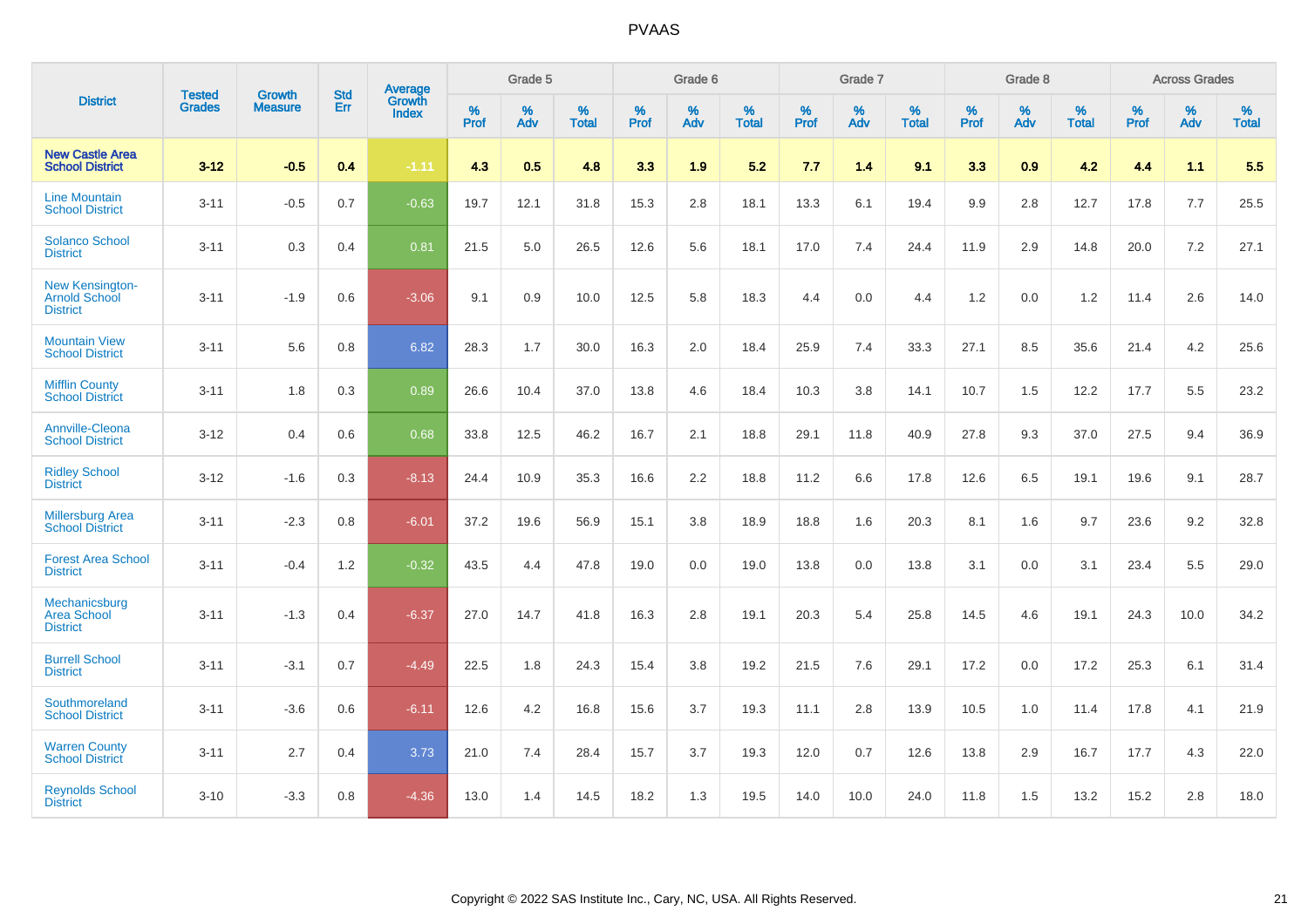|                                                                          | <b>Tested</b> | <b>Growth</b>  | <b>Std</b> | Average                |           | Grade 5  |                   |           | Grade 6  |                   |           | Grade 7  |                   |           | Grade 8  |                   |           | <b>Across Grades</b> |                   |
|--------------------------------------------------------------------------|---------------|----------------|------------|------------------------|-----------|----------|-------------------|-----------|----------|-------------------|-----------|----------|-------------------|-----------|----------|-------------------|-----------|----------------------|-------------------|
| <b>District</b>                                                          | <b>Grades</b> | <b>Measure</b> | Err        | Growth<br><b>Index</b> | %<br>Prof | %<br>Adv | %<br><b>Total</b> | %<br>Prof | %<br>Adv | %<br><b>Total</b> | %<br>Prof | %<br>Adv | %<br><b>Total</b> | %<br>Prof | %<br>Adv | %<br><b>Total</b> | %<br>Prof | %<br>Adv             | %<br><b>Total</b> |
| <b>New Castle Area</b><br><b>School District</b>                         | $3 - 12$      | $-0.5$         | 0.4        | $-1.11$                | 4.3       | 0.5      | 4.8               | 3.3       | 1.9      | 5.2               | 7.7       | 1.4      | 9.1               | 3.3       | 0.9      | 4.2               | 4.4       | 1.1                  | 5.5               |
| <b>Lehigh Valley</b><br><b>Academy Regional</b><br><b>Charter School</b> | $3 - 11$      | $-3.0$         | 0.5        | $-5.67$                | 22.5      | 7.5      | 30.0              | 16.4      | 3.1      | 19.5              | 7.4       | 1.8      | 9.3               | 5.5       | 0.9      | 6.4               | 17.4      | 4.4                  | 21.8              |
| <b>Crawford Central</b><br><b>School District</b>                        | $3 - 11$      | 1.9            | 0.4        | 4.77                   | 24.2      | 7.9      | 32.1              | 15.7      | 3.8      | 19.6              | 16.7      | 3.7      | 20.4              | 9.0       | 2.6      | 11.6              | 18.4      | 5.5                  | 23.8              |
| <b>West York Area</b><br><b>School District</b>                          | $3 - 12$      | 2.3            | 0.4        | 5.18                   | 19.9      | 5.6      | 25.5              | 14.8      | 4.8      | 19.6              | 15.0      | 5.8      | 20.9              | 16.3      | 4.2      | 20.5              | 19.8      | 5.9                  | 25.6              |
| <b>Western Wayne</b><br><b>School District</b>                           | $3 - 11$      | $-2.5$         | 0.6        | $-4.89$                | 28.3      | 9.4      | 37.7              | 18.7      | 0.9      | 19.6              | 21.6      | 2.9      | 24.5              | 14.1      | 5.4      | 19.6              | 23.6      | 9.6                  | 33.2              |
| <b>Mount Carmel</b><br><b>Area School</b><br><b>District</b>             | $3 - 11$      | 0.2            | 0.6        | 0.27                   | 10.8      | 2.7      | 13.5              | 12.5      | 7.1      | 19.6              | 13.6      | 3.6      | 17.3              | 8.8       | 2.6      | 11.5              | 12.2      | 4.5                  | 16.7              |
| <b>Pleasant Valley</b><br><b>School District</b>                         | $3 - 11$      | $-2.3$         | 0.4        | $-1.50$                | 20.4      | 6.2      | 26.6              | 17.4      | 2.3      | 19.7              | 23.2      | 3.5      | 26.8              | 8.3       | 3.2      | 11.5              | 20.4      | 5.0                  | 25.4              |
| <b>Baldwin-Whitehall</b><br><b>School District</b>                       | $3 - 11$      | $-5.8$         | 0.4        | $-14.93$               | 24.7      | 6.6      | 31.4              | 18.6      | 1.2      | 19.8              | 16.0      | 1.6      | 17.7              | 11.5      | 2.1      | 13.6              | 22.2      | 6.8                  | 29.0              |
| <b>Southern Tioga</b><br><b>School District</b>                          | $3 - 11$      | 0.3            | 0.6        | 0.47                   | 23.7      | 1.0      | 24.7              | 17.9      | 1.9      | 19.8              | 8.0       | 2.2      | 10.2              | 10.8      | 2.5      | 13.3              | 18.0      | 4.1                  | 22.1              |
| <b>Spring Cove</b><br><b>School District</b>                             | $3 - 11$      | 0.9            | 0.5        | 1.67                   | 18.5      | 8.4      | 26.9              | 15.1      | 4.8      | 19.8              | 11.0      | 3.9      | 15.0              | 12.7      | 4.0      | 16.7              | 20.0      | 7.4                  | 27.4              |
| <b>Frazier School</b><br><b>District</b>                                 | $3 - 11$      | $-2.4$         | 0.8        | $-3.08$                | 7.8       | 0.0      | 7.8               | 17.5      | 2.5      | 20.0              | 15.1      | 10.5     | 25.6              | 3.9       | 0.0      | 3.9               | 16.1      | 4.2                  | 20.3              |
| <b>Bloomsburg Area</b><br><b>School District</b>                         | $3 - 10$      | 1.2            | 0.6        | $-0.92$                | 25.0      | 13.0     | 38.0              | 16.7      | 3.3      | 20.0              | 14.7      | 3.9      | 18.6              | 16.8      | 9.9      | 26.7              | 21.5      | 8.7                  | 30.2              |
| <b>Tamaqua Area</b><br><b>School District</b>                            | $3 - 12$      | 2.4            | 0.5        | 4.51                   | 28.7      | 9.3      | 38.0              | 18.6      | 1.6      | 20.2              | 19.7      | 7.2      | 27.0              | 11.4      | 2.1      | 13.5              | 22.6      | 5.9                  | 28.4              |
| <b>Riverside School</b><br><b>District</b>                               | $3 - 11$      | 4.3            | 0.6        | 7.08                   | 18.6      | 7.8      | 26.5              | 13.1      | 7.1      | 20.2              | 16.5      | 13.6     | 30.1              | 16.4      | 4.6      | 20.9              | 19.2      | 7.7                  | 27.0              |
| <b>Albert Gallatin</b><br><b>Area School</b><br><b>District</b>          | $3 - 11$      | $-1.4$         | 0.5        | $-3.01$                | 19.0      | 10.2     | 29.3              | 18.6      | 1.6      | 20.2              | 12.8      | 2.8      | 15.6              | 14.8      | 2.0      | 16.8              | 17.4      | 4.9                  | 22.3              |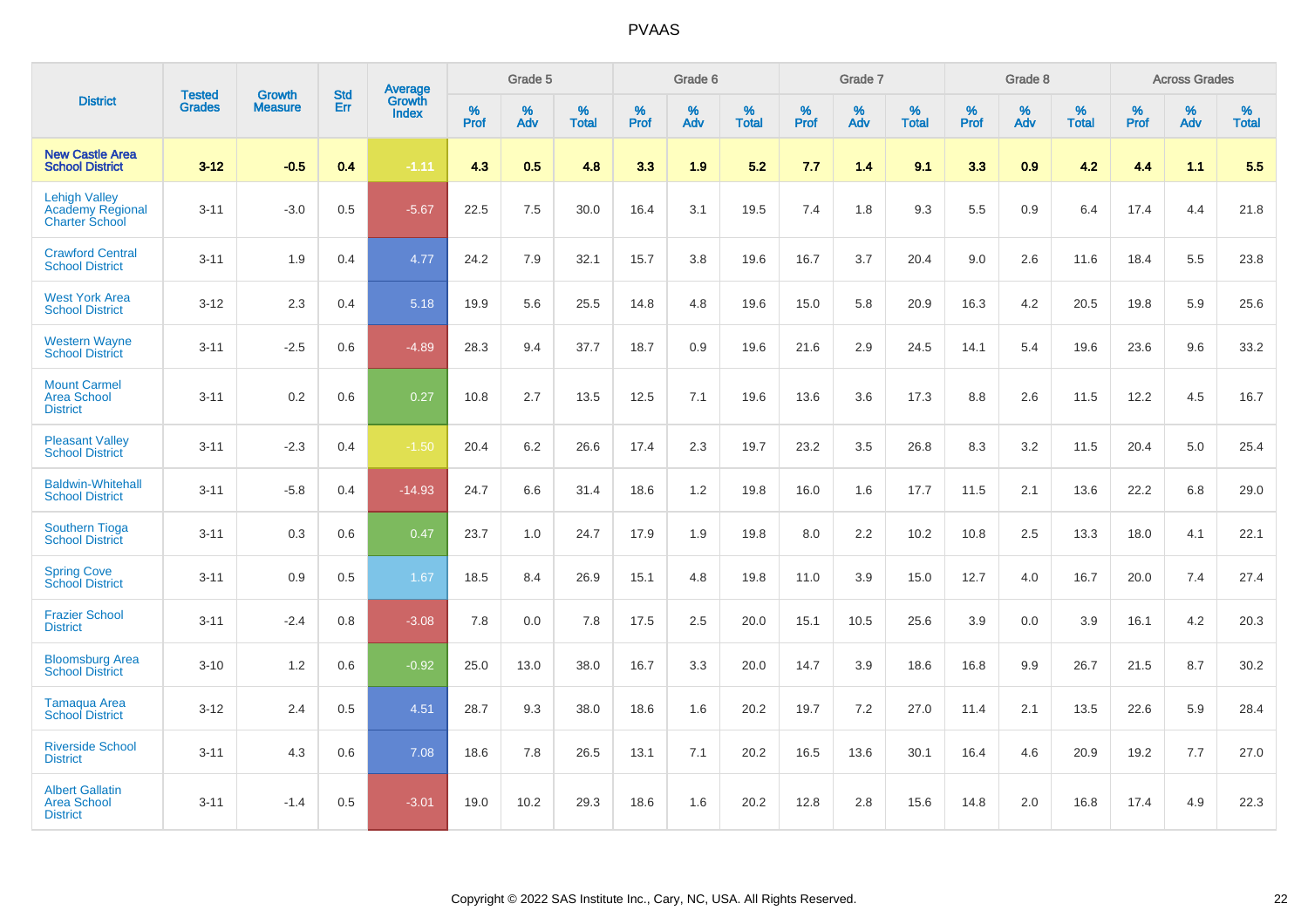|                                                                 |                                | <b>Growth</b>  | <b>Std</b> |                                   |              | Grade 5  |                   |           | Grade 6  |                   |           | Grade 7  |                   |              | Grade 8  |                   |              | <b>Across Grades</b> |                   |
|-----------------------------------------------------------------|--------------------------------|----------------|------------|-----------------------------------|--------------|----------|-------------------|-----------|----------|-------------------|-----------|----------|-------------------|--------------|----------|-------------------|--------------|----------------------|-------------------|
| <b>District</b>                                                 | <b>Tested</b><br><b>Grades</b> | <b>Measure</b> | <b>Err</b> | Average<br>Growth<br><b>Index</b> | $\%$<br>Prof | %<br>Adv | %<br><b>Total</b> | %<br>Prof | %<br>Adv | %<br><b>Total</b> | %<br>Prof | %<br>Adv | %<br><b>Total</b> | $\%$<br>Prof | %<br>Adv | %<br><b>Total</b> | $\%$<br>Prof | %<br>Adv             | %<br><b>Total</b> |
| <b>New Castle Area</b><br><b>School District</b>                | $3 - 12$                       | $-0.5$         | 0.4        | $-1.11$                           | 4.3          | 0.5      | 4.8               | 3.3       | 1.9      | 5.2               | 7.7       | 1.4      | 9.1               | 3.3          | 0.9      | 4.2               | 4.4          | 1.1                  | 5.5               |
| <b>York Academy</b><br><b>Regional Charter</b><br><b>School</b> | $3 - 11$                       | $-4.4$         | 0.8        | $-4.56$                           | 10.0         | 11.7     | 21.7              | 13.6      | 6.8      | 20.3              | 7.3       | 5.4      | 12.7              | 19.3         | 0.0      | 19.3              | 18.4         | 9.5                  | 27.9              |
| <b>Milton Area School</b><br><b>District</b>                    | $3 - 11$                       | 0.2            | 0.5        | 0.34                              | 24.4         | 11.8     | 36.1              | 17.3      | 3.2      | 20.5              | 20.2      | 7.5      | 27.6              | 19.8         | 12.7     | 32.5              | 22.0         | 8.8                  | 30.9              |
| <b>Millville Area</b><br><b>School District</b>                 | $3 - 12$                       | 3.8            | 0.9        | 4.13                              | 34.0         | 0.0      | 34.0              | 18.9      | 1.9      | 20.8              | 15.9      | 9.1      | 25.0              | 18.4         | 2.6      | 21.0              | 24.6         | 4.7                  | 29.3              |
| Pennsylvania<br><b>Virtual Charter</b><br><b>School</b>         | $3 - 11$                       | 3.5            | 0.6        | 3.30                              | 20.8         | 3.8      | 24.5              | 17.6      | 3.3      | 20.9              | 10.1      | 6.1      | 16.2              | 14.8         | 5.7      | 20.4              | 18.4         | 5.2                  | 23.5              |
| <b>Susquenita School</b><br><b>District</b>                     | $3 - 11$                       | 1.6            | 0.6        | 2.79                              | 23.8         | 15.6     | 39.3              | 15.4      | 5.8      | 21.2              | 19.2      | 5.0      | 24.2              | 12.3         | 5.7      | 17.9              | 23.0         | 9.7                  | 32.7              |
| <b>Conrad Weiser</b><br><b>Area School</b><br><b>District</b>   | $3 - 11$                       | $-1.9$         | 0.5        | $-4.09$                           | 15.3         | 1.8      | 17.2              | 18.5      | 2.6      | 21.2              | 15.6      | 1.6      | 17.2              | 9.4          | 3.0      | 12.3              | 17.9         | 5.0                  | 23.0              |
| <b>Wellsboro Area</b><br><b>School District</b>                 | $3 - 11$                       | 3.0            | 0.6        | 0.15                              | 30.4         | 7.0      | 37.4              | 16.2      | 5.0      | 21.2              | 20.5      | 13.7     | 34.2              | 24.5         | 13.3     | 37.8              | 24.3         | 8.8                  | 33.1              |
| Environmental<br><b>Charter School At</b><br><b>Frick Park</b>  | $3-9$                          | $-0.2$         | 0.7        | $-0.25$                           | 18.2         | 10.4     | 28.6              | 17.0      | 4.3      | 21.3              | 16.3      | 10.9     | 27.2              | 10.0         | 4.3      | 14.3              | 22.6         | 13.4                 | 36.0              |
| <b>Berwick Area</b><br><b>School District</b>                   | $3 - 11$                       | $-3.7$         | 0.5        | $-5.58$                           | 17.8         | 6.3      | 24.1              | 18.3      | 3.0      | 21.3              | 16.8      | 3.2      | 20.0              | 12.0         | 2.0      | 14.0              | 20.4         | 9.0                  | 29.4              |
| <b>Fairfield Area</b><br><b>School District</b>                 | $3 - 11$                       | $-1.2$         | 0.8        | $-1.44$                           | 32.3         | 1.6      | 33.9              | 19.7      | 1.6      | 21.3              | 18.5      | 0.0      | 18.5              | 16.7         | 3.7      | 20.4              | 25.3         | 6.7                  | 32.0              |
| <b>Centennial School</b><br><b>District</b>                     | $3 - 10$                       | 1.6            | 0.3        | $-0.65$                           | 23.7         | 5.4      | 29.1              | 18.3      | 3.0      | 21.3              | 22.2      | 5.1      | 27.4              | 13.0         | 8.2      | 21.2              | 21.7         | 6.7                  | 28.4              |
| <b>Bellwood-Antis</b><br><b>School District</b>                 | $3 - 10$                       | 2.2            | 0.6        | 3.36                              | 18.9         | 4.4      | 23.3              | 12.4      | 9.0      | 21.4              | 29.4      | 15.3     | 44.7              | 14.1         | 6.5      | 20.6              | 21.6         | 9.9                  | 31.5              |
| <b>Bermudian Springs</b><br><b>School District</b>              | $3 - 11$                       | 0.4            | 0.6        | 0.78                              | 22.1         | 12.4     | 34.5              | 17.5      | 3.9      | 21.4              | 20.5      | 5.1      | 25.6              | 11.1         | 4.3      | 15.4              | 19.0         | 9.1                  | 28.1              |
| <b>Coudersport Area</b><br><b>School District</b>               | $3 - 11$                       | 1.4            | 0.9        | 1.69                              | 35.7         | 3.6      | 39.3              | 16.7      | 4.8      | 21.4              | 18.9      | 5.7      | 24.5              | 15.1         | 3.8      | 18.9              | 22.0         | 5.7                  | 27.7              |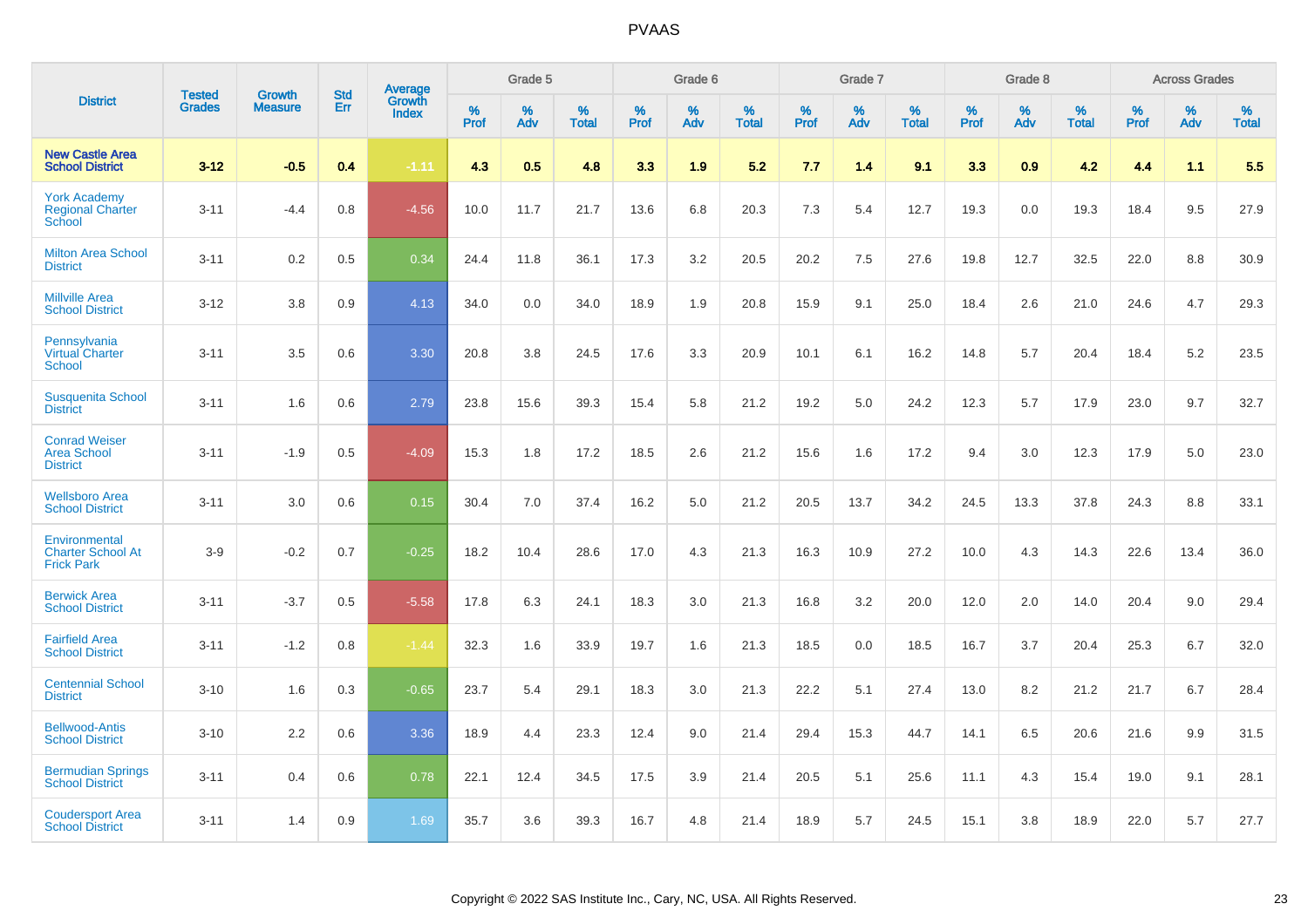|                                                       | <b>Tested</b> | <b>Growth</b>  | <b>Std</b> | Average<br>Growth |                     | Grade 5  |                      |                     | Grade 6  |                      |              | Grade 7  |                      |              | Grade 8  |                      |                     | <b>Across Grades</b> |                      |
|-------------------------------------------------------|---------------|----------------|------------|-------------------|---------------------|----------|----------------------|---------------------|----------|----------------------|--------------|----------|----------------------|--------------|----------|----------------------|---------------------|----------------------|----------------------|
| <b>District</b>                                       | <b>Grades</b> | <b>Measure</b> | Err        | Index             | $\%$<br><b>Prof</b> | %<br>Adv | $\%$<br><b>Total</b> | $\%$<br><b>Prof</b> | %<br>Adv | $\%$<br><b>Total</b> | $\%$<br>Prof | %<br>Adv | $\%$<br><b>Total</b> | $\%$<br>Prof | %<br>Adv | $\%$<br><b>Total</b> | $\%$<br><b>Prof</b> | $\%$<br>Adv          | $\%$<br><b>Total</b> |
| <b>New Castle Area</b><br><b>School District</b>      | $3 - 12$      | $-0.5$         | 0.4        | $-1.11$           | 4.3                 | 0.5      | 4.8                  | 3.3                 | 1.9      | 5.2                  | 7.7          | 1.4      | 9.1                  | 3.3          | 0.9      | 4.2                  | 4.4                 | 1.1                  | 5.5                  |
| <b>Ellwood City Area</b><br><b>School District</b>    | $3 - 11$      | $-1.7$         | 0.6        | $-3.02$           | 20.6                | 7.8      | 28.4                 | 19.0                | 2.6      | 21.6                 | 21.7         | 2.5      | 24.2                 | 5.5          | 2.8      | 8.3                  | 17.5                | 4.7                  | 22.2                 |
| Shenandoah<br><b>Valley School</b><br><b>District</b> | $3 - 11$      | $-5.1$         | 0.8        | $-3.49$           | 11.9                | 3.0      | 14.9                 | 19.6                | 2.0      | 21.6                 | 1.7          | 3.4      | 5.1                  | 3.6          | 0.0      | 3.6                  | 12.0                | 3.5                  | 15.5                 |
| <b>Leechburg Area</b><br><b>School District</b>       | $3 - 11$      | $-3.5$         | 0.9        | $-0.64$           | 15.6                | 2.2      | 17.8                 | 16.2                | 5.4      | 21.6                 | 8.0          | 0.0      | 8.0                  | 23.8         | 7.1      | 31.0                 | 22.5                | 5.9                  | 28.5                 |
| Octorara Area<br><b>School District</b>               | $3 - 11$      | $-2.8$         | 0.6        | $-4.89$           | 25.9                | 6.5      | 32.4                 | 17.5                | 4.2      | 21.7                 | 13.9         | 0.0      | 13.9                 | 10.2         | 0.0      | 10.2                 | 21.2                | 4.1                  | 25.4                 |
| <b>Benton Area</b><br><b>School District</b>          | $3 - 10$      | $-0.9$         | 0.9        | $-0.98$           | 24.6                | 11.5     | 36.1                 | 17.4                | 4.4      | 21.7                 | 13.6         | 3.4      | 17.0                 | 10.3         | 2.6      | 12.8                 | 21.6                | 7.1                  | 28.7                 |
| <b>Wyalusing Area</b><br><b>School District</b>       | $3 - 12$      | 1.6            | 0.6        | 2.51              | 12.0                | 4.8      | 16.9                 | 17.8                | 4.0      | 21.8                 | 14.6         | 7.9      | 22.5                 | 9.6          | 1.0      | 10.6                 | 16.5                | 5.1                  | 21.5                 |
| <b>Neshaminy School</b><br><b>District</b>            | $3 - 11$      | $-0.6$         | 0.3        | $-2.16$           | 26.6                | 8.4      | 35.0                 | 18.4                | 3.5      | 21.9                 | 21.1         | 6.5      | 27.6                 | 17.0         | 5.4      | 22.4                 | 24.8                | 10.8                 | 35.6                 |
| <b>Hanover Public</b><br><b>School District</b>       | $3 - 11$      | $-2.3$         | 0.5        | $-4.31$           | 24.4                | 4.6      | 29.0                 | 19.7                | 2.2      | 21.9                 | 17.8         | 5.4      | 23.3                 | 11.4         | 4.9      | 16.3                 | 20.4                | 9.6                  | 30.0                 |
| <b>Pennridge School</b><br><b>District</b>            | $3 - 10$      | $-1.2$         | 0.3        | $-13.90$          | 35.5                | 15.4     | 50.9                 | 19.1                | 2.9      | 22.0                 | 21.4         | 13.9     | 35.3                 | 21.6         | 3.4      | 25.1                 | 28.5                | 12.0                 | 40.5                 |
| <b>Everett Area</b><br><b>School District</b>         | $3 - 11$      | $-1.4$         | 0.7        | $-2.14$           | 27.6                | 6.9      | 34.5                 | 19.8                | 2.3      | 22.1                 | 13.9         | 1.0      | 14.8                 | 10.7         | 6.7      | 17.3                 | 19.7                | 5.5                  | 25.2                 |
| <b>Chartiers Valley</b><br><b>School District</b>     | $3 - 11$      | $-2.3$         | 0.4        | $-5.52$           | 33.8                | 14.7     | 48.5                 | 16.8                | 5.3      | 22.1                 | 15.6         | 7.4      | 22.9                 | 10.8         | 4.2      | 15.1                 | 23.4                | 11.6                 | 35.0                 |
| <b>Wilson Area</b><br><b>School District</b>          | $3 - 11$      | $-11.7$        | 0.5        | $-22.42$          | 17.1                | 5.9      | 23.0                 | 16.4                | 5.7      | 22.1                 | 14.4         | 3.8      | 18.1                 | 6.7          | 3.0      | 9.7                  | 17.4                | 6.4                  | 23.7                 |
| <b>Halifax Area</b><br><b>School District</b>         | $3 - 11$      | 0.1            | 0.7        | $-1.68$           | 26.8                | 14.1     | 40.8                 | 18.5                | 3.7      | 22.2                 | 9.1          | 3.9      | 13.0                 | 5.3          | 1.3      | 6.6                  | 17.3                | 7.4                  | 24.8                 |
| <b>Pottsville Area</b><br><b>School District</b>      | $3 - 12$      | $-0.7$         | 0.5        | $-3.75$           | 21.4                | 12.2     | 33.6                 | 17.6                | 4.7      | 22.3                 | 14.2         | 4.3      | 18.5                 | 16.1         | 2.4      | 18.4                 | 18.0                | 6.0                  | 23.9                 |
| <b>Uniontown Area</b><br><b>School District</b>       | $3 - 11$      | $-4.0$         | 0.6        | $-6.62$           | 17.1                | 3.8      | 21.0                 | 18.7                | 3.7      | 22.4                 | 6.5          | 0.9      | 7.5                  | 0.0          | 0.0      | 0.0                  | 15.0                | 4.4                  | 19.3                 |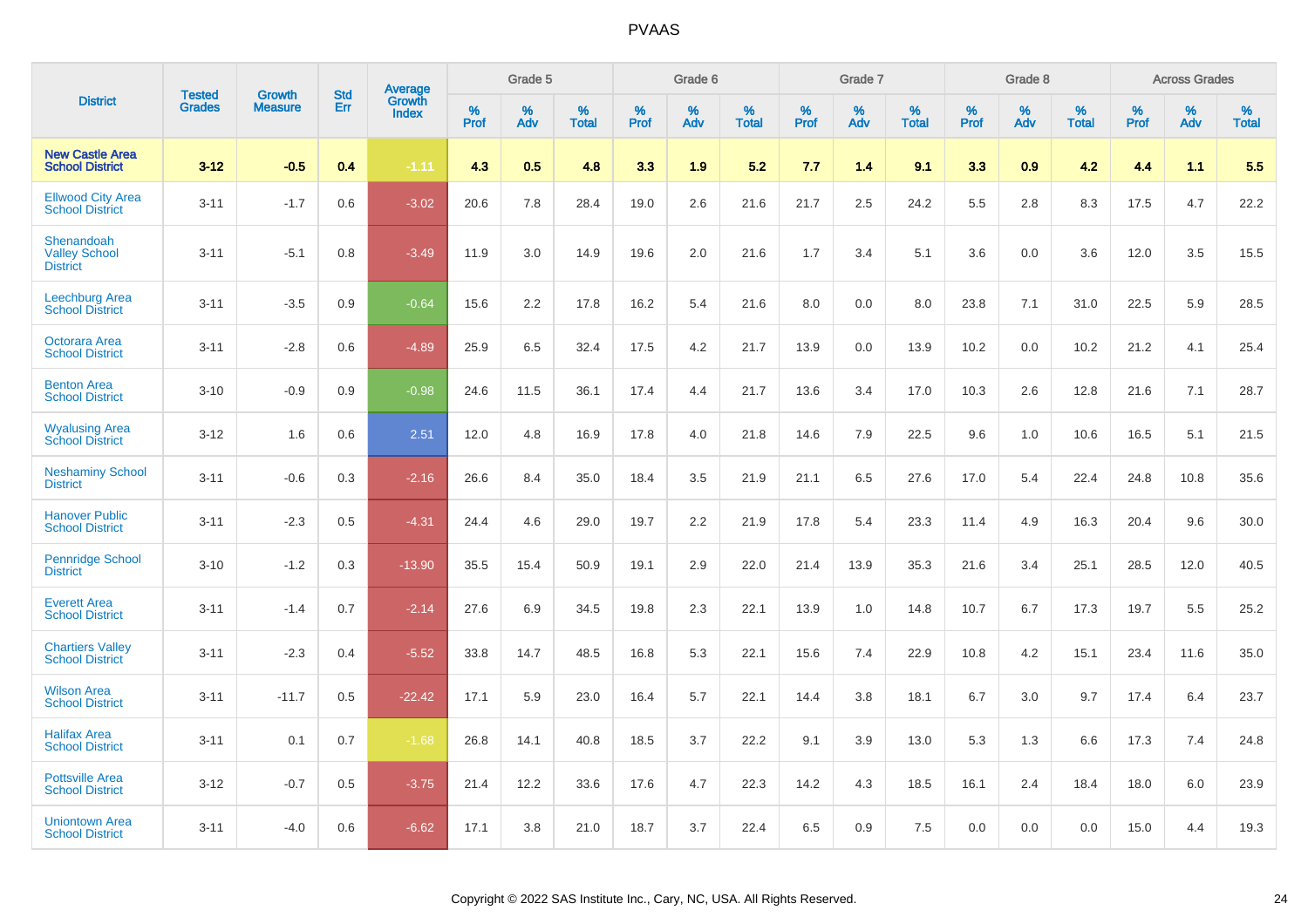|                                                                 | <b>Tested</b> | <b>Growth</b>  | <b>Std</b> |                                          |              | Grade 5  |                   |              | Grade 6  |                   |              | Grade 7  |                   |              | Grade 8  |                   |              | <b>Across Grades</b> |                   |
|-----------------------------------------------------------------|---------------|----------------|------------|------------------------------------------|--------------|----------|-------------------|--------------|----------|-------------------|--------------|----------|-------------------|--------------|----------|-------------------|--------------|----------------------|-------------------|
| <b>District</b>                                                 | <b>Grades</b> | <b>Measure</b> | Err        | <b>Average</b><br>Growth<br><b>Index</b> | $\%$<br>Prof | %<br>Adv | %<br><b>Total</b> | $\%$<br>Prof | %<br>Adv | %<br><b>Total</b> | $\%$<br>Prof | %<br>Adv | %<br><b>Total</b> | $\%$<br>Prof | %<br>Adv | %<br><b>Total</b> | $\%$<br>Prof | %<br>Adv             | %<br><b>Total</b> |
| <b>New Castle Area</b><br><b>School District</b>                | $3 - 12$      | $-0.5$         | 0.4        | $-1.11$                                  | 4.3          | 0.5      | 4.8               | 3.3          | 1.9      | 5.2               | 7.7          | 1.4      | 9.1               | 3.3          | 0.9      | 4.2               | 4.4          | 1.1                  | 5.5               |
| <b>Penn Cambria</b><br><b>School District</b>                   | $3 - 11$      | $-1.7$         | 0.6        | $-2.92$                                  | 23.8         | 1.8      | 25.7              | 20.6         | 2.0      | 22.6              | 12.3         | 0.0      | 12.3              | 11.8         | 1.6      | 13.4              | 18.9         | 3.5                  | 22.5              |
| <b>Northwest Area</b><br><b>School District</b>                 | $3 - 10$      | 0.9            | 0.8        | 1.12                                     | 17.3         | 1.9      | 19.2              | 19.3         | 3.5      | 22.8              | 7.3          | 1.8      | 9.1               | 5.4          | 0.0      | 5.4               | 13.2         | 1.5                  | 14.8              |
| <b>Yough School</b><br><b>District</b>                          | $3 - 10$      | $-4.9$         | 0.6        | $-8.83$                                  | 19.1         | 5.3      | 24.4              | 17.8         | 5.2      | 23.0              | 16.5         | 1.0      | 17.5              | 6.6          | 0.8      | 7.4               | 19.1         | 4.3                  | 23.4              |
| <b>Northwestern</b><br><b>School District</b>                   | $3 - 11$      | $-6.8$         | 0.6        | $-11.09$                                 | 34.7         | 6.3      | 41.0              | 21.8         | 1.2      | 23.0              | 16.8         | 7.5      | 24.3              | 9.1          | 1.8      | 10.9              | 25.1         | 6.0                  | 31.1              |
| Altoona Area<br><b>School District</b>                          | $3 - 12$      | $-0.5$         | 0.3        | $-1.84$                                  | 24.7         | 8.0      | 32.7              | 17.8         | 5.2      | 23.0              | 14.6         | 4.9      | 19.5              | 15.8         | 4.3      | 20.1              | 19.6         | 6.6                  | 26.2              |
| <b>Pine Grove Area</b><br><b>School District</b>                | $3 - 11$      | $-2.2$         | 0.6        | $-3.90$                                  | 23.2         | 4.2      | 27.4              | 19.7         | 3.4      | 23.1              | 17.1         | 0.8      | 17.9              | 20.9         | 0.8      | 21.7              | 24.6         | 7.8                  | 32.4              |
| <b>Dunmore School</b><br><b>District</b>                        | $3 - 11$      | $-0.4$         | 0.7        | $-0.67$                                  | 26.4         | 9.7      | 36.1              | 20.9         | 2.2      | 23.1              | 10.4         | 0.9      | 11.3              | 9.5          | 3.6      | 13.1              | 18.9         | 6.1                  | 25.0              |
| <b>Titusville Area</b><br><b>School District</b>                | $3 - 11$      | $-1.7$         | 0.5        | $-3.31$                                  | 28.5         | 13.8     | 42.3              | 18.9         | 4.2      | 23.1              | 18.0         | 3.9      | 21.9              | 8.0          | 3.6      | 11.6              | 21.8         | 10.0                 | 31.8              |
| Philadelphia<br><b>Performing Arts</b><br><b>Charter School</b> | $3-9$         | $-0.4$         | 0.7        | $-4.79$                                  | 19.2         | 9.0      | 28.2              | 19.6         | 3.6      | 23.2              | 23.0         | 14.9     | 37.9              | 18.0         | 8.0      | 26.0              | 25.2         | 9.7                  | 34.9              |
| Renaissance<br><b>Academy Charter</b><br>School                 | $3 - 11$      | $-5.7$         | 0.7        | $-8.29$                                  | 16.7         | 11.1     | 27.8              | 19.2         | 4.1      | 23.3              | 20.0         | 1.3      | 21.3              | 10.1         | 7.2      | 17.4              | 18.7         | 5.7                  | 24.4              |
| <b>Circle Of Seasons</b><br><b>Charter School</b>               | $3 - 8$       | 12.3           | 1.2        | 6.26                                     | 20.0         | 5.7      | 25.7              | 16.7         | 6.7      | 23.3              | 25.0         | 11.1     | 36.1              |              |          |                   | 20.9         | 7.9                  | 28.8              |
| <b>Minersville Area</b><br><b>School District</b>               | $3 - 11$      | $-0.9$         | 0.7        | $-2.13$                                  | 9.6          | 4.1      | 13.7              | 20.8         | 2.6      | 23.4              | 10.4         | 0.0      | 10.4              | 2.7          | 1.3      | 4.0               | 15.1         | 3.2                  | 18.3              |
| <b>Saint Marys Area</b><br><b>School District</b>               | $3 - 11$      | $-2.5$         | 0.5        | $-3.62$                                  | 35.6         | 8.7      | 44.4              | 21.8         | 1.6      | 23.4              | 10.0         | 5.4      | 15.4              | 13.3         | 1.3      | 14.7              | 24.9         | 7.3                  | 32.3              |
| <b>Penncrest School</b><br><b>District</b>                      | $3 - 11$      | 1.8            | 0.4        | 0.48                                     | 19.7         | 6.2      | 25.8              | 21.6         | 1.8      | 23.4              | 17.5         | 5.0      | 22.5              | 17.1         | 3.5      | 20.6              | 22.0         | 5.3                  | 27.3              |
| <b>Gateway School</b><br><b>District</b>                        | $3 - 11$      | $-4.4$         | 0.4        | $-10.58$                                 | 15.3         | 7.4      | 22.7              | 16.5         | 7.1      | 23.6              | 14.6         | 4.2      | 18.8              | 16.2         | 6.9      | 23.2              | 21.5         | 9.7                  | 31.2              |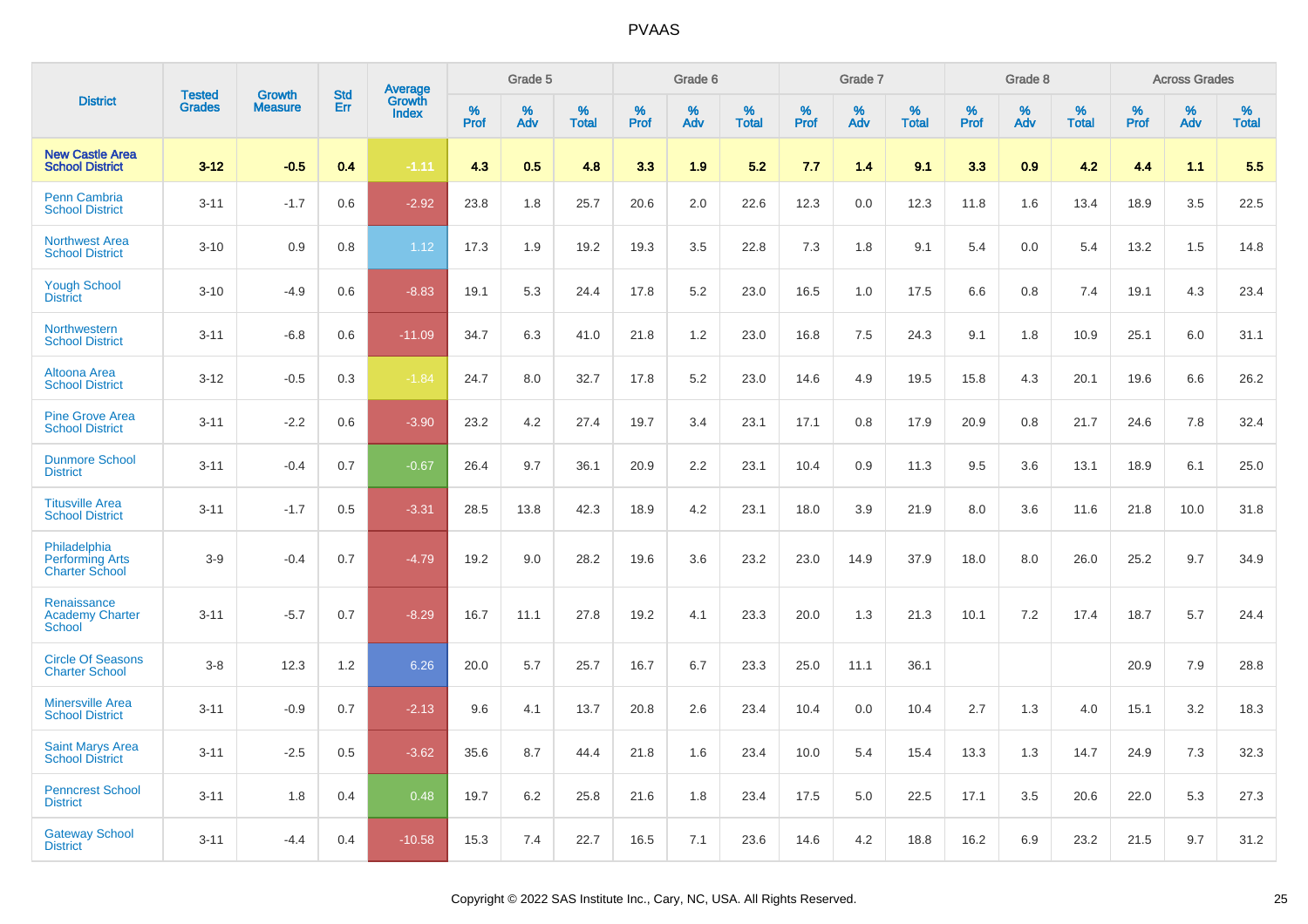|                                                                   |                                |                                 | <b>Std</b> | Average                       |           | Grade 5  |                   |           | Grade 6  |                   |           | Grade 7  |                   |           | Grade 8  |                   |           | <b>Across Grades</b> |                   |
|-------------------------------------------------------------------|--------------------------------|---------------------------------|------------|-------------------------------|-----------|----------|-------------------|-----------|----------|-------------------|-----------|----------|-------------------|-----------|----------|-------------------|-----------|----------------------|-------------------|
| <b>District</b>                                                   | <b>Tested</b><br><b>Grades</b> | <b>Growth</b><br><b>Measure</b> | Err        | <b>Growth</b><br><b>Index</b> | %<br>Prof | %<br>Adv | %<br><b>Total</b> | %<br>Prof | %<br>Adv | %<br><b>Total</b> | %<br>Prof | %<br>Adv | %<br><b>Total</b> | %<br>Prof | %<br>Adv | %<br><b>Total</b> | %<br>Prof | %<br>Adv             | %<br><b>Total</b> |
| <b>New Castle Area</b><br><b>School District</b>                  | $3 - 12$                       | $-0.5$                          | 0.4        | $-1.11$                       | 4.3       | 0.5      | 4.8               | 3.3       | 1.9      | 5.2               | 7.7       | 1.4      | 9.1               | 3.3       | 0.9      | 4.2               | 4.4       | 1.1                  | 5.5               |
| <b>Governor Mifflin</b><br><b>School District</b>                 | $3 - 11$                       | $-1.6$                          | 0.4        | $-3.91$                       | 20.4      | 9.3      | 29.6              | 18.8      | 4.8      | 23.6              | 20.6      | 3.2      | 23.7              | 11.2      | 2.2      | 13.4              | 20.0      | 7.5                  | 27.4              |
| <b>York Suburban</b><br><b>School District</b>                    | $3 - 11$                       | $-1.0$                          | 0.5        | $-2.00$                       | 28.6      | 23.2     | 51.7              | 17.1      | 6.5      | 23.6              | 23.6      | 15.3     | 38.9              | 20.6      | 9.2      | 29.9              | 27.3      | 17.9                 | 45.3              |
| Jefferson-Morgan<br><b>School District</b>                        | $3 - 10$                       | $-0.4$                          | 0.8        | $-0.51$                       | 7.1       | 1.4      | 8.6               | 23.6      | 0.0      | 23.6              | 10.9      | 3.6      | 14.6              | 24.4      | 2.2      | 26.7              | 17.1      | 4.8                  | 21.9              |
| <b>Stroudsburg Area</b><br><b>School District</b>                 | $3 - 11$                       | $-0.2$                          | 0.4        | $-2.45$                       | 17.5      | 9.2      | 26.8              | 18.8      | 4.9      | 23.8              | 21.6      | 2.7      | 24.3              | 15.4      | 1.8      | 17.1              | 20.2      | 6.4                  | 26.6              |
| <b>MaST Community</b><br><b>Charter School</b>                    | $3 - 10$                       | $-8.7$                          | 0.6        | $-15.16$                      | 30.0      | 3.0      | 33.0              | 20.0      | 3.8      | 23.8              | 24.3      | 3.9      | 28.2              | 17.5      | 1.9      | 19.4              | 23.1      | 3.6                  | 26.7              |
| <b>Carlisle Area</b><br><b>School District</b>                    | $3 - 11$                       | 0.5                             | 0.4        | 1.21                          | 22.0      | 8.3      | 30.3              | 20.5      | 3.3      | 23.8              | 18.9      | 7.6      | 26.5              | 11.6      | 5.6      | 17.1              | 21.3      | 7.2                  | 28.5              |
| <b>Freedom Area</b><br><b>School District</b>                     | $3 - 11$                       | $-0.8$                          | 0.7        | $-3.22$                       | 13.6      | 3.7      | 17.3              | 21.4      | 2.4      | 23.8              | 18.6      | 2.9      | 21.6              | 10.7      | 1.3      | 12.0              | 17.8      | 3.7                  | 21.6              |
| <b>Fleetwood Area</b><br><b>School District</b>                   | $3 - 10$                       | $-1.9$                          | 0.5        | $-3.73$                       | 21.5      | 3.7      | 25.2              | 19.9      | 4.0      | 23.8              | 20.7      | 4.8      | 25.5              | 21.4      | 2.5      | 23.9              | 21.9      | 5.2                  | 27.1              |
| <b>Southern Columbia</b><br><b>Area School</b><br><b>District</b> | $3 - 11$                       | 1.8                             | 0.7        | $-0.60$                       | 34.7      | 9.7      | 44.4              | 18.8      | 5.2      | 24.0              | 29.0      | 14.0     | 43.0              | 15.4      | 2.2      | 17.6              | 28.0      | 10.6                 | 38.6              |
| <b>Trinity Area School</b><br><b>District</b>                     | $3 - 11$                       | $-4.0$                          | 0.4        | $-10.13$                      | 35.4      | 13.4     | 48.9              | 20.9      | 3.2      | 24.1              | 21.5      | 8.0      | 29.5              | 15.3      | 3.2      | 18.6              | 25.6      | 9.6                  | 35.2              |
| <b>Forest Hills School</b><br><b>District</b>                     | $3 - 11$                       | 0.8                             | 0.5        | 1.46                          | 34.1      | 21.2     | 55.3              | 20.8      | 3.3      | 24.2              | 18.6      | 5.6      | 24.2              | 10.6      | 3.2      | 13.8              | 24.0      | 11.0                 | 35.1              |
| <b>Berlin</b><br><b>Brothersvalley</b><br><b>School District</b>  | $3 - 11$                       | 2.2                             | 0.8        | 2.66                          | 34.0      | 15.1     | 49.1              | 21.2      | 3.0      | 24.2              | 30.8      | 3.8      | 34.6              | 18.8      | 8.3      | 27.1              | 25.8      | 10.8                 | 36.6              |
| <b>Central Valley</b><br><b>School District</b>                   | $3 - 10$                       | $-3.2$                          | 0.5        | $-6.14$                       | 24.6      | 4.9      | 29.6              | 22.1      | 2.2      | 24.3              | 20.3      | 7.2      | 27.4              | 20.4      | 8.0      | 28.5              | 26.6      | 9.0                  | 35.6              |
| <b>Penn Hills Charter</b><br>School of<br>Entrepreneurship        | $3-8$                          | $-0.2$                          | 0.9        | 0.03                          | 11.6      | 2.3      | 14.0              | 13.5      | 10.8     | 24.3              | 15.4      | 2.6      | 18.0              | 5.3       | 0.0      | 5.3               | 17.0      | 3.8                  | 20.8              |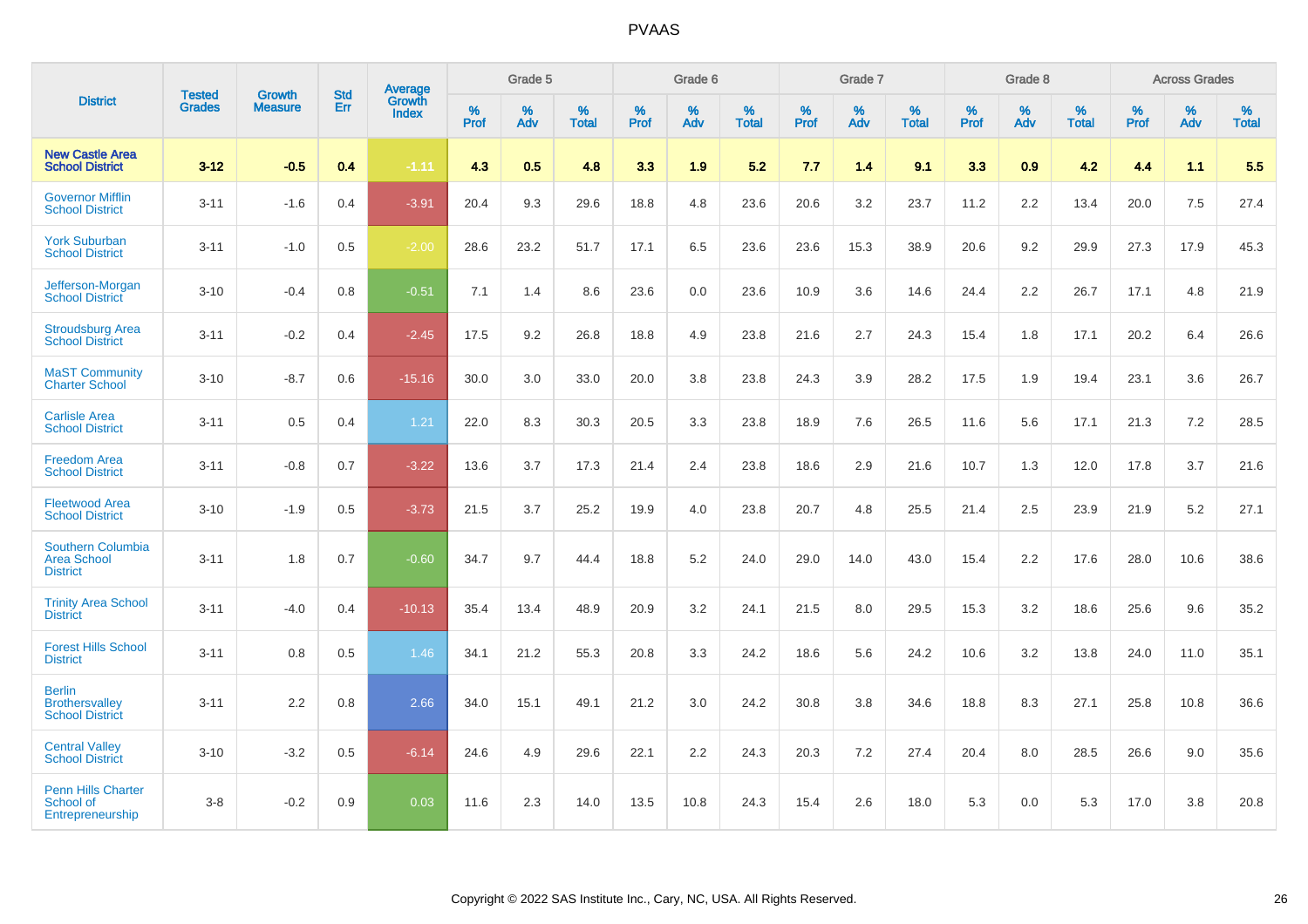|                                                                   | <b>Tested</b> | <b>Growth</b>  | <b>Std</b> | Average<br>Growth |                     | Grade 5  |                      |              | Grade 6  |                      |              | Grade 7  |                      |              | Grade 8  |                      |                     | <b>Across Grades</b> |                      |
|-------------------------------------------------------------------|---------------|----------------|------------|-------------------|---------------------|----------|----------------------|--------------|----------|----------------------|--------------|----------|----------------------|--------------|----------|----------------------|---------------------|----------------------|----------------------|
| <b>District</b>                                                   | <b>Grades</b> | <b>Measure</b> | Err        | <b>Index</b>      | $\%$<br><b>Prof</b> | %<br>Adv | $\%$<br><b>Total</b> | $\%$<br>Prof | %<br>Adv | $\%$<br><b>Total</b> | $\%$<br>Prof | %<br>Adv | $\%$<br><b>Total</b> | $\%$<br>Prof | %<br>Adv | $\%$<br><b>Total</b> | $\%$<br><b>Prof</b> | $\%$<br>Adv          | $\%$<br><b>Total</b> |
| <b>New Castle Area</b><br><b>School District</b>                  | $3 - 12$      | $-0.5$         | 0.4        | $-1.11$           | 4.3                 | 0.5      | 4.8                  | 3.3          | 1.9      | 5.2                  | 7.7          | 1.4      | 9.1                  | 3.3          | 0.9      | 4.2                  | 4.4                 | 1.1                  | 5.5                  |
| <b>Greenville Area</b><br><b>School District</b>                  | $3 - 11$      | 0.3            | 0.7        | 0.48              | 34.4                | 4.4      | 38.9                 | 19.2         | 5.1      | 24.4                 | 16.7         | 5.9      | 22.6                 | 10.0         | 2.5      | 12.5                 | 23.6                | 5.4                  | 29.1                 |
| Cornwall-Lebanon<br><b>School District</b>                        | $3 - 11$      | $-0.5$         | 0.3        | $-1.48$           | 31.1                | 9.0      | 40.1                 | 18.2         | 6.2      | 24.4                 | 16.1         | 4.9      | 21.0                 | 16.4         | 9.4      | 25.8                 | 23.1                | 8.6                  | 31.8                 |
| <b>Jeannette City</b><br><b>School District</b>                   | $3 - 11$      | 3.0            | 0.8        | 3.70              | 12.5                | 0.0      | 12.5                 | 22.6         | 1.9      | 24.5                 | 12.9         | 4.8      | 17.7                 | 15.4         | 3.8      | 19.2                 | 16.1                | 3.6                  | 19.7                 |
| <b>Blue Mountain</b><br><b>School District</b>                    | $3 - 10$      | 0.1            | 0.5        | $-0.00$           | 33.3                | 19.2     | 52.6                 | 24.3         | 0.6      | 24.8                 | 16.3         | 10.1     | 26.4                 | 20.3         | 6.1      | 26.4                 | 27.5                | 11.1                 | 38.6                 |
| <b>Tunkhannock Area</b><br><b>School District</b>                 | $3 - 11$      | 1.2            | 0.5        | 3.18              | 19.8                | 8.8      | 28.7                 | 22.7         | 2.3      | 25.0                 | 12.6         | 5.5      | 18.1                 | 14.7         | 1.4      | 16.1                 | 18.1                | 5.2                  | 23.3                 |
| <b>Blairsville-</b><br><b>Saltsburg School</b><br><b>District</b> | $3 - 11$      | $-2.7$         | 0.6        | $-4.22$           | 28.9                | 20.6     | 49.5                 | 15.4         | 9.9      | 25.3                 | 19.4         | 8.2      | 27.6                 | 18.8         | 8.2      | 27.1                 | 22.2                | 12.6                 | 34.8                 |
| <b>Southern Fulton</b><br><b>School District</b>                  | $3 - 11$      | $-2.2$         | 0.9        | $-2.62$           | 21.3                | 6.4      | 27.7                 | 15.2         | 10.2     | 25.4                 | 12.3         | 1.8      | 14.0                 | 5.9          | 3.9      | 9.8                  | 18.9                | 4.4                  | 23.3                 |
| <b>Bristol Borough</b><br><b>School District</b>                  | $3 - 12$      | $-2.4$         | 0.7        | $-0.62$           | 21.3                | 2.7      | 24.0                 | 17.8         | 7.8      | 25.6                 | 15.0         | 1.2      | 16.2                 | 7.6          | 1.3      | 8.9                  | 16.2                | 4.2                  | 20.3                 |
| <b>Upper Adams</b><br><b>School District</b>                      | $3 - 11$      | 1.7            | 0.6        | 3.00              | 30.0                | 9.2      | 39.2                 | 18.0         | 7.7      | 25.6                 | 18.1         | 1.9      | 20.0                 | 11.4         | 3.8      | 15.3                 | 22.6                | 6.3                  | 28.9                 |
| <b>Donegal School</b><br><b>District</b>                          | $3 - 12$      | 3.0            | 0.5        | 6.51              | 18.1                | 9.9      | 28.0                 | 22.5         | 3.2      | 25.7                 | 12.4         | 14.8     | 27.2                 | 16.6         | 9.5      | 26.0                 | 19.7                | 10.6                 | 30.3                 |
| <b>Big Spring School</b><br><b>District</b>                       | $3 - 11$      | $-1.2$         | 0.5        | $-2.55$           | 26.7                | 13.0     | 39.7                 | 22.0         | 3.8      | 25.8                 | 20.9         | 6.7      | 27.6                 | 10.9         | 3.3      | 14.1                 | 24.6                | 10.4                 | 35.0                 |
| <b>Chestnut Ridge</b><br><b>School District</b>                   | $3 - 12$      | 4.2            | 0.6        | 6.77              | 30.4                | 6.5      | 37.0                 | 22.2         | 3.7      | 25.9                 | 36.8         | 4.2      | 41.0                 | 18.4         | 10.2     | 28.6                 | 26.7                | 9.7                  | 36.4                 |
| <b>Red Lion Area</b><br><b>School District</b>                    | $3 - 11$      | 1.0            | 0.4        | 2.78              | 24.8                | 8.9      | 33.7                 | 20.6         | 5.3      | 25.9                 | 16.7         | 9.1      | 25.8                 | 14.5         | 6.6      | 21.0                 | 23.3                | 8.6                  | 31.9                 |
| <b>Conemaugh Valley</b><br><b>School District</b>                 | $3 - 12$      | $-2.6$         | 0.8        | $-3.10$           | 13.7                | 3.9      | 17.6                 | 22.0         | 4.0      | 26.0                 | 18.9         | 7.6      | 26.4                 | 9.4          | 1.9      | 11.3                 | 20.1                | 6.4                  | 26.5                 |
| <b>Phoenixville Area</b><br><b>School District</b>                | $3 - 11$      | $-3.6$         | 0.4        | $-8.80$           | 37.1                | 16.7     | 53.8                 | 17.6         | 8.6      | 26.1                 | 18.6         | 3.8      | 22.5                 | 13.4         | 3.6      | 17.0                 | 25.5                | 11.8                 | 37.3                 |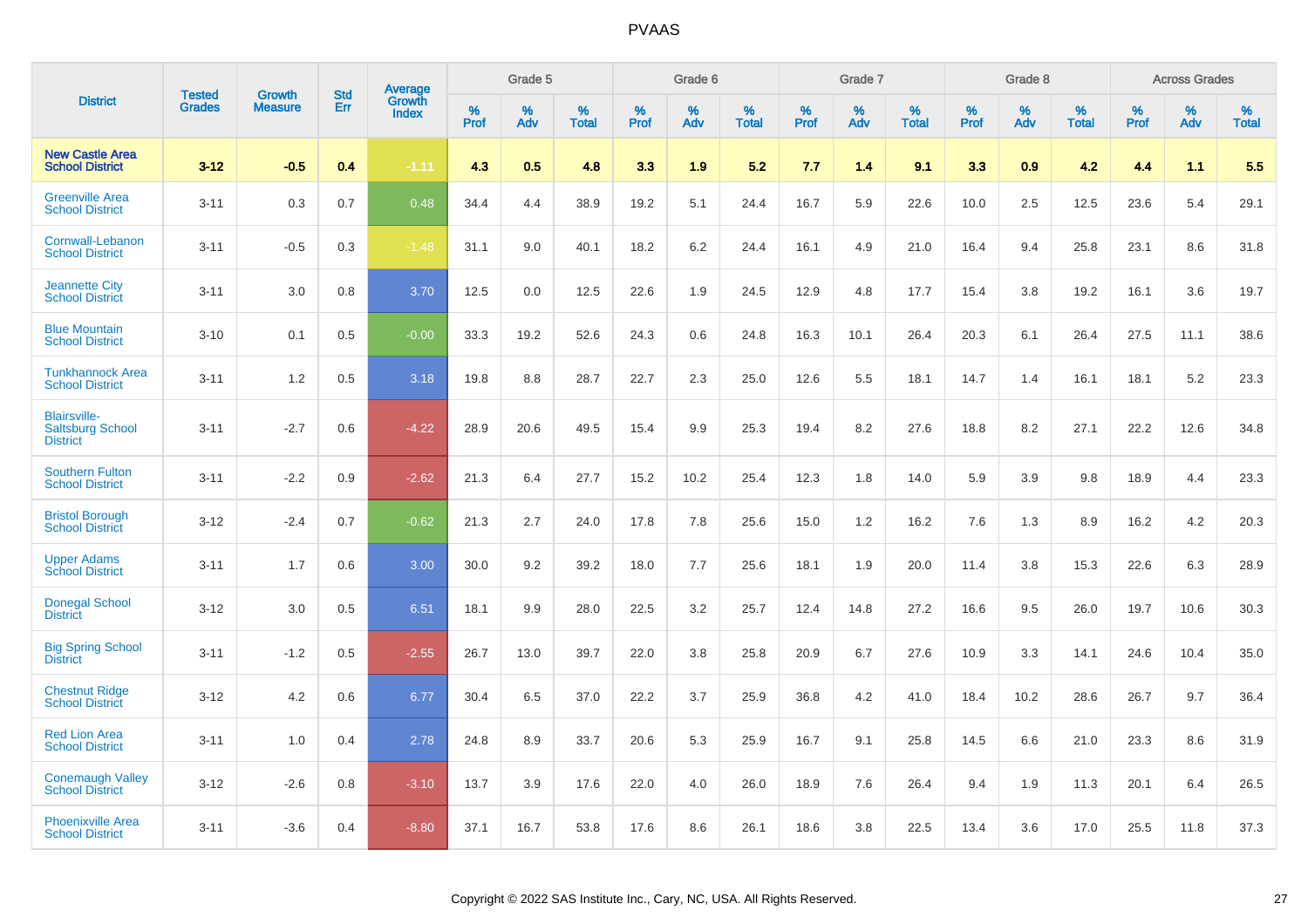|                                                                    | <b>Tested</b> | <b>Growth</b>  | <b>Std</b> | Average                |           | Grade 5  |                   |           | Grade 6  |                   |           | Grade 7  |                   |           | Grade 8  |                   |           | <b>Across Grades</b> |                   |
|--------------------------------------------------------------------|---------------|----------------|------------|------------------------|-----------|----------|-------------------|-----------|----------|-------------------|-----------|----------|-------------------|-----------|----------|-------------------|-----------|----------------------|-------------------|
| <b>District</b>                                                    | <b>Grades</b> | <b>Measure</b> | Err        | Growth<br><b>Index</b> | %<br>Prof | %<br>Adv | %<br><b>Total</b> | %<br>Prof | %<br>Adv | %<br><b>Total</b> | %<br>Prof | %<br>Adv | %<br><b>Total</b> | %<br>Prof | %<br>Adv | %<br><b>Total</b> | %<br>Prof | %<br>Adv             | %<br><b>Total</b> |
| <b>New Castle Area</b><br><b>School District</b>                   | $3 - 12$      | $-0.5$         | 0.4        | $-1.11$                | 4.3       | 0.5      | 4.8               | 3.3       | 1.9      | 5.2               | 7.7       | 1.4      | 9.1               | 3.3       | 0.9      | 4.2               | 4.4       | 1.1                  | 5.5               |
| Cheltenham<br><b>School District</b>                               | $3 - 11$      | $-1.7$         | 0.6        | $-2.92$                | 19.8      | 16.7     | 36.5              | 21.7      | 4.7      | 26.4              | 26.7      | 11.0     | 37.7              | 12.1      | 3.3      | 15.4              | 23.0      | 11.2                 | 34.2              |
| <b>Westmont Hilltop</b><br><b>School District</b>                  | $3 - 11$      | 2.7            | 0.6        | 4.21                   | 28.0      | 11.0     | 39.0              | 18.4      | 8.2      | 26.5              | 22.2      | 6.2      | 28.4              | 26.1      | 8.7      | 34.8              | 24.1      | 11.7                 | 35.7              |
| <b>West Perry School</b><br><b>District</b>                        | $3 - 11$      | 2.7            | 0.5        | $-0.39$                | 22.5      | 15.9     | 38.4              | 20.9      | 5.7      | 26.6              | 14.0      | 6.7      | 20.7              | 15.2      | 8.5      | 23.6              | 21.6      | 10.7                 | 32.3              |
| <b>Forbes Road</b><br><b>School District</b>                       | $3 - 11$      | $-5.7$         | 1.4        | $-4.13$                | 38.7      | 3.2      | 41.9              | 26.7      | 0.0      | 26.7              | 44.4      | 0.0      | 44.4              | 15.0      | 0.0      | 15.0              | 31.9      | 2.9                  | 34.8              |
| Catasauqua Area<br><b>School District</b>                          | $3 - 12$      | 1.1            | 0.6        | $-0.20$                | 12.0      | 5.4      | 17.4              | 22.7      | 4.0      | 26.7              | 9.8       | 4.9      | 14.7              | 8.9       | 3.3      | 12.2              | 15.4      | 4.4                  | 19.8              |
| <b>Shikellamy School</b><br><b>District</b>                        | $3 - 10$      | 2.8            | 0.4        | 6.42                   | 24.3      | 11.4     | 35.7              | 18.3      | 8.4      | 26.7              | 18.0      | 7.7      | 25.8              | 11.5      | 7.8      | 19.3              | 21.2      | 9.8                  | 31.0              |
| <b>Upper Dauphin</b><br>Area School<br><b>District</b>             | $3 - 11$      | 1.0            | 0.7        | 2.08                   | 9.7       | 4.8      | 14.5              | 18.3      | 8.4      | 26.8              | 18.9      | 6.8      | 25.7              | 24.3      | 7.1      | 31.4              | 22.1      | 9.5                  | 31.6              |
| Penn-Delco School<br><b>District</b>                               | $3 - 11$      | $-4.5$         | 0.4        | $-10.57$               | 31.7      | 11.9     | 43.6              | 20.2      | 6.6      | 26.8              | 22.0      | 6.8      | 28.8              | 10.9      | 1.6      | 12.5              | 25.2      | 8.0                  | 33.2              |
| Pen Argyl Area<br><b>School District</b>                           | $3 - 12$      | 0.7            | 0.6        | 1.06                   | 27.3      | 12.5     | 39.8              | 26.8      | 0.0      | 26.8              | 17.1      | 5.4      | 22.5              | 14.8      | 5.9      | 20.8              | 23.5      | 8.4                  | 32.0              |
| <b>Ferndale Area</b><br><b>School District</b>                     | $3 - 10$      | $-0.9$         | 0.9        | $-0.96$                | 27.3      | 0.0      | 27.3              | 19.5      | 7.3      | 26.8              | 31.6      | 2.6      | 34.2              | 11.1      | 8.9      | 20.0              | 21.3      | 7.9                  | 29.1              |
| <b>Upper Moreland</b><br><b>Township School</b><br><b>District</b> | $3 - 11$      | $-0.1$         | 0.4        | $-0.12$                | 28.5      | 10.6     | 39.1              | 16.1      | 10.8     | 26.9              | 21.7      | 10.6     | 32.3              | 18.9      | 12.1     | 31.1              | 23.9      | 11.6                 | 35.5              |
| <b>Shade-Central City</b><br><b>School District</b>                | $3 - 11$      | 1.4            | 1.4        | 0.99                   | 18.8      | 0.0      | 18.8              | 26.9      | 0.0      | 26.9              | 20.0      | 10.0     | 30.0              | 34.8      | 0.0      | 34.8              | 29.0      | 3.0                  | 32.1              |
| <b>Jenkintown School</b><br><b>District</b>                        | $3 - 11$      | $-5.2$         | 1.0        | $-1.48$                | 35.4      | 12.5     | 47.9              | 18.9      | 8.1      | 27.0              | 16.0      | 0.0      | 16.0              | 8.0       | 4.0      | 12.0              | 29.0      | 16.2                 | 45.2              |
| <b>Dallas School</b><br><b>District</b>                            | $3 - 11$      | $-5.7$         | 0.5        | $-6.82$                | 43.8      | 15.6     | 59.4              | 24.3      | 2.8      | 27.1              | 18.1      | 6.3      | 24.4              | 17.9      | 0.0      | 17.9              | 30.9      | 12.9                 | 43.8              |
| <b>Kutztown Area</b><br><b>School District</b>                     | $3 - 12$      | $-1.4$         | 0.8        | $-1.80$                | 40.3      | 11.9     | 52.2              | 24.2      | 3.2      | 27.4              | 25.6      | 10.3     | 35.9              | 10.8      | 10.8     | 21.5              | 30.0      | 13.3                 | 43.3              |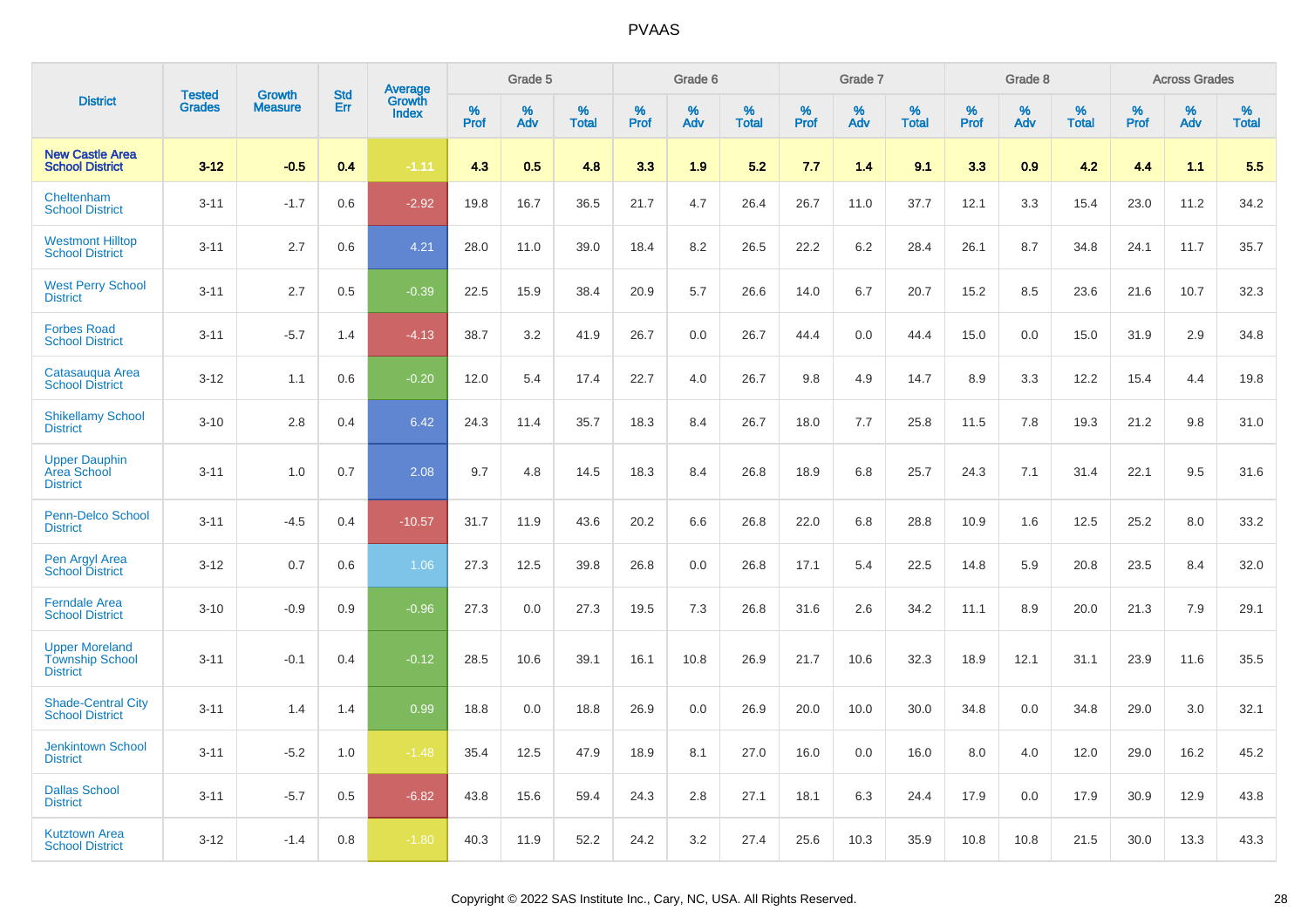|                                                                    | <b>Tested</b> | <b>Growth</b>  | <b>Std</b> | Average                       |           | Grade 5  |                   |           | Grade 6  |                   |           | Grade 7  |                   |           | Grade 8  |                   |           | <b>Across Grades</b> |                   |
|--------------------------------------------------------------------|---------------|----------------|------------|-------------------------------|-----------|----------|-------------------|-----------|----------|-------------------|-----------|----------|-------------------|-----------|----------|-------------------|-----------|----------------------|-------------------|
| <b>District</b>                                                    | <b>Grades</b> | <b>Measure</b> | Err        | <b>Growth</b><br><b>Index</b> | %<br>Prof | %<br>Adv | %<br><b>Total</b> | %<br>Prof | %<br>Adv | %<br><b>Total</b> | %<br>Prof | %<br>Adv | %<br><b>Total</b> | %<br>Prof | %<br>Adv | %<br><b>Total</b> | %<br>Prof | %<br>Adv             | %<br><b>Total</b> |
| <b>New Castle Area</b><br><b>School District</b>                   | $3 - 12$      | $-0.5$         | 0.4        | $-1.11$                       | 4.3       | 0.5      | 4.8               | 3.3       | 1.9      | 5.2               | 7.7       | 1.4      | 9.1               | 3.3       | 0.9      | 4.2               | 4.4       | 1.1                  | 5.5               |
| <b>South Western</b><br><b>School District</b>                     | $3 - 12$      | 2.8            | 0.4        | 7.84                          | 23.7      | 5.4      | 29.2              | 15.7      | 11.7     | 27.4              | 17.8      | 6.0      | 23.8              | 19.1      | 10.1     | 29.2              | 21.6      | 8.9                  | 30.4              |
| <b>Central Cambria</b><br><b>School District</b>                   | $3 - 11$      | 2.5            | 0.6        | 4.43                          | 32.5      | 14.5     | 47.0              | 19.5      | 8.0      | 27.4              | 20.2      | 8.8      | 29.0              | 16.5      | 10.2     | 26.8              | 23.8      | 11.4                 | 35.1              |
| <b>Tulpehocken Area</b><br><b>School District</b>                  | $3 - 12$      | $-1.2$         | 0.6        | $-2.02$                       | 29.9      | 18.4     | 48.3              | 15.7      | 11.8     | 27.4              | 18.4      | 5.8      | 24.3              | 14.3      | 2.7      | 17.0              | 21.6      | 11.0                 | 32.6              |
| <b>Warrior Run</b><br><b>School District</b>                       | $3 - 11$      | $-0.7$         | 0.6        | $-1.13$                       | 29.0      | 17.1     | 46.0              | 25.7      | 1.8      | 27.5              | 16.8      | 11.2     | 28.0              | 15.6      | 12.2     | 27.8              | 23.2      | 10.7                 | 34.0              |
| <b>Delaware Valley</b><br><b>School District</b>                   | $3 - 11$      | 0.1            | 0.4        | 0.32                          | 26.1      | 11.6     | 37.8              | 19.0      | 8.6      | 27.6              | 21.8      | 8.2      | 30.0              | 17.9      | 3.4      | 21.3              | 25.0      | 9.4                  | 34.4              |
| Lake-Lehman<br><b>School District</b>                              | $3 - 11$      | 2.9            | 0.6        | 5.05                          | 30.6      | 9.9      | 40.5              | 21.0      | 6.7      | 27.6              | 23.7      | 6.1      | 29.8              | 14.2      | 4.4      | 18.6              | 26.3      | 6.7                  | 33.1              |
| <b>Riverside Beaver</b><br><b>County School</b><br><b>District</b> | $3 - 11$      | 1.0            | 0.6        | 1.54                          | 21.9      | 12.5     | 34.4              | 23.8      | 4.0      | 27.7              | 22.8      | 10.1     | 32.9              | 25.5      | 3.2      | 28.7              | 28.3      | 10.4                 | 38.7              |
| South Middleton<br><b>School District</b>                          | $3 - 11$      | $-1.1$         | 0.5        | $-2.15$                       | 28.8      | 22.7     | 51.5              | 23.8      | 4.0      | 27.8              | 20.7      | 7.1      | 27.8              | 16.8      | 9.2      | 26.0              | 25.9      | 15.1                 | 41.0              |
| <b>Tidioute</b><br>Community<br><b>Charter School</b>              | $3 - 11$      | $-0.3$         | 1.4        | 0.03                          | 15.4      | 0.0      | 15.4              | 27.8      | 0.0      | 27.8              | 10.5      | 0.0      | 10.5              | 7.4       | 0.0      | 7.4               | 16.0      | 1.6                  | 17.6              |
| <b>Vida Charter</b><br><b>School</b>                               | $3 - 6$       | 10.1           | 1.8        | 3.95                          | 23.1      | 19.2     | 42.3              | 16.7      | 11.1     | 27.8              |           |          |                   |           |          |                   | 20.4      | 7.8                  | 28.2              |
| <b>Abington Heights</b><br><b>School District</b>                  | $3 - 11$      | $-1.7$         | 0.5        | $-3.75$                       | 29.2      | 13.3     | 42.5              | 21.1      | 6.7      | 27.8              | 31.5      | 7.9      | 39.4              |           |          |                   | 30.5      | 14.3                 | 44.8              |
| <b>South Butler</b><br><b>County School</b><br><b>District</b>     | $3 - 10$      | 0.6            | 0.5        | 1.13                          | 35.1      | 12.8     | 48.0              | 22.9      | 5.0      | 27.9              | 21.2      | 11.4     | 32.6              | 13.3      | 1.6      | 14.8              | 27.0      | 11.2                 | 38.3              |
| <b>Huntingdon Area</b><br><b>School District</b>                   | $3 - 11$      | 9.5            | 0.5        | 17.36                         | 23.7      | 13.2     | 36.8              | 17.8      | 10.2     | 28.0              | 18.0      | 4.3      | 22.3              | 13.6      | 4.8      | 18.4              | 19.7      | 9.1                  | 28.8              |
| <b>Camp Hill School</b><br><b>District</b>                         | $3 - 12$      | $-2.0$         | 0.7        | $-2.69$                       | 40.7      | 27.2     | 67.9              | 24.0      | 4.0      | 28.0              | 17.6      | 9.9      | 27.5              | 22.0      | 3.7      | 25.7              | 30.7      | 15.4                 | 46.1              |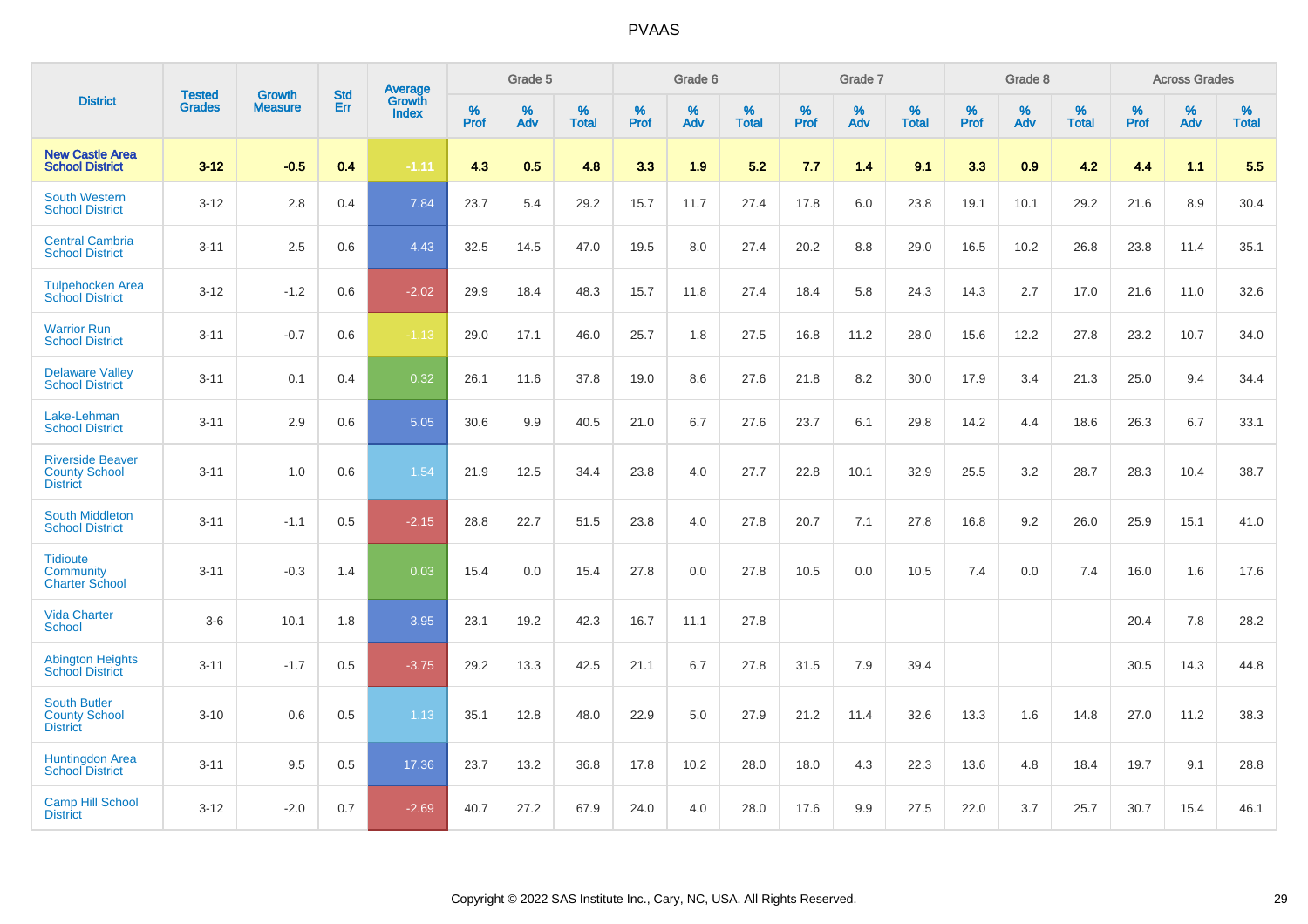|                                                       | <b>Tested</b> | <b>Growth</b>  | <b>Std</b> | Average                |              | Grade 5  |                   |              | Grade 6  |                   |              | Grade 7  |                   |              | Grade 8  |                   |              | <b>Across Grades</b> |                   |
|-------------------------------------------------------|---------------|----------------|------------|------------------------|--------------|----------|-------------------|--------------|----------|-------------------|--------------|----------|-------------------|--------------|----------|-------------------|--------------|----------------------|-------------------|
| <b>District</b>                                       | <b>Grades</b> | <b>Measure</b> | Err        | Growth<br><b>Index</b> | $\%$<br>Prof | %<br>Adv | %<br><b>Total</b> | $\%$<br>Prof | %<br>Adv | %<br><b>Total</b> | $\%$<br>Prof | %<br>Adv | %<br><b>Total</b> | $\%$<br>Prof | %<br>Adv | %<br><b>Total</b> | $\%$<br>Prof | %<br>Adv             | %<br><b>Total</b> |
| <b>New Castle Area</b><br><b>School District</b>      | $3 - 12$      | $-0.5$         | 0.4        | $-1.11$                | 4.3          | 0.5      | 4.8               | 3.3          | 1.9      | 5.2               | 7.7          | 1.4      | 9.1               | 3.3          | 0.9      | 4.2               | 4.4          | 1.1                  | 5.5               |
| <b>Saint Clair Area</b><br><b>School District</b>     | $3 - 8$       | 1.1            | 0.9        | 1.25                   | 28.3         | 13.2     | 41.5              | 24.0         | 4.0      | 28.0              | 19.2         | 7.7      | 26.9              | 12.5         | 2.5      | 15.0              | 24.2         | 7.2                  | 31.4              |
| <b>West Jefferson</b><br><b>Hills School District</b> | $3 - 11$      | $-1.1$         | 0.4        | $-2.85$                | 35.0         | 17.5     | 52.5              | 24.8         | 3.3      | 28.0              | 22.8         | 6.3      | 29.1              | 21.7         | 4.4      | 26.1              | 30.8         | 13.4                 | 44.3              |
| <b>Dover Area School</b><br><b>District</b>           | $3 - 12$      | $-1.9$         | 0.4        | $-4.86$                | 24.5         | 8.2      | 32.7              | 24.5         | 3.6      | 28.1              | 22.4         | 9.0      | 31.4              | 14.1         | 6.2      | 20.3              | 24.8         | 10.2                 | 35.0              |
| <b>North Star School</b><br><b>District</b>           | $3 - 11$      | $-2.8$         | 0.7        | $-0.59$                | 12.5         | 12.5     | 25.0              | 23.4         | 4.7      | 28.1              | 11.1         | 1.4      | 12.5              | 14.1         | 2.2      | 16.3              | 22.6         | 10.0                 | 32.6              |
| <b>Cranberry Area</b><br><b>School District</b>       | $3 - 12$      | 0.9            | 0.7        | 1.27                   | 27.3         | 10.4     | 37.7              | 26.0         | 2.1      | 28.1              | 14.7         | 3.2      | 17.9              | 18.7         | 2.7      | 21.3              | 22.6         | 3.9                  | 26.5              |
| 21st Century Cyber<br><b>Charter School</b>           | $6 - 12$      | $-3.4$         | 0.7        | $-5.20$                |              |          |                   | 19.1         | 9.1      | 28.2              | 21.6         | 6.0      | 27.6              | 11.3         | 3.3      | 14.7              | 17.0         | 5.8                  | 22.8              |
| <b>Rochester Area</b><br><b>School District</b>       | $3 - 11$      | $-1.6$         | 0.9        | $-1.84$                | 27.1         | 6.2      | 33.3              | 24.5         | 3.8      | 28.3              | 2.0          | 0.0      | 2.0               | 15.4         | 0.0      | 15.4              | 20.6         | 7.5                  | 28.1              |
| <b>East Penn School</b><br><b>District</b>            | $3 - 11$      | 0.8            | 0.3        | 3.03                   | 32.6         | 12.6     | 45.2              | 20.7         | 7.8      | 28.4              | 23.5         | 11.3     | 34.8              | 17.8         | 8.6      | 26.5              | 26.4         | 13.0                 | 39.4              |
| Kennett<br>Consolidated<br><b>School District</b>     | $3 - 11$      | 1.3            | 0.4        | 3.21                   | 29.8         | 15.1     | 44.9              | 20.2         | 8.3      | 28.5              | 20.2         | 11.6     | 31.7              | 10.9         | 6.9      | 17.8              | 22.4         | 12.3                 | 34.7              |
| <b>Butler Area School</b><br><b>District</b>          | $3 - 11$      | 0.7            | 0.3        | 2.49                   | 36.3         | 13.7     | 50.0              | 23.1         | 5.4      | 28.5              | 15.2         | 9.0      | 24.2              | 16.4         | 9.0      | 25.4              | 25.4         | 11.6                 | 37.0              |
| <b>Lower Dauphin</b><br><b>School District</b>        | $3 - 11$      | $-1.8$         | 0.4        | $-6.99$                | 29.8         | 22.8     | 52.6              | 23.7         | 4.8      | 28.5              | 22.0         | 6.4      | 28.4              | 18.6         | 9.5      | 28.0              | 25.6         | 14.4                 | 39.9              |
| <b>Curwensville Area</b><br><b>School District</b>    | $3 - 11$      | 1.8            | 0.8        | 2.29                   | 43.9         | 17.1     | 61.0              | 21.4         | 7.1      | 28.6              | 27.1         | 4.3      | 31.4              | 21.7         | 2.9      | 24.6              | 32.0         | 11.2                 | 43.3              |
| <b>Galeton Area</b><br><b>School District</b>         | $3 - 11$      | 2.7            | 1.3        | 2.05                   | 29.2         | 20.8     | 50.0              | 23.8         | 4.8      | 28.6              | 16.0         | 0.0      | 16.0              | 0.0          | 0.0      | 0.0               | 19.4         | 7.0                  | 26.4              |
| <b>West Shore School</b><br><b>District</b>           | $3 - 12$      | $-1.6$         | 0.3        | $-5.93$                | 26.7         | 11.3     | 38.1              | 24.5         | 4.3      | 28.8              | 13.5         | 7.4      | 20.9              | 16.1         | 7.2      | 23.3              | 22.8         | 10.8                 | 33.5              |
| <b>Corry Area School</b><br><b>District</b>           | $3 - 11$      | $-1.0$         | 0.5        | $-1.92$                | 25.4         | 7.9      | 33.3              | 25.2         | 3.6      | 28.8              | 17.4         | 5.1      | 22.5              | 15.8         | 1.4      | 17.1              | 23.2         | 7.5                  | 30.7              |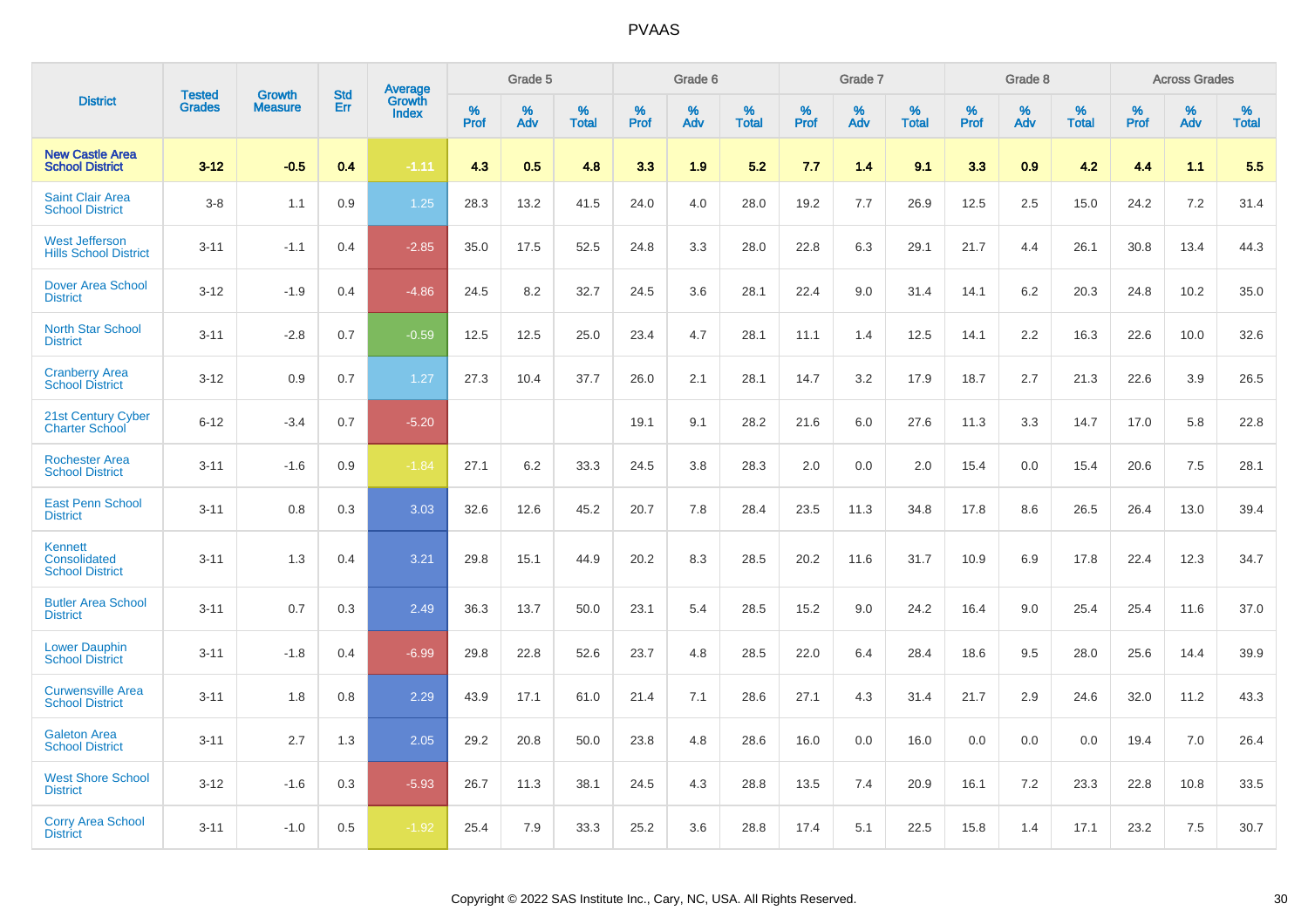|                                                                 | <b>Tested</b> | <b>Growth</b>  | <b>Std</b> |                                          |              | Grade 5  |                   |              | Grade 6  |                   |              | Grade 7  |                   |              | Grade 8  |                   |              | <b>Across Grades</b> |                   |
|-----------------------------------------------------------------|---------------|----------------|------------|------------------------------------------|--------------|----------|-------------------|--------------|----------|-------------------|--------------|----------|-------------------|--------------|----------|-------------------|--------------|----------------------|-------------------|
| <b>District</b>                                                 | <b>Grades</b> | <b>Measure</b> | Err        | <b>Average</b><br>Growth<br><b>Index</b> | $\%$<br>Prof | %<br>Adv | %<br><b>Total</b> | $\%$<br>Prof | %<br>Adv | %<br><b>Total</b> | $\%$<br>Prof | %<br>Adv | %<br><b>Total</b> | $\%$<br>Prof | %<br>Adv | %<br><b>Total</b> | $\%$<br>Prof | %<br>Adv             | %<br><b>Total</b> |
| <b>New Castle Area</b><br><b>School District</b>                | $3 - 12$      | $-0.5$         | 0.4        | $-1.11$                                  | 4.3          | 0.5      | 4.8               | 3.3          | 1.9      | 5.2               | 7.7          | 1.4      | 9.1               | 3.3          | 0.9      | 4.2               | 4.4          | 1.1                  | 5.5               |
| <b>Wilson School</b><br><b>District</b>                         | $3 - 12$      | $-3.7$         | 0.5        | $-7.79$                                  | 27.9         | 12.6     | 40.5              | 24.6         | 4.2      | 28.8              | 19.9         | 7.0      | 26.9              | 13.0         | 9.8      | 22.8              | 28.3         | 14.3                 | 42.6              |
| <b>Franklin Area</b><br><b>School District</b>                  | $3 - 11$      | 0.9            | 0.5        | 1.73                                     | 22.0         | 7.1      | 29.1              | 25.8         | 3.1      | 28.9              | 10.1         | 4.2      | 14.3              | 8.2          | 0.7      | 8.9               | 19.0         | 4.3                  | 23.2              |
| Northampton Area<br><b>School District</b>                      | $3 - 11$      | $-3.1$         | 0.7        | $-4.07$                                  | 28.5         | 9.3      | 37.8              | 23.7         | 5.3      | 29.0              | 18.7         | 5.3      | 24.0              | 13.3         | 1.7      | 15.0              | 29.6         | 9.8                  | 39.4              |
| <b>Upper Perkiomen</b><br><b>School District</b>                | $3 - 11$      | 2.0            | 0.4        | $-2.55$                                  | 26.0         | 11.8     | 37.8              | 23.0         | 6.1      | 29.1              | 28.0         | 11.6     | 39.6              | 22.9         | 10.0     | 32.8              | 24.8         | 10.4                 | 35.1              |
| Shanksville-<br><b>Stonycreek School</b><br><b>District</b>     | $3 - 10$      | 6.4            | 1.4        | 4.61                                     | 28.6         | 0.0      | 28.6              | 25.0         | 4.2      | 29.2              | 20.0         | 5.0      | 25.0              | 22.2         | 0.0      | 22.2              | 26.3         | 1.7                  | 28.0              |
| <b>Boyertown Area</b><br><b>School District</b>                 | $3 - 11$      | $-2.5$         | 0.3        | $-7.13$                                  | 29.0         | 8.5      | 37.4              | 24.6         | 4.6      | 29.2              | 28.2         | 14.4     | 42.6              | 24.8         | 6.0      | 30.8              | 29.1         | 9.0                  | 38.2              |
| Northeastern York<br><b>School District</b>                     | $3 - 11$      | 1.4            | 0.4        | 3.38                                     | 32.1         | 13.8     | 46.0              | 21.2         | 8.1      | 29.3              | 21.9         | 6.0      | 27.9              | 29.2         | 15.0     | 44.1              | 27.8         | 13.2                 | 41.0              |
| <b>Valley Grove</b><br><b>School District</b>                   | $3 - 10$      | $-2.4$         | 0.8        | $-2.89$                                  | 35.4         | 8.3      | 43.8              | 27.6         | 1.7      | 29.3              | 18.5         | 5.6      | 24.1              | 14.3         | 1.8      | 16.1              | 25.5         | 6.8                  | 32.2              |
| <b>Manheim Central</b><br><b>School District</b>                | $3 - 11$      | 2.8            | 0.4        | 6.35                                     | 25.4         | 7.6      | 33.0              | 23.6         | 5.8      | 29.3              | 15.0         | 5.2      | 20.2              | 20.9         | 6.2      | 27.1              | 22.8         | 9.4                  | 32.2              |
| <b>Central York</b><br><b>School District</b>                   | $3 - 12$      | 7.2            | 0.3        | 21.64                                    | 20.2         | 10.7     | 31.0              | 23.6         | 5.8      | 29.4              | 18.8         | 6.0      | 24.8              | 13.4         | 4.5      | 17.9              | 20.9         | 7.4                  | 28.3              |
| <b>Keystone Central</b><br><b>School District</b>               | $3 - 11$      | 1.5            | 0.4        | 3.96                                     | 18.6         | 8.5      | 27.1              | 20.9         | 8.6      | 29.5              | 10.9         | 3.3      | 14.1              | 10.5         | 2.2      | 12.6              | 19.2         | 8.0                  | 27.2              |
| <b>Eastern York</b><br><b>School District</b>                   | $3 - 11$      | $-0.5$         | 0.5        | $-0.97$                                  | 29.5         | 11.0     | 40.5              | 23.5         | 6.0      | 29.5              | 23.2         | 14.1     | 37.3              | 17.3         | 9.7      | 27.0              | 24.8         | 10.7                 | 35.4              |
| <b>Windber Area</b><br><b>School District</b>                   | $3 - 11$      | $-1.8$         | 0.7        | $-3.20$                                  | 28.8         | 20.0     | 48.8              | 20.9         | 9.0      | 29.8              | 14.7         | 9.3      | 24.0              | 28.6         | 13.1     | 41.7              | 24.4         | 15.1                 | 39.6              |
| <b>Dubois Area</b><br><b>School District</b>                    | $3 - 11$      | 2.1            | 0.4        | 5.38                                     | 22.4         | 11.0     | 33.3              | 21.6         | 8.3      | 29.9              | 18.7         | 5.9      | 24.5              | 14.1         | 5.2      | 19.4              | 22.6         | 11.7                 | 34.2              |
| Commonwealth<br><b>Charter Academy</b><br><b>Charter School</b> | $3 - 10$      | $-2.6$         | 0.8        | $-3.07$                                  | 25.4         | 3.4      | 28.8              | 26.0         | 4.0      | 30.0              | 17.2         | 3.4      | 20.7              | 14.6         | 2.1      | 16.7              | 23.9         | 5.7                  | 29.6              |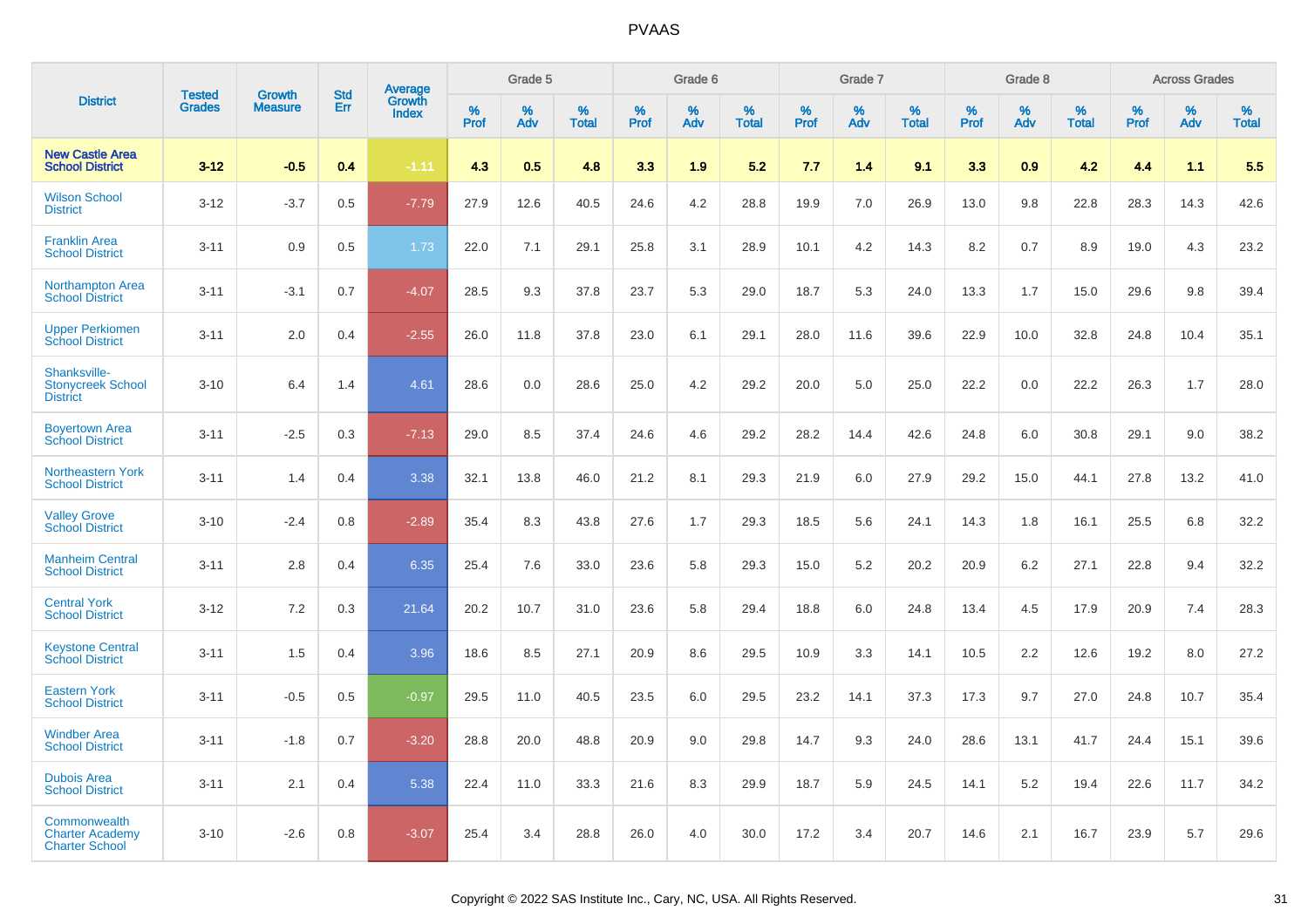|                                                             | <b>Tested</b> | <b>Growth</b>  | <b>Std</b> | Average                |              | Grade 5  |                   |              | Grade 6  |                   |              | Grade 7  |                   |                     | Grade 8  |                   |              | <b>Across Grades</b> |                   |
|-------------------------------------------------------------|---------------|----------------|------------|------------------------|--------------|----------|-------------------|--------------|----------|-------------------|--------------|----------|-------------------|---------------------|----------|-------------------|--------------|----------------------|-------------------|
| <b>District</b>                                             | <b>Grades</b> | <b>Measure</b> | Err        | Growth<br><b>Index</b> | $\%$<br>Prof | %<br>Adv | %<br><b>Total</b> | $\%$<br>Prof | %<br>Adv | %<br><b>Total</b> | $\%$<br>Prof | %<br>Adv | %<br><b>Total</b> | $\%$<br><b>Prof</b> | %<br>Adv | %<br><b>Total</b> | $\%$<br>Prof | %<br>Adv             | %<br><b>Total</b> |
| <b>New Castle Area</b><br><b>School District</b>            | $3 - 12$      | $-0.5$         | 0.4        | $-1.11$                | 4.3          | 0.5      | 4.8               | 3.3          | 1.9      | 5.2               | 7.7          | 1.4      | 9.1               | 3.3                 | 0.9      | 4.2               | 4.4          | 1.1                  | 5.5               |
| <b>Lehighton Area</b><br><b>School District</b>             | $3 - 11$      | 3.8            | 0.5        | 7.54                   | 23.0         | 5.9      | 29.0              | 26.0         | 4.1      | 30.1              | 12.0         | 5.7      | 17.7              | 14.7                | 1.8      | 16.6              | 23.4         | 5.4                  | 28.8              |
| South Williamsport<br><b>Area School</b><br><b>District</b> | $3 - 10$      | $-0.6$         | 0.6        | $-0.85$                | 20.4         | 1.1      | 21.5              | 25.8         | 4.5      | 30.3              | 15.5         | 2.4      | 17.9              | 15.1                | 0.0      | 15.1              | 20.2         | 2.8                  | 23.0              |
| <b>Union City Area</b><br><b>School District</b>            | $3 - 12$      | 0.2            | 0.7        | 0.30                   | 18.8         | 8.7      | 27.5              | 19.4         | 11.3     | 30.6              | 23.4         | 3.9      | 27.3              | 10.1                | 5.6      | 15.7              | 21.6         | 9.8                  | 31.4              |
| <b>Karns City Area</b><br><b>School District</b>            | $3 - 11$      | 3.6            | 0.6        | 5.98                   | 23.6         | 9.0      | 32.6              | 29.6         | 1.1      | 30.7              | 22.4         | 3.4      | 25.9              | 16.8                | 3.7      | 20.6              | 24.0         | 3.2                  | 27.2              |
| <b>Hamburg Area</b><br><b>School District</b>               | $3 - 11$      | $-0.0$         | 0.5        | $-0.00$                | 29.1         | 6.4      | 35.5              | 28.4         | 2.4      | 30.7              | 10.1         | 3.8      | 13.8              | 9.9                 | 2.1      | 12.1              | 20.9         | 6.6                  | 27.5              |
| <b>Waynesboro Area</b><br><b>School District</b>            | $3 - 12$      | $-0.5$         | 0.4        | $-1.53$                | 25.0         | 9.2      | 34.2              | 20.4         | 10.5     | 31.0              | 19.2         | 6.0      | 25.2              | 20.1                | 4.8      | 24.8              | 22.3         | 9.3                  | 31.6              |
| <b>Keystone Oaks</b><br><b>School District</b>              | $3 - 11$      | $-3.0$         | 0.6        | $-3.25$                | 26.0         | 20.3     | 46.3              | 19.5         | 11.5     | 31.0              | 19.5         | 10.6     | 30.1              | 17.5                | 12.3     | 29.8              | 25.2         | 15.8                 | 41.0              |
| <b>Baden Academy</b><br><b>Charter School</b>               | $3-6$         | 0.1            | 1.1        | 0.05                   | 20.6         | 4.8      | 25.4              | 22.4         | 8.6      | 31.0              |              |          |                   |                     |          |                   | 20.8         | 6.4                  | 27.2              |
| Pennsylvania<br><b>Leadership Charter</b><br><b>School</b>  | $3 - 11$      | $-1.4$         | 0.5        | $-4.74$                | 24.7         | 11.5     | 36.2              | 24.9         | 6.4      | 31.2              | 13.4         | 19.6     | 33.0              | 16.7                | 6.2      | 22.9              | 23.9         | 12.4                 | 36.4              |
| <b>Moniteau School</b><br><b>District</b>                   | $3 - 11$      | $-2.7$         | 0.7        | $-3.99$                | 32.5         | 8.4      | 41.0              | 22.9         | 8.4      | 31.3              | 11.0         | 2.4      | 13.4              | 11.1                | 0.0      | 11.1              | 23.7         | 9.2                  | 32.9              |
| <b>Schuylkill Valley</b><br><b>School District</b>          | $3 - 11$      | $-1.0$         | 0.5        | $-1.73$                | 24.8         | 8.5      | 33.3              | 25.6         | 5.8      | 31.4              | 15.3         | 9.9      | 25.2              | 8.2                 | 2.7      | 10.9              | 21.3         | 7.6                  | 29.0              |
| <b>Montrose Area</b><br><b>School District</b>              | $3 - 10$      | 1.4            | 0.7        | 2.04                   | 19.4         | 19.4     | 38.8              | 27.2         | 4.4      | 31.5              | 25.0         | 4.4      | 29.4              | 14.5                | 2.4      | 16.9              | 24.4         | 7.4                  | 31.8              |
| <b>Cameron County</b><br><b>School District</b>             | $3 - 12$      | 1.0            | 1.0        | 1.04                   | 48.4         | 0.0      | 48.4              | 29.0         | 2.6      | 31.6              | 7.3          | 2.4      | 9.8               | 13.5                | 0.0      | 13.5              | 30.3         | 6.8                  | 37.2              |
| <b>Palisades School</b><br><b>District</b>                  | $3 - 11$      | 1.0            | 0.6        | 1.58                   | 33.3         | 16.7     | 50.0              | 27.6         | 4.1      | 31.6              | 32.4         | 6.9      | 39.2              | 19.3                | 1.1      | 20.4              | 31.4         | 13.6                 | 45.0              |
| Independence<br><b>Charter School</b>                       | $3 - 8$       | 1.4            | 0.7        | 2.29                   | 13.7         | 4.1      | 17.8              | 26.8         | 4.9      | 31.7              | 21.0         | 4.9      | 25.9              | 24.1                | 8.6      | 32.8              | 19.7         | 7.2                  | 26.9              |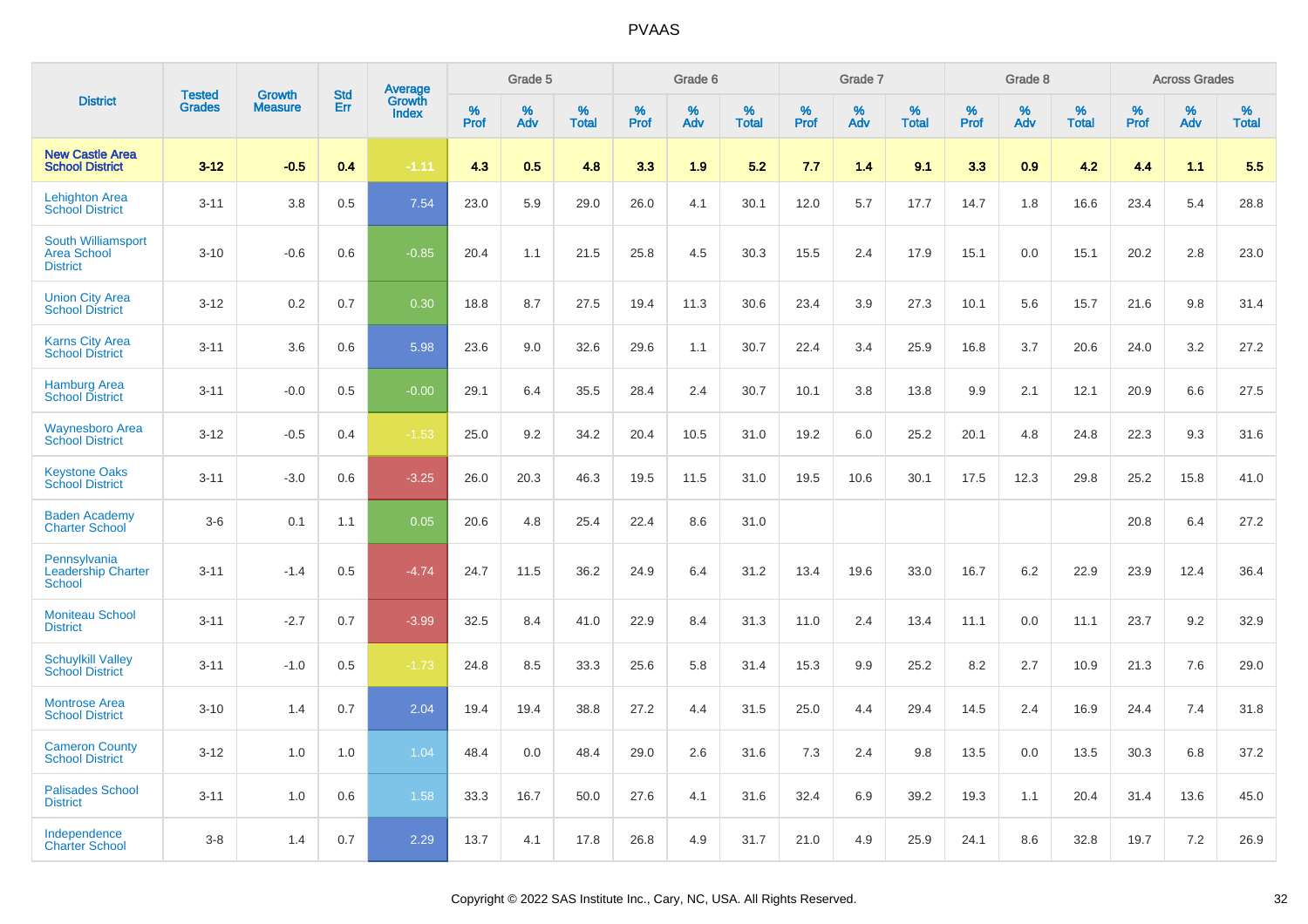|                                                                 | <b>Tested</b> | <b>Growth</b>  | <b>Std</b> | <b>Average</b>         |           | Grade 5  |                   |           | Grade 6  |                   |           | Grade 7  |                   |           | Grade 8  |                   |           | <b>Across Grades</b> |                   |
|-----------------------------------------------------------------|---------------|----------------|------------|------------------------|-----------|----------|-------------------|-----------|----------|-------------------|-----------|----------|-------------------|-----------|----------|-------------------|-----------|----------------------|-------------------|
| <b>District</b>                                                 | <b>Grades</b> | <b>Measure</b> | Err        | Growth<br><b>Index</b> | %<br>Prof | %<br>Adv | %<br><b>Total</b> | %<br>Prof | %<br>Adv | %<br><b>Total</b> | %<br>Prof | %<br>Adv | %<br><b>Total</b> | %<br>Prof | %<br>Adv | %<br><b>Total</b> | %<br>Prof | %<br>Adv             | %<br><b>Total</b> |
| <b>New Castle Area</b><br><b>School District</b>                | $3 - 12$      | $-0.5$         | 0.4        | $-1.11$                | 4.3       | 0.5      | 4.8               | 3.3       | 1.9      | 5.2               | 7.7       | 1.4      | 9.1               | 3.3       | 0.9      | 4.2               | 4.4       | 1.1                  | 5.5               |
| <b>Lakeland School</b><br><b>District</b>                       | $3 - 11$      | $-2.1$         | 0.6        | $-3.30$                | 29.3      | 2.7      | 32.0              | 25.5      | 6.4      | 31.9              | 26.9      | 4.8      | 31.7              | 5.7       | 0.0      | 5.7               | 24.0      | 5.5                  | 29.5              |
| <b>Newport School</b><br><b>District</b>                        | $3 - 12$      | 2.2            | 0.8        | $-0.61$                | 22.2      | 11.1     | 33.3              | 25.0      | 6.9      | 31.9              | 15.9      | 0.0      | 15.9              | 27.4      | 4.8      | 32.3              | 24.8      | 6.9                  | 31.7              |
| <b>Crestwood School</b><br><b>District</b>                      | $3 - 11$      | $-2.8$         | 0.5        | $-3.52$                | 19.1      | 5.6      | 24.7              | 24.3      | 7.7      | 32.0              | 21.0      | 8.7      | 29.7              | 19.0      | 6.6      | 25.6              | 23.4      | 8.3                  | 31.7              |
| Claysburg-Kimmel<br><b>School District</b>                      | $3 - 11$      | 3.0            | 0.8        | 3.68                   | 29.7      | 6.2      | 35.9              | 30.0      | 2.0      | 32.0              | 21.8      | 1.8      | 23.6              | 10.5      | 1.8      | 12.3              | 24.4      | 5.7                  | 30.1              |
| <b>Glendale School</b><br><b>District</b>                       | $3 - 10$      | 1.2            | 0.8        | 1.45                   | 42.9      | 4.8      | 47.6              | 26.4      | 5.7      | 32.1              | 22.7      | 15.2     | 37.9              | 7.8       | 2.0      | 9.8               | 27.0      | 7.8                  | 34.8              |
| <b>Bradford Area</b><br><b>School District</b>                  | $3 - 12$      | 4.4            | 0.5        | 9.21                   | 33.5      | 10.2     | 43.7              | 23.4      | 8.8      | 32.2              | 18.9      | 13.9     | 32.8              | 27.8      | 7.6      | 35.4              | 26.9      | 11.3                 | 38.3              |
| Northern Bedford<br><b>County School</b><br><b>District</b>     | $3 - 11$      | $-1.5$         | 0.8        | $-1.83$                | 24.5      | 8.2      | 32.6              | 30.5      | 1.7      | 32.2              | 19.0      | 1.7      | 20.7              | 9.4       | 3.1      | 12.5              | 24.6      | $5.2\,$              | 29.8              |
| <b>Williamsport Area</b><br><b>School District</b>              | $3 - 11$      | 2.8            | 0.3        | 8.35                   | 24.6      | 10.7     | 35.3              | 20.4      | 12.0     | 32.4              | 21.5      | 8.3      | 29.8              | 16.1      | 5.1      | 21.2              | 22.0      | 11.0                 | 33.1              |
| <b>Millcreek Township</b><br><b>School District</b>             | $3 - 11$      | 1.1            | 0.3        | 3.51                   | 26.5      | 20.8     | 47.3              | 23.1      | 9.4      | 32.4              | 22.1      | 14.3     | 36.4              | 21.6      | 13.0     | 34.7              | 25.4      | 15.9                 | 41.3              |
| <b>Conestoga Valley</b><br><b>School District</b>               | $3 - 11$      | 4.8            | 0.4        | 12.76                  | 21.3      | 12.6     | 33.8              | 24.9      | 7.7      | 32.7              | 20.4      | 14.0     | 34.4              | 23.0      | 13.5     | 36.5              | 24.2      | 13.5                 | 37.8              |
| <b>Northern York</b><br><b>County School</b><br><b>District</b> | $3 - 11$      | 1.3            | 0.4        | 3.28                   | 26.3      | 11.1     | 37.4              | 24.5      | 8.2      | 32.7              | 20.4      | 5.3      | 25.7              | 10.9      | 0.9      | 11.8              | 23.2      | 8.9                  | 32.1              |
| <b>Perkiomen Valley</b><br><b>School District</b>               | $3 - 11$      | $-0.2$         | 0.3        | $-3.79$                | 35.2      | 22.4     | 57.5              | 21.5      | 11.3     | 32.7              | 27.3      | 16.9     | 44.2              | 21.6      | 7.2      | 28.7              | 30.6      | 16.6                 | 47.1              |
| <b>North East School</b><br><b>District</b>                     | $3 - 11$      | 1.4            | 0.5        | 2.61                   | 33.3      | 9.4      | 42.7              | 23.1      | 9.7      | 32.8              | 26.4      | 9.3      | 35.7              | 31.4      | 13.1     | 44.5              | 29.8      | 12.1                 | 41.8              |
| <b>Ephrata Area</b><br><b>School District</b>                   | $3 - 11$      | 0.9            | 0.4        | 2.40                   | 34.6      | 12.9     | 47.5              | 24.8      | 8.0      | 32.8              | 18.0      | 4.2      | 22.2              | 18.9      | 4.3      | 23.1              | 25.6      | 12.5                 | 38.1              |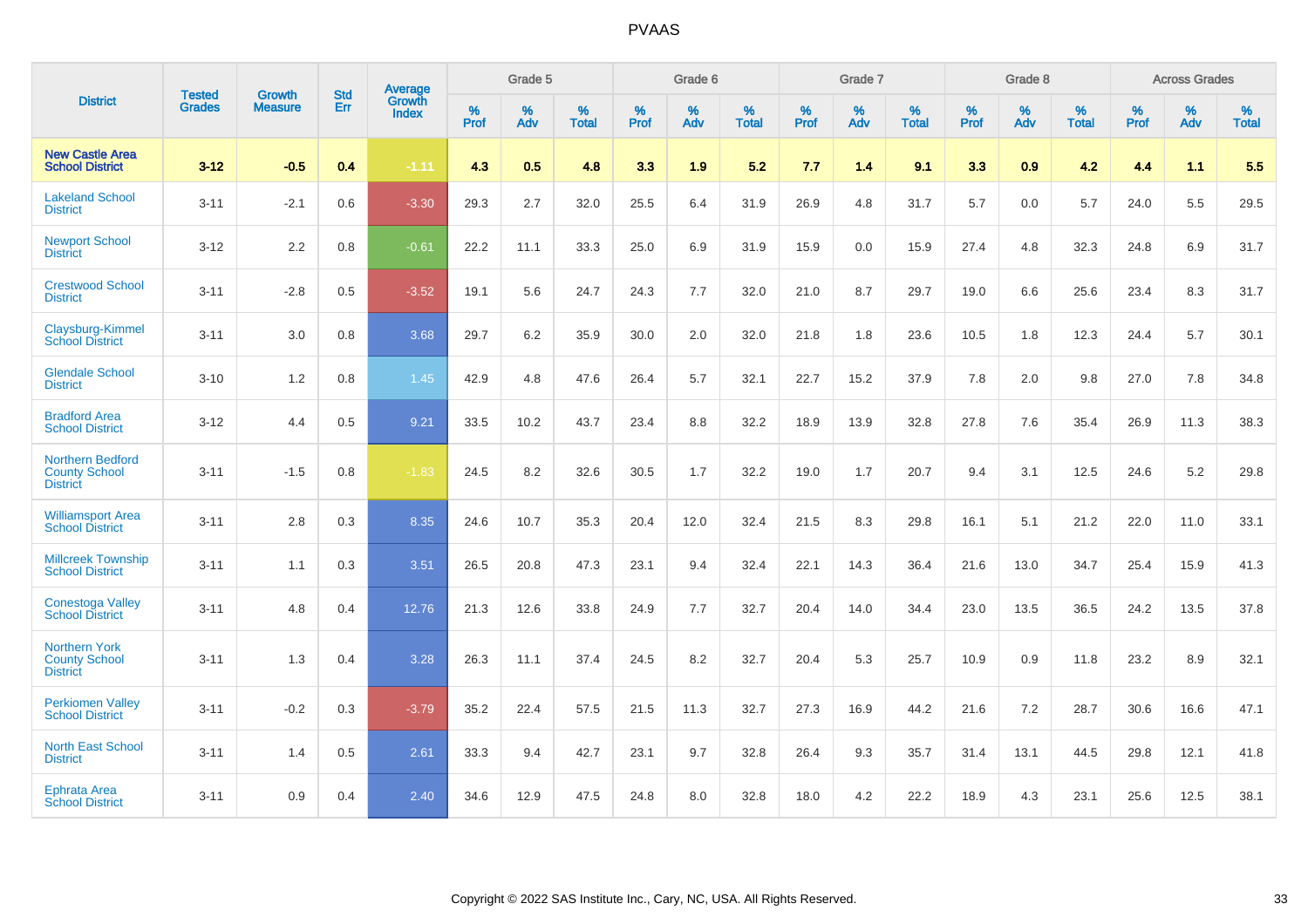|                                                                        | <b>Tested</b> | <b>Growth</b>  | <b>Std</b> | Average<br>Growth |              | Grade 5  |                   |           | Grade 6  |                   |           | Grade 7  |                   |           | Grade 8  |                   |           | <b>Across Grades</b> |                   |
|------------------------------------------------------------------------|---------------|----------------|------------|-------------------|--------------|----------|-------------------|-----------|----------|-------------------|-----------|----------|-------------------|-----------|----------|-------------------|-----------|----------------------|-------------------|
| <b>District</b>                                                        | <b>Grades</b> | <b>Measure</b> | <b>Err</b> | <b>Index</b>      | $\%$<br>Prof | %<br>Adv | %<br><b>Total</b> | %<br>Prof | %<br>Adv | %<br><b>Total</b> | %<br>Prof | %<br>Adv | %<br><b>Total</b> | %<br>Prof | %<br>Adv | %<br><b>Total</b> | %<br>Prof | %<br>Adv             | %<br><b>Total</b> |
| <b>New Castle Area</b><br><b>School District</b>                       | $3 - 12$      | $-0.5$         | 0.4        | $-1.11$           | 4.3          | 0.5      | 4.8               | 3.3       | 1.9      | 5.2               | 7.7       | 1.4      | 9.1               | 3.3       | 0.9      | 4.2               | 4.4       | 1.1                  | 5.5               |
| Philadelphia<br><b>Academy Charter</b><br>School                       | $3 - 11$      | $-2.5$         | 0.7        | $-3.55$           | 22.1         | 6.5      | 28.6              | 25.0      | 7.9      | 32.9              | 13.2      | 19.1     | 32.4              | 22.2      | 16.7     | 38.9              | 24.3      | 9.8                  | 34.2              |
| <b>Mohawk Area</b><br><b>School District</b>                           | $3 - 11$      | 1.9            | 0.6        | 3.19              | 26.2         | 4.8      | 31.1              | 19.2      | 13.8     | 33.0              | 27.4      | 11.8     | 39.2              | 22.8      | 8.7      | 31.5              | 27.0      | 10.4                 | 37.4              |
| Elizabethtown<br><b>Area School</b><br><b>District</b>                 | $3 - 12$      | 0.2            | 0.4        | 0.58              | 29.9         | 22.6     | 52.6              | 22.2      | 10.9     | 33.1              | 20.8      | 2.8      | 23.7              | 20.8      | 3.3      | 24.1              | 26.7      | 14.6                 | 41.2              |
| <b>Franklin Towne</b><br><b>Charter</b><br><b>Elementary School</b>    | $3 - 8$       | $-6.2$         | 1.2        | $-2.39$           | 24.1         | 10.3     | 34.5              | 18.5      | 14.8     | 33.3              | 14.3      | 3.6      | 17.9              | 4.6       | 0.0      | 4.6               | 24.3      | 9.6                  | 33.9              |
| <b>Folk Arts-Cultural</b><br><b>Treasures Charter</b><br><b>School</b> | $3 - 7$       | $-1.8$         | 1.0        | $-1.76$           | 22.7         | 6.8      | 29.6              | 28.9      | 4.4      | 33.3              | 20.4      | 2.3      | 22.7              |           |          |                   | 28.1      | 6.2                  | 34.4              |
| <b>Oswayo Valley</b><br><b>School District</b>                         | $3 - 12$      | 0.2            | 1.1        | 0.16              | 27.6         | 20.7     | 48.3              | 25.9      | 7.4      | 33.3              | 25.9      | 11.1     | 37.0              | 25.8      | 16.1     | 41.9              | 30.6      | 20.6                 | 51.2              |
| <b>Moshannon Valley</b><br><b>School District</b>                      | $3 - 10$      | 2.3            | 0.8        | 2.85              | 19.6         | 13.0     | 32.6              | 14.8      | 18.5     | 33.3              | 21.0      | 4.8      | 25.8              | 16.9      | 6.2      | 23.1              | 19.9      | 8.5                  | 28.4              |
| <b>Johnsonburg Area</b><br><b>School District</b>                      | $3 - 11$      | 2.2            | 1.0        | 2.28              | 17.5         | 7.5      | 25.0              | 21.2      | 12.1     | 33.3              | 18.6      | 7.0      | 25.6              | 15.6      | 2.2      | 17.8              | 25.5      | 10.2                 | 35.7              |
| <b>Bear Creek</b><br>Community<br><b>Charter School</b>                | $3 - 8$       | 4.4            | 0.8        | 5.44              | 30.8         | 9.6      | 40.4              | 19.6      | 13.7     | 33.3              | 23.1      | 5.8      | 28.8              | 18.4      | 0.0      | 18.4              | 27.2      | 7.9                  | 35.1              |
| <b>Smethport Area</b><br><b>School District</b>                        | $3 - 12$      | 7.1            | 0.8        | 6.78              | 29.2         | 8.3      | 37.5              | 24.6      | 8.8      | 33.3              | 16.9      | 6.2      | 23.1              | 22.6      | 4.8      | 27.4              | 22.1      | 9.4                  | 31.5              |
| <b>Conneaut School</b><br><b>District</b>                              | $3 - 12$      | 3.7            | 0.5        | 6.95              | 21.8         | 7.5      | 29.3              | 23.8      | 9.8      | 33.6              | 19.4      | 6.7      | 26.1              | 17.9      | 3.4      | 21.4              | 24.4      | 10.4                 | 34.8              |
| <b>Keystone School</b><br><b>District</b>                              | $3 - 11$      | $-1.0$         | 0.8        | $-1.25$           | 28.4         | 19.4     | 47.8              | 32.1      | 1.9      | 34.0              | 12.3      | 1.4      | 13.7              | 6.4       | 0.0      | 6.4               | 24.1      | 7.6                  | 31.6              |
| <b>Towanda Area</b><br><b>School District</b>                          | $3 - 11$      | 2.2            | 0.6        | 3.88              | 22.7         | 15.1     | 37.8              | 22.6      | 11.3     | 34.0              | 14.5      | 7.7      | 22.2              | 17.1      | 8.6      | 25.6              | 19.2      | 10.3                 | 29.5              |
| <b>Pennsbury School</b><br><b>District</b>                             | $3 - 11$      | $-2.3$         | 0.3        | $-8.74$           | 32.1         | 19.0     | 51.1              | 23.0      | 10.9     | 34.0              | 19.4      | 7.0      | 26.4              | 15.8      | 9.8      | 25.6              | 26.7      | 15.5                 | 42.2              |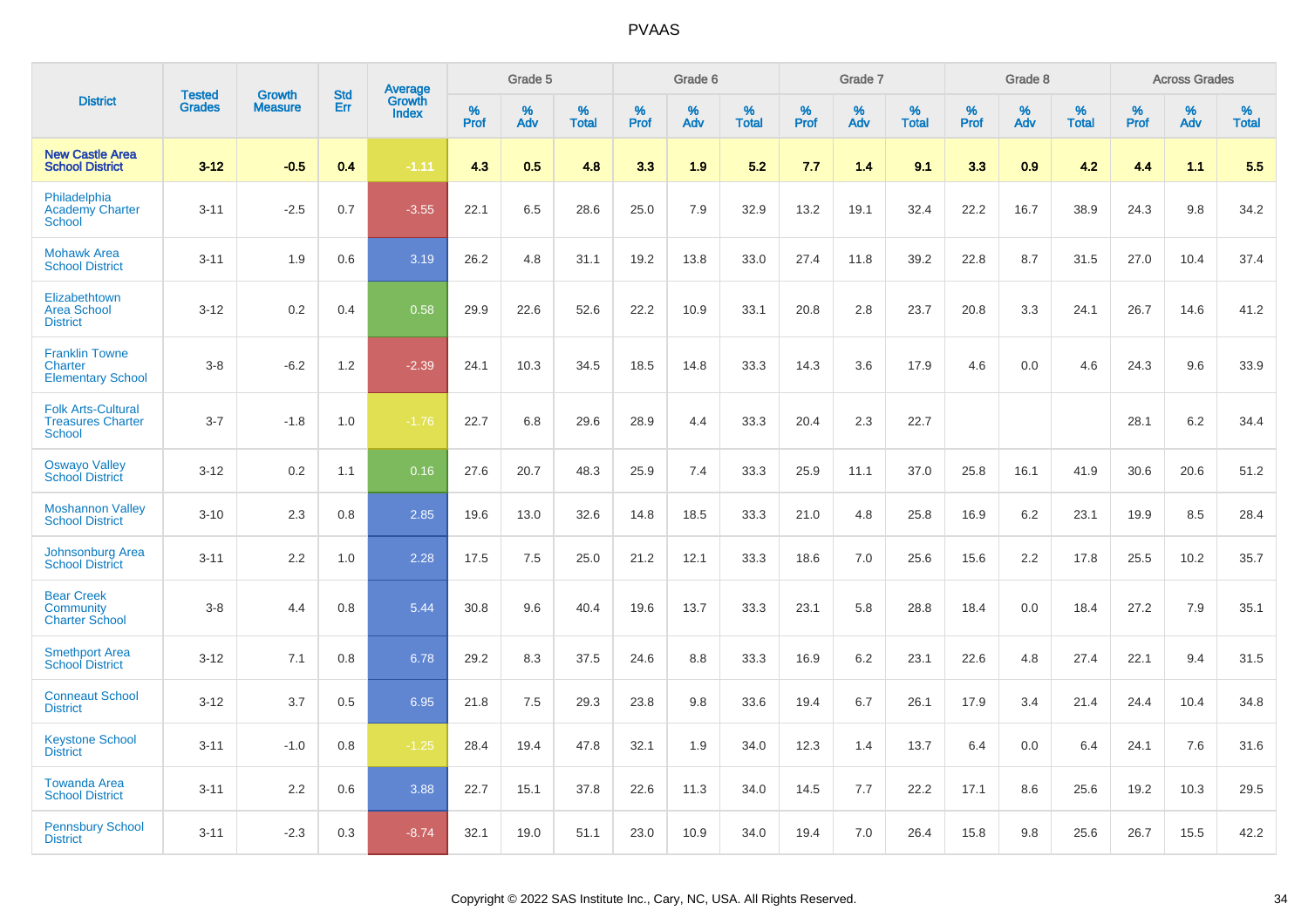|                                                         | <b>Tested</b> |                                 | <b>Std</b> | Average                |              | Grade 5  |                   |              | Grade 6  |                   |              | Grade 7  |                   |              | Grade 8  |                   |              | <b>Across Grades</b> |                   |
|---------------------------------------------------------|---------------|---------------------------------|------------|------------------------|--------------|----------|-------------------|--------------|----------|-------------------|--------------|----------|-------------------|--------------|----------|-------------------|--------------|----------------------|-------------------|
| <b>District</b>                                         | <b>Grades</b> | <b>Growth</b><br><b>Measure</b> | Err        | Growth<br><b>Index</b> | $\%$<br>Prof | %<br>Adv | %<br><b>Total</b> | $\%$<br>Prof | %<br>Adv | %<br><b>Total</b> | $\%$<br>Prof | %<br>Adv | %<br><b>Total</b> | $\%$<br>Prof | %<br>Adv | %<br><b>Total</b> | $\%$<br>Prof | %<br>Adv             | %<br><b>Total</b> |
| <b>New Castle Area</b><br><b>School District</b>        | $3 - 12$      | $-0.5$                          | 0.4        | $-1.11$                | 4.3          | 0.5      | 4.8               | 3.3          | 1.9      | 5.2               | 7.7          | 1.4      | 9.1               | 3.3          | 0.9      | 4.2               | 4.4          | 1.1                  | 5.5               |
| <b>Gettysburg Area</b><br><b>School District</b>        | $3 - 11$      | 1.3                             | 0.4        | 2.96                   | 36.4         | 17.3     | 53.7              | 22.0         | 12.0     | 34.0              | 15.9         | 5.7      | 21.6              | 21.4         | 7.3      | 28.6              | 25.4         | 14.7                 | 40.1              |
| <b>Sullivan County</b><br><b>School District</b>        | $3 - 10$      | $-2.9$                          | 1.0        | $-2.91$                | 21.4         | 0.0      | 21.4              | 30.0         | 4.0      | 34.0              | 18.8         | 0.0      | 18.8              | 9.1          | 0.0      | 9.1               | 22.0         | 4.1                  | 26.0              |
| <b>Athens Area</b><br><b>School District</b>            | $3 - 11$      | 3.8                             | 0.5        | 7.01                   | 31.2         | 6.2      | 37.5              | 28.2         | 5.9      | 34.1              | 22.2         | 5.2      | 27.4              | 19.3         | 10.7     | 30.0              | 26.5         | 8.2                  | 34.6              |
| <b>Mifflinburg Area</b><br><b>School District</b>       | $3 - 11$      | 2.1                             | 0.6        | 3.70                   | 32.0         | 12.0     | 44.0              | 29.7         | 4.5      | 34.2              | 17.4         | 8.3      | 25.6              | 25.2         | 7.8      | 33.0              | 29.9         | 8.8                  | 38.6              |
| <b>Bald Eagle Area</b><br><b>School District</b>        | $3 - 11$      | 2.6                             | 0.6        | 4.48                   | 35.2         | 14.8     | 50.0              | 25.7         | 8.9      | 34.6              | 17.0         | 6.8      | 23.7              | 15.0         | 10.6     | 25.7              | 25.1         | 13.7                 | 38.8              |
| <b>Danville Area</b><br><b>School District</b>          | $3 - 11$      | 1.2                             | 0.5        | 2.37                   | 33.8         | 25.6     | 59.4              | 26.4         | 8.3      | 34.7              | 24.5         | 14.6     | 39.1              | 19.6         | 9.8      | 29.4              | 27.8         | 17.7                 | 45.5              |
| <b>Deer Lakes School</b><br><b>District</b>             | $3 - 11$      | 1.8                             | 0.6        | 3.25                   | 21.1         | 6.5      | 27.6              | 24.4         | 10.6     | 35.0              | 25.4         | 19.2     | 44.6              | 24.5         | 3.9      | 28.4              | 26.2         | 10.7                 | 36.9              |
| Philipsburg-<br>Osceola Area<br><b>School District</b>  | $3 - 11$      | $-4.9$                          | 0.6        | $-8.59$                | 35.5         | 10.5     | 46.0              | 27.8         | 7.4      | 35.2              | 23.0         | 3.2      | 26.2              | 15.6         | 5.2      | 20.8              | 27.5         | 12.4                 | 40.0              |
| Southeastern<br><b>Greene School</b><br><b>District</b> | $3 - 10$      | $-11.8$                         | 1.0        | $-11.73$               | 34.5         | 13.8     | 48.3              | 32.4         | 2.9      | 35.3              | 8.2          | 4.1      | 12.2              | 25.6         | 2.3      | 27.9              | 26.6         | 12.9                 | 39.5              |
| <b>Belle Vernon Area</b><br><b>School District</b>      | $3 - 11$      | $-1.7$                          | 0.6        | $-2.77$                | 22.5         | 6.3      | 28.8              | 27.6         | 7.8      | 35.3              | 11.0         | 0.9      | 11.9              | 10.6         | 2.4      | 12.9              | 22.3         | 6.8                  | 29.0              |
| Daniel Boone Area<br><b>School District</b>             | $3 - 12$      | $-1.1$                          | 0.5        | $-2.33$                | 27.2         | 11.1     | 38.3              | 28.7         | 6.6      | 35.4              | 18.6         | 7.8      | 26.4              | 13.8         | 2.4      | 16.2              | 25.4         | 7.1                  | 32.4              |
| <b>Palmyra Area</b><br><b>School District</b>           | $3 - 11$      | 0.0                             | 0.4        | 0.08                   | 36.2         | 17.5     | 53.8              | 27.2         | 8.3      | 35.4              | 25.5         | 12.2     | 37.6              | 29.8         | 12.2     | 42.0              | 31.5         | 15.7                 | 47.2              |
| <b>Canton Area</b><br><b>School District</b>            | $3 - 11$      | $-0.5$                          | 0.8        | $-0.61$                | 34.6         | 11.5     | 46.2              | 32.3         | 3.2      | 35.5              | 9.1          | 1.8      | 10.9              | 4.8          | 0.0      | 4.8               | 23.4         | 6.2                  | 29.6              |
| <b>Indiana Area</b><br><b>School District</b>           | $3 - 11$      | 1.8                             | 0.4        | 4.10                   | 29.3         | 17.7     | 47.0              | 23.9         | 11.7     | 35.5              | 36.0         | 10.3     | 46.3              | 23.2         | 14.2     | 37.4              | 30.1         | 15.1                 | 45.2              |
| <b>Oxford Area</b><br><b>School District</b>            | $3 - 11$      | 2.0                             | 0.4        | 4.59                   | 24.0         | 8.0      | 32.0              | 28.3         | 7.3      | 35.6              | 20.2         | 9.9      | 30.0              | 11.5         | 5.5      | 17.0              | 21.8         | 8.2                  | 30.0              |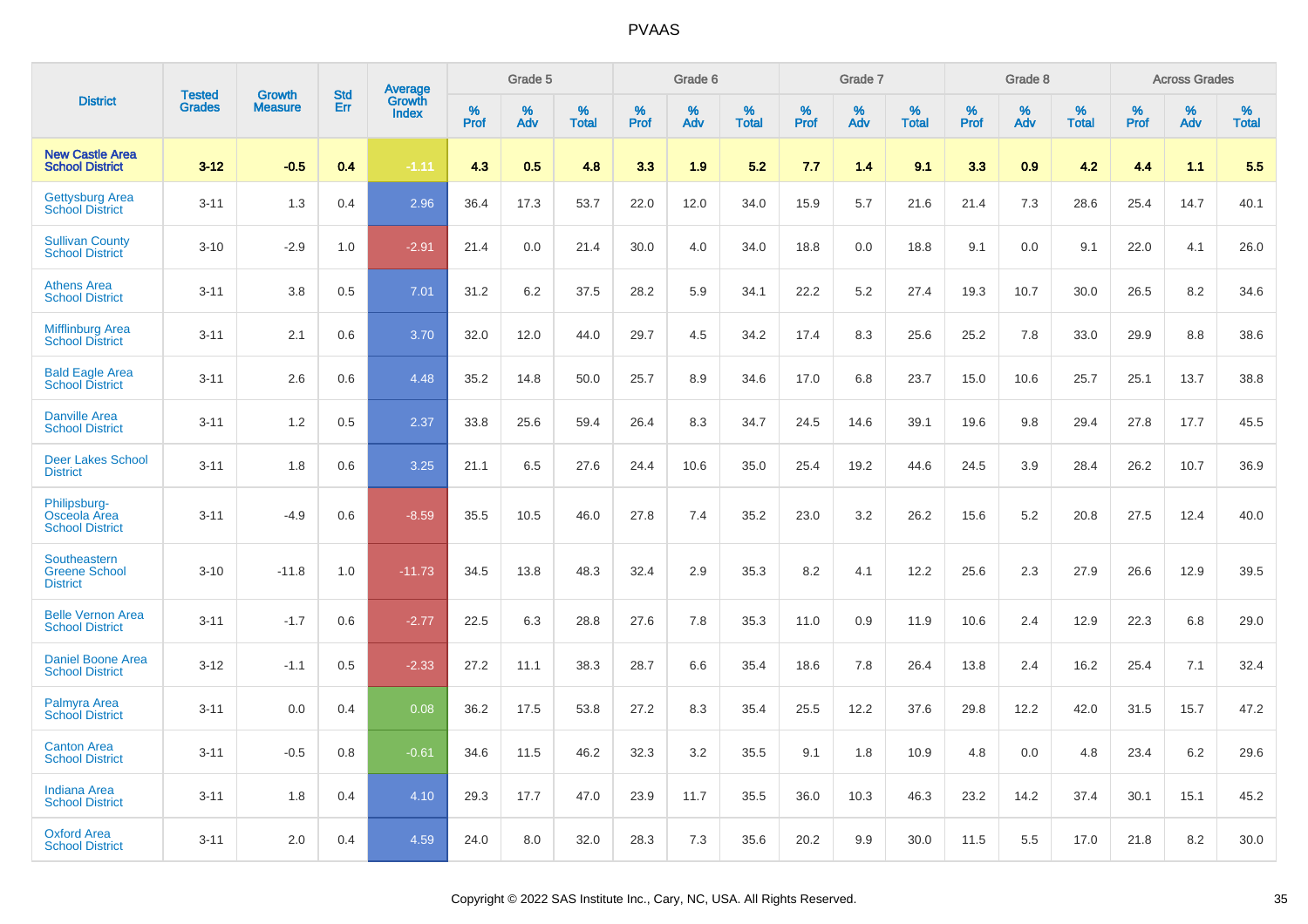|                                                         | <b>Tested</b> | <b>Growth</b>  | <b>Std</b> | Average                |              | Grade 5  |                   |              | Grade 6  |                   |              | Grade 7  |                   |              | Grade 8  |                   |              | <b>Across Grades</b> |                   |
|---------------------------------------------------------|---------------|----------------|------------|------------------------|--------------|----------|-------------------|--------------|----------|-------------------|--------------|----------|-------------------|--------------|----------|-------------------|--------------|----------------------|-------------------|
| <b>District</b>                                         | <b>Grades</b> | <b>Measure</b> | Err        | Growth<br><b>Index</b> | $\%$<br>Prof | %<br>Adv | %<br><b>Total</b> | $\%$<br>Prof | %<br>Adv | %<br><b>Total</b> | $\%$<br>Prof | %<br>Adv | %<br><b>Total</b> | $\%$<br>Prof | %<br>Adv | %<br><b>Total</b> | $\%$<br>Prof | %<br>Adv             | %<br><b>Total</b> |
| <b>New Castle Area</b><br><b>School District</b>        | $3 - 12$      | $-0.5$         | 0.4        | $-1.11$                | 4.3          | 0.5      | 4.8               | 3.3          | 1.9      | 5.2               | 7.7          | 1.4      | 9.1               | 3.3          | 0.9      | 4.2               | 4.4          | 1.1                  | 5.5               |
| <b>Exeter Township</b><br><b>School District</b>        | $3 - 11$      | 2.9            | 0.4        | 7.16                   | 28.6         | 10.1     | 38.7              | 26.9         | 9.0      | 35.9              | 23.5         | 6.7      | 30.2              | 19.9         | 8.5      | 28.4              | 25.7         | 9.5                  | 35.3              |
| <b>Moon Area School</b><br><b>District</b>              | $3 - 11$      | $-2.5$         | 0.4        | $-6.69$                | 32.1         | 15.8     | 48.0              | 26.9         | 9.1      | 36.0              | 28.0         | 11.5     | 39.4              | 20.6         | 10.9     | 31.5              | 29.3         | 16.9                 | 46.2              |
| <b>Fairview School</b><br><b>District</b>               | $3 - 11$      | $-0.6$         | 0.5        | $-1.14$                | 31.8         | 12.7     | 44.4              | 24.8         | 11.3     | 36.1              | 29.4         | 11.6     | 41.1              | 30.8         | 12.0     | 42.9              | 32.4         | 15.4                 | 47.7              |
| <b>Northern Tioga</b><br><b>School District</b>         | $3 - 12$      | 3.4            | 0.5        | 0.85                   | 22.7         | 5.2      | 27.9              | 32.2         | 4.2      | 36.4              | 16.8         | 2.6      | 19.4              | 23.8         | 6.2      | 30.0              | 25.9         | 7.0                  | 32.8              |
| <b>Union School</b><br><b>District</b>                  | $3 - 12$      | 3.8            | 1.0        | 3.85                   | 18.2         | 0.0      | 18.2              | 22.0         | 14.6     | 36.6              | 10.5         | 0.0      | 10.5              | 18.2         | 11.4     | 29.6              | 18.6         | 7.7                  | 26.3              |
| <b>Laurel School</b><br><b>District</b>                 | $3 - 11$      | $-0.4$         | 0.7        | $-0.55$                | 25.7         | 5.4      | 31.1              | 23.9         | 12.7     | 36.6              | 29.5         | 5.1      | 34.6              | 18.8         | 8.7      | 27.5              | 28.6         | 13.6                 | 42.2              |
| <b>Montoursville Area</b><br><b>School District</b>     | $3 - 12$      | $-1.9$         | 0.5        | $-3.54$                | 31.1         | 12.9     | 43.9              | 28.8         | 8.0      | 36.8              | 25.2         | 6.7      | 31.8              | 19.9         | 8.5      | 28.4              | 28.2         | 11.2                 | 39.4              |
| <b>Twin Valley School</b><br><b>District</b>            | $3 - 12$      | 1.9            | 0.4        | $-0.26$                | 37.8         | 14.0     | 51.9              | 28.6         | 8.2      | 36.9              | 29.5         | 15.0     | 44.5              | 24.9         | 11.2     | 36.1              | 32.2         | 17.8                 | 50.0              |
| <b>Northeast Bradford</b><br><b>School District</b>     | $3 - 10$      | 1.9            | 0.9        | 2.12                   | 40.0         | 12.5     | 52.5              | 34.8         | 2.2      | 37.0              | 24.0         | 2.0      | 26.0              | 13.8         | 5.2      | 19.0              | 29.7         | 6.0                  | 35.7              |
| <b>Warwick School</b><br><b>District</b>                | $3 - 11$      | 4.0            | 0.4        | 10.87                  | 35.6         | 9.6      | 45.2              | 30.7         | 6.4      | 37.0              | 22.5         | 7.2      | 29.7              | 13.2         | 3.6      | 16.8              | 25.6         | 9.8                  | 35.4              |
| <b>Blackhawk School</b><br><b>District</b>              | $3 - 11$      | $-1.6$         | 0.5        | 4.57                   | 38.0         | 8.8      | 46.7              | 28.3         | 8.8      | 37.1              | 27.3         | 7.4      | 34.8              | 13.5         | 1.7      | 15.2              | 28.7         | 9.2                  | 37.8              |
| <b>Lakeview School</b><br><b>District</b>               | $3 - 11$      | $-3.9$         | 0.8        | $-4.99$                | 28.6         | 18.4     | 46.9              | 30.0         | 7.1      | 37.1              | 22.2         | 1.6      | 23.8              | 21.0         | 1.6      | 22.6              | 28.3         | 13.3                 | 41.6              |
| Lampeter-<br><b>Strasburg School</b><br><b>District</b> | $3 - 12$      | $-0.2$         | 0.4        | $-0.49$                | 38.6         | 13.5     | 52.2              | 32.4         | 4.9      | 37.2              | 36.0         | 7.1      | 43.2              | 22.6         | 10.6     | 33.2              | 34.5         | 12.8                 | 47.4              |
| <b>Wyomissing Area</b><br><b>School District</b>        | $3 - 12$      | $-3.5$         | 0.6        | $-6.26$                | 32.2         | 13.6     | 45.8              | 30.0         | 7.3      | 37.3              | 12.3         | 6.6      | 18.8              | 13.6         | 6.4      | 20.0              | 25.7         | 12.9                 | 38.6              |
| <b>Somerset Area</b><br><b>School District</b>          | $3 - 11$      | 0.0            | 0.5        | 0.05                   | 27.4         | 11.1     | 38.5              | 28.2         | 9.2      | 37.4              | 20.4         | 9.5      | 29.9              | 24.5         | 4.9      | 29.4              | 26.3         | 10.2                 | 36.6              |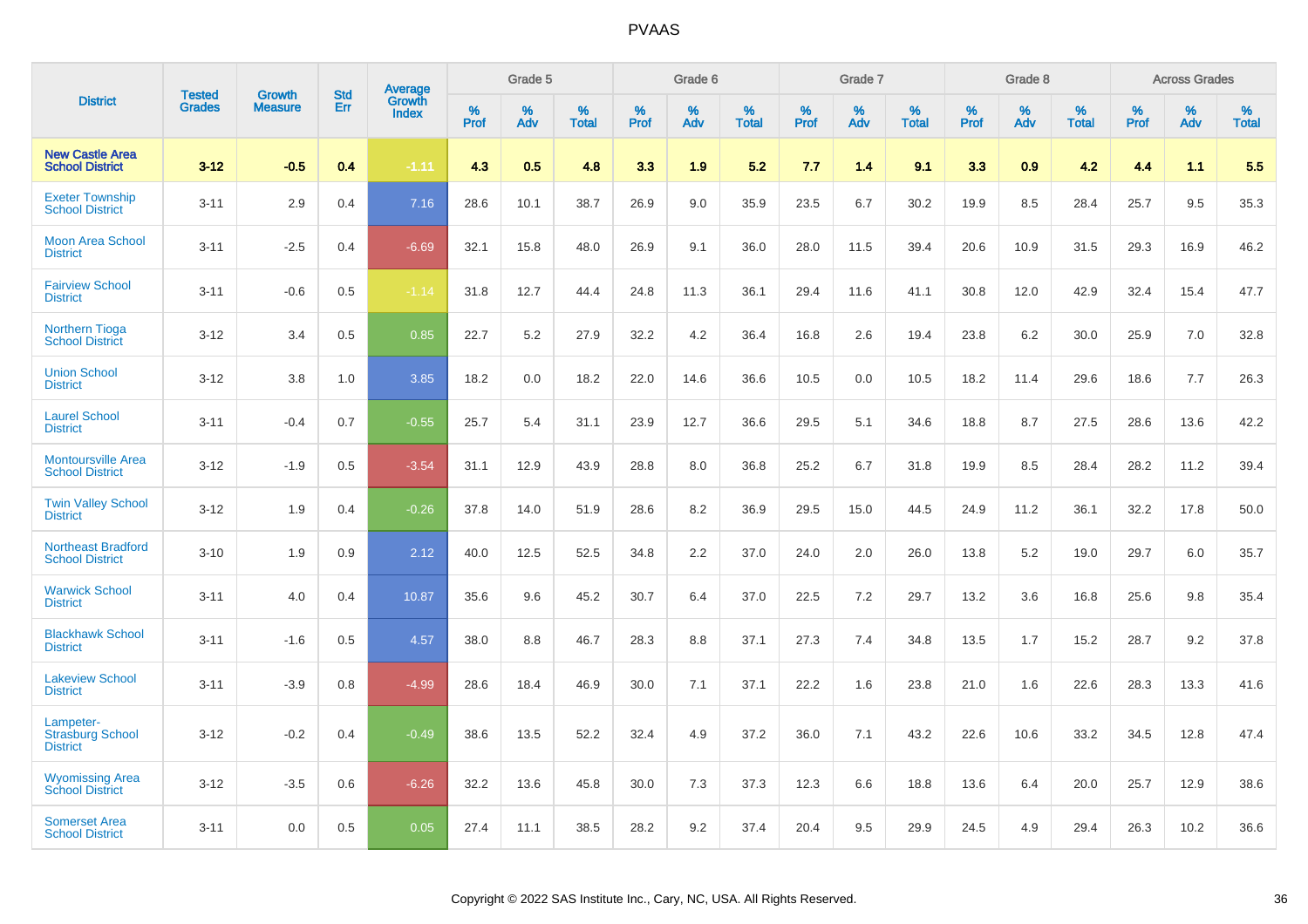|                                                                 |                                |                                 | <b>Std</b> | Average                       |           | Grade 5  |                   |           | Grade 6  |                   |           | Grade 7  |                   |           | Grade 8  |                   |           | <b>Across Grades</b> |                   |
|-----------------------------------------------------------------|--------------------------------|---------------------------------|------------|-------------------------------|-----------|----------|-------------------|-----------|----------|-------------------|-----------|----------|-------------------|-----------|----------|-------------------|-----------|----------------------|-------------------|
| <b>District</b>                                                 | <b>Tested</b><br><b>Grades</b> | <b>Growth</b><br><b>Measure</b> | Err        | <b>Growth</b><br><b>Index</b> | %<br>Prof | %<br>Adv | %<br><b>Total</b> | %<br>Prof | %<br>Adv | %<br><b>Total</b> | %<br>Prof | %<br>Adv | %<br><b>Total</b> | %<br>Prof | %<br>Adv | %<br><b>Total</b> | %<br>Prof | %<br>Adv             | %<br><b>Total</b> |
| <b>New Castle Area</b><br><b>School District</b>                | $3 - 12$                       | $-0.5$                          | 0.4        | $-1.11$                       | 4.3       | 0.5      | 4.8               | 3.3       | 1.9      | 5.2               | 7.7       | 1.4      | 9.1               | 3.3       | 0.9      | 4.2               | 4.4       | 1.1                  | 5.5               |
| <b>Salisbury-Elk Lick</b><br><b>School District</b>             | $3 - 11$                       | $-4.2$                          | 1.3        | $-3.23$                       | 29.2      | 12.5     | 41.7              | 37.5      | 0.0      | 37.5              | 15.8      | 0.0      | 15.8              | 14.3      | 4.8      | 19.0              | 28.9      | 5.8                  | 34.7              |
| <b>Chartiers-Houston</b><br><b>School District</b>              | $3 - 10$                       | $-2.5$                          | 0.7        | $-3.68$                       | 25.6      | 12.2     | 37.8              | 35.1      | 2.6      | 37.7              | 20.5      | 1.3      | 21.8              | 18.3      | 5.6      | 23.9              | 28.7      | 8.2                  | 36.9              |
| <b>Iroquois School</b><br><b>District</b>                       | $3 - 11$                       | 2.5                             | 0.7        | 3.81                          | 36.7      | 10.1     | 46.8              | 20.7      | 17.1     | 37.8              | 11.5      | 9.4      | 20.8              | 21.0      | 6.0      | 27.0              | 23.5      | 11.1                 | 34.6              |
| <b>Union Area School</b><br><b>District</b>                     | $3 - 11$                       | $-0.6$                          | 0.9        | $-0.72$                       | 40.0      | 12.5     | 52.5              | 32.8      | $5.2\,$  | 37.9              | 26.3      | 3.5      | 29.8              | 17.8      | 0.0      | 17.8              | 30.2      | 7.4                  | 37.6              |
| Canon-Mcmillan<br><b>School District</b>                        | $3 - 11$                       | $-1.3$                          | 0.3        | $-3.91$                       | 29.4      | 22.3     | 51.7              | 28.2      | 9.8      | 38.0              | 26.1      | 10.4     | 36.5              | 27.7      | 10.6     | 38.4              | 30.0      | 14.6                 | 44.6              |
| Northwestern<br><b>Lehigh School</b><br><b>District</b>         | $3 - 11$                       | 0.6                             | 0.5        | 3.03                          | 26.0      | 11.0     | 37.0              | 28.7      | 9.3      | 38.0              | 25.2      | 8.4      | 33.6              | 20.4      | 15.9     | 36.3              | 26.4      | 10.7                 | 37.2              |
| <b>Springfield</b><br><b>Township School</b><br><b>District</b> | $3 - 11$                       | 1.7                             | 0.5        | 3.63                          | 31.3      | 12.3     | 43.6              | 26.9      | 11.1     | 38.0              | 28.4      | 21.9     | 50.3              | 31.7      | 17.2     | 49.0              | 33.1      | 15.4                 | 48.5              |
| <b>Methacton School</b><br><b>District</b>                      | $3 - 11$                       | $-1.5$                          | 0.3        | $-3.31$                       | 30.5      | 14.2     | 44.7              | 28.2      | 9.9      | 38.1              | 27.0      | 11.2     | 38.2              | 20.1      | 12.5     | 32.6              | 30.9      | 13.6                 | 44.5              |
| <b>Rockwood Area</b><br><b>School District</b>                  | $3 - 11$                       | $-2.1$                          | 0.9        | $-2.35$                       | 34.2      | 12.2     | 46.3              | 16.7      | 21.4     | 38.1              | 15.6      | 2.2      | 17.8              | 12.7      | 7.9      | 20.6              | 19.1      | 9.4                  | 28.5              |
| <b>Souderton Area</b><br><b>School District</b>                 | $3 - 11$                       | 0.8                             | 0.3        | 2.50                          | 35.8      | 26.1     | 61.9              | 29.8      | 8.6      | 38.4              | 30.6      | 10.4     | 41.0              | 24.3      | 4.2      | 28.5              | 30.8      | 18.3                 | 49.1              |
| <b>Springfield School</b><br><b>District</b>                    | $3 - 11$                       | $-3.6$                          | 0.4        | $-10.34$                      | 35.0      | 20.1     | 55.1              | 30.6      | 7.7      | 38.4              | 35.8      | 10.7     | 46.5              | 26.0      | 12.6     | 38.6              | 33.8      | 18.4                 | 52.2              |
| Quakertown<br><b>Community School</b><br><b>District</b>        | $3 - 12$                       | $-0.7$                          | 0.3        | $-3.43$                       | 31.8      | 16.7     | 48.5              | 31.0      | 7.5      | 38.4              | 17.8      | 8.4      | 26.2              | 21.0      | 9.1      | 30.1              | 26.2      | 12.7                 | 38.9              |
| <b>Austin Area School</b><br><b>District</b>                    | $3 - 11$                       | 10.1                            | 1.6        | 6.38                          | 23.1      | 15.4     | 38.5              | 30.8      | 7.7      | 38.5              | 40.0      | 0.0      | 40.0              | 31.2      | 0.0      | 31.2              | 26.0      | 6.8                  | 32.9              |
| <b>Fort Cherry School</b><br><b>District</b>                    | $3 - 10$                       | $-3.8$                          | 0.8        | $-4.96$                       | 19.3      | 19.3     | 38.6              | 29.8      | 8.8      | 38.6              | 14.3      | 5.4      | 19.6              | 9.3       | 4.6      | 14.0              | 21.9      | 9.6                  | 31.5              |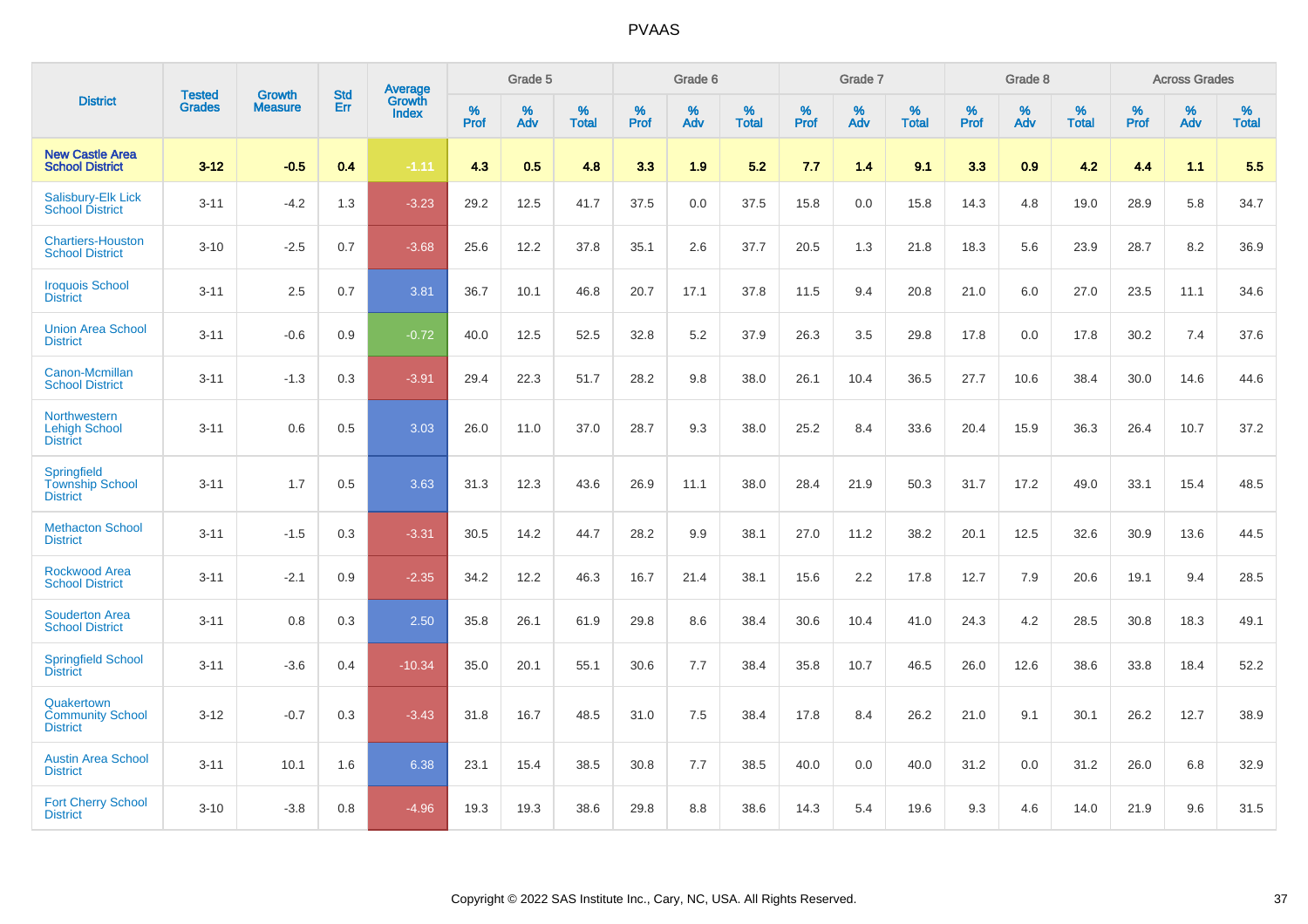|                                                             | <b>Tested</b> | <b>Growth</b>  | <b>Std</b> | Average                |              | Grade 5  |                   |              | Grade 6  |                   |           | Grade 7  |                   |              | Grade 8  |                   |           | <b>Across Grades</b> |                   |
|-------------------------------------------------------------|---------------|----------------|------------|------------------------|--------------|----------|-------------------|--------------|----------|-------------------|-----------|----------|-------------------|--------------|----------|-------------------|-----------|----------------------|-------------------|
| <b>District</b>                                             | <b>Grades</b> | <b>Measure</b> | Err        | Growth<br><b>Index</b> | $\%$<br>Prof | %<br>Adv | %<br><b>Total</b> | $\%$<br>Prof | %<br>Adv | %<br><b>Total</b> | %<br>Prof | %<br>Adv | %<br><b>Total</b> | $\%$<br>Prof | %<br>Adv | %<br><b>Total</b> | %<br>Prof | $\%$<br>Adv          | %<br><b>Total</b> |
| <b>New Castle Area</b><br><b>School District</b>            | $3 - 12$      | $-0.5$         | 0.4        | $-1.11$                | 4.3          | 0.5      | 4.8               | 3.3          | 1.9      | 5.2               | 7.7       | 1.4      | 9.1               | 3.3          | 0.9      | 4.2               | 4.4       | 1.1                  | 5.5               |
| <b>West Chester Area</b><br><b>School District</b>          | $3 - 11$      | $-1.3$         | 0.3        | $-4.83$                | 35.0         | 18.9     | 53.9              | 29.1         | 9.5      | 38.7              | 26.7      | 11.1     | 37.8              | 22.1         | 13.0     | 35.1              | 32.0      | 17.9                 | 49.8              |
| <b>Riverview School</b><br><b>District</b>                  | $3 - 11$      | $-6.6$         | 0.8        | $-0.07$                | 28.8         | 5.8      | 34.6              | 29.9         | 9.1      | 39.0              | 21.7      | 3.3      | 25.0              | 12.7         | 5.1      | 17.7              | 25.8      | 15.0                 | 40.8              |
| <b>Green Woods</b><br><b>Charter School</b>                 | $3 - 8$       | $-0.3$         | 0.8        | 1.80                   | 16.7         | 3.3      | 20.0              | 27.1         | 11.9     | 39.0              | 16.1      | 5.4      | 21.4              | 17.3         | 3.8      | 21.2              | 21.3      | 8.3                  | 29.6              |
| <b>Bellefonte Area</b><br><b>School District</b>            | $3 - 11$      | 3.1            | 0.5        | 6.77                   | 32.7         | 22.0     | 54.8              | 31.6         | 7.3      | 39.0              | 23.4      | 5.5      | 29.0              | 14.8         | 9.9      | 24.8              | 28.6      | 15.7                 | 44.3              |
| <b>South Park School</b><br><b>District</b>                 | $3 - 11$      | 3.3            | 0.6        | 5.32                   | 33.3         | 11.9     | 45.2              | 27.8         | 11.3     | 39.2              | 21.8      | 16.8     | 38.7              | 24.0         | 8.6      | 32.7              | 28.8      | 10.4                 | 39.2              |
| <b>Hollidaysburg Area</b><br><b>School District</b>         | $3 - 11$      | 2.9            | 0.4        | 7.22                   | 33.2         | 16.0     | 49.2              | 26.4         | 12.8     | 39.2              | 27.3      | 14.7     | 42.0              | 23.2         | 8.0      | 31.2              | 28.7      | 12.7                 | 41.4              |
| <b>Clarion Area</b><br><b>School District</b>               | $3 - 11$      | $-0.1$         | 0.8        | $-0.13$                | 31.2         | 8.3      | 39.6              | 32.1         | 7.1      | 39.3              | 17.9      | 10.4     | 28.4              | 28.1         | 3.5      | 31.6              | 26.5      | 10.2                 | 36.8              |
| Greencastle-Antrim<br><b>School District</b>                | $3 - 11$      | $-0.1$         | 0.4        | $-0.31$                | 28.2         | 15.8     | 44.1              | 31.2         | 8.1      | 39.3              | 24.8      | 7.8      | 32.6              | 18.7         | 5.6      | 24.4              | 26.8      | 11.4                 | 38.2              |
| Conemaugh<br><b>Township Area</b><br><b>School District</b> | $3 - 12$      | $-1.5$         | 0.8        | $-2.00$                | 51.6         | 22.6     | 74.2              | 23.0         | 16.4     | 39.3              | 29.2      | 20.8     | 50.0              | 28.8         | 5.5      | 34.2              | 34.8      | 23.6                 | 58.4              |
| <b>Hempfield Area</b><br><b>School District</b>             | $3 - 12$      | 2.3            | 0.3        | 7.58                   | 34.6         | 13.8     | 48.4              | 24.6         | 14.9     | 39.6              | 30.2      | 13.5     | 43.7              | 26.8         | 10.7     | 37.5              | 30.5      | 16.4                 | 46.9              |
| <b>Upper Merion Area</b><br><b>School District</b>          | $3 - 11$      | $-1.3$         | 0.4        | 0.25                   | 34.4         | 16.7     | 51.1              | 27.9         | 11.7     | 39.6              | 26.4      | 7.1      | 33.5              | 11.7         | 7.8      | 19.4              | 26.8      | 17.0                 | 43.8              |
| <b>Greenwood School</b><br><b>District</b>                  | $3 - 11$      | 3.3            | 0.8        | $-0.13$                | 30.3         | 13.6     | 43.9              | 32.1         | 7.6      | 39.6              | 9.1       | 1.8      | 10.9              | 25.9         | 14.8     | 40.7              | 28.8      | 15.4                 | 44.2              |
| <b>Jersey Shore Area</b><br><b>School District</b>          | $3 - 11$      | 1.3            | 0.5        | 4.52                   | 24.0         | 10.8     | 34.7              | 32.5         | 7.1      | 39.7              | 22.6      | 6.9      | 29.6              | 18.1         | 1.6      | 19.8              | 27.4      | 10.1                 | 37.6              |
| North Penn School<br><b>District</b>                        | $3 - 11$      | 0.9            | 0.2        | 9.59                   | 30.6         | 14.1     | 44.6              | 25.7         | 14.1     | 39.7              | 29.4      | 8.8      | 38.2              | 25.4         | 7.7      | 33.2              | 29.6      | 14.0                 | 43.7              |
| <b>General Mclane</b><br><b>School District</b>             | $3 - 11$      | 3.9            | 0.5        | 7.89                   | 36.9         | 15.4     | 52.4              | 27.3         | 12.4     | 39.8              | 25.8      | 23.1     | 49.0              | 26.9         | 7.7      | 34.6              | 30.2      | 16.6                 | 46.8              |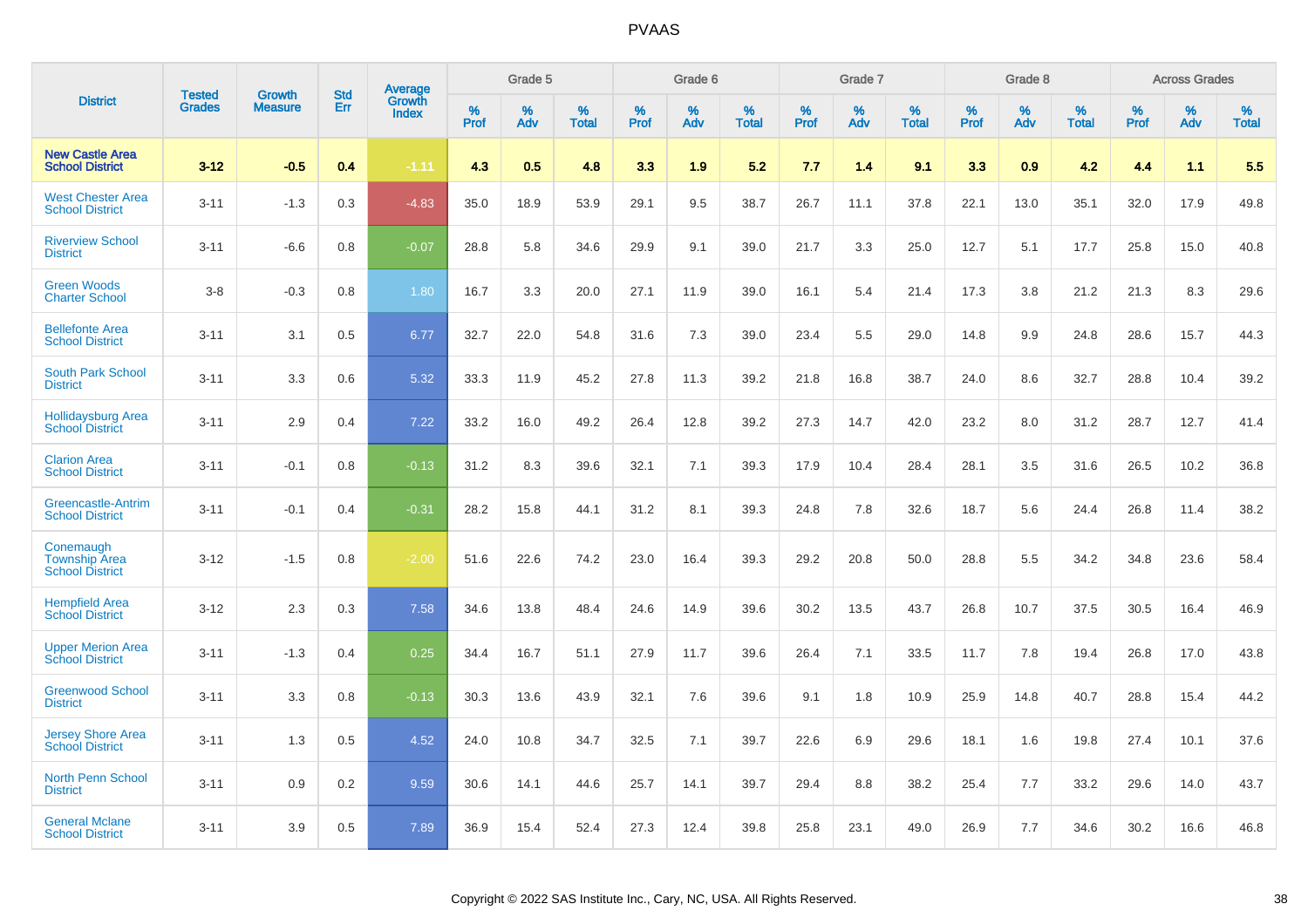|                                                    |                                |                                 | <b>Std</b> | Average                |           | Grade 5  |                   |           | Grade 6  |                   |              | Grade 7  |                   |              | Grade 8  |                   |           | <b>Across Grades</b> |                   |
|----------------------------------------------------|--------------------------------|---------------------------------|------------|------------------------|-----------|----------|-------------------|-----------|----------|-------------------|--------------|----------|-------------------|--------------|----------|-------------------|-----------|----------------------|-------------------|
| <b>District</b>                                    | <b>Tested</b><br><b>Grades</b> | <b>Growth</b><br><b>Measure</b> | Err        | Growth<br><b>Index</b> | %<br>Prof | %<br>Adv | %<br><b>Total</b> | %<br>Prof | %<br>Adv | %<br><b>Total</b> | $\%$<br>Prof | %<br>Adv | %<br><b>Total</b> | $\%$<br>Prof | %<br>Adv | %<br><b>Total</b> | %<br>Prof | %<br>Adv             | %<br><b>Total</b> |
| <b>New Castle Area</b><br><b>School District</b>   | $3 - 12$                       | $-0.5$                          | 0.4        | $-1.11$                | 4.3       | 0.5      | 4.8               | 3.3       | 1.9      | 5.2               | 7.7          | 1.4      | 9.1               | 3.3          | 0.9      | 4.2               | 4.4       | 1.1                  | 5.5               |
| <b>Palmerton Area</b><br><b>School District</b>    | $3 - 11$                       | 3.0                             | 0.6        | 9.28                   | 27.7      | 15.7     | 43.4              | 30.6      | 9.3      | 39.8              | 20.8         | 6.2      | 26.9              | 17.9         | 4.7      | 22.6              | 24.8      | 8.0                  | 32.8              |
| <b>South Eastern</b><br><b>School District</b>     | $3 - 11$                       | 1.8                             | 0.5        | $-1.32$                | 21.6      | 15.9     | 37.5              | 25.4      | 14.4     | 39.9              | 20.8         | 3.9      | 24.7              | 20.4         | 5.2      | 25.6              | 26.2      | 11.6                 | 37.7              |
| <b>Armstrong School</b><br><b>District</b>         | $3 - 11$                       | 0.7                             | 0.3        | 2.13                   | 25.3      | 10.5     | 35.8              | 26.6      | 13.3     | 39.9              | 21.4         | 4.3      | 25.7              | 20.5         | 3.8      | 24.3              | 25.7      | 9.4                  | 35.1              |
| <b>Portage Area</b><br><b>School District</b>      | $3 - 10$                       | 0.3                             | 0.8        | 0.38                   | 28.6      | 7.1      | 35.7              | 30.0      | 10.0     | 40.0              | 25.4         | 9.5      | 34.9              | 17.0         | 7.6      | 24.5              | 29.8      | 12.9                 | 42.6              |
| <b>Bedford Area</b><br><b>School District</b>      | $3 - 11$                       | 3.8                             | 0.6        | 7.33                   | 34.4      | 4.2      | 38.7              | 32.2      | 7.8      | 40.0              | 25.4         | 8.8      | 34.2              | 24.2         | 7.8      | 32.0              | 31.3      | 10.5                 | 41.7              |
| <b>Elizabeth Forward</b><br><b>School District</b> | $3 - 11$                       | $-1.6$                          | 0.5        | $-3.31$                | 29.4      | 11.4     | 40.8              | 29.6      | 10.5     | 40.1              | 21.6         | 5.2      | 26.8              | 16.8         | 2.9      | 19.6              | 27.0      | 11.3                 | 38.3              |
| <b>Hopewell Area</b><br><b>School District</b>     | $3 - 11$                       | $-1.6$                          | 0.5        | $-3.03$                | 31.1      | 8.2      | 39.3              | 28.6      | 11.8     | 40.3              | 18.7         | 4.5      | 23.1              | 12.5         | 2.5      | 15.0              | 23.5      | 8.4                  | 32.0              |
| <b>Conewago Valley</b><br><b>School District</b>   | $3 - 12$                       | 1.2                             | 0.4        | 3.28                   | 26.3      | 8.6      | 35.0              | 29.9      | 10.6     | 40.5              | 19.9         | 3.8      | 23.6              | 17.4         | 1.1      | 18.4              | 25.3      | 8.6                  | 33.9              |
| <b>Bangor Area</b><br><b>School District</b>       | $3 - 12$                       | 4.2                             | 0.5        | 3.56                   | 20.3      | 24.8     | 45.1              | 26.7      | 14.0     | 40.7              | 20.4         | 13.6     | 34.0              | 23.2         | 6.0      | 29.1              | 27.2      | 17.9                 | 45.2              |
| <b>Nazareth Area</b><br><b>School District</b>     | $3 - 11$                       | $-2.2$                          | 0.4        | $-5.78$                | 30.3      | 13.0     | 43.3              | 27.3      | 13.5     | 40.8              | 27.8         | 6.8      | 34.6              | 17.3         | 3.5      | 20.9              | 28.9      | 10.3                 | 39.2              |
| <b>Homer-Center</b><br><b>School District</b>      | $3 - 11$                       | 10.3                            | 0.8        | 13.11                  | 31.8      | 17.5     | 49.2              | 36.4      | 4.6      | 40.9              | 20.3         | 0.0      | 20.3              | 26.9         | 13.4     | 40.3              | 27.6      | 7.4                  | 35.0              |
| <b>Girard School</b><br><b>District</b>            | $3 - 11$                       | 0.0                             | 0.6        | 0.04                   | 33.9      | 15.2     | 49.1              | 27.4      | 13.7     | 41.0              | 22.7         | 20.9     | 43.6              | 15.6         | 5.5      | 21.1              | 25.6      | 18.0                 | 43.6              |
| Hatboro-Horsham<br><b>School District</b>          | $3 - 11$                       | 0.6                             | 0.4        | 1.51                   | 26.2      | 8.5      | 34.7              | 30.0      | 11.1     | 41.1              | 20.8         | 5.2      | 26.0              | 19.7         | 5.7      | 25.4              | 25.9      | 8.7                  | 34.6              |
| <b>Grove City Area</b><br><b>School District</b>   | $3 - 12$                       | $-0.0$                          | 0.6        | $-0.00$                | 21.8      | 16.8     | 38.6              | 29.0      | 12.1     | 41.1              | 28.1         | 13.2     | 41.2              | 19.5         | 8.5      | 28.0              | 27.6      | 16.8                 | 44.3              |
| <b>Sayre Area School</b><br><b>District</b>        | $3 - 11$                       | 1.9                             | 0.7        | $-0.13$                | 21.3      | 6.6      | 27.9              | 36.2      | 5.0      | 41.2              | 21.4         | 3.6      | 25.0              | 13.4         | 0.0      | 13.4              | 25.9      | 6.1                  | 32.0              |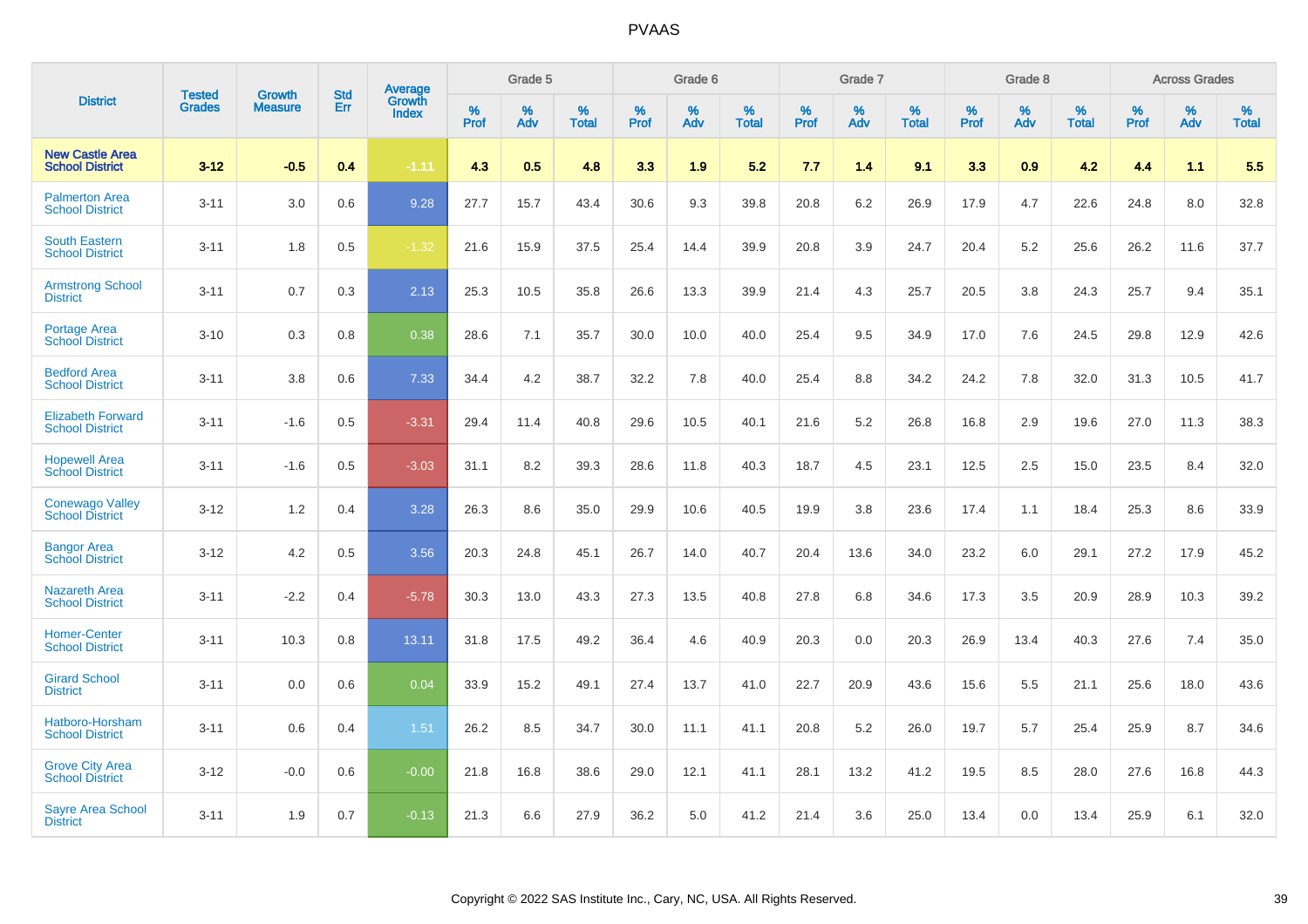|                                                                   | <b>Tested</b> | <b>Growth</b>  | <b>Std</b> | Average<br>Growth |              | Grade 5  |                      |           | Grade 6  |                   |           | Grade 7  |                      |           | Grade 8  |                   |              | <b>Across Grades</b> |                   |
|-------------------------------------------------------------------|---------------|----------------|------------|-------------------|--------------|----------|----------------------|-----------|----------|-------------------|-----------|----------|----------------------|-----------|----------|-------------------|--------------|----------------------|-------------------|
| <b>District</b>                                                   | <b>Grades</b> | <b>Measure</b> | Err        | <b>Index</b>      | $\%$<br>Prof | %<br>Adv | $\%$<br><b>Total</b> | %<br>Prof | %<br>Adv | %<br><b>Total</b> | %<br>Prof | %<br>Adv | $\%$<br><b>Total</b> | %<br>Prof | %<br>Adv | %<br><b>Total</b> | $\%$<br>Prof | %<br>Adv             | %<br><b>Total</b> |
| <b>New Castle Area</b><br><b>School District</b>                  | $3 - 12$      | $-0.5$         | 0.4        | $-1.11$           | 4.3          | 0.5      | 4.8                  | 3.3       | 1.9      | 5.2               | 7.7       | 1.4      | 9.1                  | 3.3       | 0.9      | 4.2               | 4.4          | 1.1                  | 5.5               |
| <b>Haverford</b><br><b>Township School</b><br><b>District</b>     | $3 - 11$      | $-0.7$         | 0.3        | $-3.26$           | 30.7         | 27.3     | 58.0                 | 26.4      | 15.0     | 41.4              | 28.5      | 12.8     | 41.3                 | 33.9      | 15.2     | 49.1              | 31.6         | 23.1                 | 54.7              |
| <b>North Hills School</b><br><b>District</b>                      | $3 - 11$      | $-3.1$         | 0.4        | $-8.67$           | 34.1         | 14.0     | 48.1                 | 30.1      | 11.4     | 41.5              | 28.1      | 11.5     | 39.6                 | 21.9      | 9.6      | 31.5              | 30.4         | 13.8                 | 44.2              |
| <b>Abington School</b><br><b>District</b>                         | $3 - 10$      | $-3.8$         | 0.3        | $-12.26$          | 25.7         | 12.4     | 38.1                 | 30.8      | 10.8     | 41.6              | 23.9      | 6.4      | 30.2                 | 14.9      | 1.1      | 15.9              | 26.9         | 10.4                 | 37.3              |
| <b>Avon Grove</b><br><b>Charter School</b>                        | $3 - 11$      | 1.8            | 0.6        | 3.34              | 22.1         | 6.6      | 28.7                 | 29.9      | 11.7     | 41.6              | 27.2      | 9.8      | 37.0                 | 13.9      | 2.0      | 15.8              | 24.3         | 10.2                 | 34.6              |
| <b>Freeport Area</b><br><b>School District</b>                    | $3 - 10$      | 0.9            | 0.5        | 1.60              | 30.5         | 9.9      | 40.5                 | 26.6      | 15.3     | 41.9              | 34.3      | 12.7     | 47.0                 | 19.1      | 9.9      | 29.0              | 29.3         | 13.4                 | 42.8              |
| <b>Oley Valley School</b><br><b>District</b>                      | $3 - 11$      | 0.7            | 0.6        | 1.09              | 19.8         | 5.0      | 24.8                 | 30.8      | 11.2     | 42.1              | 19.0      | 7.8      | 26.7                 | 12.8      | 2.3      | 15.1              | 25.2         | 6.6                  | 31.8              |
| <b>Meyersdale Area</b><br><b>School District</b>                  | $3 - 11$      | 1.9            | 0.8        | 4.25              | 35.2         | 9.3      | 44.4                 | 26.6      | 15.6     | 42.2              | 18.9      | 0.0      | 18.9                 | 11.9      | 8.5      | 20.3              | 24.6         | 9.4                  | 34.0              |
| <b>Greater Latrobe</b><br><b>School District</b>                  | $3 - 11$      | 1.6            | 0.4        | 3.89              | 36.4         | 15.5     | 51.9                 | 37.0      | 5.3      | 42.3              | 32.2      | 18.5     | 50.7                 | 23.4      | 8.0      | 31.4              | 34.1         | 15.0                 | 49.1              |
| <b>Clarion-Limestone</b><br><b>Area School</b><br><b>District</b> | $3 - 12$      | $-1.1$         | 0.9        | $-1.30$           | 40.0         | 27.3     | 67.3                 | 36.5      | 5.8      | 42.3              | 27.9      | 11.6     | 39.5                 | 7.8       | 3.9      | 11.8              | 28.4         | 13.2                 | 41.6              |
| <b>Avella Area School</b><br><b>District</b>                      | $3 - 12$      | 1.2            | 1.0        | 1.13              | 17.1         | 2.4      | 19.5                 | 36.4      | 6.1      | 42.4              | 17.1      | 2.9      | 20.0                 | 21.4      | 10.7     | 32.1              | 22.4         | 9.4                  | 31.8              |
| <b>Dallastown Area</b><br><b>School District</b>                  | $3 - 11$      | 0.6            | 0.3        | 1.77              | 25.8         | 13.0     | 38.8                 | 31.1      | 11.5     | 42.6              | 23.7      | 7.8      | 31.6                 | 19.0      | 9.4      | 28.4              | 27.7         | 14.8                 | 42.4              |
| <b>State College Area</b><br><b>School District</b>               | $3 - 11$      | 0.6            | 0.4        | 1.70              | 29.6         | 33.7     | 63.3                 | 27.4      | 15.3     | 42.7              | 28.9      | 16.3     | 45.2                 | 20.8      | 8.9      | 29.7              | 29.0         | 27.0                 | 56.1              |
| <b>Cocalico School</b><br><b>District</b>                         | $3 - 11$      | 2.0            | 0.4        | 4.68              | 27.4         | 17.4     | 44.8                 | 25.2      | 17.5     | 42.7              | 27.3      | 4.0      | 31.3                 | 22.2      | $6.2\,$  | 28.4              | 28.3         | 12.1                 | 40.4              |
| Loyalsock<br><b>Township School</b><br><b>District</b>            | $3 - 12$      | 3.7            | 0.6        | 7.24              | 33.0         | 18.3     | 51.3                 | 32.6      | 10.2     | 42.9              | 23.4      | 9.4      | 32.8                 | 27.0      | 9.0      | 36.0              | 31.1         | 13.2                 | 44.4              |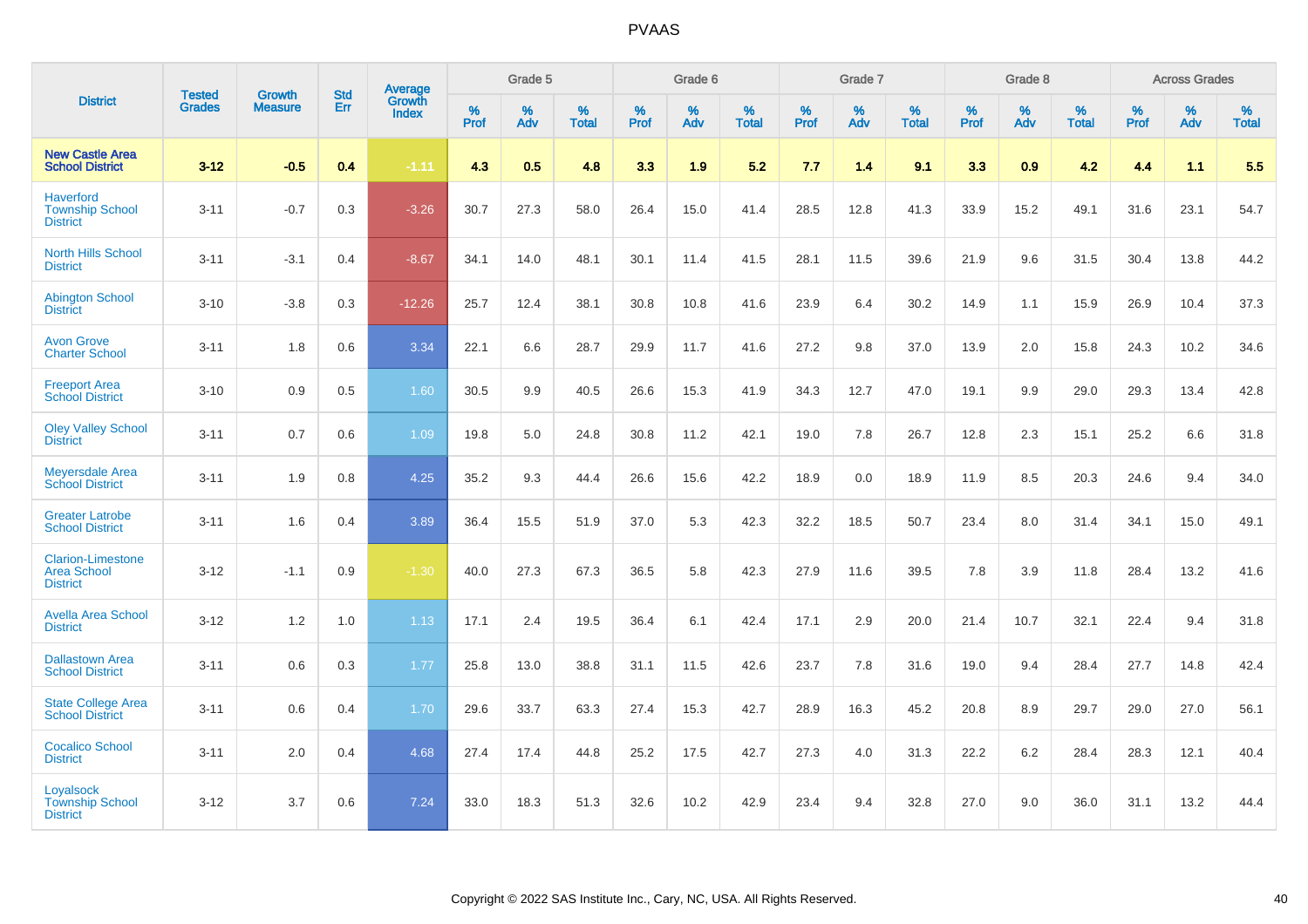|                                                                  | <b>Tested</b> | <b>Growth</b>  | <b>Std</b> |                                   |              | Grade 5  |                   |           | Grade 6  |                   |           | Grade 7  |                   |           | Grade 8  |                   |              | <b>Across Grades</b> |                   |
|------------------------------------------------------------------|---------------|----------------|------------|-----------------------------------|--------------|----------|-------------------|-----------|----------|-------------------|-----------|----------|-------------------|-----------|----------|-------------------|--------------|----------------------|-------------------|
| <b>District</b>                                                  | <b>Grades</b> | <b>Measure</b> | <b>Err</b> | <b>Average</b><br>Growth<br>Index | $\%$<br>Prof | %<br>Adv | %<br><b>Total</b> | %<br>Prof | %<br>Adv | %<br><b>Total</b> | %<br>Prof | %<br>Adv | %<br><b>Total</b> | %<br>Prof | %<br>Adv | %<br><b>Total</b> | $\%$<br>Prof | %<br>Adv             | %<br><b>Total</b> |
| <b>New Castle Area</b><br><b>School District</b>                 | $3 - 12$      | $-0.5$         | 0.4        | $-1.11$                           | 4.3          | 0.5      | 4.8               | 3.3       | 1.9      | 5.2               | 7.7       | 1.4      | 9.1               | 3.3       | 0.9      | 4.2               | 4.4          | 1.1                  | 5.5               |
| <b>Carlynton School</b><br><b>District</b>                       | $3 - 11$      | $-1.3$         | 0.7        | $-1.90$                           | 16.3         | 10.9     | 27.2              | 35.7      | 7.1      | 42.9              | 9.5       | 3.8      | 13.3              | 11.7      | 0.0      | 11.7              | 20.9         | 6.7                  | 27.6              |
| Williamsburg<br><b>Community School</b><br><b>District</b>       | $3 - 11$      | 4.8            | 1.0        | 4.64                              | 25.0         | 12.5     | 37.5              | 34.3      | 8.6      | 42.9              | 26.2      | 4.8      | 31.0              | 40.6      | 0.0      | 40.6              | 28.1         | 8.4                  | 36.4              |
| <b>Wayne Highlands</b><br><b>School District</b>                 | $3 - 11$      | 2.2            | 0.5        | 4.54                              | 36.4         | 14.3     | 50.7              | 31.5      | 11.4     | 43.0              | 25.6      | 14.3     | 39.9              | 27.6      | 4.9      | 32.5              | 29.9         | 16.0                 | 46.0              |
| <b>Hampton Township</b><br><b>School District</b>                | $3 - 11$      | 0.5            | 0.4        | 1.19                              | 33.5         | 35.2     | 68.7              | 30.6      | 12.9     | 43.6              | 33.3      | 26.9     | 60.2              | 33.0      | 21.4     | 54.3              | 33.4         | 29.9                 | 63.3              |
| <b>Seneca Valley</b><br><b>School District</b>                   | $3 - 11$      | $-2.1$         | 0.3        | $-7.45$                           | 28.8         | 15.8     | 44.6              | 33.8      | 9.8      | 43.6              | 26.6      | 12.0     | 38.5              | 18.6      | 6.0      | 24.6              | 30.0         | 14.4                 | 44.4              |
| <b>North Clarion</b><br><b>County School</b><br><b>District</b>  | $3 - 12$      | 5.1            | 0.9        | 5.51                              | 34.1         | 6.8      | 40.9              | 31.7      | 12.2     | 43.9              | 21.4      | 7.1      | 28.6              | 15.9      | 11.4     | 27.3              | 26.5         | 10.6                 | 37.1              |
| <b>Penn Manor</b><br><b>School District</b>                      | $3 - 11$      | 3.2            | 0.3        | 9.54                              | 33.8         | 14.9     | 48.6              | 28.7      | 15.2     | 43.9              | 25.5      | 13.2     | 38.7              | 30.2      | 11.0     | 41.2              | 31.4         | 16.9                 | 48.2              |
| <b>Bethel Park School</b><br><b>District</b>                     | $3 - 11$      | $-0.2$         | 0.4        | $-0.56$                           | 31.6         | 17.7     | 49.3              | 27.0      | 17.1     | 44.1              | 29.6      | 13.0     | 42.6              | 27.1      | 8.9      | 36.0              | 30.4         | 17.5                 | 48.0              |
| <b>Neshannock</b><br><b>Township School</b><br><b>District</b>   | $3 - 10$      | $-3.2$         | 0.7        | 0.43                              | 26.7         | 15.6     | 42.2              | 30.9      | 13.2     | 44.1              | 20.0      | 7.0      | 27.0              | 15.6      | 3.9      | 19.5              | 23.6         | 9.2                  | 32.8              |
| <b>Mercer Area</b><br><b>School District</b>                     | $3 - 11$      | $-1.2$         | 0.7        | $-1.57$                           | 32.8         | 15.5     | 48.3              | 35.3      | 8.8      | 44.1              | 25.0      | 11.8     | 36.8              | 18.7      | 4.0      | 22.7              | 29.0         | 12.7                 | 41.7              |
| <b>Western Beaver</b><br><b>County School</b><br><b>District</b> | $3 - 11$      | 3.4            | 1.1        | 5.38                              | 12.5         | 12.5     | 25.0              | 32.6      | 11.6     | 44.2              | 29.2      | 4.2      | 33.3              | 27.8      | 2.8      | 30.6              | 26.5         | 9.8                  | 36.3              |
| <b>West Middlesex</b><br><b>Area School</b><br><b>District</b>   | $3 - 10$      | 0.9            | 0.9        | 1.06                              | 21.7         | 21.7     | 43.5              | 39.3      | 4.9      | 44.3              | 30.0      | 2.0      | 32.0              | 7.1       | 0.0      | 7.1               | 30.3         | 7.4                  | 37.7              |
| <b>Fort Leboeuf</b><br><b>School District</b>                    | $3 - 11$      | $-0.7$         | 0.5        | $-1.52$                           | 33.8         | 31.2     | 64.9              | 25.7      | 18.8     | 44.4              | 21.6      | 14.4     | 35.9              | 22.6      | 11.6     | 34.2              | 28.5         | 22.7                 | 51.2              |
| <b>United School</b><br><b>District</b>                          | $3 - 11$      | 0.3            | 0.8        | 3.96                              | 27.0         | 1.6      | 28.6              | 31.8      | 12.7     | 44.4              | 29.2      | 10.8     | 40.0              | 20.9      | 9.0      | 29.8              | 28.1         | 9.4                  | 37.5              |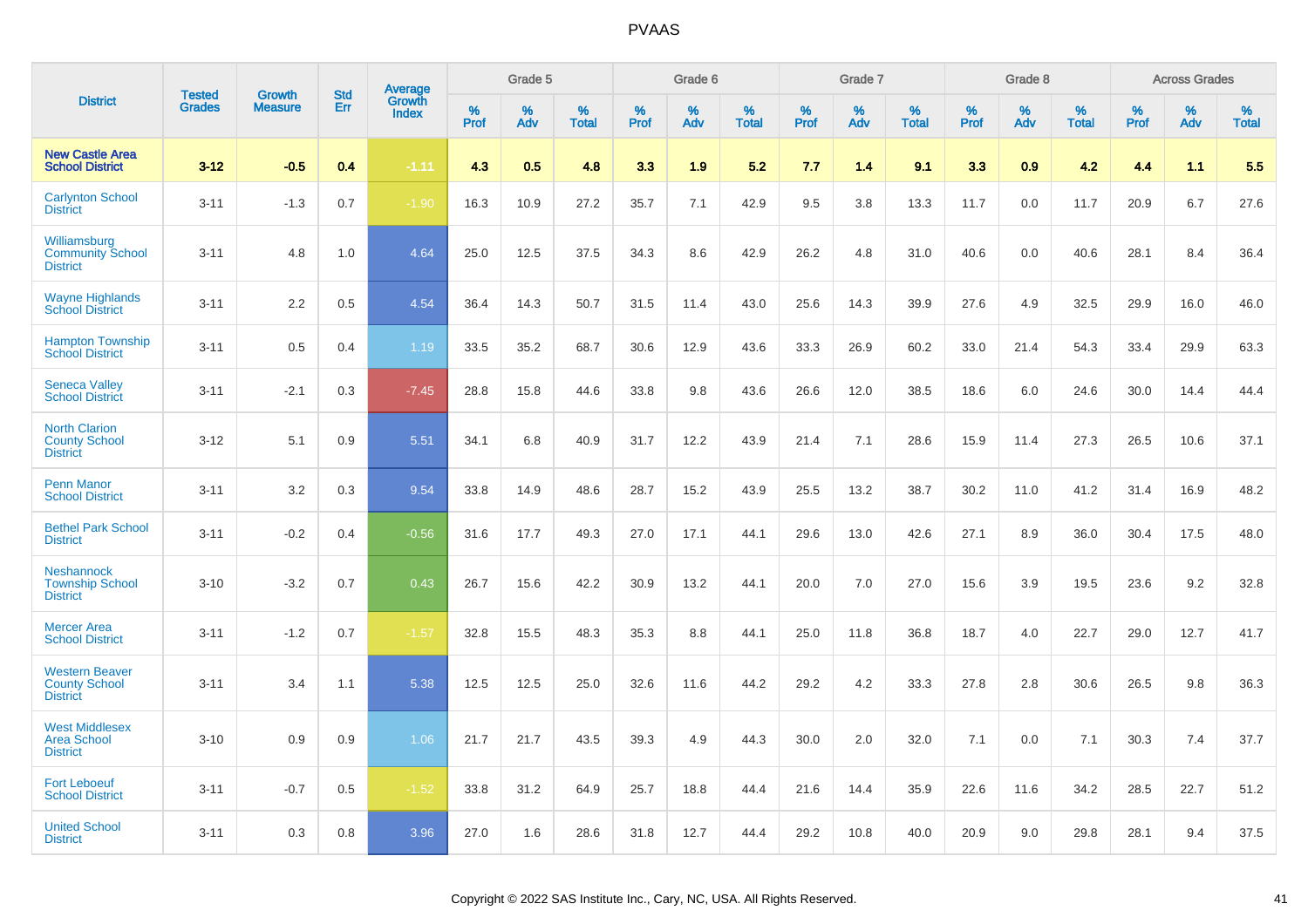|                                                                 | <b>Tested</b> | <b>Growth</b>  | <b>Std</b> |                                          |                     | Grade 5  |                      |              | Grade 6  |                      |              | Grade 7  |                      |              | Grade 8  |                      |                     | <b>Across Grades</b> |                      |
|-----------------------------------------------------------------|---------------|----------------|------------|------------------------------------------|---------------------|----------|----------------------|--------------|----------|----------------------|--------------|----------|----------------------|--------------|----------|----------------------|---------------------|----------------------|----------------------|
| <b>District</b>                                                 | <b>Grades</b> | <b>Measure</b> | Err        | <b>Average</b><br>Growth<br><b>Index</b> | $\%$<br><b>Prof</b> | %<br>Adv | $\%$<br><b>Total</b> | $\%$<br>Prof | %<br>Adv | $\%$<br><b>Total</b> | $\%$<br>Prof | %<br>Adv | $\%$<br><b>Total</b> | $\%$<br>Prof | %<br>Adv | $\%$<br><b>Total</b> | $\%$<br><b>Prof</b> | $\%$<br>Adv          | $\%$<br><b>Total</b> |
| <b>New Castle Area</b><br><b>School District</b>                | $3 - 12$      | $-0.5$         | 0.4        | $-1.11$                                  | 4.3                 | 0.5      | 4.8                  | 3.3          | 1.9      | 5.2                  | 7.7          | 1.4      | 9.1                  | 3.3          | 0.9      | 4.2                  | 4.4                 | 1.1                  | 5.5                  |
| <b>Saucon Valley</b><br><b>School District</b>                  | $3 - 11$      | 6.7            | 0.5        | 12.55                                    | 32.0                | 25.4     | 57.4                 | 33.6         | 11.0     | 44.5                 | 31.1         | 12.1     | 43.2                 | 32.8         | 16.0     | 48.8                 | 31.2                | 18.8                 | 50.0                 |
| <b>Wattsburg Area</b><br><b>School District</b>                 | $3 - 11$      | 4.1            | 0.6        | 6.55                                     | 25.0                | 18.2     | 43.2                 | 27.2         | 17.4     | 44.6                 | 19.6         | 7.6      | 27.2                 | 31.7         | 12.9     | 44.6                 | 26.7                | 12.5                 | 39.2                 |
| <b>Blacklick Vallev</b><br><b>School District</b>               | $3 - 11$      | 8.2            | 1.0        | 8.15                                     | 24.1                | 6.9      | 31.0                 | 34.2         | 10.5     | 44.7                 | 16.7         | 0.0      | 16.7                 | 14.3         | 4.8      | 19.0                 | 22.6                | 9.5                  | 32.1                 |
| Lackawanna Trail<br><b>School District</b>                      | $3 - 10$      | 1.4            | 0.7        | 3.97                                     | 21.8                | 9.1      | 30.9                 | 34.3         | 10.4     | 44.8                 | 12.7         | 11.3     | 23.9                 | 11.8         | 6.6      | 18.4                 | 24.2                | 11.5                 | 35.8                 |
| <b>Brookville Area</b><br><b>School District</b>                | $3 - 11$      | 4.3            | 0.6        | 7.27                                     | 16.8                | 13.9     | 30.7                 | 28.1         | 16.8     | 44.9                 | 13.8         | 2.4      | 16.3                 | 19.4         | 9.3      | 28.7                 | 21.6                | 9.4                  | 31.0                 |
| <b>Southern York</b><br><b>County School</b><br><b>District</b> | $3 - 11$      | $-0.3$         | 0.5        | $-0.61$                                  | 25.6                | 7.0      | 32.7                 | 36.1         | 8.9      | 45.0                 | 18.8         | 5.4      | 24.3                 | 11.5         | 3.0      | 14.5                 | 25.1                | 8.0                  | 33.0                 |
| <b>Midd-West School</b><br><b>District</b>                      | $3 - 11$      | 4.5            | 0.6        | 7.77                                     | 29.8                | 11.2     | 41.0                 | 35.1         | 9.9      | 45.0                 | 18.2         | 14.1     | 32.3                 | 21.6         | 8.0      | 29.6                 | 27.0                | 9.8                  | 36.8                 |
| <b>Southern Lehigh</b><br><b>School District</b>                | $3 - 11$      | $-1.1$         | 0.4        | $-2.36$                                  | 33.9                | 21.0     | 54.8                 | 28.3         | 16.8     | 45.1                 | 40.2         | 13.1     | 53.3                 | 32.0         | 12.7     | 44.8                 | 35.0                | 20.7                 | 55.8                 |
| <b>Cumberland Valley</b><br><b>School District</b>              | $3 - 12$      | 3.8            | 0.2        | 8.20                                     | 33.5                | 27.3     | 60.8                 | 31.4         | 13.8     | 45.2                 | 29.0         | 18.7     | 47.6                 | 26.6         | 12.4     | 39.0                 | 30.7                | 22.4                 | 53.2                 |
| <b>Derry Area School</b><br><b>District</b>                     | $3 - 11$      | $-0.6$         | 0.6        | $-1.03$                                  | 21.3                | 14.8     | 36.1                 | 32.5         | 13.0     | 45.5                 | 11.9         | 6.8      | 18.6                 | 10.2         | 6.5      | 16.7                 | 23.2                | 13.2                 | 36.4                 |
| <b>Hempfield School</b><br><b>District</b>                      | $3 - 11$      | 3.5            | 0.3        | 11.50                                    | 32.6                | 14.9     | 47.5                 | 27.8         | 18.0     | 45.8                 | 22.6         | 18.5     | 41.1                 | 24.4         | 18.7     | 43.1                 | 27.9                | 18.3                 | 46.2                 |
| <b>Harmony Area</b><br><b>School District</b>                   | $3 - 10$      | 0.9            | 1.7        | 0.55                                     | 31.2                | 6.2      | 37.5                 | 41.7         | 4.2      | 45.8                 | 0.0          | 0.0      | 0.0                  |              |          |                      | 27.4                | 7.4                  | 34.7                 |
| <b>Great Valley</b><br><b>School District</b>                   | $3 - 11$      | 0.1            | 0.4        | 0.20                                     | 31.0                | 24.2     | 55.2                 | 38.1         | 8.6      | 46.6                 | 26.8         | 17.2     | 44.1                 | 26.4         | 17.4     | 43.8                 | 31.1                | 20.1                 | 51.2                 |
| <b>Rose Tree Media</b><br><b>School District</b>                | $3 - 10$      | $-1.7$         | 0.4        | $-4.23$                                  | 29.7                | 19.6     | 49.3                 | 31.4         | 15.3     | 46.7                 | 31.6         | 20.9     | 52.4                 | 18.4         | 13.9     | 32.3                 | 31.5                | 20.2                 | 51.8                 |
| <b>Muncy School</b><br><b>District</b>                          | $3 - 11$      | 2.4            | 0.7        | 2.30                                     | 36.7                | 8.3      | 45.0                 | 32.5         | 14.3     | 46.8                 | 29.0         | 15.9     | 44.9                 | 23.3         | 6.7      | 30.0                 | 31.5                | 13.1                 | 44.6                 |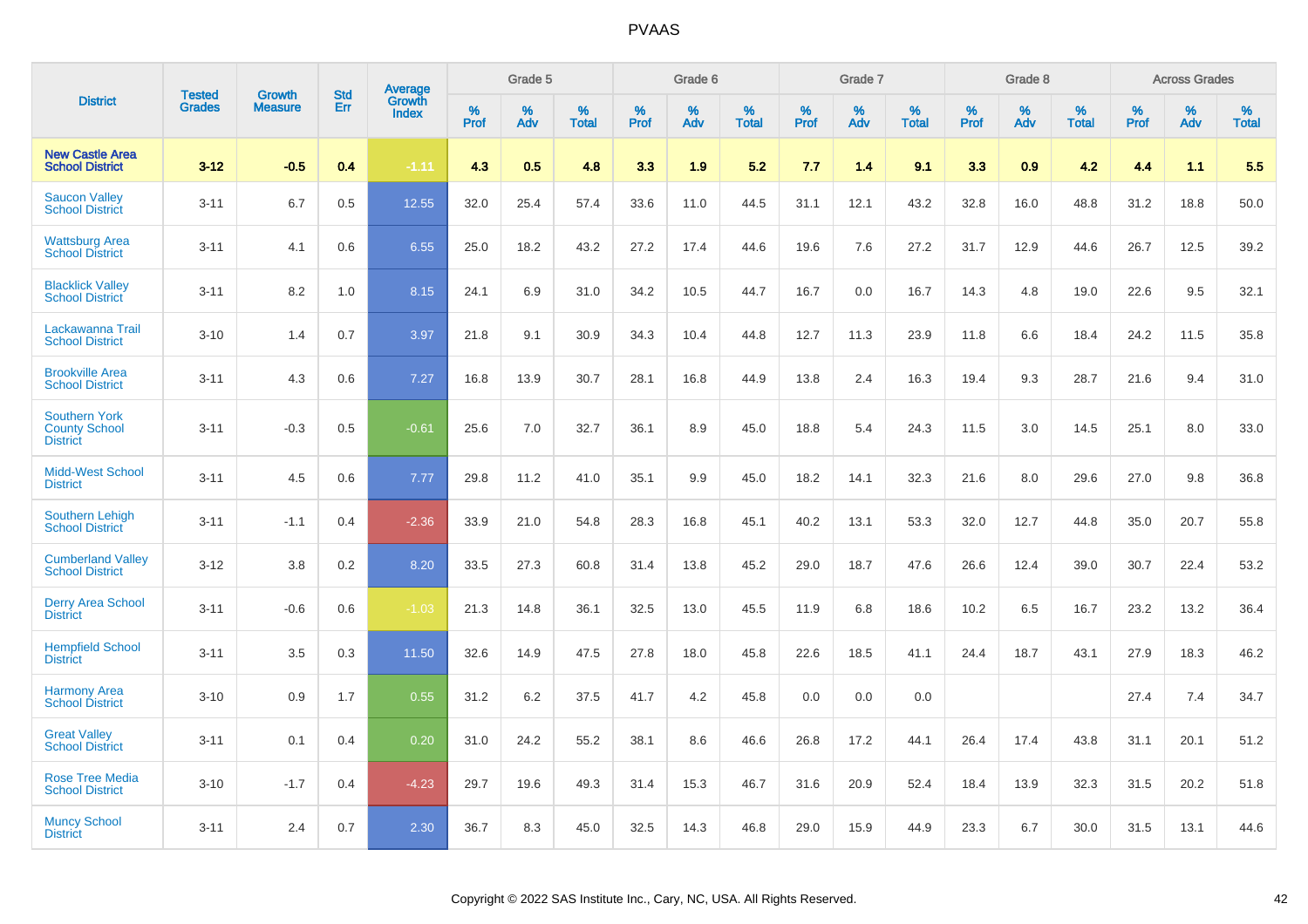|                                                               | <b>Tested</b> | <b>Growth</b>  | <b>Std</b> | Average                |              | Grade 5  |                   |              | Grade 6  |                   |              | Grade 7  |                   |                     | Grade 8  |                   |              | <b>Across Grades</b> |                   |
|---------------------------------------------------------------|---------------|----------------|------------|------------------------|--------------|----------|-------------------|--------------|----------|-------------------|--------------|----------|-------------------|---------------------|----------|-------------------|--------------|----------------------|-------------------|
| <b>District</b>                                               | <b>Grades</b> | <b>Measure</b> | Err        | Growth<br><b>Index</b> | $\%$<br>Prof | %<br>Adv | %<br><b>Total</b> | $\%$<br>Prof | %<br>Adv | %<br><b>Total</b> | $\%$<br>Prof | %<br>Adv | %<br><b>Total</b> | $\%$<br><b>Prof</b> | %<br>Adv | %<br><b>Total</b> | $\%$<br>Prof | %<br>Adv             | %<br><b>Total</b> |
| <b>New Castle Area</b><br><b>School District</b>              | $3 - 12$      | $-0.5$         | 0.4        | $-1.11$                | 4.3          | 0.5      | 4.8               | 3.3          | 1.9      | 5.2               | 7.7          | 1.4      | 9.1               | 3.3                 | 0.9      | 4.2               | 4.4          | 1.1                  | 5.5               |
| <b>Owen J Roberts</b><br><b>School District</b>               | $3 - 11$      | $-3.2$         | 0.3        | $-9.54$                | 35.7         | 21.9     | 57.7              | 29.6         | 17.3     | 46.9              | 28.3         | 12.5     | 40.8              | 22.8                | 5.5      | 28.4              | 31.9         | 16.7                 | 48.6              |
| Punxsutawney<br><b>Area School</b><br><b>District</b>         | $3 - 11$      | 4.6            | 0.6        | 8.24                   | 37.0         | 6.5      | 43.5              | 36.3         | 10.6     | 46.9              | 22.4         | 4.8      | 27.2              | 20.5                | 7.1      | 27.6              | 27.8         | 11.1                 | 38.8              |
| <b>Spring Grove Area</b><br><b>School District</b>            | $3 - 11$      | $-1.9$         | 0.4        | $-4.85$                | 30.9         | 11.5     | 42.4              | 31.2         | 15.8     | 47.0              | 23.2         | 11.2     | 34.4              | 5.2                 | 3.2      | 8.4               | 26.1         | 15.4                 | 41.5              |
| <b>Pine-Richland</b><br><b>School District</b>                | $3 - 11$      | $-1.8$         | 0.3        | $-5.32$                | 35.0         | 21.7     | 56.7              | 35.6         | 11.5     | 47.1              | 37.1         | 18.2     | 55.4              | 30.1                | 15.8     | 45.9              | 34.9         | 21.2                 | 56.1              |
| <b>Council Rock</b><br><b>School District</b>                 | $3 - 11$      | $-0.6$         | 0.2        | $-2.58$                | 30.5         | 16.8     | 47.3              | 33.6         | 14.1     | 47.6              | 27.3         | 16.1     | 43.4              | 21.3                | 13.1     | 34.4              | 31.0         | 18.6                 | 49.7              |
| <b>Elk Lake School</b><br><b>District</b>                     | $3 - 11$      | 1.9            | 0.7        | 2.92                   | 17.5         | 3.8      | 21.2              | 35.8         | 12.6     | 48.4              | 11.4         | 3.4      | 14.8              | 8.5                 | 4.9      | 13.4              | 21.4         | 7.2                  | 28.5              |
| <b>Central Bucks</b><br><b>School District</b>                | $3 - 11$      | 0.2            | 0.2        | 1.61                   | 36.0         | 18.4     | 54.4              | 31.8         | 16.6     | 48.4              | 29.2         | 13.4     | 42.6              | 22.8                | 7.4      | 30.1              | 32.0         | 16.6                 | 48.6              |
| <b>North Allegheny</b><br><b>School District</b>              | $3 - 11$      | 0.3            | 0.3        | 1.31                   | 38.5         | 35.1     | 73.5              | 35.2         | 13.4     | 48.6              | 31.8         | 23.8     | 55.6              | 25.9                | 16.5     | 42.4              | 34.1         | 26.8                 | 60.9              |
| <b>Marion Center</b><br><b>Area School</b><br><b>District</b> | $3 - 10$      | 0.9            | 0.7        | 1.31                   | 24.4         | 7.7      | 32.0              | 37.2         | 11.8     | 49.0              | 19.0         | 10.7     | 29.8              | 22.6                | 8.6      | 31.2              | 27.9         | 10.6                 | 38.4              |
| Selinsgrove Area<br><b>School District</b>                    | $3 - 12$      | 4.7            | 0.5        | 10.17                  | 26.0         | 6.1      | 32.0              | 32.0         | 17.0     | 49.0              | 26.4         | 18.7     | 45.2              | 25.6                | 10.5     | 36.1              | 25.8         | 14.6                 | 40.4              |
| <b>Garnet Valley</b><br><b>School District</b>                | $3 - 10$      | $-2.1$         | 0.4        | $-5.78$                | 26.5         | 22.8     | 49.3              | 30.8         | 18.2     | 49.0              | 28.0         | 20.7     | 48.7              | 21.5                | 10.3     | 31.8              | 29.2         | 18.6                 | 47.8              |
| <b>Shenango Area</b><br><b>School District</b>                | $3 - 11$      | 0.1            | 0.7        | 0.09                   | 25.0         | 7.1      | 32.1              | 40.4         | 8.8      | 49.1              | 16.5         | 1.0      | 17.5              | 14.4                | 1.1      | 15.6              | 22.5         | 7.6                  | 30.1              |
| <b>Parkland School</b><br><b>District</b>                     | $3 - 11$      | $-3.5$         | 0.3        | $-13.25$               | 33.6         | 26.4     | 60.0              | 33.4         | 15.9     | 49.3              | 27.1         | 18.6     | 45.7              | 23.1                | 11.8     | 34.9              | 30.8         | 24.1                 | 54.9              |
| <b>Spring-Ford Area</b><br><b>School District</b>             | $3 - 11$      | 1.6            | 0.3        | 5.87                   | 36.6         | 13.0     | 49.6              | 33.2         | 16.5     | 49.7              | 34.3         | 16.3     | 50.6              | 23.1                | 9.8      | 32.9              | 34.2         | 19.2                 | 53.4              |
| <b>Avon Grove</b><br><b>School District</b>                   | $3 - 10$      | 0.8            | 0.4        | $-4.26$                | 28.6         | 23.2     | 51.8              | 30.5         | 19.3     | 49.8              | 35.4         | 20.3     | 55.7              | 27.6                | 14.2     | 41.8              | 30.8         | 18.2                 | 49.0              |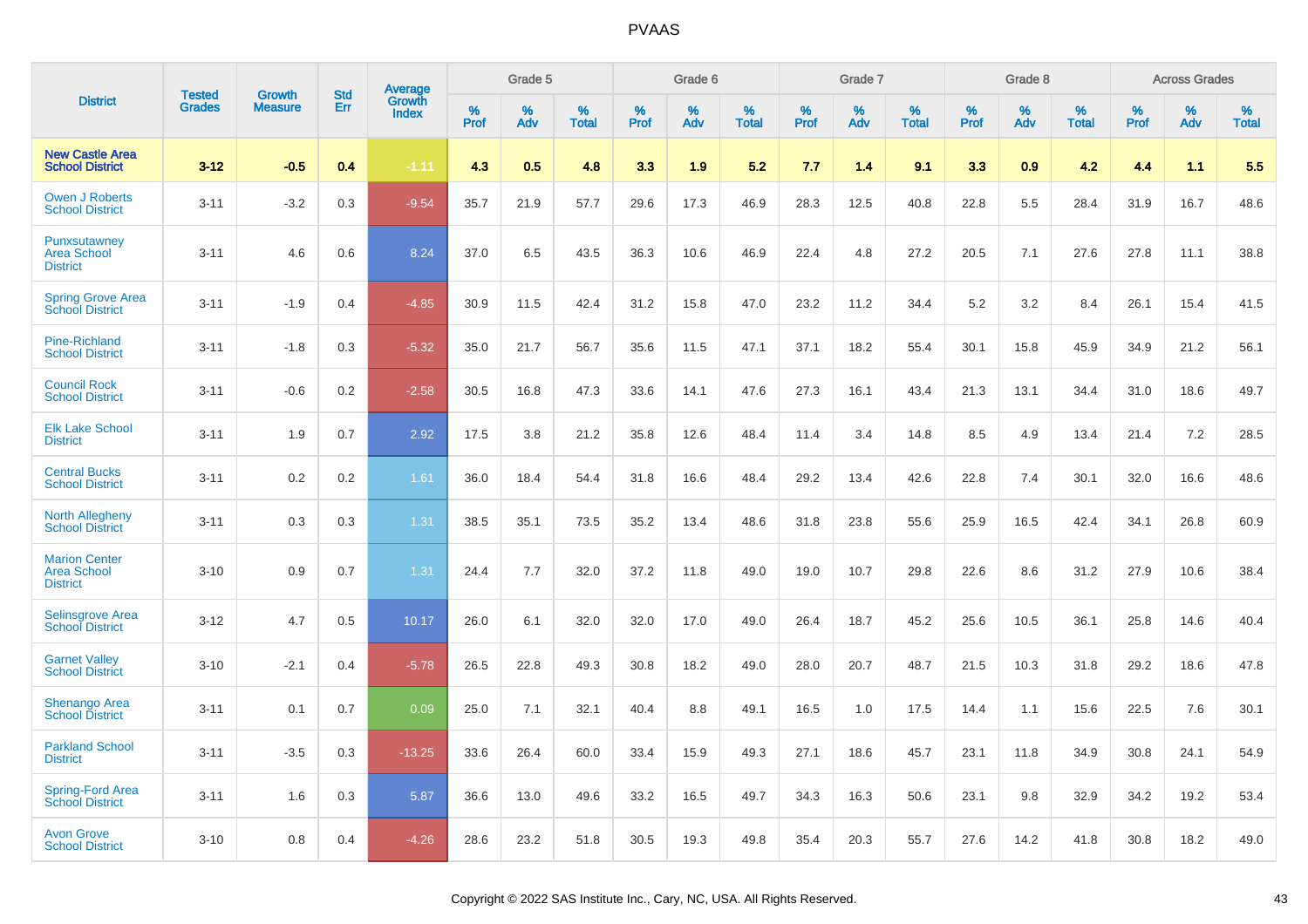|                                                                    |                                |                                 | <b>Std</b> | Average                |              | Grade 5  |                   |              | Grade 6  |                   |              | Grade 7  |                   |              | Grade 8  |                   |              | <b>Across Grades</b> |                   |
|--------------------------------------------------------------------|--------------------------------|---------------------------------|------------|------------------------|--------------|----------|-------------------|--------------|----------|-------------------|--------------|----------|-------------------|--------------|----------|-------------------|--------------|----------------------|-------------------|
| <b>District</b>                                                    | <b>Tested</b><br><b>Grades</b> | <b>Growth</b><br><b>Measure</b> | Err        | Growth<br><b>Index</b> | $\%$<br>Prof | %<br>Adv | %<br><b>Total</b> | $\%$<br>Prof | %<br>Adv | %<br><b>Total</b> | $\%$<br>Prof | %<br>Adv | %<br><b>Total</b> | $\%$<br>Prof | %<br>Adv | %<br><b>Total</b> | $\%$<br>Prof | %<br>Adv             | %<br><b>Total</b> |
| <b>New Castle Area</b><br><b>School District</b>                   | $3 - 12$                       | $-0.5$                          | 0.4        | $-1.11$                | 4.3          | 0.5      | 4.8               | 3.3          | 1.9      | 5.2               | 7.7          | 1.4      | 9.1               | 3.3          | 0.9      | 4.2               | 4.4          | 1.1                  | 5.5               |
| <b>Harbor Creek</b><br><b>School District</b>                      | $3 - 11$                       | $-3.0$                          | 0.5        | $-6.14$                | 35.1         | 17.5     | 52.6              | 35.8         | 14.2     | 50.0              | 25.9         | 13.3     | 39.2              | 20.8         | 7.1      | 27.9              | 32.8         | 17.9                 | 50.6              |
| <b>Avonworth School</b><br><b>District</b>                         | $3 - 10$                       | 2.8                             | 0.5        | 5.25                   | 33.8         | 25.5     | 59.3              | 37.7         | 12.3     | 50.0              | 31.5         | 13.8     | 45.4              | 35.8         | 14.2     | 50.0              | 35.2         | 20.0                 | 55.2              |
| <b>Wallingford-</b><br><b>Swarthmore</b><br><b>School District</b> | $3 - 10$                       | 0.4                             | 0.4        | $-4.76$                | 38.3         | 33.9     | 72.2              | 29.9         | 20.5     | 50.4              | 27.6         | 17.6     | 45.3              | 29.4         | 14.7     | 44.2              | 33.9         | 27.8                 | 61.7              |
| Wissahickon<br><b>School District</b>                              | $3 - 10$                       | $-0.4$                          | 0.3        | $-5.68$                | 32.3         | 30.1     | 62.4              | 34.5         | 16.2     | 50.7              | 31.3         | 19.5     | 50.8              | 20.0         | 17.9     | 37.9              | 30.3         | 27.2                 | 57.4              |
| <b>Colonial School</b><br><b>District</b>                          | $3 - 11$                       | $-0.9$                          | 0.3        | $-2.58$                | 32.7         | 27.3     | 60.0              | 35.6         | 15.3     | 50.9              | 29.4         | 16.8     | 46.2              | 21.2         | 15.0     | 36.2              | 31.5         | 21.3                 | 52.8              |
| <b>Richland School</b><br><b>District</b>                          | $3 - 11$                       | 3.8                             | 0.6        | 6.45                   | 40.8         | 21.4     | 62.1              | 40.4         | 10.6     | 51.1              | 39.8         | 10.9     | 50.8              | 25.5         | 13.2     | 38.7              | 36.6         | 16.5                 | 53.1              |
| <b>Plum Borough</b><br><b>School District</b>                      | $3 - 11$                       | $-3.1$                          | 0.4        | $-7.49$                | 34.5         | 8.4      | 42.9              | 32.3         | 19.5     | 51.8              | 22.5         | 13.0     | 35.5              | 17.6         | 4.3      | 21.9              | 28.8         | 15.8                 | 44.6              |
| <b>Marple Newtown</b><br><b>School District</b>                    | $3 - 11$                       | $-3.4$                          | 0.4        | $-7.77$                | 36.2         | 21.4     | 57.6              | 31.7         | 20.2     | 51.9              | 27.1         | 8.3      | 35.4              | 20.5         | 6.0      | 26.5              | 32.9         | 20.2                 | 53.1              |
| <b>East Lycoming</b><br><b>School District</b>                     | $3 - 11$                       | 2.6                             | 0.6        | 4.75                   | 36.1         | 23.5     | 59.7              | 26.2         | 26.2     | 52.3              | 26.4         | 20.7     | 47.1              | 27.9         | 14.8     | 42.6              | 31.5         | 19.5                 | 51.0              |
| <b>Franklin Regional</b><br><b>School District</b>                 | $3 - 11$                       | 0.3                             | 0.4        | 0.65                   | 39.6         | 22.0     | 61.7              | 33.2         | 19.3     | 52.5              | 27.9         | 18.3     | 46.2              | 25.8         | 8.1      | 33.9              | 31.7         | 25.0                 | 56.7              |
| New Hope-<br><b>Solebury School</b><br><b>District</b>             | $3 - 11$                       | 4.2                             | 0.6        | 6.75                   | 40.4         | 25.5     | 66.0              | 41.2         | 11.8     | 52.9              | 25.5         | 17.0     | 42.6              | 37.6         | 19.3     | 56.9              | 36.8         | 21.0                 | 57.8              |
| <b>Quaker Vallev</b><br><b>School District</b>                     | $3 - 11$                       | 0.6                             | 0.5        | 1.08                   | 36.4         | 23.6     | 60.0              | 32.5         | 20.8     | 53.3              | 36.4         | 11.2     | 47.6              | 26.5         | 7.6      | 34.1              | 34.0         | 24.3                 | 58.3              |
| <b>Central Columbia</b><br><b>School District</b>                  | $3 - 12$                       | 3.8                             | 0.5        | 7.42                   | 30.5         | 25.2     | 55.6              | 28.2         | 25.2     | 53.3              | 32.6         | 14.9     | 47.5              | 30.6         | 20.1     | 50.7              | 32.6         | 22.1                 | 54.7              |
| Downingtown Area<br><b>School District</b>                         | $3 - 11$                       | $-1.3$                          | 0.3        | $-3.81$                | 40.5         | 24.2     | 64.7              | 28.9         | 24.6     | 53.5              | 31.4         | 21.1     | 52.5              | 27.1         | 28.6     | 55.7              | 36.8         | 25.9                 | 62.7              |
| <b>Slippery Rock Area</b><br><b>School District</b>                | $3 - 11$                       | 1.4                             | 0.5        | 2.68                   | 37.0         | 20.5     | 57.5              | 28.6         | 26.3     | 54.9              | 26.4         | 13.2     | 39.7              | 26.2         | 10.3     | 36.5              | 32.4         | 20.5                 | 53.0              |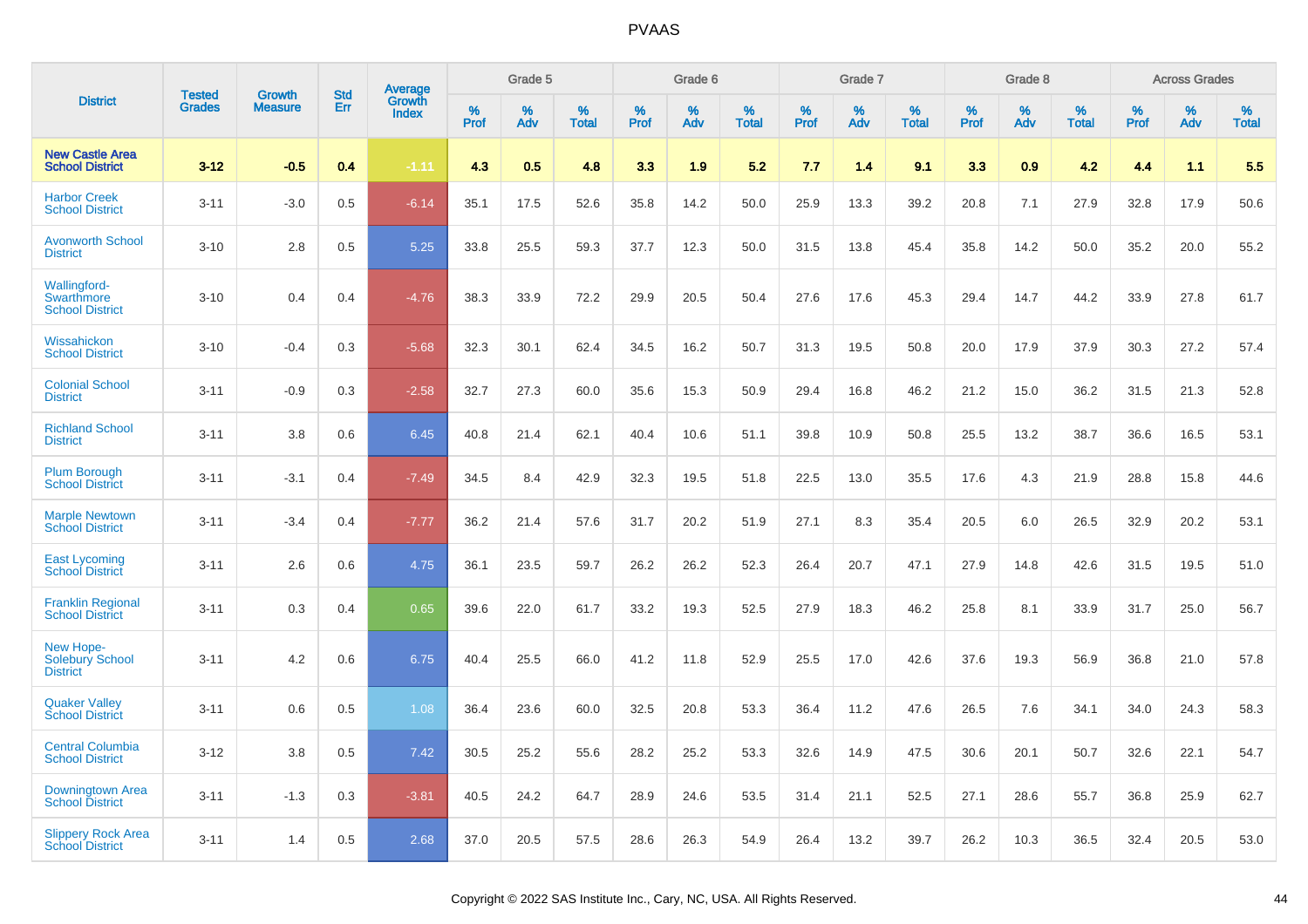|                                                                    |                                |                                 | <b>Std</b> | Average                |              | Grade 5  |                   |           | Grade 6  |                   |           | Grade 7  |                      |              | Grade 8  |                   |              | <b>Across Grades</b> |                   |
|--------------------------------------------------------------------|--------------------------------|---------------------------------|------------|------------------------|--------------|----------|-------------------|-----------|----------|-------------------|-----------|----------|----------------------|--------------|----------|-------------------|--------------|----------------------|-------------------|
| <b>District</b>                                                    | <b>Tested</b><br><b>Grades</b> | <b>Growth</b><br><b>Measure</b> | Err        | Growth<br><b>Index</b> | $\%$<br>Prof | %<br>Adv | %<br><b>Total</b> | %<br>Prof | %<br>Adv | %<br><b>Total</b> | %<br>Prof | %<br>Adv | $\%$<br><b>Total</b> | $\%$<br>Prof | %<br>Adv | %<br><b>Total</b> | $\%$<br>Prof | %<br>Adv             | %<br><b>Total</b> |
| <b>New Castle Area</b><br><b>School District</b>                   | $3 - 12$                       | $-0.5$                          | 0.4        | $-1.11$                | 4.3          | 0.5      | 4.8               | 3.3       | 1.9      | 5.2               | 7.7       | 1.4      | 9.1                  | 3.3          | 0.9      | 4.2               | 4.4          | 1.1                  | 5.5               |
| <b>West Allegheny</b><br><b>School District</b>                    | $3 - 12$                       | 1.0                             | 0.4        | 2.40                   | 32.7         | 40.9     | 73.6              | 33.6      | 21.4     | 55.0              | 27.5      | 20.6     | 48.1                 | 23.4         | 11.2     | 34.6              | 31.3         | 30.8                 | 62.1              |
| <b>Montour School</b><br><b>District</b>                           | $3 - 11$                       | 5.0                             | 0.4        | 11.10                  | 31.8         | 25.1     | 57.0              | 30.6      | 24.5     | 55.1              | 26.3      | 30.1     | 56.5                 | 26.6         | 30.6     | 57.3              | 31.2         | 26.8                 | 58.1              |
| Unionville-Chadds<br><b>Ford School</b><br><b>District</b>         | $3 - 11$                       | 0.5                             | 0.4        | 1.38                   | 38.8         | 29.9     | 68.7              | 38.4      | 17.1     | 55.5              | 37.6      | 16.8     | 54.5                 | 29.8         | 24.9     | 54.7              | 36.9         | 27.5                 | 64.4              |
| <b>Hermitage School</b><br><b>District</b>                         | $3 - 12$                       | 1.0                             | 0.5        | 1.94                   | 39.7         | 7.8      | 47.5              | 34.3      | 21.7     | 55.9              | 30.8      | 19.6     | 50.4                 | 26.2         | 4.1      | 30.3              | 33.8         | 16.8                 | 50.6              |
| <b>Penns Valley Area</b><br><b>School District</b>                 | $3 - 12$                       | 5.2                             | 0.6        | 10.29                  | 43.9         | 18.4     | 62.2              | 38.8      | 17.5     | 56.3              | 25.7      | 9.5      | 35.2                 | 16.0         | 9.4      | 25.5              | 32.5         | 14.3                 | 46.8              |
| <b>Manheim</b><br><b>Township School</b><br><b>District</b>        | $3 - 12$                       | $-0.7$                          | 0.3        | 6.38                   | 29.8         | 17.1     | 46.9              | 33.2      | 23.2     | 56.3              | 28.9      | 9.6      | 38.6                 | 18.1         | 11.2     | 29.3              | 28.7         | 21.3                 | 49.9              |
| <b>Penn-Trafford</b><br><b>School District</b>                     | $3 - 11$                       | $-3.6$                          | 0.4        | $-9.37$                | 40.3         | 24.6     | 64.9              | 36.1      | 20.9     | 57.0              | 33.3      | 18.7     | 52.0                 | 19.3         | 3.7      | 23.0              | 34.4         | 21.1                 | 55.5              |
| <b>Mars Area School</b><br><b>District</b>                         | $3 - 10$                       | 0.5                             | 0.4        | 1.16                   | 31.3         | 20.9     | 52.2              | 32.6      | 24.5     | 57.1              | 23.8      | 16.5     | 40.4                 | 24.5         | 6.4      | 30.8              | 32.3         | 21.1                 | 53.4              |
| <b>Otto-Eldred School</b><br><b>District</b>                       | $3 - 11$                       | 7.8                             | 0.9        | 8.33                   | 23.8         | 28.6     | 52.4              | 45.0      | 12.5     | 57.5              | 20.0      | 15.6     | 35.6                 | 25.0         | 6.2      | 31.2              | 28.3         | 13.9                 | 42.2              |
| Mt Lebanon<br><b>School District</b>                               | $3 - 11$                       | $-2.1$                          | 0.4        | $-5.86$                | 39.7         | 34.6     | 74.3              | 42.0      | 15.7     | 57.7              | 32.6      | 20.7     | 53.3                 | 31.6         | 17.4     | 49.1              | 36.2         | 29.4                 | 65.5              |
| <b>Infinity Charter</b><br>School                                  | $3 - 8$                        | 5.9                             | 1.2        | 4.84                   | 40.9         | 31.8     | 72.7              | 46.2      | 11.5     | 57.7              | 41.7      | 45.8     | 87.5                 | 38.1         | 19.0     | 57.1              | 38.7         | 29.6                 | 68.3              |
| <b>Norwin School</b><br><b>District</b>                            | $3 - 11$                       | $-0.5$                          | 0.3        | $-1.39$                | 31.7         | 25.2     | 56.9              | 37.2      | 20.7     | 58.0              | 42.6      | 14.9     | 57.4                 | 32.4         | 5.4      | 37.7              | 36.5         | 21.0                 | 57.4              |
| <b>Lower Moreland</b><br><b>Township School</b><br><b>District</b> | $3 - 11$                       | 2.2                             | 0.5        | 4.63                   | 27.3         | 27.3     | 54.6              | 38.8      | 19.4     | 58.2              | 30.7      | 17.2     | 47.8                 | 25.1         | 15.0     | 40.1              | 32.4         | 17.7                 | 50.0              |
| <b>South Fayette</b><br><b>Township School</b><br><b>District</b>  | $3 - 11$                       | 0.2                             | 0.4        | 0.46                   | 37.5         | 23.5     | 61.0              | 40.8      | 18.4     | 59.2              | 35.5      | 24.3     | 59.8                 | 30.9         | 20.9     | 51.8              | 35.4         | 28.3                 | 63.7              |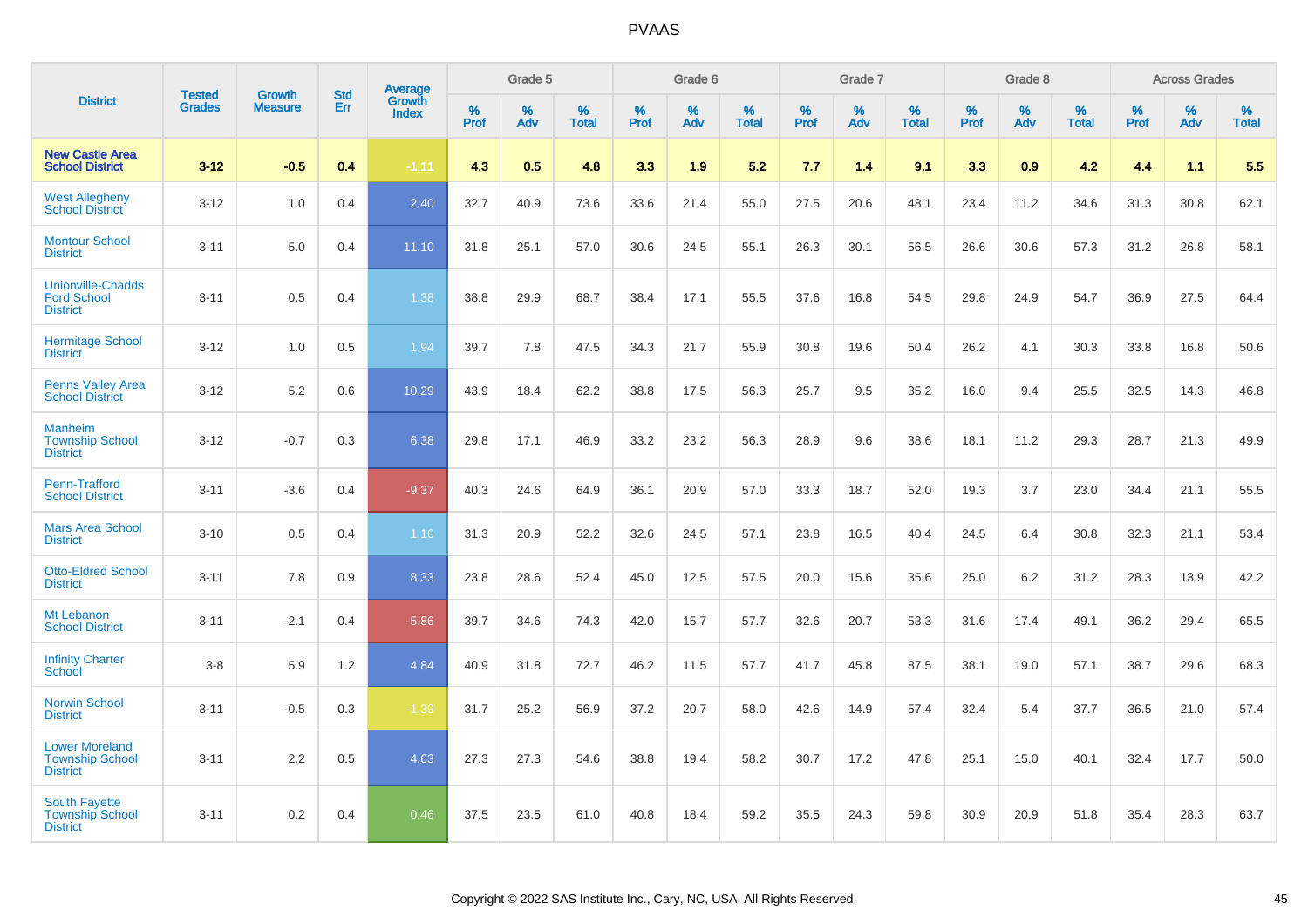|                                                            | <b>Tested</b> | <b>Growth</b>  | <b>Std</b> | Average                |           | Grade 5  |                   |           | Grade 6  |                   |           | Grade 7  |                   |           | Grade 8  |                   |           | <b>Across Grades</b> |                   |
|------------------------------------------------------------|---------------|----------------|------------|------------------------|-----------|----------|-------------------|-----------|----------|-------------------|-----------|----------|-------------------|-----------|----------|-------------------|-----------|----------------------|-------------------|
| <b>District</b>                                            | <b>Grades</b> | <b>Measure</b> | Err        | Growth<br><b>Index</b> | %<br>Prof | %<br>Adv | %<br><b>Total</b> | %<br>Prof | %<br>Adv | %<br><b>Total</b> | %<br>Prof | %<br>Adv | %<br><b>Total</b> | %<br>Prof | %<br>Adv | %<br><b>Total</b> | %<br>Prof | %<br>Adv             | %<br><b>Total</b> |
| <b>New Castle Area</b><br><b>School District</b>           | $3 - 12$      | $-0.5$         | 0.4        | $-1.11$                | 4.3       | 0.5      | 4.8               | 3.3       | 1.9      | 5.2               | 7.7       | 1.4      | 9.1               | 3.3       | 0.9      | 4.2               | 4.4       | 1.1                  | 5.5               |
| <b>Montgomery Area</b><br><b>School District</b>           | $3 - 11$      | 0.8            | 0.8        | 1.00                   | 25.7      | 10.8     | 36.5              | 29.0      | 30.6     | 59.7              | 33.3      | 6.9      | 40.3              | 17.2      | 1.7      | 19.0              | 28.4      | 13.2                 | 41.6              |
| <b>Fox Chapel Area</b><br><b>School District</b>           | $3 - 11$      | 1.4            | 0.4        | 1.34                   | 35.9      | 45.1     | 81.0              | 31.9      | 28.4     | 60.2              | 32.7      | 30.2     | 62.9              | 28.3      | 27.6     | 55.8              | 30.3      | 40.6                 | 70.9              |
| <b>Peters Township</b><br><b>School District</b>           | $3 - 11$      | 0.5            | 0.4        | 1.39                   | 37.8      | 32.6     | 70.4              | 35.7      | 24.9     | 60.6              | 33.1      | 29.1     | 62.2              | 35.1      | 13.0     | 48.2              | 35.8      | 30.6                 | 66.3              |
| <b>Ridgway Area</b><br><b>School District</b>              | $3 - 11$      | 4.4            | 0.8        | 4.49                   | 36.7      | 20.0     | 56.7              | 42.6      | 18.0     | 60.7              | 25.0      | 13.3     | 38.3              | 28.3      | 5.0      | 33.3              | 30.2      | 18.4                 | 48.6              |
| <b>Upper Dublin</b><br><b>School District</b>              | $3 - 12$      | 0.6            | 0.4        | 0.79                   | 41.8      | 29.3     | 71.1              | 38.5      | 24.8     | 63.3              | 30.8      | 29.7     | 60.5              | 24.1      | 14.8     | 38.9              | 35.7      | 29.8                 | 65.5              |
| <b>Lewisburg Area</b><br><b>School District</b>            | $3 - 11$      | 6.7            | 0.6        | 12.13                  | 33.6      | 28.3     | 62.0              | 40.0      | 24.2     | 64.2              | 33.1      | 29.4     | 62.5              | 17.9      | 31.3     | 49.2              | 31.0      | 30.1                 | 61.1              |
| Tredyffrin-<br><b>Easttown School</b><br><b>District</b>   | $3 - 10$      | 1.9            | 0.4        | 4.37                   | 36.2      | 36.2     | 72.4              | 36.8      | 28.2     | 65.0              | 32.6      | 33.0     | 65.7              | 26.4      | 40.3     | 66.7              | 33.6      | 38.6                 | 72.2              |
| <b>Beaver Area</b><br><b>School District</b>               | $3 - 10$      | $-4.4$         | 0.6        | $-7.75$                | 36.2      | 23.8     | 60.0              | 37.3      | 28.8     | 66.1              | 22.6      | 13.0     | 35.6              | 17.1      | 7.2      | 24.3              | 29.2      | 25.6                 | 54.8              |
| <b>Brockway Area</b><br><b>School District</b>             | $3 - 11$      | 2.7            | 0.7        | 3.81                   | 35.4      | 17.7     | 53.2              | 29.4      | 36.8     | 66.2              | 22.5      | 7.5      | 30.0              | 20.8      | 5.6      | 26.4              | 28.7      | 18.6                 | 47.4              |
| <b>Radnor Township</b><br><b>School District</b>           | $3 - 12$      | 4.4            | 0.4        | 10.31                  | 34.0      | 41.4     | 75.4              | 41.7      | 25.4     | 67.1              | 34.3      | 31.8     | 66.2              | 35.0      | 21.5     | 56.5              | 36.8      | 31.8                 | 68.6              |
| <b>Souderton Charter</b><br><b>School</b><br>Collaborative | $3 - 8$       | 4.0            | 1.3        | 3.21                   | 51.8      | 22.2     | 74.1              | 44.0      | 24.0     | 68.0              | 28.6      | 38.1     | 66.7              | 41.2      | 11.8     | 52.9              | 40.1      | 26.8                 | 66.9              |
| <b>Upper Saint Clair</b><br><b>School District</b>         | $3 - 11$      | 3.0            | 0.4        | 7.98                   | 36.3      | 35.5     | 71.8              | 40.8      | 27.3     | 68.1              | 33.3      | 35.5     | 68.8              | 31.1      | 30.4     | 61.5              | 36.7      | 35.6                 | 72.3              |
| <b>Lower Merion</b><br><b>School District</b>              | $3 - 11$      | 3.3            | 0.3        | 4.77                   | 27.6      | 48.2     | 75.8              | 31.4      | 37.3     | 68.6              | 33.9      | 31.3     | 65.2              | 33.0      | 28.3     | 61.3              | 31.2      | 40.9                 | 72.2              |
| <b>Bucks County</b><br><b>Montessori Charter</b><br>School | $3-6$         | 9.5            | 1.8        | 3.32                   | 16.1      | 25.8     | 41.9              | 42.9      | 28.6     | 71.4              |           |          |                   |           |          |                   | 33.0      | 29.8                 | 62.8              |